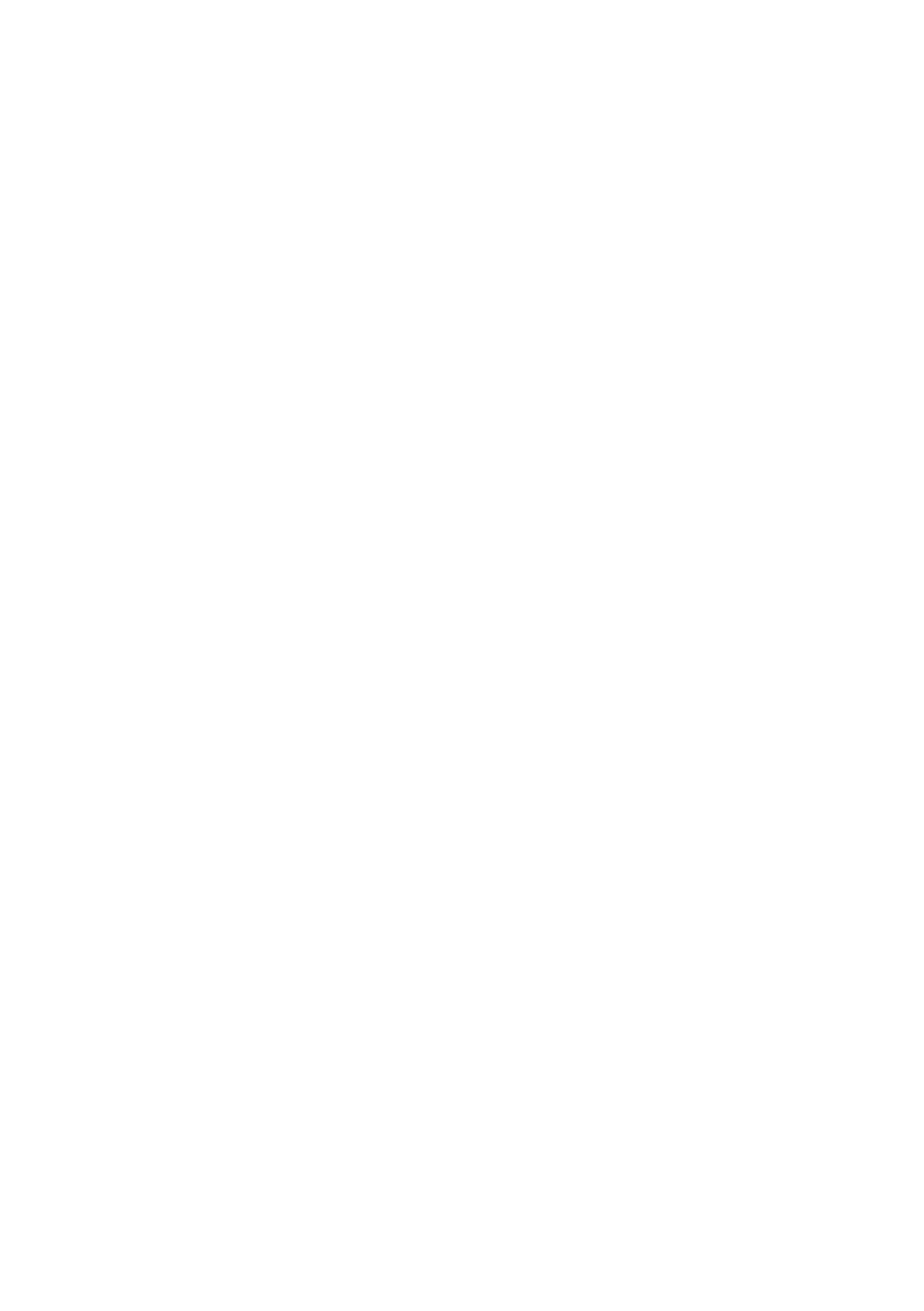

*This report would not have been possible without the generous pre-writing comments and guidance of Natalia Adler (UNICEF), Dave Algoso, Jesper Christiansen (MindLab), Duncan Green (Oxfam), Arndt Husar (UNDP-GCPSE), Dominik Hartman (MIT Media Lab), Bárbara Saavedra (WCS Chile), Elinor Bajraktari, and Pablo Yanguas (Effective States and Inclusive Development Centre, Manchester University).*



This work is under a Creative Commons Attribution-License NonCommercial-ShareAlike 4.0 International. To view a copy of this license, visit http://creativecommons.org/licenses/by-nc-sa/4.0/

This license means that you may not use the material for commercial purposes. If you remix, transform, or build upon the material, you must distribute your contributions under the same license as the original.You must give appropriate credit, provide a link to the license, and indicate if changes were made. You may do so in any reasonable manner, but not in any way that suggests the licensor endorses you or your use.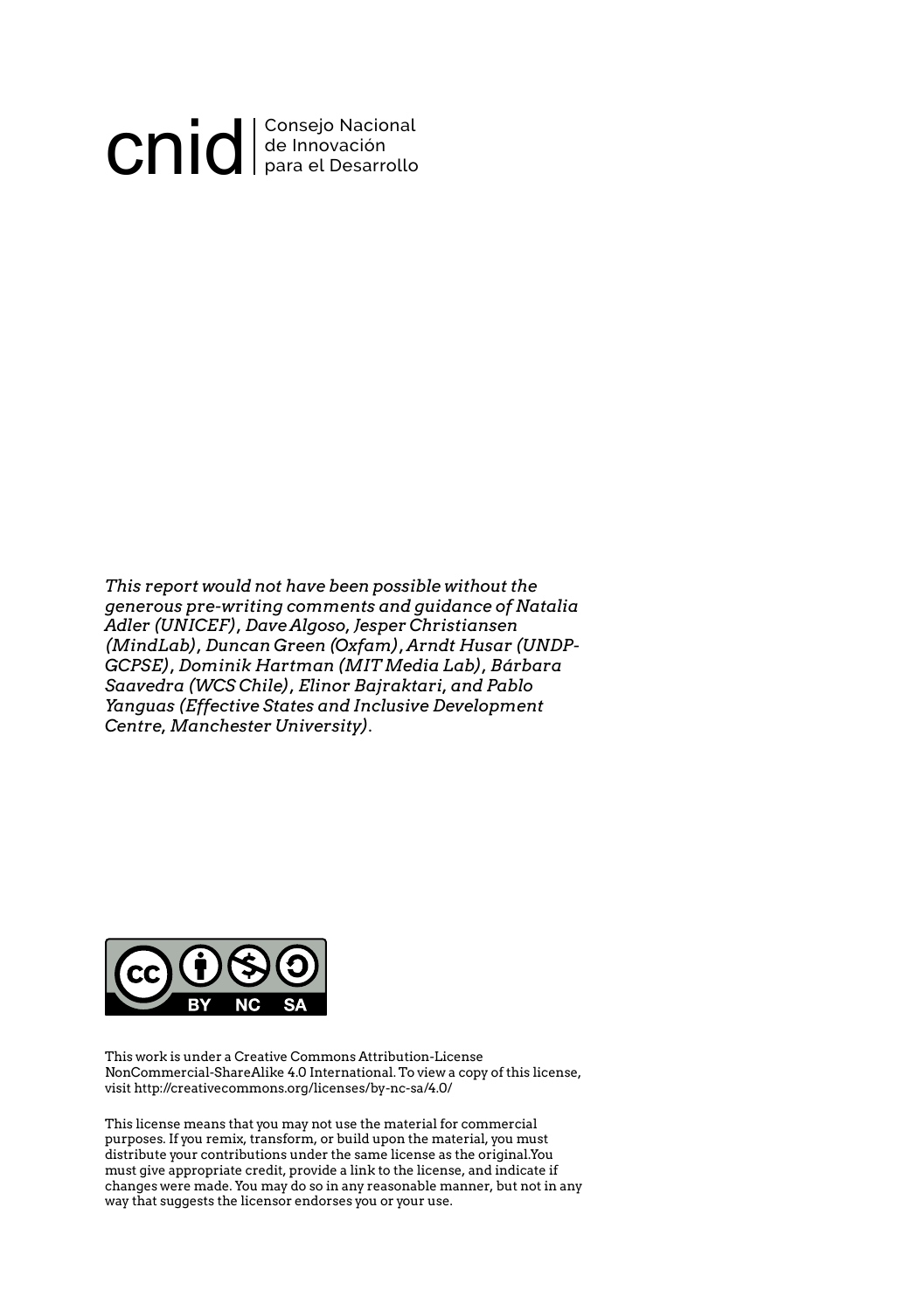The Working Paper Series of Executive Secretariat of the National Council of Innovation for Development seeks to open discussion topics that would advance the consensual design of long-term strategies in science, technology and innovation.

Here we present the work of Paz Bernaldo, which aims to answer whether development players have the ability to think and implement radically better programs and policies, and how can governments plan and operate in the face of uncertainty and complexity.ty.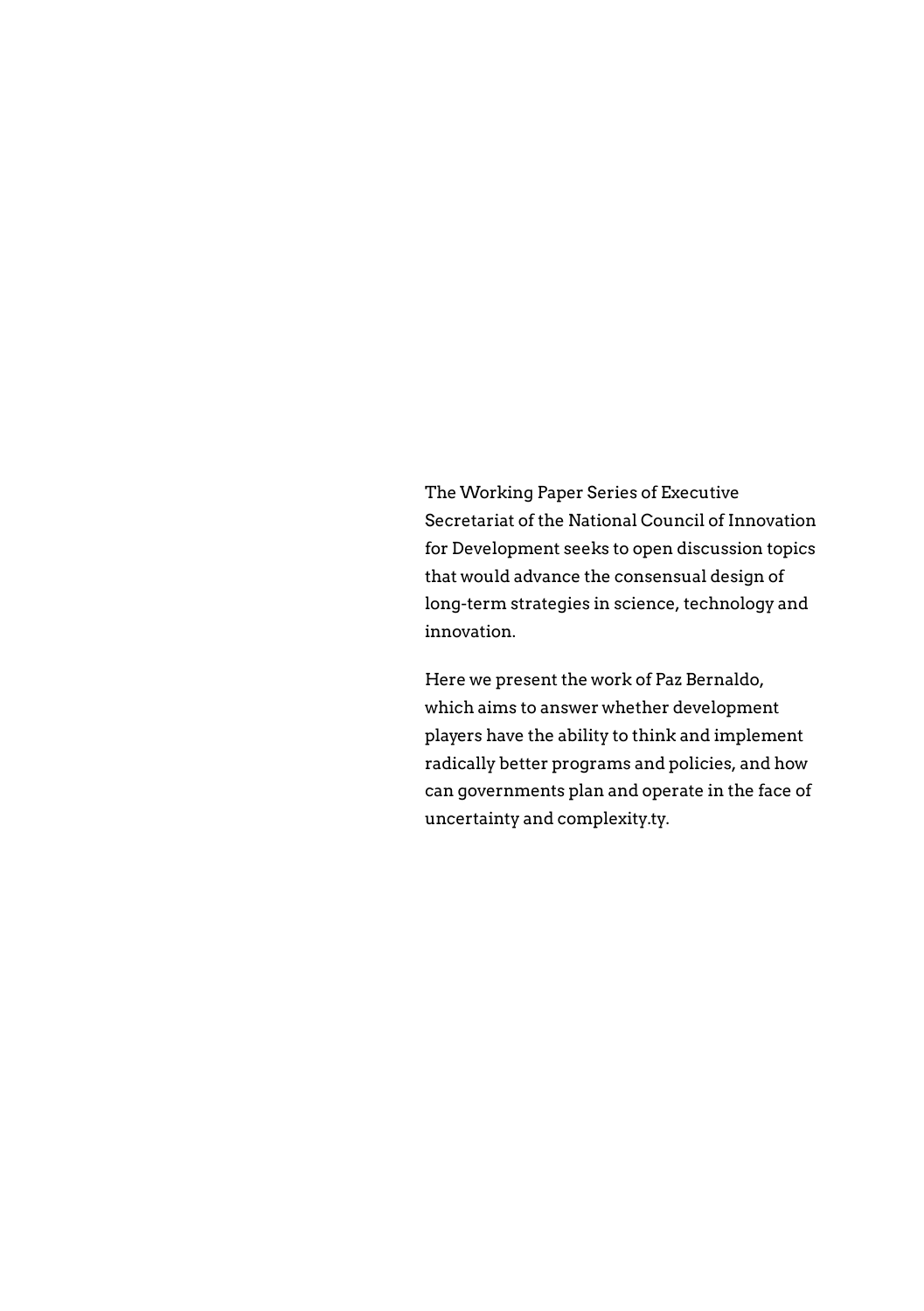# *Table of Contents*

| 1. Introduction — crises and an        |    |
|----------------------------------------|----|
| evolving development discourse         | 1  |
| 2. Complexity and public problems      |    |
| — brief look                           | 6  |
| 2.1 Simple (cake) -                    |    |
| complicated (rocket) -                 |    |
| complex (child) sort of problems       | 6  |
| 2.2. What about complexity?            | 8  |
| 2.3 Why looking at                     |    |
| complexity for development             |    |
| and public governance?                 | 9  |
| 3. How do we actually deal with change | 12 |
| 3.1 The critique: taming change        | 12 |
| 3.2 How change, itself,                |    |
| happens? Old views, new views          | 15 |
| 4. Taming and then de-taming           |    |
| change in public governance            | 19 |
| 4.1 Public administration in           |    |
| western countries                      | 19 |
| 4.2 Public sector                      |    |
| management reforms in                  |    |
| developing countries                   | 24 |
| 4.3 Taming change in Chile -           |    |
| New Public Management                  | 25 |
| 5. The how — to deal with              |    |
| complexity and uncertainty in change   | 27 |
| 5.1 Public innovation as an            |    |
| emergent response                      | 27 |
| 5.2 <i>Adaptation</i> as an            |    |
| emergent response                      | 32 |

| 6. Details of (some) adaptive and    |    |
|--------------------------------------|----|
| iterative approaches and methods     | 42 |
| 6.1 Problem-driven-iterative-        |    |
| adaptation (PDIA) - to build         |    |
| the knack?                           | 42 |
| 6.2 Human-Centred Design             | 45 |
| 6.3 Strategic Foresight              | 50 |
| 7. Operationalizing adaptation in    |    |
| strategy-making?                     | 54 |
| 7.1 Collective action, co-           |    |
| production, and prototypes           |    |
| (or crowding-in citizenship)         | 54 |
| 7.2 Prototypes                       | 55 |
| 7.3 Two ideas to explore             |    |
| adaptive development - mini          |    |
| exercise                             | 57 |
| 8. Some conclusions - problems,      |    |
| knowledge, power, mistakes, learning | 60 |
| Annexes                              | 65 |
| Annex 1: Science of Delivery         |    |
| and the Global Delivery              |    |
| Initiative World Bank                | 65 |
| Annex 2: List of organizations       |    |
| (not an exhaustive list)             | 67 |
| References                           | 70 |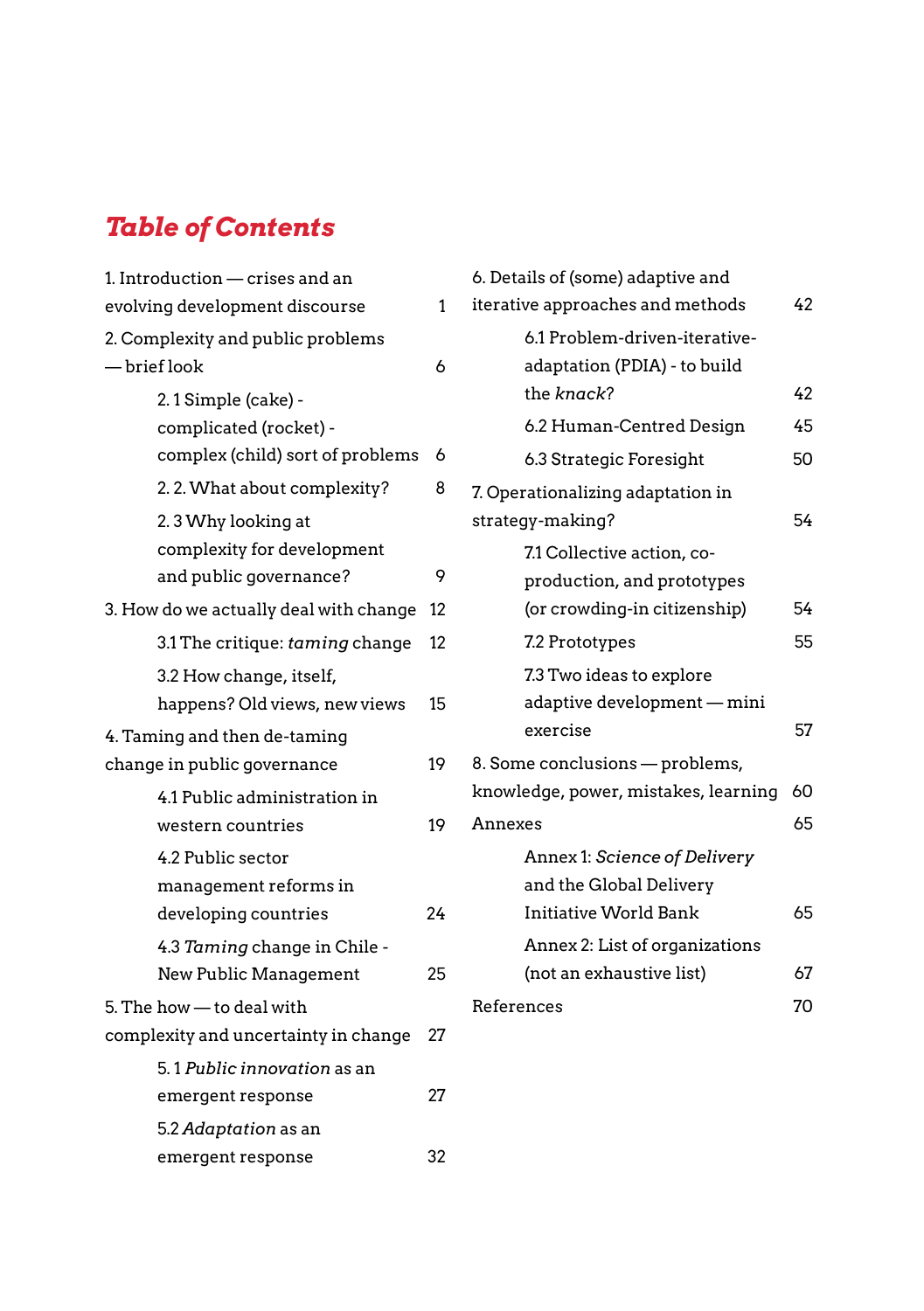

# **REVIEWING THE CASE FOR ADAPTIVE DEVELOPMENT AND CO-PRODUCTION IN POLICY AND STRATEGY-MAKING**

**Paz Bernaldo**

*September, 2015*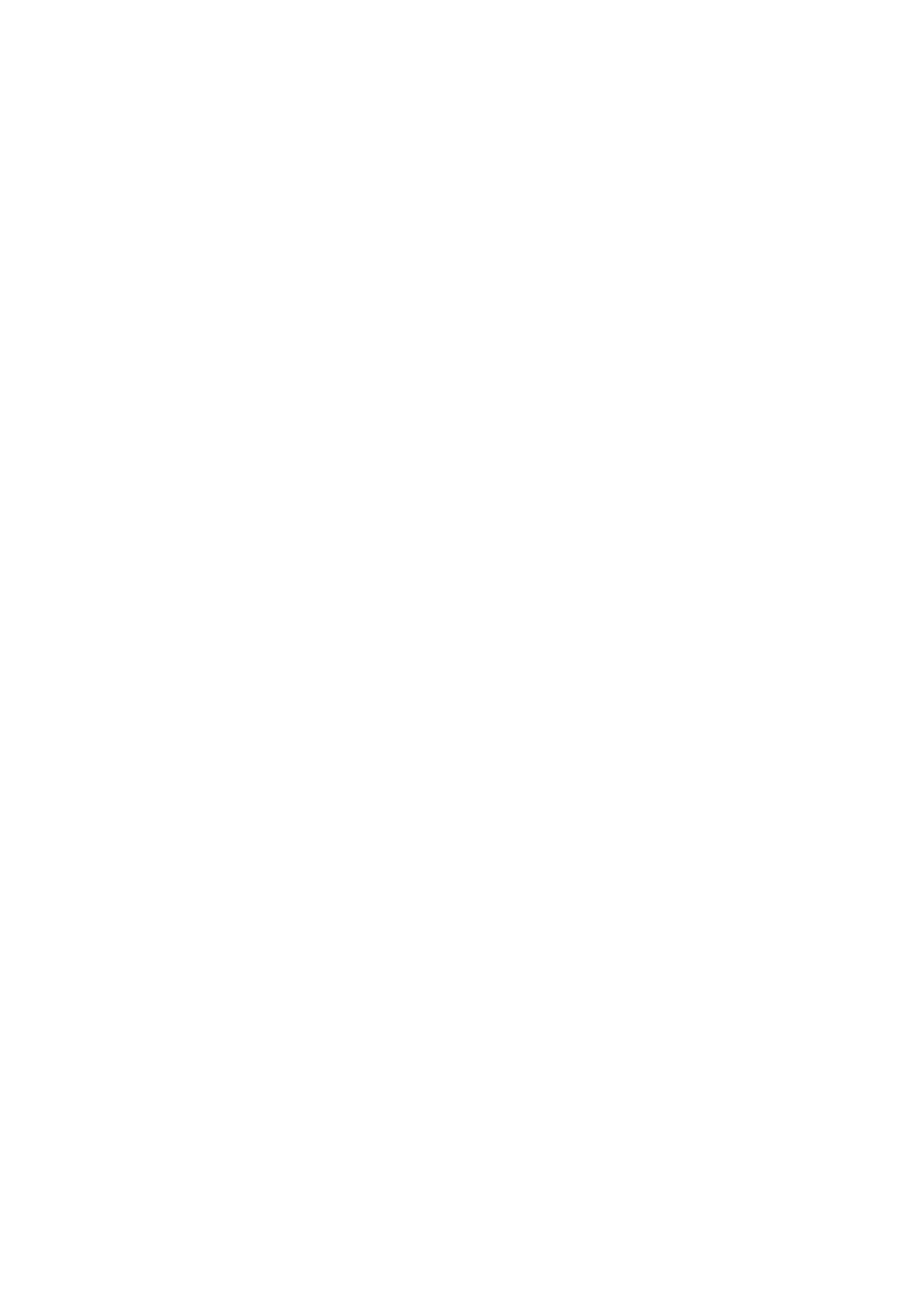# *1. Introduction — crises and an evolving development discourse*

*"[…] in countries around the globe, even in the most mature democracies, politics today is marked by pent-up anger, cynicism, fear, and violence. From the United States, an unexpected cauldron of populist discontent, to Europe, the Arab world, and beyond, there is widespread loss of faith in good government and even in the idea of progress. It is as if societies have lost the knack, and the taste, for reasoning together to plan futures which all can see as serving their needs and interests. Crisis, however, brings opportunity, in scholarship no less than in politics. This troubled historical moment offers an unexpected vantage point from which to rethink our ideas of democracy and good government […]" -*Sheila Jasanoff (2012, p.1)*.*

Such unexpected vantage point seems to be bringing with it a rethinking of the *how* of development as well as the *what*: the development discourse is evolving (Root, Jones, & Wild, 2015; Green, 2015; Chambers, 2011; Ramalingam, 2013). Development policy and practice, in development assistance (also called 'aid industry' or 'international development sector') as well as in public administration, have been challenged in recent years to account for the complexity and uncertainty underlying these crises. Have development actors<sup>1</sup> got the *knack* to think and do development not just differently but radically better?2 How can governments plan and operate in uncertain and complex contexts?

This document will be looking at two sets of emergent responses to those questions. One set brought in by a group of organizations, practitioners and scholars *within* the international development community, and the second brought in by a very-heterogeneous group of public administration actors, mostly from developed countries. While the first advances adaptation as the core element, the second emphasises the centrality of co-production in development practice, if good public outcomes are to be achieved. Are these responses related and how? Do they provide any clues for Chile's own search for development? Through exploring both responses, this document aims to offer a rather light-touch overview, not a comprehensive understanding on these issues. Its general purpose is to trigger local discussion, and further research and action.

*<sup>1</sup> With development actors this document refers to people and organizations working on development issues at the local, national, regional or international levels.*

*<sup>2</sup> That there is a deep crisis in public sector administration has been recently recognized by organizations like the World Bank. See more about the World Bank's approach to public sector management in the document called "2011-2020: Better results from public sector institutions".*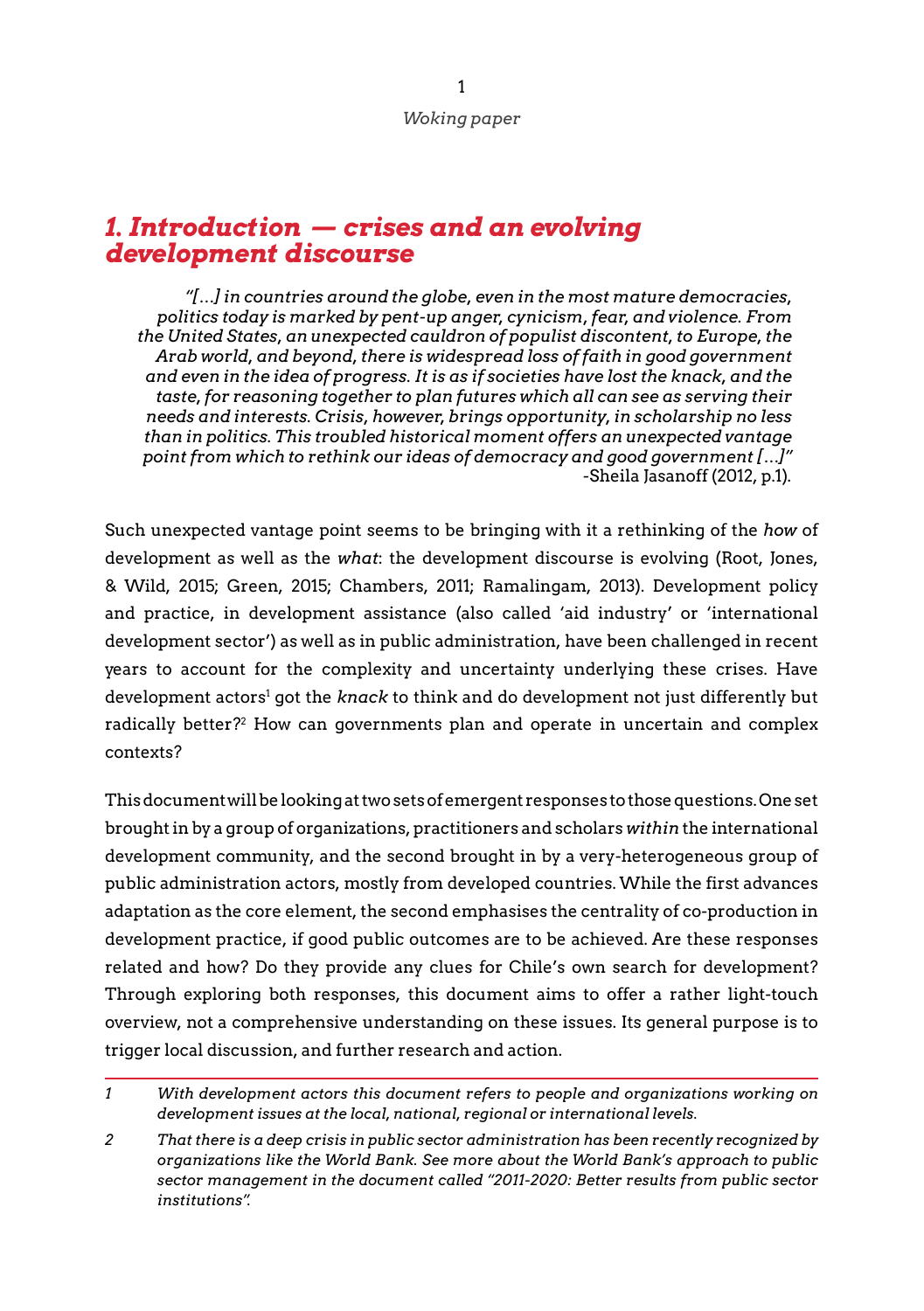Essential to understanding the *why* of this changing discourse, is to examine the still dominant models of institutional reform, policy-making, strategy-making, programmaking and implementation prevailing among governments and development organizations. These are highly linear approaches which often assume a single end-point countries (or organizations) are or should be working towards and a 'rational choice' decision logic by the involved actors (Root *et al.* 2015). In other words, they assume unambiguous issues, clearly defined objectives, undisputed causal relationships and predictable behaviour (Ramalingam, 2013). Discoverable end-points and the rational and utility maximizing behaviour of the stakeholders imply institutions can be reformed or created according to particular blueprints or best practices. However, mounting criticism from an array of development organizations, government agencies, scholars and practitioners, working in different sectors and disciplines, have shown the importance of local environments, and the nonlinear nature of the interactions between people, institutions and systems. Change processes are themselves non-linear, unpredictable and uncertain for all involved (Root *et al.* 2015; see Stirling, 2015). Trying to tame them by applying mechanical models of 'detailed advanced planning and contracted implementation' have led to poor results in development reform (Booth & Faustino, 2014), and in public policy in general.

In recent years, systems thinking and complexity thinking3 have been helping international development actors grasp the main elements of working in uncertainty, and move towards a better understanding of change processes<sup>4</sup>. This learning has enabled them experiment with different approaches, models and strategies, such as convening and brokering solutions with stakeholders, or experimental and rapid iteration built on fast feedback and adaptation (Green, 2015). The emergent response is adaptive strategy, program, policy and implementation, which does not come with best practice guidelines. The response essentially posits the centrality of merging design and implementation, or knowledge and practice, of context-based experimental learning, and bottom-up driven innovation.

*<sup>3</sup> For more on the differences between systems-thinking and complexity-thinking see Ramalingam et al. (2008, p.5).*

*<sup>4</sup> The Overseas Development Institute (ODI), a UK-based independent think tank, is one of those organizations. This document builds on many of their recent studies and research.*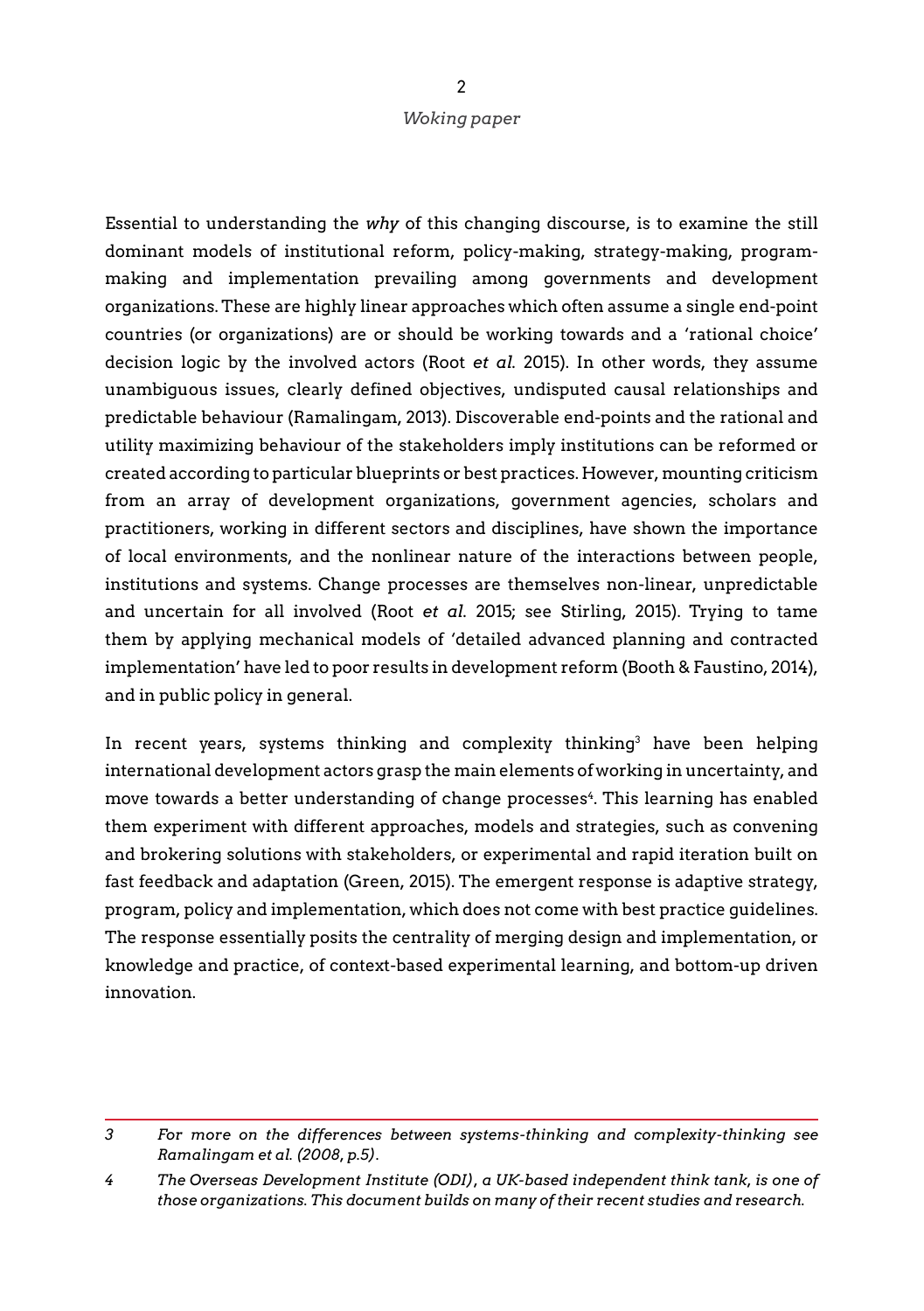As another wave of response to the context of increased complexity and uncertainty $^5\!$ , a *public innovation* agenda has gained momentum in recent years, especially among developed countries. The multitude of cross-cutting and interconnected crises seems to be giving way to an emerging paradigm in public governance6. At its core, this new paradigm challenges the status-quo and its mechanistic *expert-definition-administrationresolution*, at the same time interacting uncomfortably with it (Bourgon, 2015; Robinson, 2015; Christiansen & Bunt, 2012). This new paradigm or *culture of decision making*  (Christiansen, 2014) lays emphasis on the need to co-produce public value with citizens, which are seen as resourceful and active agents, not as passive clients or recipients. What is to be done by the state needs not be pre-defined, but explored and experimented *with* —not *for*— the rest of actors. This echoes Ostrom's (2000, p. 3) call: "the penchant for neat, orderly hierarchical systems needs to be replaced with a recognition that complex, polycentric systems are needed to cope effectively with complex problems of modern life and to give all citizens a more effective role in the governance of democratic societies." The 'widespread loss of faith in good government' and in the 'idea of progress', which signify trembling trust and legitimacy, also signify pressure to act differently in addressing public problems. Thus, the opening up of the vantage point for rethinking the social contract between states and citizens, the purpose and outcomes of development, and for experimenting with the *'how'* to do all this.

Importantly, the *'how'* co-production and adaptive development approaches bring forward to respond to complexity, seems to imply that in order to achieve good outcomes, a truly diverse range of agents must be involved at the most initial stages of problemdefinition, policy, service or strategy design; that the decision of who gets involved and has power over the problem-definition and decision making processes, is of uttermost importance. Who's got voice relates not only to issues of legitimacy or trust, but to the issue of effectiveness.

*<sup>5</sup> Has the world always been this complex? For more on why it is said there is 'increasing' complexity, see Ramalingam (2013).*

*<sup>6</sup> Robert Chambers (2010, p.3) defines 'paradigm' as "a coherent and mutually supporting pattern of concepts and ontological assumptions; values and principles; methods, procedures and processes; roles and behaviors; relationships; and mindsets, orientations and predispositions".*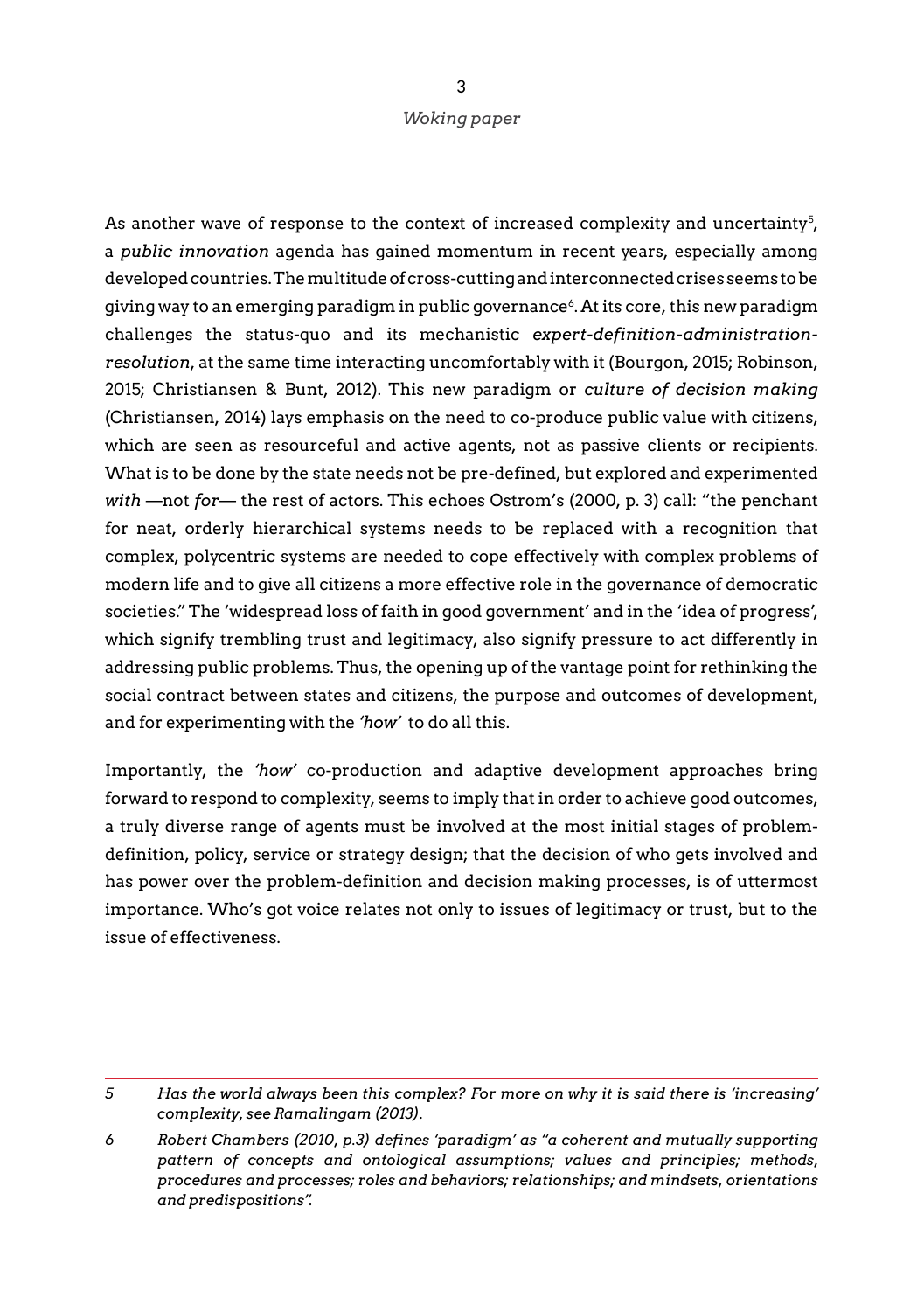### **Why asking all this?**

The need to ask broadly, across disciplines and sectors, came from the recognition of a changing state of crises in Chile's current public sphere. Metaphorically speaking, mistrust seems to spread among citizens and decision-makers<sup>7</sup> as a killing virus would do in a packed morning public bus. And as it happened to Singapore's authorities in 2003 with the SARS virus outbreak (see Ho, 2012), this mistrust confounds decision-makers and citizens, and its 'fatality rate' is leaving everyone in shock.

Thus, the first question explored was how might we create *a new relationship* between state and citizens? But because framing a question as the lack of a solution —in this case a new relationship— did not allow for a good set of options<sup>8</sup>, that question was soon replaced by a broader one: *how to do things differently?*

This document is divided in the following sections.

- **Section 2** explores why complexity thinking is important for understanding public problems.
- **Section 3** digs into details on how development actors currently deal with change processes (including complex problems); they follow the dominant control oriented planning and management approach to change: *tamingthe-complex*.
- **Section 4** examines the main elements of old and new public administration paradigms in western countries to look at how they explain *change*, and to understand the type of thinking being challenged by the public innovation response.
- **Section 5** explores the two emerging responses to complexity: *adaptation* and *public innovation* (marked by co-production). *Adaptation* is understood as the process of making small changes, observing the

*<sup>7</sup> This document considers decision-makers to be either politicians (those elected or appointed in a political capacity) or public officials. Public officials are those ranging from junior public officers to top level public managers (in either implementing or policy agencies). All of these are considered state representatives and more generally, development actors.*

*<sup>8</sup> For more on the process of problem construction, have a look at Matt Andrew's (2014) blog post and video.*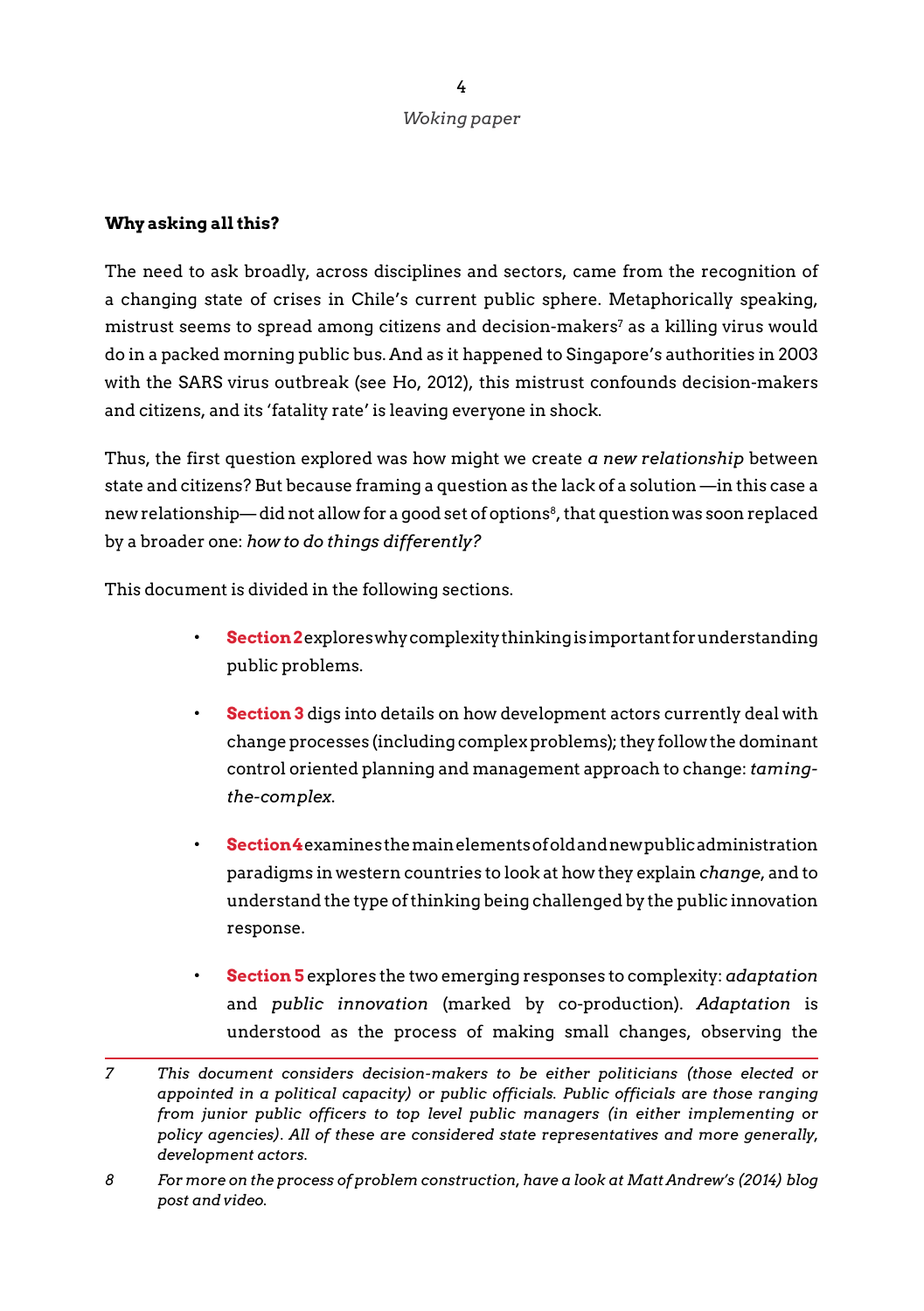results, and adjusting continuously; contrary to the dominant planning approaches which involve ex-ante design (Barder &Ramalingam, 2012). This response emphasises interaction, change, emergence and context. Instead of searching for precision in planning, it emphasises capacities and processes to generate productive novelty (Ramalingam, 2015). *Public innovation* also reacts to dominant planning approaches, also exploring what kind of knowledge-management, learning and processes serve the public best. It emphasises the centrality of co-production.

- **Section 6** reviews three specific adaptive approaches to strategy, policy and implementation: 'problem-driven iterative adaptation', humancentred design and strategic foresight.
- **Section 7** explores, purely as an exercise, the merging of specific processes and tools to help build adaptive capabilities inside organizations building public strategy.
- **Section 8** concludes, with further questions.

This light-touch review report is based on two weeks of desk-based research plus three weeks of writing. The author conducted 8 unstructured exploratory interviews with development practitioners and researchers, at the beginning of the desk research process.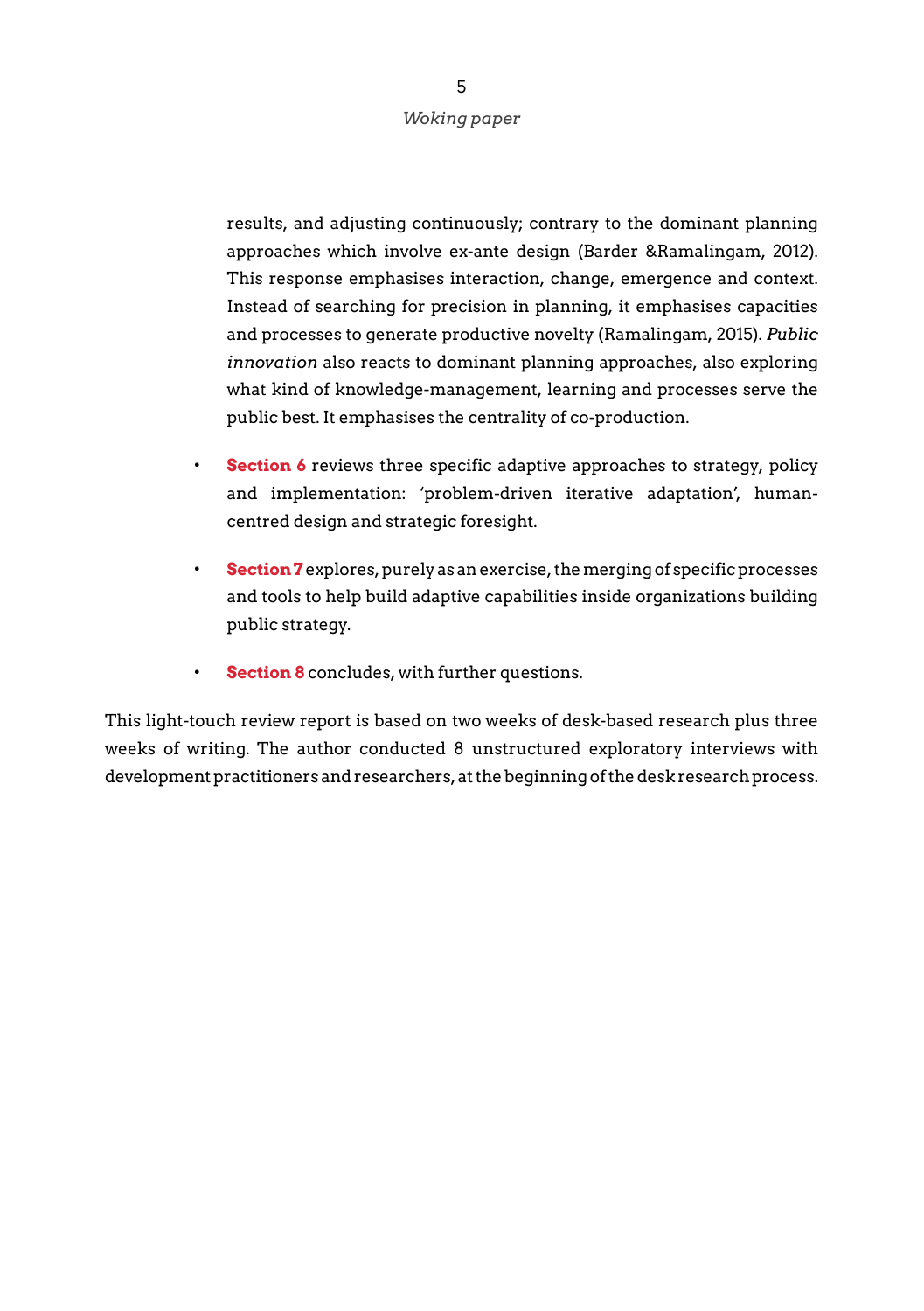# *2. Complexity and public problems — brief look*

*The situation the world is in is a mess. This hardly requires documentation; it's obvious —*  Russell L. Ackoff (2004)

The recognition that most public problems are multifaceted isn't new, and neither it is that governing has become even more complex considering the global economy and its interdependencies, the rise of income inequality, sharpening social unrest, financial and environmental crises and so on and so forth. What is different, however, is that recently complexity has been studied and discussed with increasing sophistication (Root *et al.* 2015; Hallsworth, 2012; Ramalingam *et al.*, 2008). Complexity theory, also referred to as complexity sciences or complexity thinking, has in recent years examined the integral characteristics of complex systems and how interconnected and unpredictable phenomena work (Jones, 2011). The promise is that a better understanding of what complexity entails should helps development actors learn how to deal with it more effectively.

# **2. 1 SIMPLE (CAKE) - COMPLICATED (ROCKET) - COMPLEX (CHILD) SORT OF PROBLEMS**

Glouberman and Zimmerman (2002) provide a highly illustrative distinction between simple, complicated and complex problems, comparing following a cooking recipe, with sending a rocket to the moon and raising a child. Baking a cake, a simple problem, requires following a recipe to replicate a positive outcome. With the right ingredients and the right recipe, anyone can cook an eatable cake, no previous experience required. Sending a rocket to the moon, as a complicated problem, requires a high level of expertise divided in many tasks among specialists and technicians and must be rightly coordinated. Despite this difficulty, if the many processes are followed correctly there is reasonable certainty of outcome. But raising a child, a complex problem, is a completely different story, every situation is distinctive and although expertise can be a valuable contribution, it is neither necessary nor sufficient to assure success.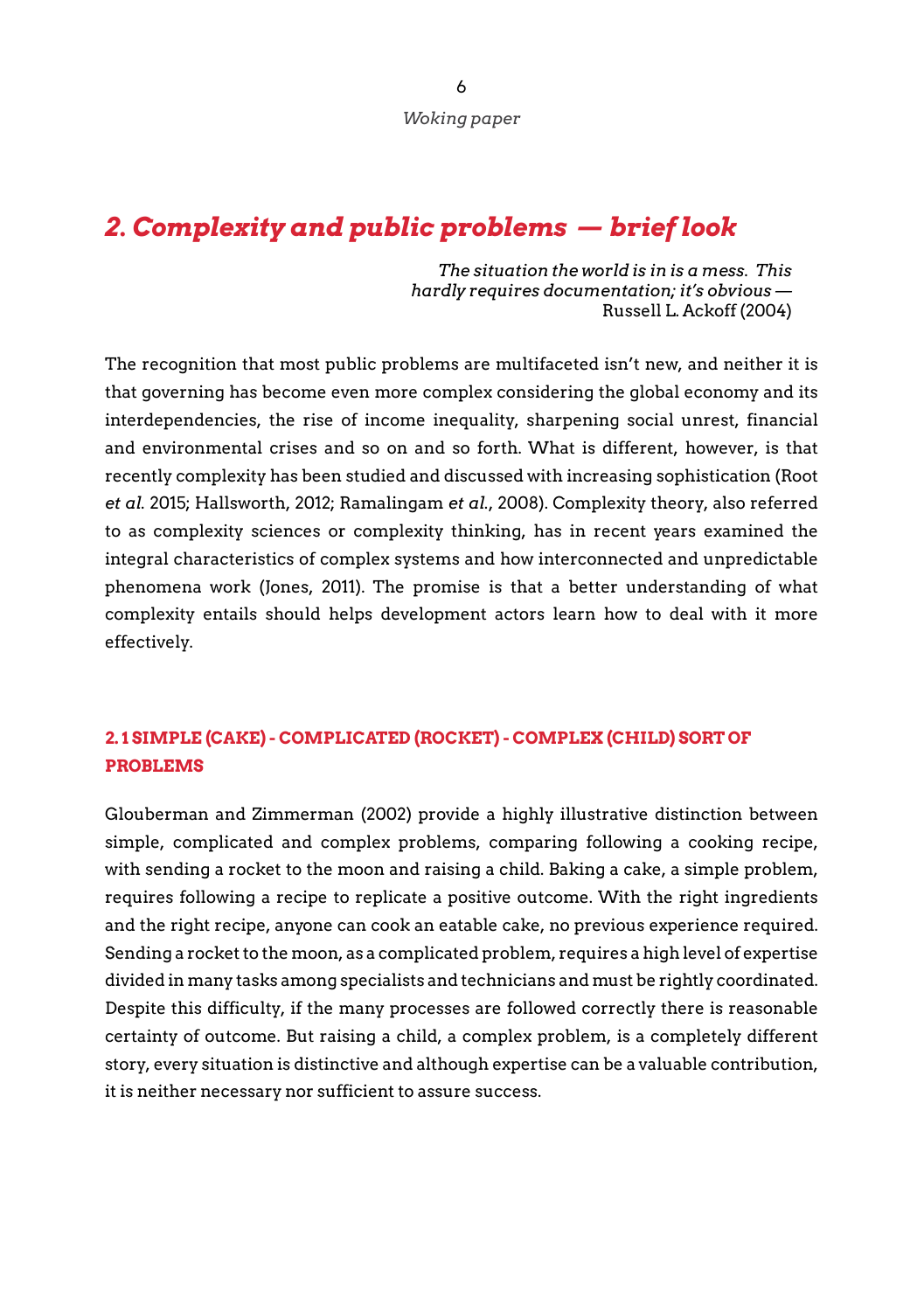Horst Rittel and Marvin Webber (a design theorist and a urban planner respectively) defined complex problems as 'wicked' back in 1973 (p. 155): "the search for scientific bases for confronting problems of social policy is bound to fail (...) they are 'wicked' problems<sup>9</sup>, whereas science has developed to deal with 'tame' problems. Policy problems cannot be definitely described". Wicked problems are open to interpretation, are characterized by competing options for solutions, and will most likely never be fully solved (Bason, 2010)<sup>10</sup>. Those affected by these problems will have very different views on what the nature of the problem is and how to deal with it. Acknowledging their existence means admitting to face societal challenges for which no definite answer exists (Vandenbroeck, 2012).

Scholars and practitioners working on complex or wicked problems stress the importance of merging design and implementation (or policy and implementation) to understand such problems and work towards improved policy and practice. When dealing with complex problems, it is crucial to use real-time monitoring and evaluation to identify gaps between designs and emerging outcomes, a learning by doing (and *doing-by-learning*) approach to management and decision-making. However, doing that requires not just new methods and techniques but also new collaborative approaches, organizational processes and most importantly new mind-sets ready to deal with uncertainty (Ramalingam, Laric, & Primrose, 2014, pp. 2-3). Hence the calls for a paradigm shift<sup>11</sup>. Sections 5 and 6 address what is required to move towards such change.

#### **2. 2. WHAT ABOUT COMPLEXITY?**

Many phenomena in recent times have undermined the modern science goal of offering a reductionist explanation of all phenomena in terms of fundamental physics<sup>12</sup>, like the unpredictability of weather and climate or the intricate nature of living organisms and

*<sup>9</sup> 'Wicked' is not used here to signify 'evil' but to signify the quality of resisting solutions. A wicked problem is difficult or impossible to solve because its characteristics contradict themselves and are constantly changing. Also, due to the complex interdependencies found in this type of problems, efforts to solve them could reveal or create new problems (Source: https://es.wikipedia.org/wiki/Problema\_retorcido).*

*<sup>10</sup> See Churchman (1967) for the first discussion around 'wicked problems'.*

*<sup>11</sup> Ramalingam (2013) explains that scholars looking at the phenomenon of 'development narratives' have found that these narratives develop as a 'cultural paradigm' as they become influential. Such narratives could be said to provide an 'operating system': certain development programs, methods and analysis get associated with particular narratives.*

*<sup>12</sup> For a review of new and old views of physics see Upoff (1987).*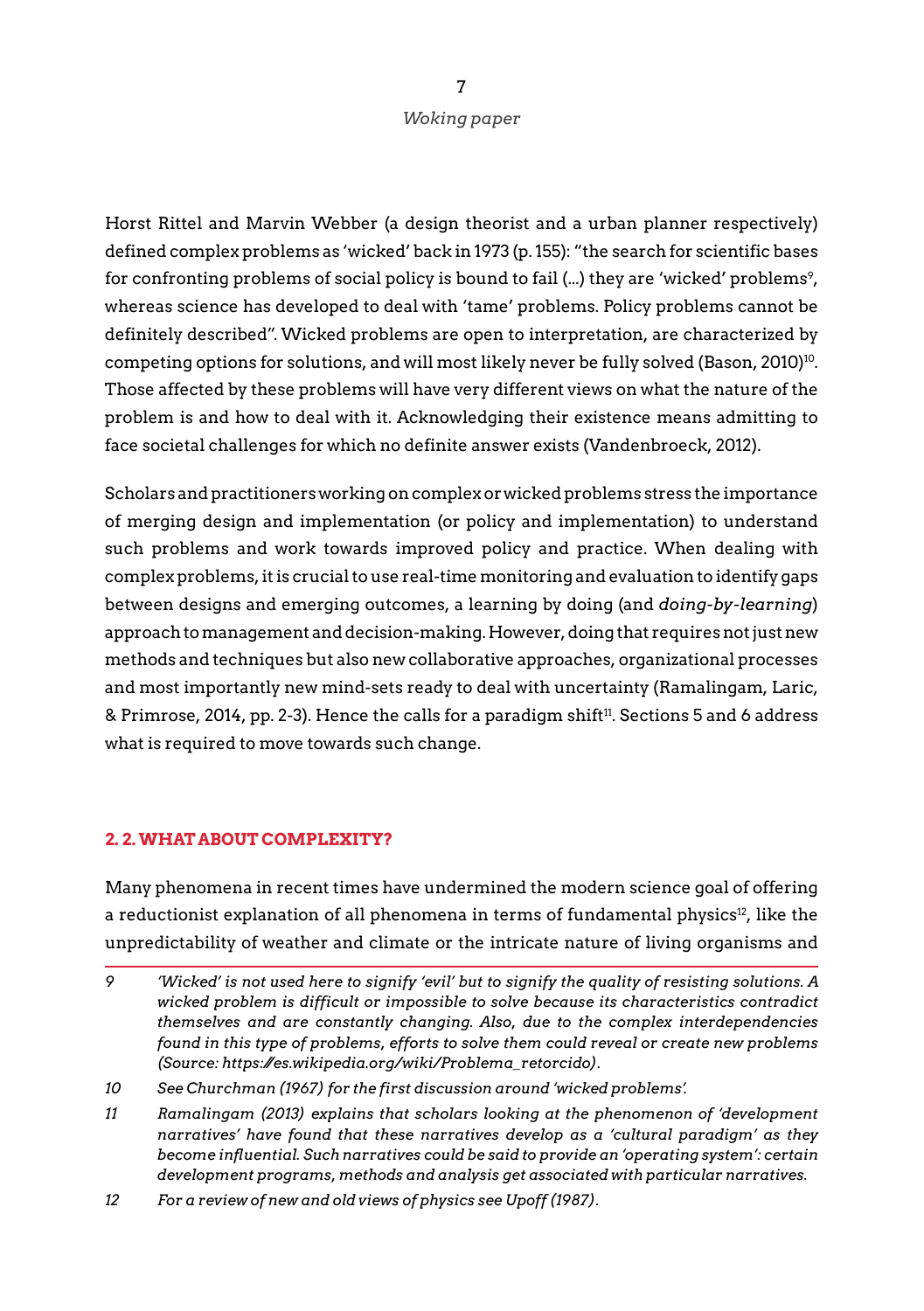of economic, political, and cultural systems. Antireductionism, says Mitchell (2009), has gained traction as new sciences such as systems biology, evolutionary economics, and network theory try to explain how complex behaviour arises from large collections of simpler components. *Complexity*, once an ordinary noun, now indicates a field of many branches (Holland, 2014).

#### *Emergent behaviour is a requirement for a system to be called 'complex' (ibid).*

A complex system is a group or organization made up of many interacting parts. Archetypal complex systems are rainforests, the global climate, economies, and immune systems. Holland (2014) explains: the rainforest contains a huge variety of species and the interactions between them range from extreme generalists ('army' ants eating everything on their way) to extreme specialists (a 'comet orchid' which can only be pollinated by a particular moth). Adaptation in rainforests is an ongoing, relatively rapid process, which continually gives way to new interactions, and makes possible a huge variety (ibid). Many social systems exhibit similar characteristics, like economies, with hierarchies of workers, departments, firms, and industries. These complex systems exhibit a distinctive property called emergence, described by the antireductionist *'the action of the whole is more than the sum of the actions of the parts'.* This means that individual parts (components or agents) and their interactions often lead to large-scale behaviours which cannot be predicted from knowing the behaviour of individual agents. Such collective effects are *emergent* behaviours (e.g. price fluctuations in markets) (Mitchell & Newman, 2002). Complexity sciences try to find common principles (similarities) which can explain how such collective sophistication (agents' interactions and *emergent* behaviour) happens, for example, in social groups or economic markets (Mitchell 2014).

One such similarity is that all these systems exhibit self-organization: the system's components organize themselves to act coherently without any central or outside 'controller' (nobody in a crowded street controls the crowd). The systems determine and process information with sophistication not available to their individual components. For example, the consciousness of the human brain is a characteristic of how the different brain cells interact with each other, but we cannot say that a particular cell is, or is not, individually conscious (Barder & Ramalingam, 2012). Complex systems defy precise prediction, resisting the sort of equilibrium that would make them easier to grasp (Mitchell, 2014). Think of a crowd on a city street, it is impossible to predict the movement of any given person, but there is order, few collisions happen, even in the most crowded streets (Green, 2015).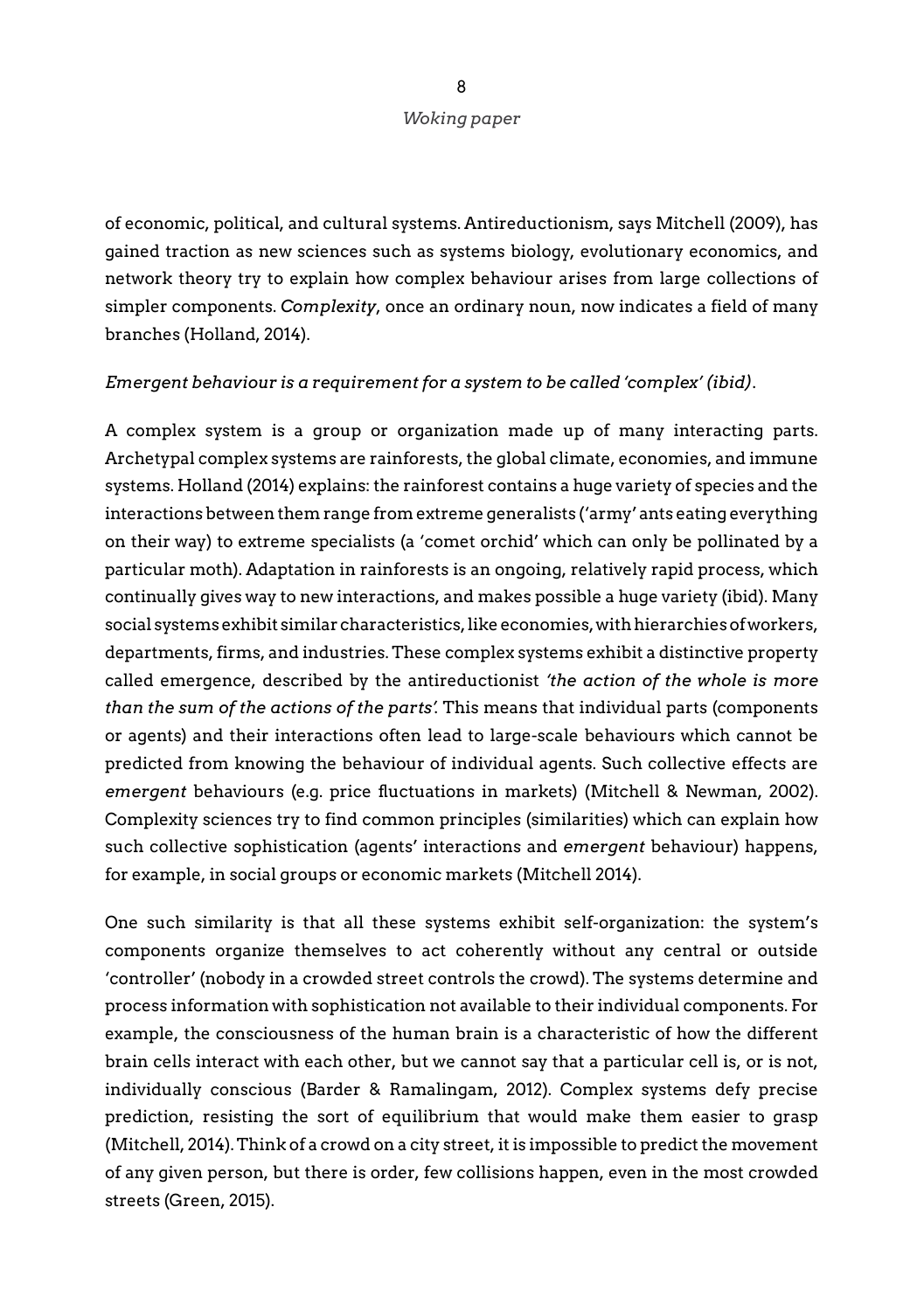These interdisciplinary efforts, referred as complexity thinking or complexity sciences, have transformed fields such as urban design and epidemiology in ways that provide further strength to development actors' attempts to operationalise complexity thinking into their work. The payoff for complexity-aware development practice and policy is vast, says Kleinfeld (2015)<sup>13</sup>.

# **2. 3 WHY LOOKING AT COMPLEXITY FOR DEVELOPMENT AND PUBLIC GOVERNANCE?**

Most social, political and economic systems are not cakes or rockets. These are complex systems with relationships and feedback loops that cannot be reduced to chains of cause and effect.

The Overseas Development Institute (ODI) has tried to relate the ideas of complexity theory to current development thinking and practice. And a lot is at stake as these ideas challenge dominant development models, locked-in as these are to procedures requirements like the logical framework and impact assessments (Ramalingam *et al.*, 2008, p. vii). The good thing is that these ideas allow different theories of change for tackling change processes in a more strategic manner (Jones, 2011; Hummelbrunner & Jones, 2013).

What key characteristics of complex systems are most relevant for development/public sector work? (Table 1 will further develop some of these characteristics).

- Complex systems are characterised by **interconnected and interdependent** elements and dimensions (Ramalingam *et al.* 2008, p.8).
- **Feedback** processes crucially shape how change happens<sup>14</sup> in a complex system (ibid).
- **Adaptive agents** react to the system and to each other, leading to various phenomena (ibid).

*<sup>13</sup> For more on the application of complexity theory to the social sciences see Byrne & Callaghan (2013).*

*<sup>14</sup> For more on how change happens in social and economic systems, see Krznaric (2007). Also, Duncan Green will publish a book, How Change Happens, in late 2016.*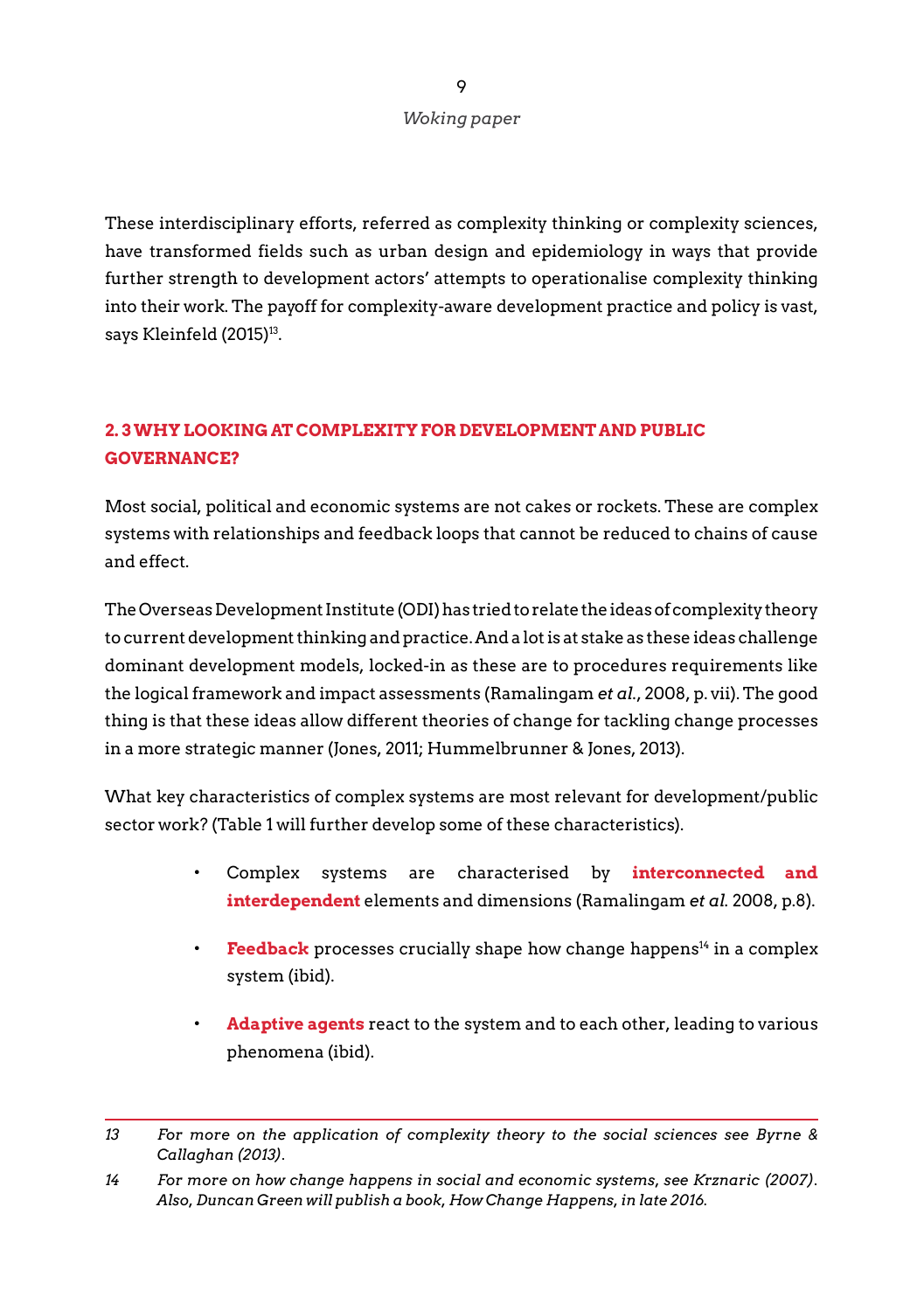- The overall system and the agents within it or **co-evolve**15, over time (ibid).
- **Path dependency.** The trajectory of a complex system is irreversible and non-deterministic. Many alternatives are possible at some stages of a system's development, but once one of these alternatives gains the upper hand, it becomes 'locked in' (ibid).
- In complex systems, **outcomes** are influenced by **several factors** acting together (ibid).
- **Emergent.** Change can lead to the emergence of features qualitatively different from the past (Boulton, 2012).
- Within complex systems, relationships between dimensions are frequently nonlinear. Sometimes current patterns are very resilient, sometimes change can be fast and radical (ibid). This nonlinearity underlines the need to identify and respond to 'critical junctures', like shocks or political unrest (Green, 2015).
- Complex systems are **out of control.** Not one pedestrian controls the crowd (ibid).
- **Resilience** is a property of complex systems. It is essential to understand the factors that combine to strengthen or undermine it (ibid).
- Contingent on history and **context**. "The future depends on the *detail* of what happens, does not smoothly follow from the past" (Boulton, 2012).

*<sup>15</sup> Co-evolution is a major mechanism for generating non-linear interactions between complex systems agents. For example, "a leafy bush has a wide range of herbivorous insect predators. Then, as the bush evolves, it develops a protein (say quinine) that is poisonous to most insects. After further evolution, some insect species develops an enzyme that digests quinine. Still later, the bush evolves quinine-b that is poisonous to these insects, and so it goes on. Note that, while the bush and the insect seem to be neither gaining much ground with respect to the other, the co-evolving pair is better off in relation to its surroundings. The bush only has to 'protect itself' from a single predator, while the predator has a food supply that it does not have to share with other competitors. Analogous situations occur between competing suppliers for production lines, arms races between nations, and other sets of co-evolving CAS agents" (Holland, 2014, p.192) (CAS means complex adaptive systems).*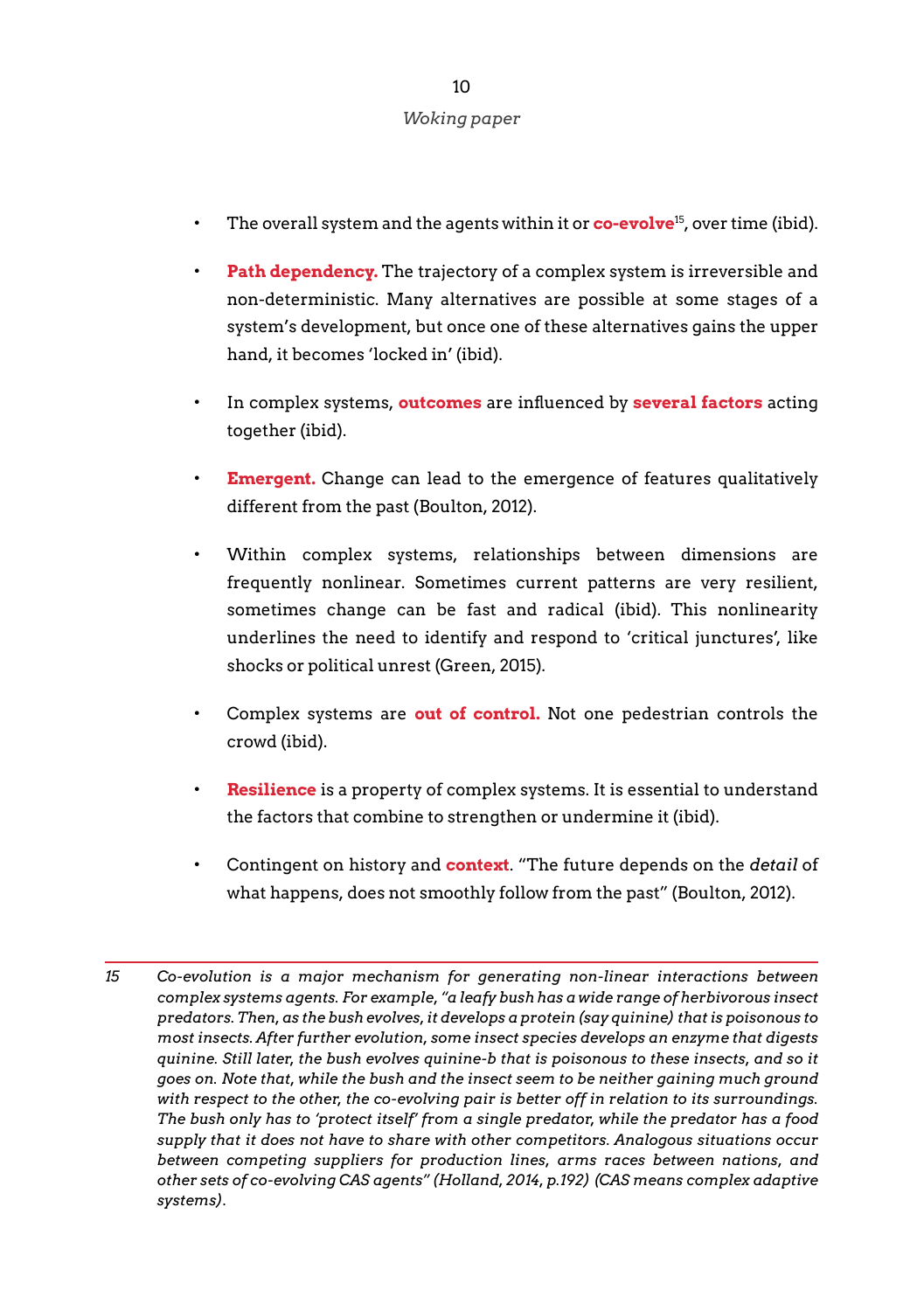Two important points to remember while reading Section 3, are that the capacity to tackle complex problems is often distributed among agents as problems manifest in different ways and at different levels (Jones, 2011) and that: "perhaps the greatest challenge lying in complex systems stems from the fact that they fundamentally state that the best course of action will be highly context-dependent" (Ramalingam *et al.*, 2008, p. ix). These ideas of distributed capacity (knowledge and power) and context-dependence will be referred back throughout the document.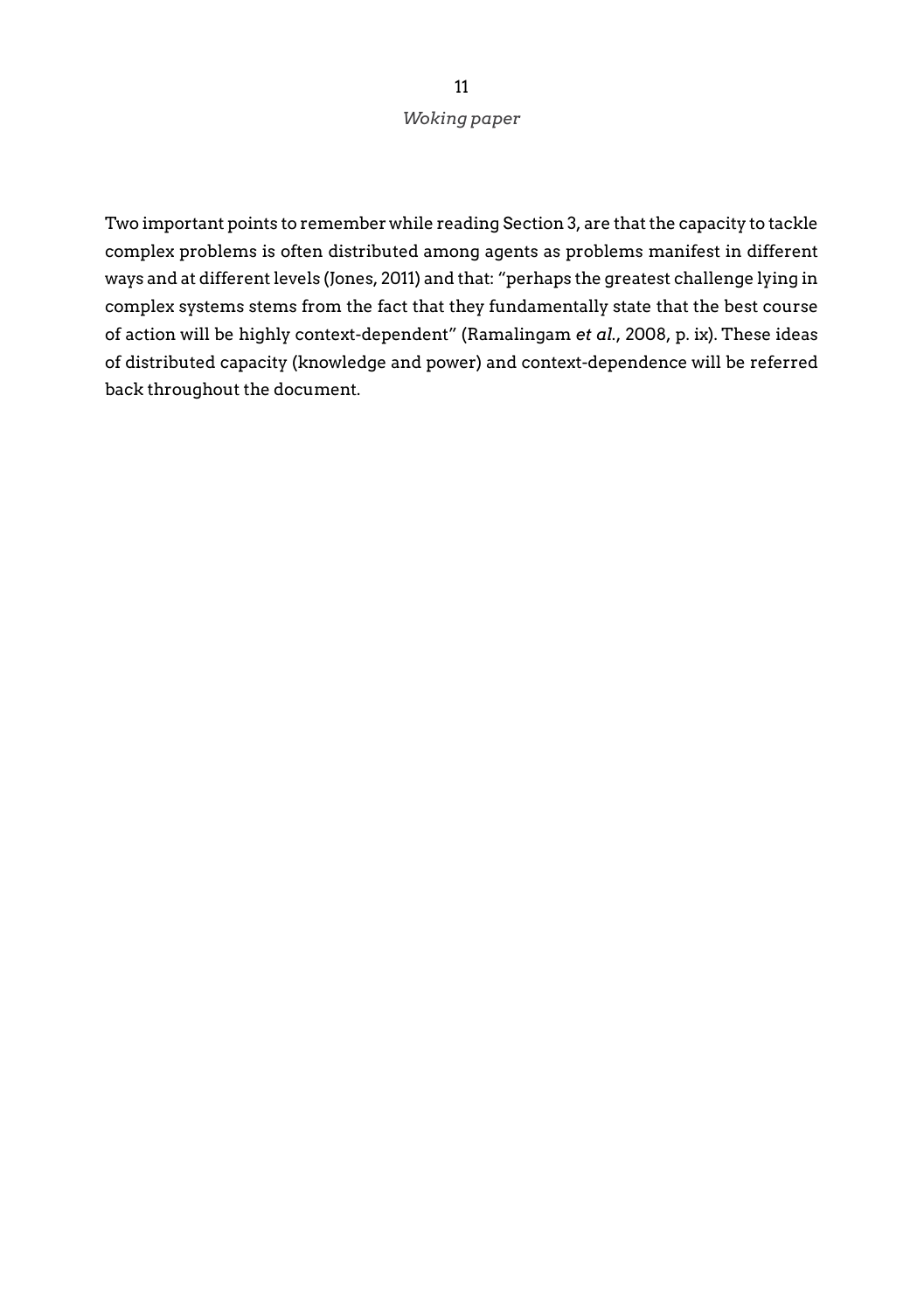# *3. How do we actually deal with change*

#### **3.1 THE CRITIQUE:** *TAMING* **CHANGE**

Policy and implementation deal with non-linear and interdependent problems, with often unpredictable change processes involving a wide range of stakeholders. However, dominant approaches applied to policy and implementation problems are based on the assumption that knowledge and policy implementation can be linked in a straightforward, linear manner (Jones, 2011). Think for example of the influential Walt Rostow<sup>16</sup> identifying developed countries as those which had subscribed to a Newtonian view of the world<sup>17</sup>. In his view, in order to achieve development, countries needed to gather certain knowledge and act on those cause and effect laws identified by developed countries: "X causes Y in Western Europe, then let's make sure we do X in Asia to ensure we get Y'" (Ramalingam, 2013). These approaches assume single 'end points' and fully rational actors —or the idea that only selfishness is rational (Goodwin, 2014). They also assume problems present stable hierarchies, clear causality, and consensus on the goals (Jones, 2011). Commandand-control regulation, legislation, standardised solutions and imported 'best practices'18 are often presented as suitable responses to complex problems.

*<sup>16</sup> The Rostow's Stages of Economic Growth model is one of the major historical models of economic growth. It was published by the economist Walt Whitman Rostow in 1960. The model postulates that economic growth occurs in five basic stages, of varying length: traditional society; preconditions for take-off; take-off; drive to maturity; age of high mass consumption (see Rostow, 1990). For more on his influence in development see this short e-article: http://www.theguardian.com/global-development/2012/oct/08/us-economistwalt-rostow-development*

*<sup>17</sup> For more on the Newtonian paradigm in social sciences see Uphoff (1987).*

*<sup>18</sup> For an example of the strength of the 'best practice' narrative in development see this e-article about Singapore http://www.huffingtonpost.com/kishore-mahbubani/ singapore-world-successful-society\_b\_7934988.html?utm\_hp\_ref=world*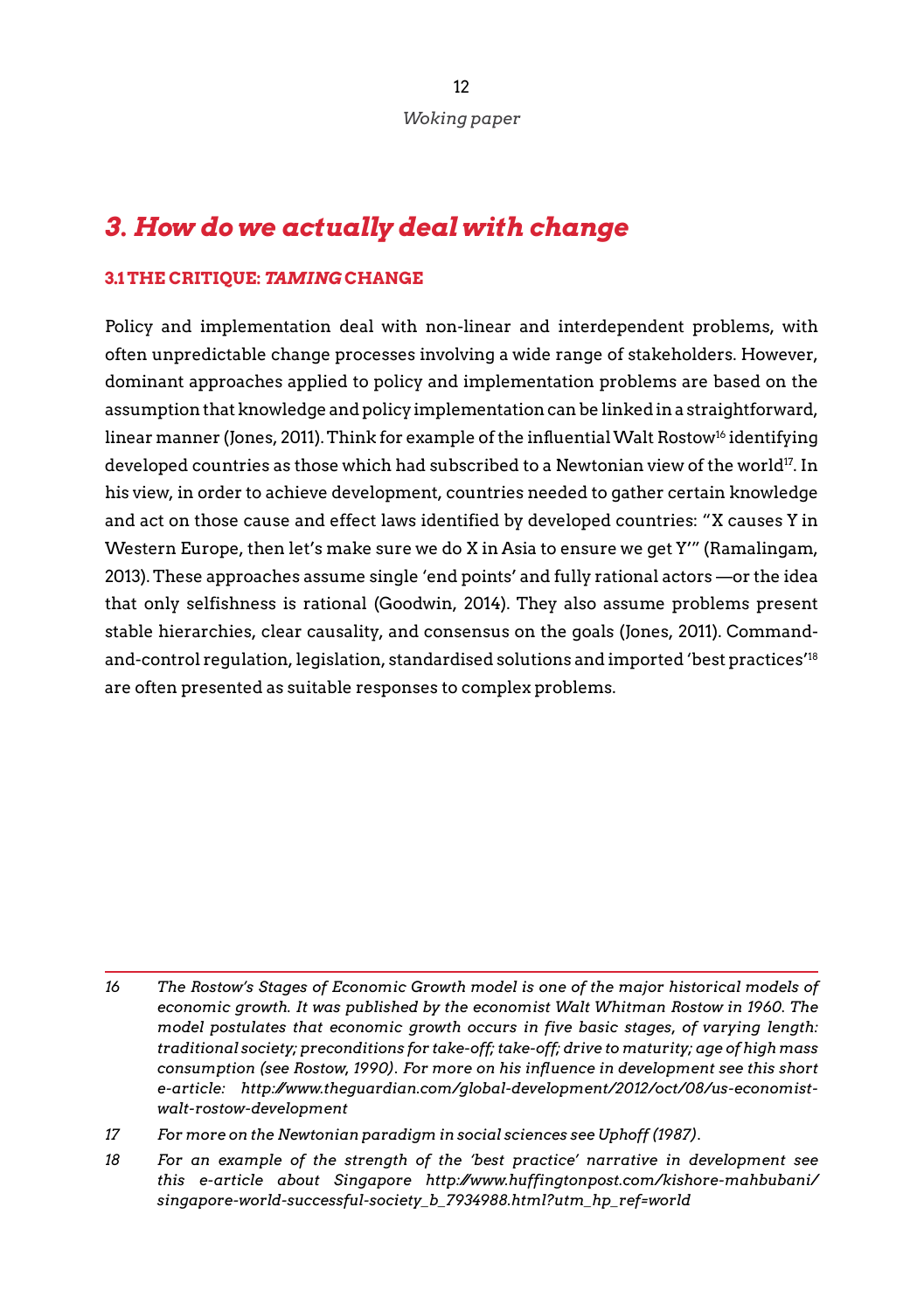#### These linear approaches' (cookbook type) recipes tend to look like this:



*Source: Rogers (2008) in Ramalingam et al. 2014, p.6* 

The same logic can be seen in a recent diagram by Chile's Budget Office (DIPRES), the agency in charge of overseeing, approving and evaluating all public projects and programs:



*Source: DIPRES 2015, p.18*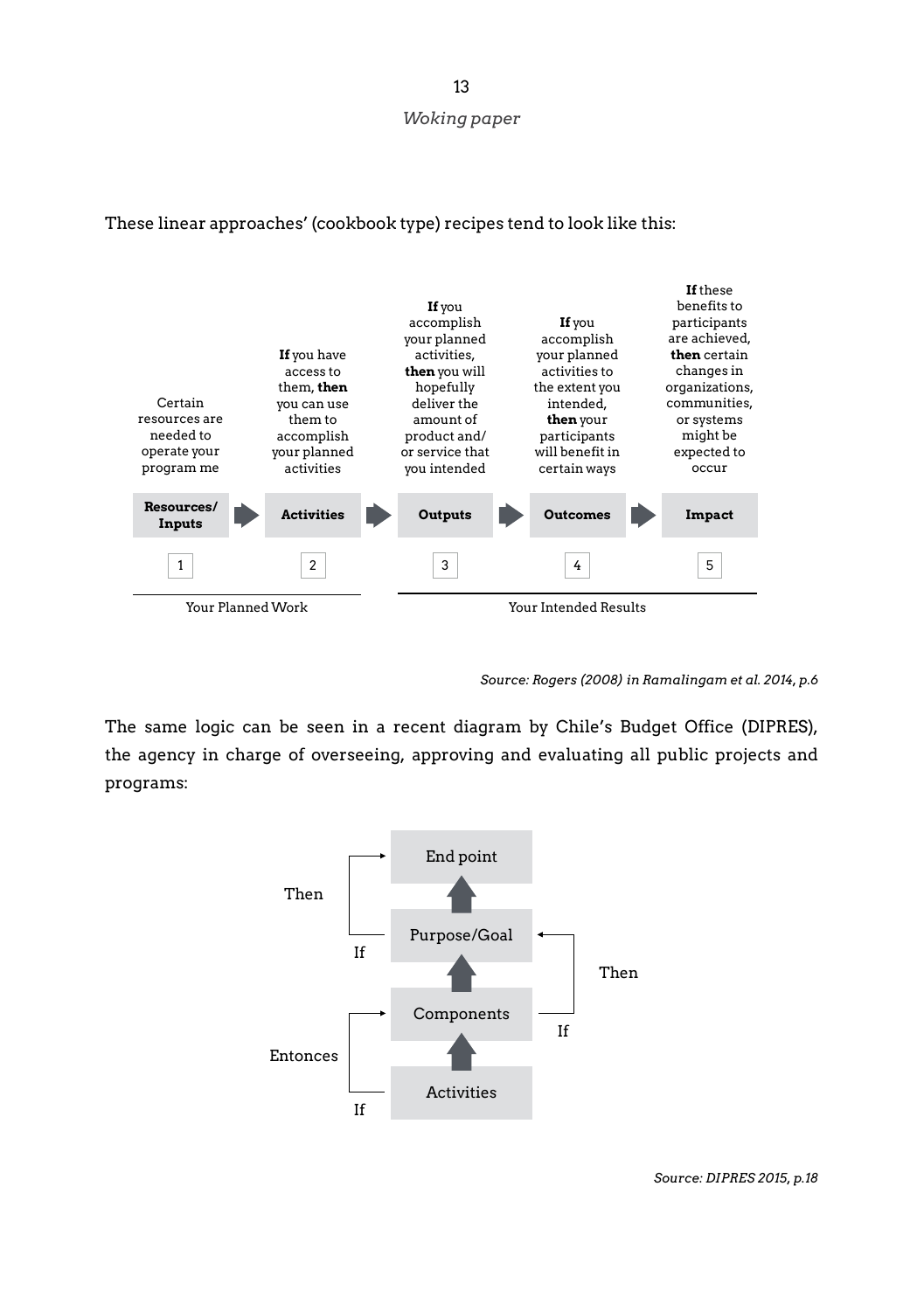That is how the famous logical framework (LFA or 'logframe') approach deals with change19. The risk underlying LFA and similar approaches is that the programme or reform might end up irrelevant due to misunderstanding the nature of the problem, "ignoring the dynamic interactions involved or denying them for bureaucratic convenience" (Ramalingam *et al.* 2014, p.7)20.

Policies or policy reforms are often driven by an ex-ante and expert driven process of: identifying unambiguous objectives and ways to achieve them, costs-benefit analysis, and implementation. Moreover, the interest in careful planning and ex-ante assessment increases with the degree of uncertainty, with planning seen as a way to control uncertainty. But we cannot control what is going to happen in complex systems, and most of the knowledge needed to inform appropriate action will only emerge during implementation, when plans can quickly turn irrel¬evant (Hummelbrunner & Jones, 2013). Implementation is therefore preset, linked to specific activities and outputs. Monitoring and evaluation are seen as tools for control and compliance (Jones, 2011), not for learning. A good image for this idea comes from boxing champion Mike Tyson's observation: "Everybody has a plan until they get punched in the mouth" (quoted in Booth & Faustino, 2014, p.15).

Assuming causality means presuming the dynamics of the problem are predictable. A common critique to LFA and similar frameworks is precisely that they are too rigid to account for the uncertain and fluid elements of programming (see Bakewell & Garbutt, 2005, p. 15). Moreover, such type of planning framework is especially ineffective in environments with incomplete information and broken feedback loops<sup>21</sup>, which is usually the case in most developing country contexts. The idea of effective central planning depends on access to a large amount of information, which makes it particularly ill-suited in contexts with scarce and expensive information (Barder, 2009).

According to Ackoff (2004, p. 2), this apparent stubbornness with *taming the complex* is making us 'wronger': "The righter we do the wrong thing, the wronger we become. When we make a mistake doing the wrong thing and correct it, we become wronger. When we make a mistake doing the right thing and correct it, we become righter. Therefore, it is

*<sup>19</sup> For examples of the rigidity of LFA in international development practice, from the point of view of practitioners themselves see Valters (2014).*

*<sup>20</sup> For an example of the popularity of LFA in Chile's public sector see DIPRES (2015).*

*<sup>21</sup> For more on the importance of feedback loops see "Closing the loop: Effective feedback in humanitarian contexts" (2014) by ALNAP.*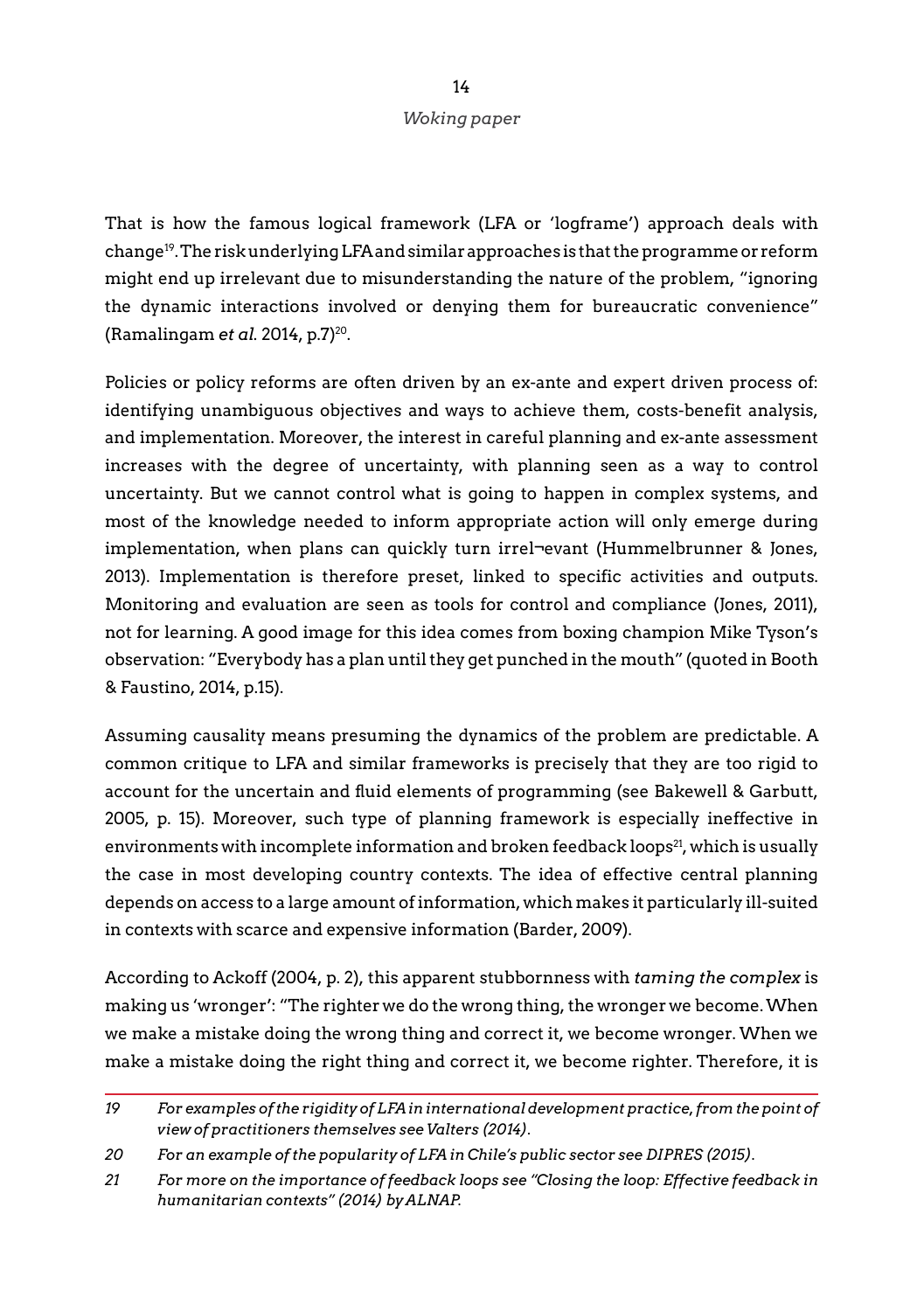better to do the right thing wrong than the wrong thing right." This is, he says, significant because many of our problems relate to policy makers trying to *do the wrong things righter*.

Governments becoming 'wronger' by applying increasingly sophisticated linear thinking results familiar: *let us do more detailed analysis*, evidence reviews and strategies, and rigorous performance monitoring. A centralised 'control policy brain' is supposed to need all that to be better informed and responsive (Hallsworth, 2012). Precisely, says Ellerman (2004, p.3) quoting Schön (1971), the standard approach treats government as a central brain and the rest of society as passive periphery. This brain designs new policy and imposes it on localities. Then localities "learn to beat the system" while governments "bury failure or learn from it only in the sense of veering away from it". Evaluation serves to establish and monitor "the extent of peripheral conformity", the control and compliance Jones (2011) refers to.

While it seems tempting in the short run, trying to tame a complex problem will always fail in the long term. "The problem will simply reassert itself, perhaps in a different guise, as if nothing had been done; or worse, the same solution will exacerbate the problem" (Christiansen K., 2009, quoted in Ramalingam, 2013, p. 127).

The question is then how to make mistakes *doing the right thing*? Sections 5 and 6 will get to that.

## **3.2 HOW CHANGE, ITSELF, HAPPENS? OLD VIEWS, NEW VIEWS**

Is it important to look at how change itself happens? It is, if the purpose is to influence it. For example, it is usually said crises play a large role in change. Driven by unforeseen events crises might lead to 'tipping points'<sup>22</sup> with unexpected consequences. They can be catalysts for fundamental reforms or institutional change previously unthinkable (Bason, 2012; Jones, 2011). But what else drives change? To answer that, new analytical models are needed, models that can capture the dynamism, for example seen in crises, and help build an understanding of the non-linear nature of the change processes (Ramalingam *et al.* 2014)23.

*<sup>22</sup> For more on rapid change in human societies see Gladwell's The Tipping Point: how little things can make a big difference (2006).*

*<sup>23</sup> For more on these analytical models and other methods and techniques for dealing with*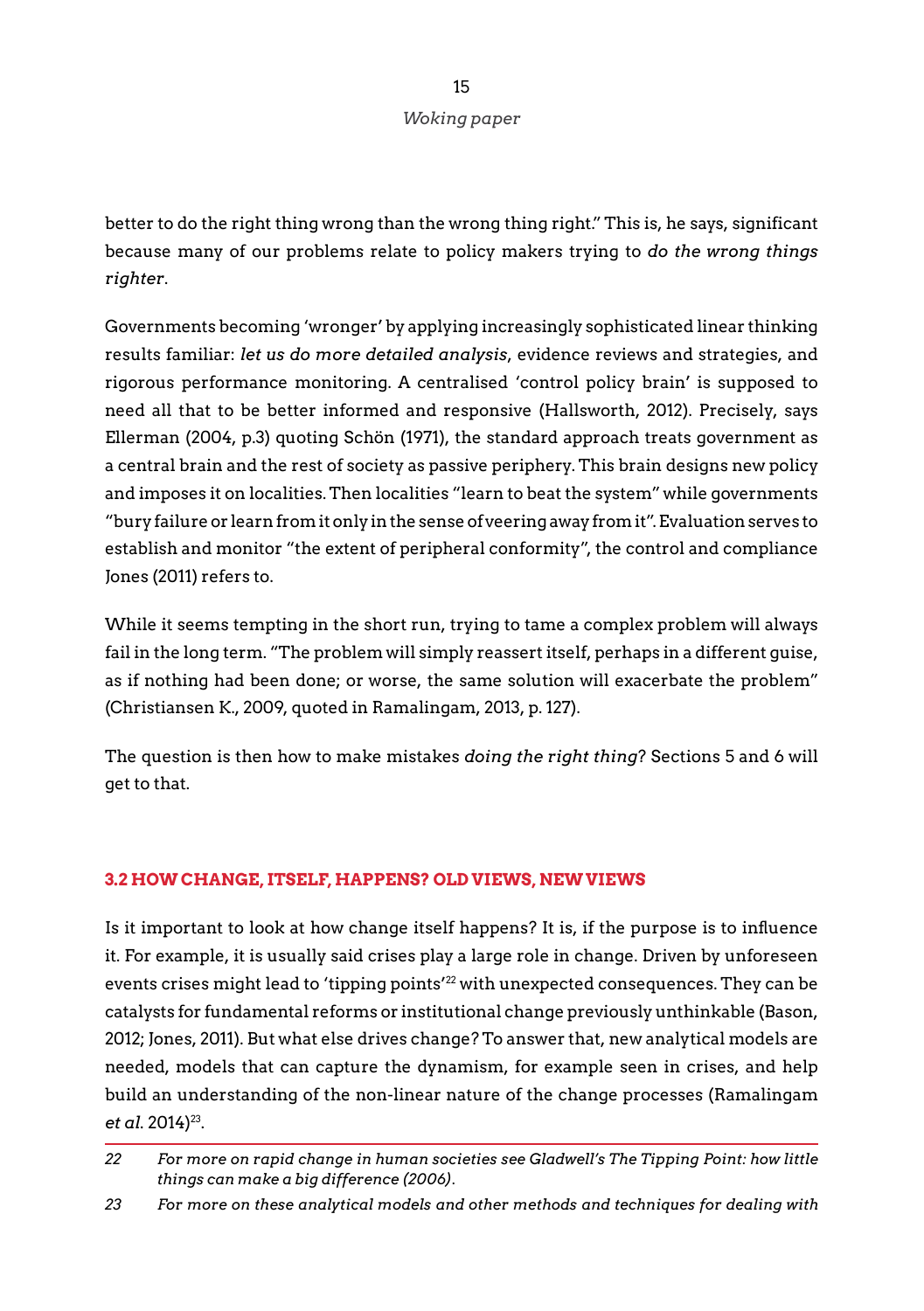Drawing from complexity theory and political economy, in the table bellow ODI compares the conventional and non conventional views of change processes. Table 1 will be referred to as 'T1' a few times throughout the document.

|                                                               | A<br><b>CONVENTIONAL UNDERSTANDING OF</b><br><b>CHANGE PROCESSES</b>                                                                                                                                                                                                                                                                                                                                                                                                                                                                                                                                | B<br><b>NON-TRADITIONAL MODELS (COMBINING</b><br><b>COMPLEXITY AND POLITICAL ECONOMY)</b>                                                                                                                                                                                                                                                                                                                                                                                                                                                                                                                                                                                                                |
|---------------------------------------------------------------|-----------------------------------------------------------------------------------------------------------------------------------------------------------------------------------------------------------------------------------------------------------------------------------------------------------------------------------------------------------------------------------------------------------------------------------------------------------------------------------------------------------------------------------------------------------------------------------------------------|----------------------------------------------------------------------------------------------------------------------------------------------------------------------------------------------------------------------------------------------------------------------------------------------------------------------------------------------------------------------------------------------------------------------------------------------------------------------------------------------------------------------------------------------------------------------------------------------------------------------------------------------------------------------------------------------------------|
| System<br>structure<br>and agents<br>behaviour<br>$1^{\circ}$ | • Systems are comprised of individual actors<br>that respond independently to externally<br>generated incentives, develop future<br>strategies with full understanding of costs<br>and look for optimal solutions.<br>A static vertical structure enables goals and<br>rules to be generated and implemented in<br>a top-down way. One element of the system<br>can change, without triggering a counter-<br>response.<br>*Distinctions between local and non-local<br>actors are underplayed.                                                                                                      | • Systems have many interdependent, diverse<br>actors that interact, self-organize and co-<br>evolve in complex networks, according to<br>shared evolving rules.<br>Systems have a dynamic structure that arises<br>from parts interacting without a central<br>authority; each actor re-evaluates its position<br>through continuous feedback loops and<br>adjusts its behaviour to the actions of others,<br>recreating the system.<br>Familiar solutions are more likely to be<br>$\bullet$<br>selected over optimal ones.                                                                                                                                                                            |
| Change<br>processes<br>(dynamics)<br>$2^{\circ}$              | • Change is the direct and proportional result<br>of deliberate actions and accumulation of<br>inputs. Actors' interactions are mediated by<br>autonomous mechanisms (like a market),<br>not by reference to other actors.<br>The behaviour and properties of the system<br>can be quantified, explained and predicted<br>by calculating the sum of characteristics of<br>its individual components.<br>• Transitions are from fixed end points or one<br>static equilibrium to another.<br>• Systemic change is usually consequence<br>of external shocks or the accumulation of<br>small changes. | • The behaviour of the system cannot be<br>understood from the sum of the behaviours<br>of the parts. The interaction among actors<br>contributes to a more complex behaviour of<br>the whole that its individual components did<br>not possess.<br>Systems have many subsystems with multiple<br>levels of interaction. A network (market,<br>institution) is not just an aggregate; it is<br>a component, a building block of a larger<br>system.<br>Relationships are dynamic. Actions at one<br>scale impact behaviour at another. Dynamics<br>at micro levels produce emergent outcomes<br>at higher levels.<br>• Change is discontinuous. A small change can<br>have a radical qualitative effect. |
| Problem<br>solving<br>methods<br>3°                           | • All societies can achieve global institutional<br>standards and convergence toward optimal<br>policies or institutions.<br>• Problem-solving starts with assessing<br>the continuum and searches for a single<br>solution that is better than alternatives                                                                                                                                                                                                                                                                                                                                        | A single optimal solution cannot be identified<br>and may not even exist. Suboptimal solutions<br>may persist for long. Prior conditions shape<br>the outcome.<br>• To understand the behaviour of a system, one<br>must focus on the network of relationships of<br>its constituent parts.                                                                                                                                                                                                                                                                                                                                                                                                              |
| Policy<br>response<br>4°                                      | To identify the optimal solution fill the gaps<br>of missing information and knowledge<br>about causes and outcomes.<br>• Parts of the system can be disregarded with<br>no damage to the analysis. Malfunctioning<br>parts are addressed separately.<br>Success, once attained, can be infinitely<br>replicated. External interventions can alter<br>change in a reversible manner.                                                                                                                                                                                                                | • Influencing behaviour depends not just on<br>demonstrating the most effective of solutions.<br>It depends also on the choices made by other<br>actors with whom the components of the<br>system may interact.<br>Nothing can be taken away without altering<br>the outcome. To attain desired outcomes, a<br>strategy should be sufficiently adaptive to<br>constantly changing environment conditions.                                                                                                                                                                                                                                                                                                |

*Source: Adapted from Root et al., 2015, p.9-10*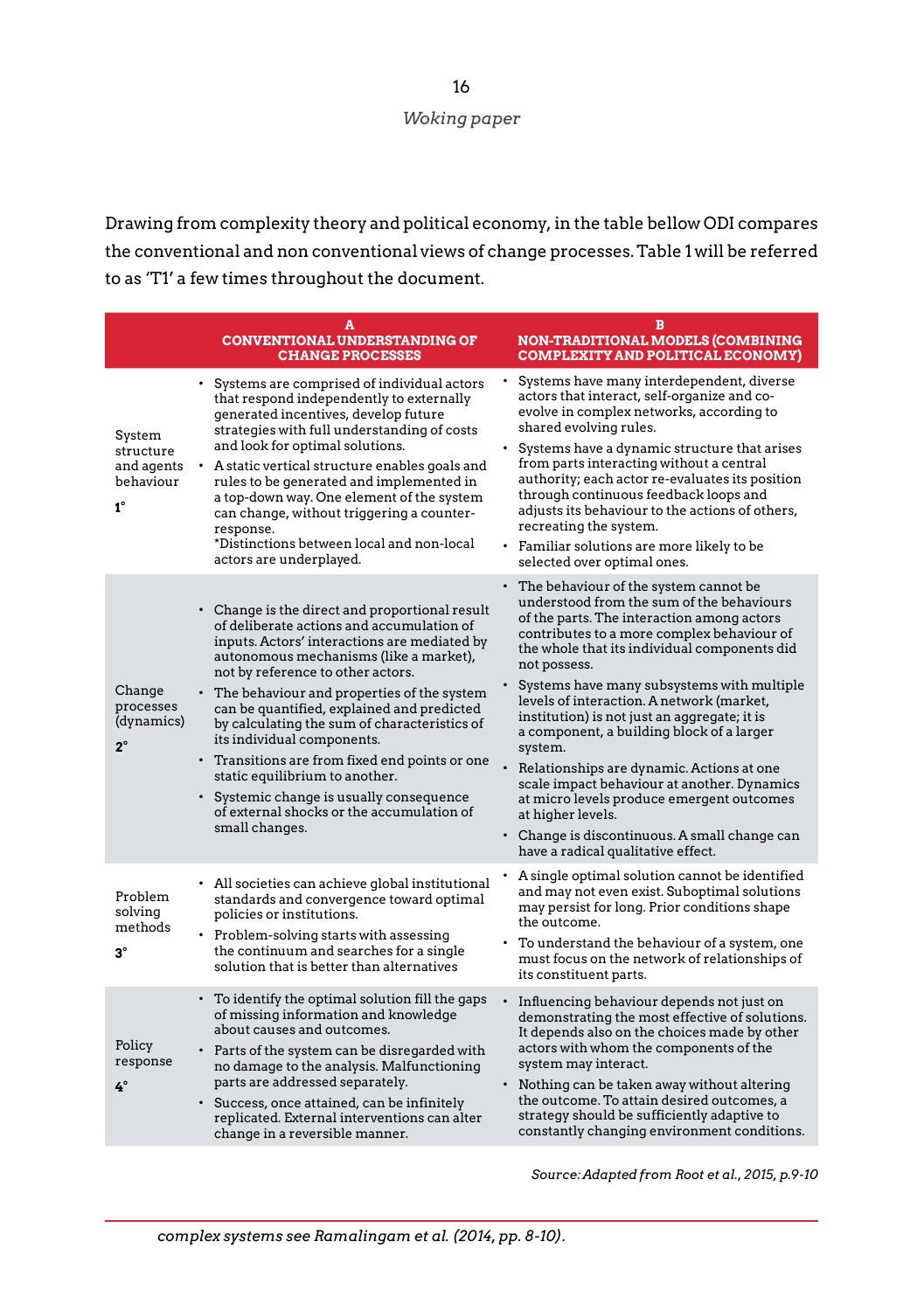Summing up so far, we have seen in very general terms what complexity thinking is, how is changing the way we understand change, and why it is related to current development/public governance practice. The critique is that dominant models of policy and implementation deal with simple, complicated and complex problems in basically the same way. Assuming linearity in change and interactions, perfect rationality ('no biases here sir': see A1-T1) and absence of context (prior conditions don't matter: A2-T1), undermines the chances of adapting towards good solutions or outcomes.

#### *What else we know about change processes: networks and collective action*

We have seen that once a reform (or change process) begins, the direction may change markedly and rapidly (B2-T1). This is because changes operate among diverse environments, and in large interdependent networks where agents constantly adapt, pressuring others (B1-T1). Considering this, how to respond to or influence change? Key is to understand how networks operate and how collective action can be mobilised among networks, even when facing diverging interests (Root *et al.*, 2015).

Instead of asking how to build collective action among well defined/similar groups (B1- T1), is important to remember action occurs within 'evolving systems' (ibid) (B2-T1). This means it is crucial to understand how interdependencies affect the choices of diverse agents (B3-T1) and how their relative opportunities and capabilities arise from within a set of relationships or interdependencies  $(B2-T1)^{24}$ . Thus, one key lesson for policymakers is to move beyond the narrow focus on cost-benefit analysis (A1-T1) of individual incentives (ibid). Instead, network analysis can help collective action by targeting the network of social relationships (B3-T1), mapping them and analysing how the structures of relationships affect behaviours (ibid). Other key lesson is to work with or through existing institutions and *strengthen linkages to engage more broadly* (ibid). But as existing networks (institutions, markets) may be part of the problem, engagement and its timing must be carefully considered. Broad but poorly targeted engagement could be ineffective, or not be helpful at every stage or at certain scales (ibid). Genuine participatory processes are central to build social capital between networks and agents affected by a problem. Devolution of power can promote reciprocity, cooperation and reinforce perceptions of common problems and interests (Jones, 2011, p. 8). Sections 6 and 7 will look at processes of participation/engagement.

*<sup>24</sup> For more on the role of networks see Ramalingam et. al (2008) and Ramalingam et al. (2014).*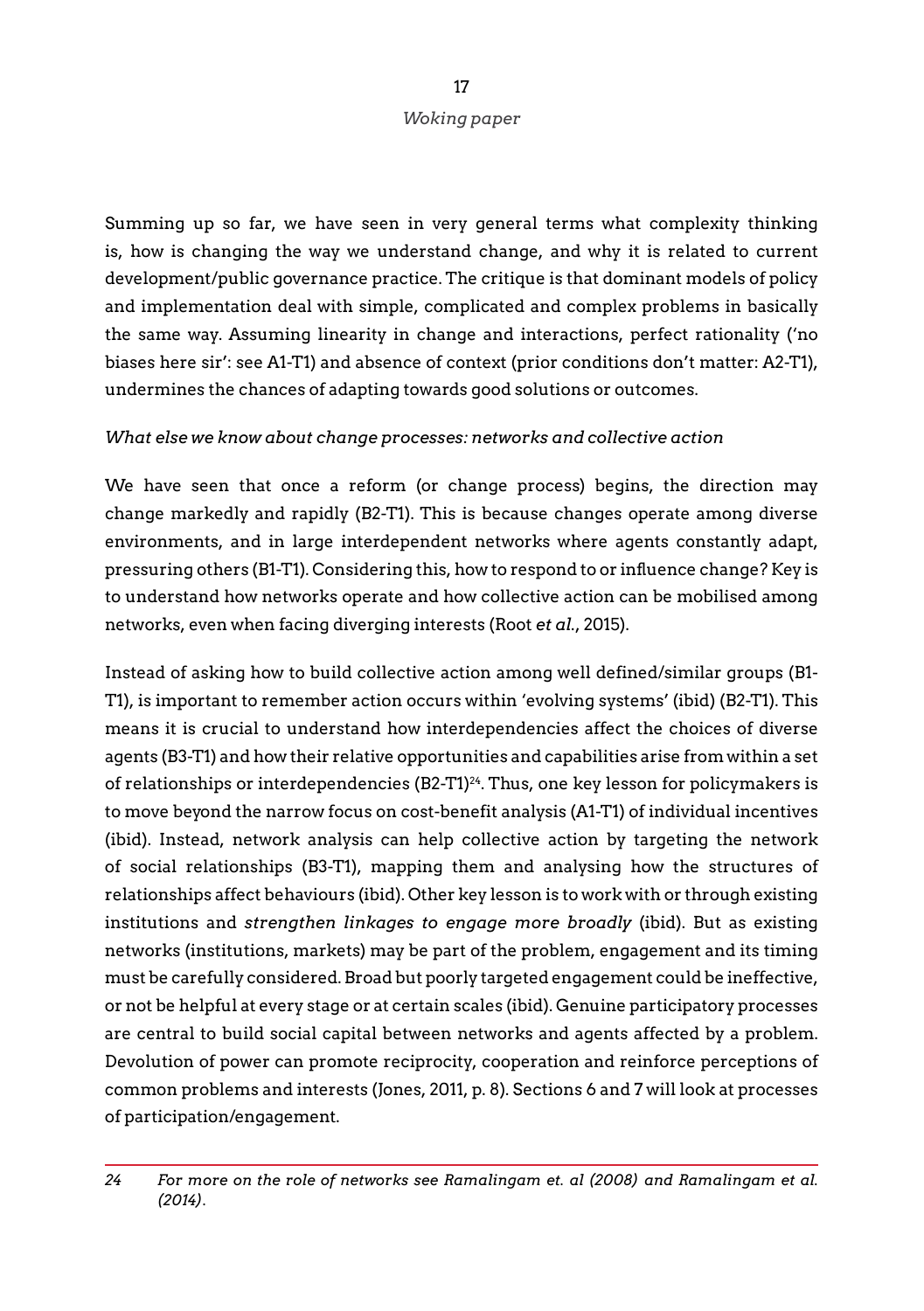An important point is to note that collective action is currently happening through nontraditional networks (like markets), which are clearly showing the possibilities of social production or *crowd-sourcing*, of harnessing the collective knowledge and diversity of crowds. Wikipedia is one example, written and maintained by volunteers, with no central planning (Barder, 2009). Collaboration and collective action, built on patterns of social capital<sup>25</sup> and founded on trust, are central to achieving positive change in the face of complex problems and systems (Jones, 2011).

In sum, interdependent networks (and their *non passive* agents) matter —significantly for creating change. Network analysis is one analytical model that can help decisionmakers understand how networks operate, and how networks' interdependencies affect the choice, capabilities and opportunities of agents. Triggering collective action requires engaging the right networks and the presence of social capital and trust. Engagement just for the sake of it does not work. Sections 5, 6 and 7 will re-examine this. Next section explores how a greater understanding (or at least acknowledgement) of complexity seems to be informing changing conceptions of the roles of governments and citizens in public administration, but also how mindsets and practices which assume certainty and predictability, seem deep-sated in Chile's public administration.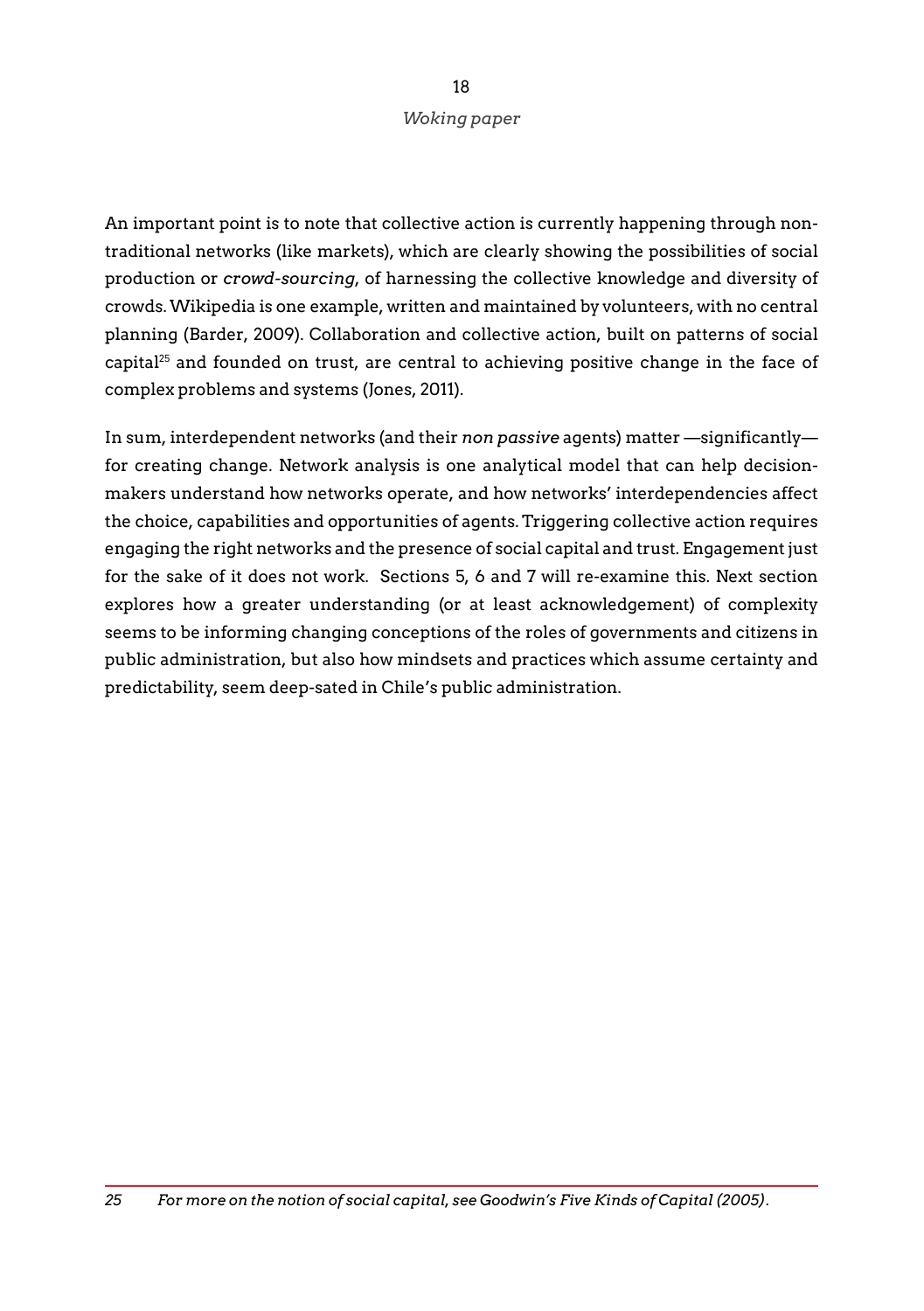# *4. Taming and then de-taming change in public governance*

The conventional *taming-the-complex* approach to change, policy and practice can be looked at as part of public administration/governance paradigms. It is often suggested current public innovation efforts in western countries are reacting to the limits of the mechanistic *New Public Management*, a paradigm pointed as unable to deal with complexity (see Dunleavy *et al.*, 2006; Manning, 2001). Bellow some of the main characteristic of these paradigms.

#### **4.1 PUBLIC ADMINISTRATION IN WESTERN COUNTRIES**

The paradigms listed below have mostly originated in western countries. But to various degrees, some of their principles have impacted public sector management reforms in developing countries as well (see McCourt 2013). Understanding the thinking behind these models is important to grasp the current calls for public innovation reforms spanning developed and some developing nations (including Chile).

Hartley (2005) distinguishes three competing paradigms of governance and public management:

|                                     | <b>'TRADITIONAL' PUBLIC</b><br><b>ADMINISTRATION.</b><br><b>AFTER IIWW</b> | <b>NEW PUBLIC</b><br><b>MANAGEMENT (NPM).</b><br>$SINCE$ THE 1980s $\rightarrow$ | <b>NETWORKED</b><br><b>GOVERNANCE (NG)</b><br>SINCE THE 2000s $\rightarrow$ |
|-------------------------------------|----------------------------------------------------------------------------|----------------------------------------------------------------------------------|-----------------------------------------------------------------------------|
| <b>CONTEXT</b>                      | Stable                                                                     | Competitive                                                                      | Continuously changing                                                       |
| <b>POPULATION</b>                   | Homogenous                                                                 | Atomized                                                                         | Diverse                                                                     |
| <b>NEEDS/</b><br><b>PROBLEMS</b>    | Straightforward, defined<br>by professionals                               | Wants, expressed through<br>the market                                           | Complex, volatile and<br>prone to risk                                      |
| <b>STRATEGY</b>                     | State and produced<br>centred                                              | Market and customer<br>Centred                                                   | Shaped by civil society                                                     |
| <b>GOVERNANCE</b><br><b>THROUGH</b> | Hierarchies<br>Public servants                                             | Purchasers and providers<br>Clients and contractors                              | Networks and<br>partnerships                                                |
| <b>ACTORS</b>                       |                                                                            |                                                                                  | Civic leadership                                                            |
| <b>KEY CONCEPTS</b>                 | Public goods                                                               | Public choice                                                                    | Public value                                                                |
| <b>INNOVATION</b>                   | Some large scale national<br>and universal innovations                     | Innovations in<br>organizational form more<br>than content                       | Innovation occurs at<br>central and local levels                            |

#### **Table 2**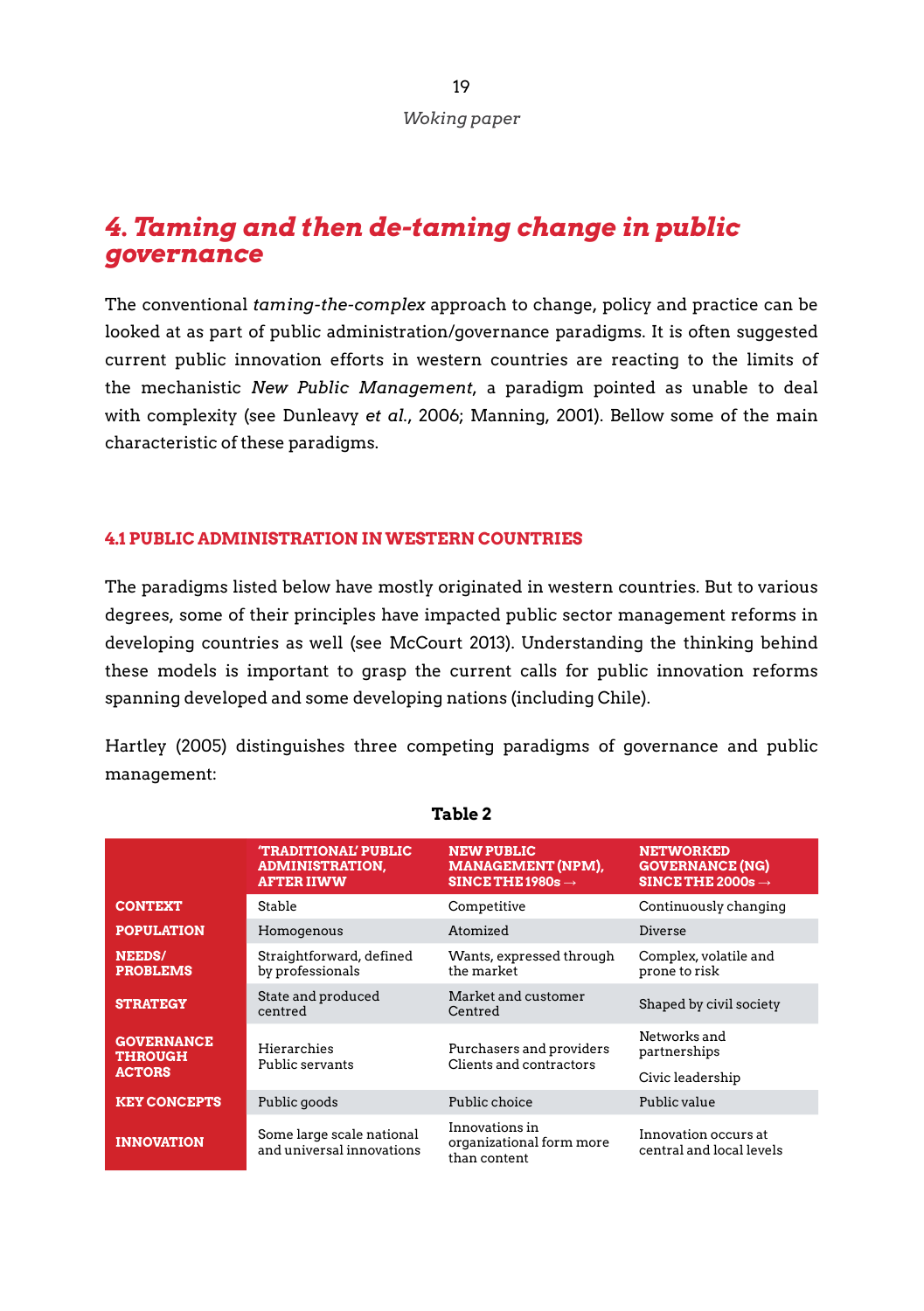| <b>IMPROVEMENT</b>                       | Large step-change<br>Improvements initially,<br>but less capacity for<br>continuous improvement | Improvements in<br>managerial processes and<br>systems.<br>Customer focus produces<br>quality improvements in<br>some services | Aiming for both<br>transformational and<br>continuous improvements<br>in front line services |
|------------------------------------------|-------------------------------------------------------------------------------------------------|--------------------------------------------------------------------------------------------------------------------------------|----------------------------------------------------------------------------------------------|
| <b>ROLE OF</b><br><b>POLICYMAKERS</b>    | Commanders                                                                                      | Announcers/<br>commissioners                                                                                                   | Leaders and interpreters                                                                     |
| <b>ROLE OF PUBLIC</b><br><b>MANAGERS</b> | Clerks and martyrs                                                                              | Efficiency and market<br>maximizers                                                                                            | Explorers                                                                                    |
| <b>ROLE OF</b><br><b>CITIZENS</b>        | Clients                                                                                         | Customers                                                                                                                      | Co-producers                                                                                 |

*Source: adapted from Hartley, 2005, p.28*

Hartley presents Networked Governance (NG) as the emergent paradigm that aims to deal with the complex, continuously changing nature of social systems. Change, triggered at various levels, can be managed through networks (B3-T1). Policymakers (elected representatives) must lead and interpret the interests of civil society, while public managers must explore solutions with citizens, seen as co-producers. The ideas 'interconnectedness' (B1; B4-T1) and 'nonlinearity' (B2-T1) seem present. NG is responding to NPM's linear *expert-driven-definition-administration-resolution*. And the idea of public managers as *explorers* implies there is no optimal solution to be 'discovered and deployed' (the famous 'end-point').

The International Institute of Sustainable Development (IISD, 2015) states a 'networked governance' model moves from vertical to horizontal decision-making, removing institutional silos and creating horizontal channels of knowledge exchange and collaboration. Social capital turns essential: "the higher the level of social capital within a governance network, the more self-organization will allow problem-solving and governance goals" (Huppé, Creech, & Knoblauch, 2012, p. 1).

It would seem in NG co-production is not only regarded as a *nice-to-have*, but as a condition for positive change. Section 5 will review in a bit more detail what co-production means (does or could).

*'Whole-of- government'* is used to describe a networked approach where decision makers in different parts of government seek to overcome intra-government differences to tackle problems as a coherent and coordinated whole (CSF & College, 2014). This approach has been used and championed by Singapore's government, which began using it to deal with national security, but has since applied it to problems like population and climate change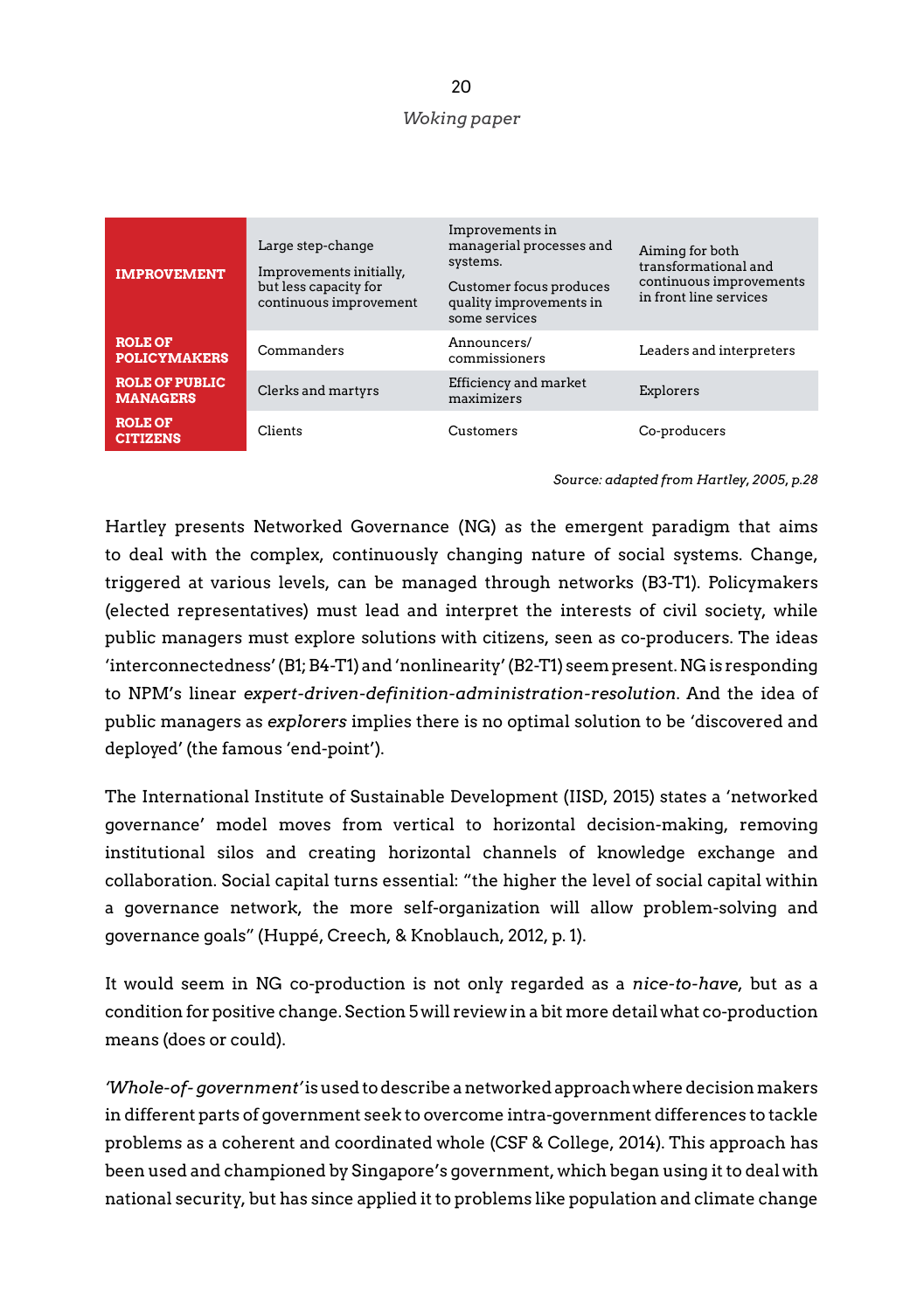(Ho, 2012). Essential to it is that it requires the pooling of diverse insights, experiences and expertise (ibid), injecting "diversity and complexity into the policy process" (ibid, p.6); good ideas are not the monopoly of single agents or of the government alone.

Denhardt and Denhardt (2007) champion instead the *New Public Service* as the emergent paradigm responding to the limits of the NPM. Robinson (2015) presents their ideas, also drawing from a variety of related literature to review four different paradigms: the *Old Public Administration* (OPA), the New Public Management (NPM), the *New Public Service* (NPS) and the *New Public Governance* (NPG). Table 3 bellow reviews the first three (Robinson (2015), unless noted):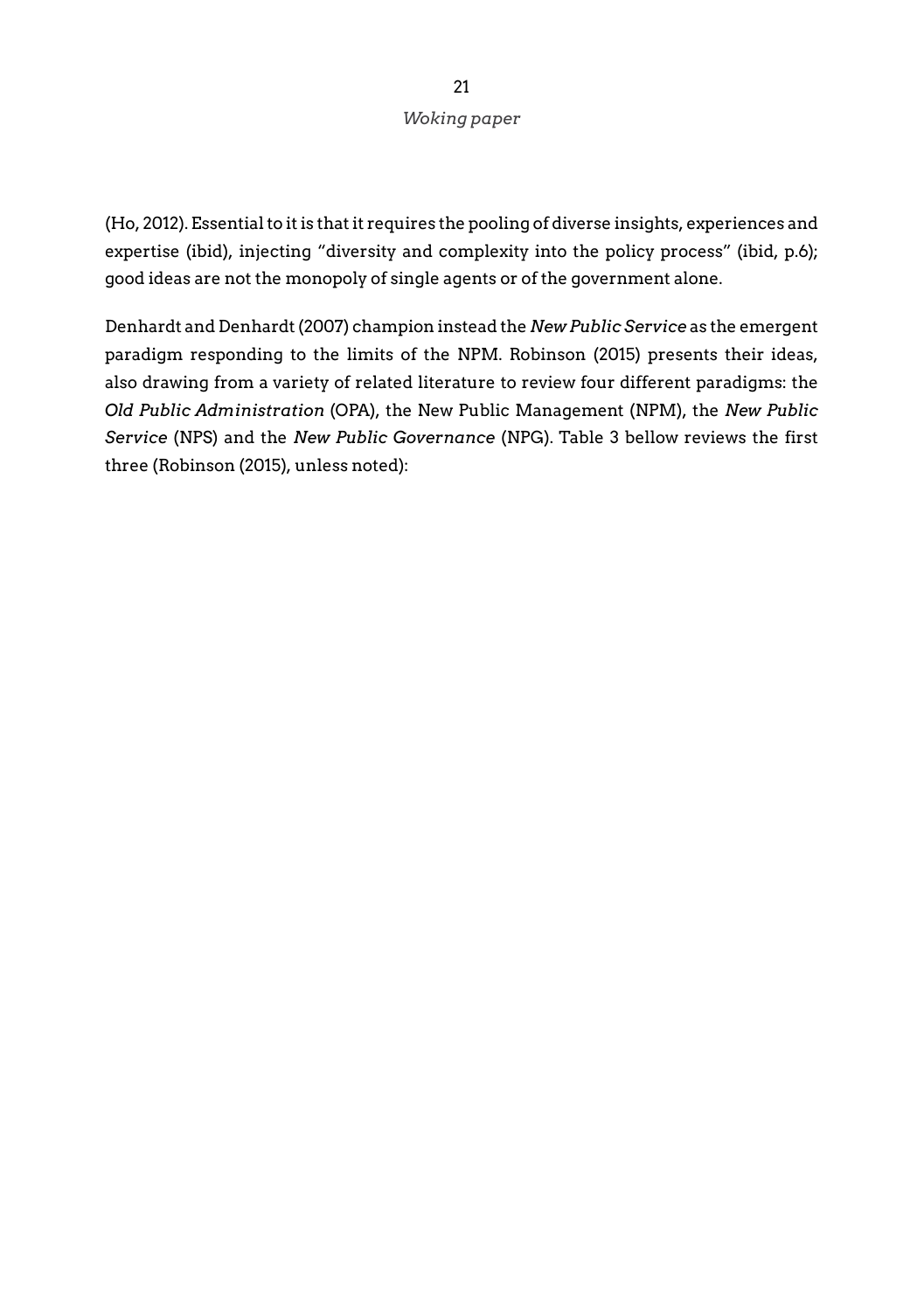|                                                 | <b>OPA</b>                                                                                                                                                                                                                                                                                                                                                                                                          | <b>NPM</b>                                                                                                                                                                                                                                                                                                                                                                                                                                                                                                                                                                                                                                                                                                                             | <b>NPS</b>                                                                                                                                                                                                                                                                                                                                                                                                                                                                                                                                                                                                                                  |
|-------------------------------------------------|---------------------------------------------------------------------------------------------------------------------------------------------------------------------------------------------------------------------------------------------------------------------------------------------------------------------------------------------------------------------------------------------------------------------|----------------------------------------------------------------------------------------------------------------------------------------------------------------------------------------------------------------------------------------------------------------------------------------------------------------------------------------------------------------------------------------------------------------------------------------------------------------------------------------------------------------------------------------------------------------------------------------------------------------------------------------------------------------------------------------------------------------------------------------|---------------------------------------------------------------------------------------------------------------------------------------------------------------------------------------------------------------------------------------------------------------------------------------------------------------------------------------------------------------------------------------------------------------------------------------------------------------------------------------------------------------------------------------------------------------------------------------------------------------------------------------------|
| <b>OVERVIEW</b>                                 | Classic Weberian model<br>of bureaucracy, originated<br>in the growth of modern<br>organizations, and<br>democratization: citizens<br>would be treated equally<br>(McCourt, 2013).                                                                                                                                                                                                                                  | Considering OPA, the<br>essential change was a new<br>focus on behaviour driven<br>by performance (McCourt,<br>2013).                                                                                                                                                                                                                                                                                                                                                                                                                                                                                                                                                                                                                  | Championed by Denhardt<br>and Denhardt (2007), places<br>citizens, community and<br>civil society at the centre.                                                                                                                                                                                                                                                                                                                                                                                                                                                                                                                            |
| <b>FOCUS IS ON</b>                              | Inputs and the efficient<br>management of resources,<br>rather than in outputs<br>as in goods and services<br>(McCourt, 2013).                                                                                                                                                                                                                                                                                      | Better rather than adequate<br>performance (ibid).                                                                                                                                                                                                                                                                                                                                                                                                                                                                                                                                                                                                                                                                                     | Citizens' interests.                                                                                                                                                                                                                                                                                                                                                                                                                                                                                                                                                                                                                        |
| <b>KNOWLEDGE</b><br><b>COMES</b><br><b>FROM</b> | High level decision-makers.                                                                                                                                                                                                                                                                                                                                                                                         | Policymakers and public<br>sector managers as strategic<br>change agents.                                                                                                                                                                                                                                                                                                                                                                                                                                                                                                                                                                                                                                                              | Multiple actors can be<br>change agents.                                                                                                                                                                                                                                                                                                                                                                                                                                                                                                                                                                                                    |
| <b>HOW</b>                                      | 'Rowing the boat'<br>(Denhardt & Denhardt,<br>2007).<br>Executive authorities<br>control essentially unified<br>and hierarchical structures<br>of administrative<br>management. Public<br>organizations' goal is<br>achieving the most reliable<br>efficient operations<br>possible (ibid.)<br>Centralized control, rules<br>and quidelines (ibid).<br>Separation of policymaking<br>from implementation<br>(ibid). | 'Steer, not row, the boat'<br>(Denhardt & Denhardt,<br>2007).<br>• Yardsticks to regulate<br>bureaucratic behaviour<br>are: competition,<br>delegation, performance<br>and responsiveness<br>(McCourt, 2013).<br>Marketization: contracting<br>out of core services to<br>companies and non-<br>for-profits. Competition<br>between public and private<br>agencies for resource<br>allocation and service<br>delivery contracts.<br>$\cdot$ Executive agencies<br>responsible and<br>accountable for<br>implementation.<br>• Policy implementation is<br>organizationally distanced<br>from the policymakers.<br>• Emphasis on inputs and<br>output control, evaluation,<br>performance management<br>and audit, con cost<br>recovery. | 'In our rush to steer<br>perhaps we are forgetting<br>who owns the boat'<br>(Denhardt & Denhardt<br>2007).<br>• Not steering, not rowing.<br>The point is not to move<br>to another <i>admincentric</i><br>model (like OPA and NPM).<br>Therefore, the focus<br>should be on serving and<br>empowering citizens, on<br>building integrity and<br>responsiveness-based<br>public institutions (ibid).<br>Serving citizens, not<br>costumers by articulating<br>their shared interests,<br>facilitating and<br>strengthening citizen<br>engagement, brokering,<br>negotiating and solving<br>problems in partnership<br>with citizens (ibid). |
| <b>MODEL OF</b><br><b>BEHAVIOUR</b>             | Administrative rationality.<br>Regular, predictable and<br>rule-governed behaviour<br>(McCourt, 2013).                                                                                                                                                                                                                                                                                                              | Self-interest, technical/<br>economic rationality,<br>principal-agent theory.                                                                                                                                                                                                                                                                                                                                                                                                                                                                                                                                                                                                                                                          | Beyond narrow self interest<br>towards wider public<br>interest.                                                                                                                                                                                                                                                                                                                                                                                                                                                                                                                                                                            |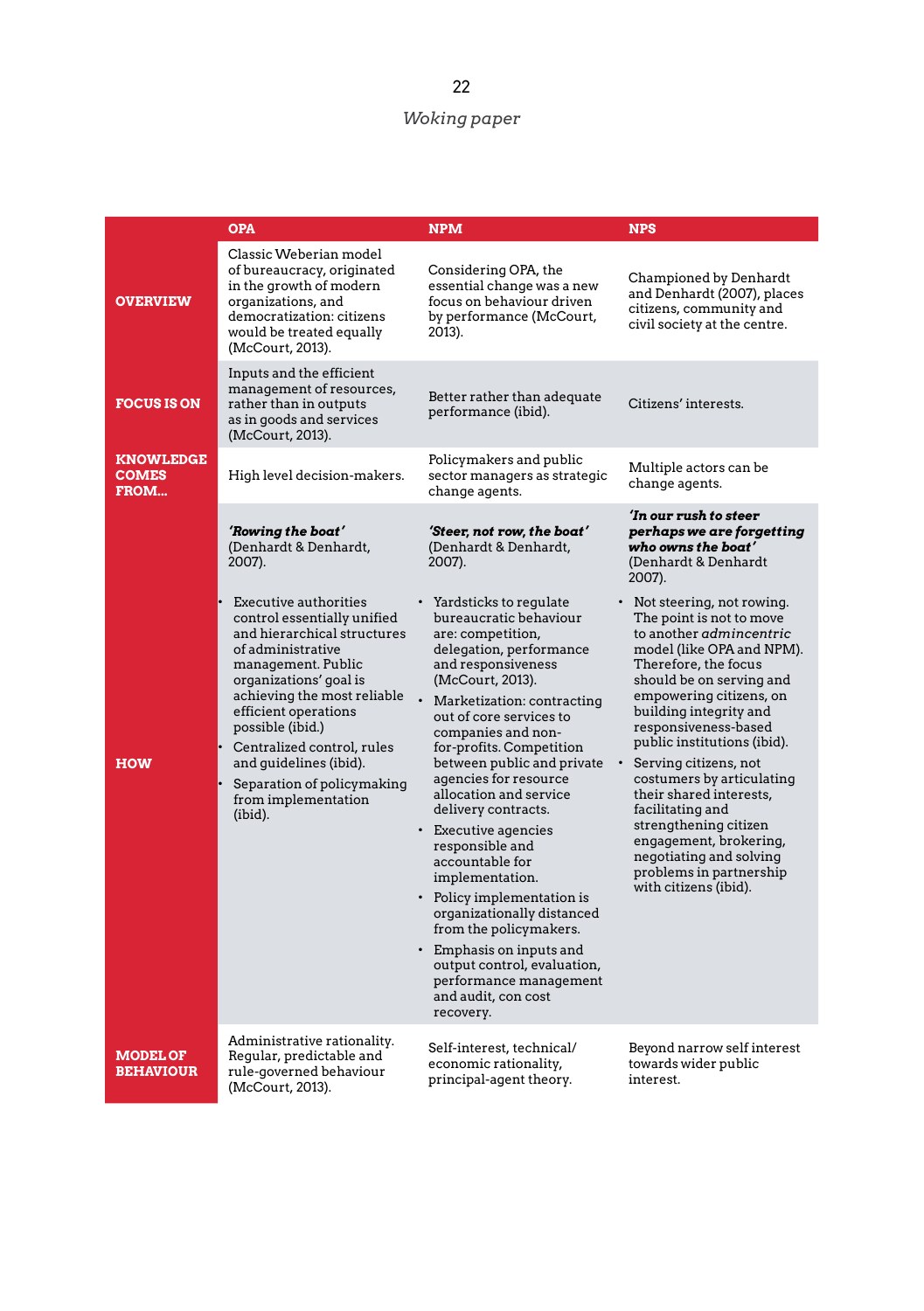**New Public Governance (NPG)** — Championed by Osborne (2006, 2010), but not as a new paradigm as it is *neither that normative nor that prescriptive* (Osborne, 2010, p.2). New participatory, interactive, and less direct forms of governance unfolding in liberal democracies have been referred to by some scholars as NPG. But as a concept NPG remains conceptually underdeveloped (Torfing & Triantafillou, 2013). Compared to NPM, there is no consistent theoretical or ideological framework supporting NPG, yet we find a cluster of key principles: process and outcome focus, coordination, participation, negotiation, feedback (multiple forms of accountability based on a variety of standards attuned to organizational learning), and co-production (engaging stakeholders in public problem-solving and service production) (ibid)<sup>26</sup>.

Mauir and Parker (2014) propose instead a move towards a 'relational state'. They distinguish between three models of public administration: *bureaucracy, markets* and *relationships*, which respond to two broad views of the state, the delivery state and the relational state.

|                    | THE DELIVERY STATE                                                                                                                                     | THE RELATIONAL STATE                                                                                                                                |                                                                                                                                                                     |
|--------------------|--------------------------------------------------------------------------------------------------------------------------------------------------------|-----------------------------------------------------------------------------------------------------------------------------------------------------|---------------------------------------------------------------------------------------------------------------------------------------------------------------------|
|                    | <b>BUREAUCRACY</b>                                                                                                                                     | <b>MARKETS</b>                                                                                                                                      | <b>RELATIONSHIPS</b>                                                                                                                                                |
| <b>ASSUMPTIONS</b> | Desired outcomes can<br>be achieved through<br>rational plans developed<br>by the technocratic elite<br>and imposed through<br>hierarchical authority. | Optimal equilibrium will<br>be arrived at through the<br>exercise of consumer choice<br>in a context of competition<br>between different providers. | Outcomes cannot be directly<br>planned for in complex<br>systems where phenomena<br>have multiple and non-<br>linear causes that interact in<br>unpredictable ways. |

#### **Table 4**

*Source: adapted from Mauir & Parker, 2014, p.19.*

Citing Olsen (2005, p. 23), Mauir and Parker (2014) explain why they are critical of the NG approach: "Bureaucratic-, market- and network organizations are usually portrayed as alternatives, based respectively on hierarchical authority, competition and cooperation (…) these are different mechanisms for achieving rationality, accountability and control, mobilizing resources and compliance, and organizing feedback from society". But in modern and pluralistic societies is unlikely that public administration can be organized on the basis of one principle alone. Administrations are likely to require more complexity than single approaches can provide.

*<sup>26</sup> For more on how co-production is considered a tool of NPG see Howlett, Kekez & Poocharoen (2015).*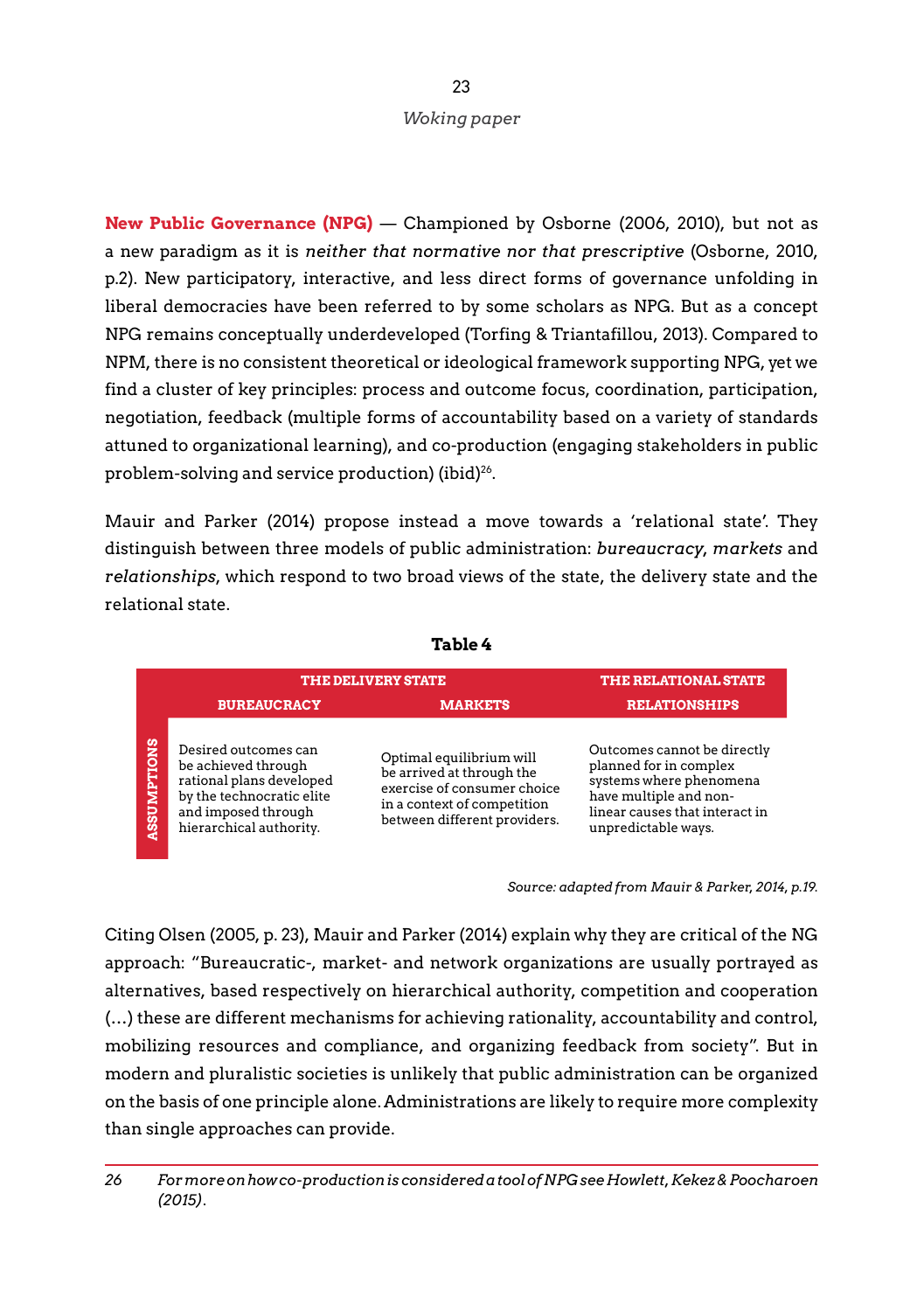The needed shift towards the relational state, they say, can be summarized in: 'connect and deepen'. At the macro level systems should be more interconnected, to manage their complexity. At the micro level, complex problems require deep relationships: intensive and ongoing engagement between professionals and citizens characterized by a creative brokerage of solutions.

Overall, a number of scholars recognize the limitations of singular approaches to public administration/reform. Robinson (2015, p. 15) for example favours a hybrid approach to embrace adaptive responses and to allow a *radical turn*, in which success would lie with building constituencies of support among citizens for a very different public service.

## **4.2 PUBLIC SECTOR MANAGEMENT REFORMS IN DEVELOPING COUNTRIES**

As mentioned, some of these paradigms' principles have to various degrees impacted public management reforms in developing countries. However, McCourt (2013) emphasises we should keep in mind that, for example, NPM was conceived as a first world solution to the first world problem of improving public performance, something industrialized countries have the luxury of doing because they had deployed the Weberian model much earlier and had solved many problems of efficiency. Are then NG, NPG and NPS applicable to current developing country problems? Is looking at them of any use to countries like Chile?

McCourt (2013) analyses the practices of developing country governments over the last 50 years, identifying six major problems and six reform families as attempted solutions. He takes a problem-solving approach, viewing the different reforms "as ways of dealing with the *problem situation* as different national governments have defined it" (ibid, p.1, italics added). He does so to seek an explanation for these models' disappointing performance  $27$  and emphasises how learning from failure can be the paradoxical foundation of future success. Therefore, he proposes in developing countries, "we should begin by specifying the problem we are trying to solve and only then move on to selecting an approach which will solve the problem, or at least help to solve it" (ibid, 20).

*27 For more analysis on public sector reforms in Latin American countries (including Chile) see Bresser-Pereira (2001), Ramirez (2001), Polidano (1999), Manning (2001), Manning, Shepherd, Blum & Laudares (2009), and Dussauge (2009).*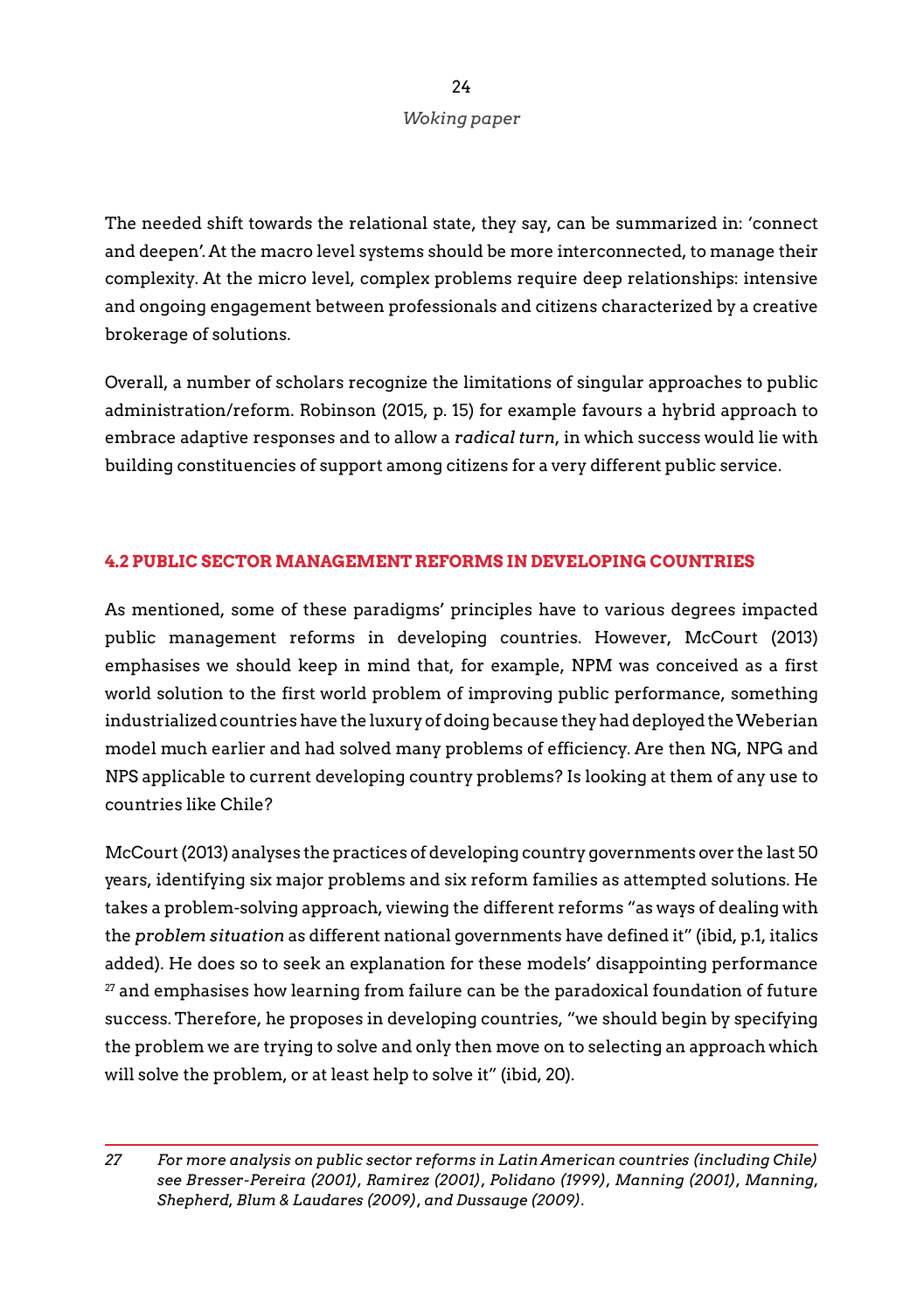#### **Table 5**

| <b>PROBLEM</b>                                                                     | <b>APPROACH</b>                                           | <b>MAIN ACTION PERIOD</b>                                           |
|------------------------------------------------------------------------------------|-----------------------------------------------------------|---------------------------------------------------------------------|
| How can we put government on an<br>orderly and efficient footing?                  | 'Weberian' public administration<br>and capacity building | Post-independence period in<br>South Asia and Sub-Saharan<br>Africa |
| How can we got government<br>closer to the grassroots?                             | Decentralization                                          | 1970s to present                                                    |
| How can we make government<br>more affordable?                                     | Pay and employment reform                                 | 1980s and 1990s                                                     |
| How can we make government<br>perform better and deliver on our<br>key objectives? | New Public Management                                     | 1990s to present                                                    |
| How can we make government<br>more honest?                                         | Integrity and anti-corruption<br>reforms                  | 1990s to present                                                    |
| How can we make government<br>more responsive to citizens                          | Bottom-up reforms                                         | Late 1990s to present                                               |

*Source: McCourt 2013, p. 2*

McCourt (2013, p.2) aligns himself with those who prioritize context over 'best practice': successful reform models must be understood in terms of the environment in which they arose, their 'problem situation' "as particular policymakers have perceived it". This analytical approach is in tune with the adaptive approaches to change to be examined in Sections 5, 6 and 7.

#### **4.3** *TAMING* **CHANGE IN CHILE - NEW PUBLIC MANAGEMENT**

Apparently little —if some at all— research has been produced on the impact of mechanistic models of public governance in Chile, which is understandable considering dominant models are usually less likely to be scrutinized. In particular, the impact of NPM-inspired reforms in Chile has been scarcely documented (Morales, 2009; Pliscoff, 2009). But one analysis is that of Pliscoff (2009), who studies NPM-style policies in Chile to understand their impact on public sector values among public employees<sup>28</sup>.

The wave of public sector reforms which started in the developed world in the 80s reached the majority of the world by the late 90s, and Chile wasn't the exception. NPM reforms in Latin America, says Pliscoff, made their way mainly due to the 'Washington Consensus', and its pressures to change the role of the state in the economy.

*<sup>28</sup> For more on the effects of NPM inspired management reforms on Chile's public sector also see Pliscoff (2012) and Ramirez (2001, p.25).*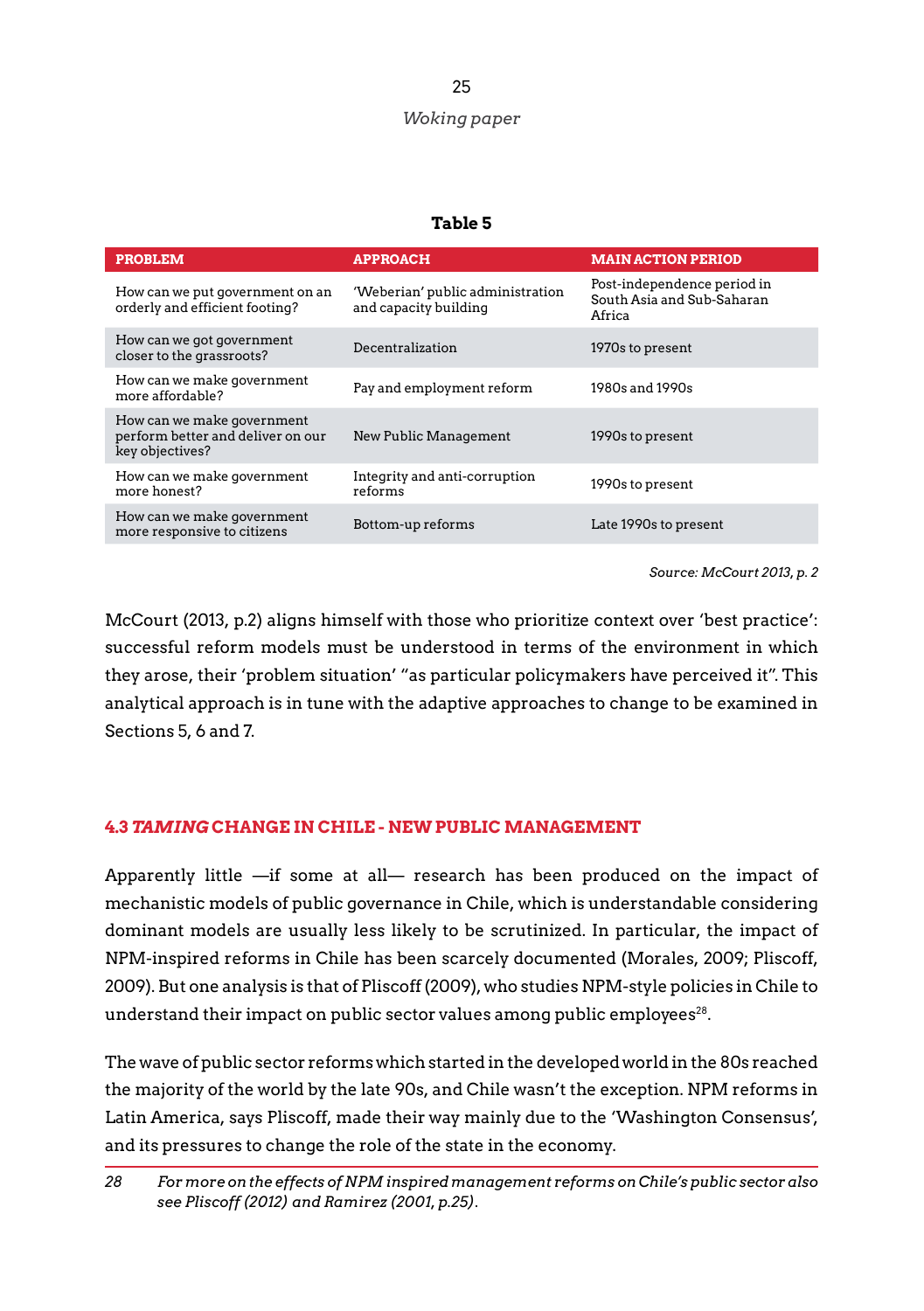According to Pliscoff, since 1990 Chile's modernization reforms have been mostly inspired by NPM, and have strongly impacted the country's public system. One key negative impact has come from the NPM idea of extrinsic motivation: rewards for 'good' performance, in consistency with the principal-agent theory (see Goodwin, 2014). An incident in 2005 illustrates the point: two postmen purposely made their letter bags disappear. Their motivation was to meet their delivery goals and get performance-based bonuses, no matter the needs of the letter recipients, the citizens.

Pliscoff notes NPM inspired reforms in Chile were conceived as a requirement for every public agency, and linked to budgetary processes through management control systems. Leaders viewed reforms as instruments to achieve the main goal of saving up for social policies: efficiency seen as the main outcome (end-point). 'Not by chance', says Pliscoff, the agency pushing these reforms forward has been the Budget Office (DIPRES), the agency in charge of overseeing the rational and efficient use of the entire public budget. DIPRES oversees managerial changes in all other public agencies, certifying the *Improvement Management Programs* (PMG by its acronym in Spanish). The clearest manifestation of NPM's rationale has been the decision to reward agencies' performance changes in management practices with monetary incentives. As a result, the emphasis becomes showing others the organization is modern, rather than pursuing actual positive change: "it is more important to show external entities the agency has accomplished performance commitments or the Improvement Management Programs, rather than having a true organizational learning process" (ibid, p.187). Form over function.

Pliscoff's analysis shows how prevalent in Chile's public governance the idea of efficiency and utility maximizing behaviour is. The yardstick for better performance is money because self interest is seen as the main driver for decision-makers. A top-down, command and control 'central brain' is the vertical mechanism for compliance, and for directing what's legitimate. How far are we from defining our own 'problem-situation, or from a NG or 'relational state' model? Very far, it seems<sup>29</sup>. Now, should Chile's public sector ask itself *how to implement a NPG, relational state, or whole-of-government* model or should it instead start by opening up 'the space of the problem', identifying the problem situation (instead of picking up best practices or reform models as solutions)?

*29 For an example of how NPM principles are deep seated in Chile, see http://www.elmostrador. cl/noticias/opinion/2015/06/01/los-reguladores-la-modernizacion-pendiente/*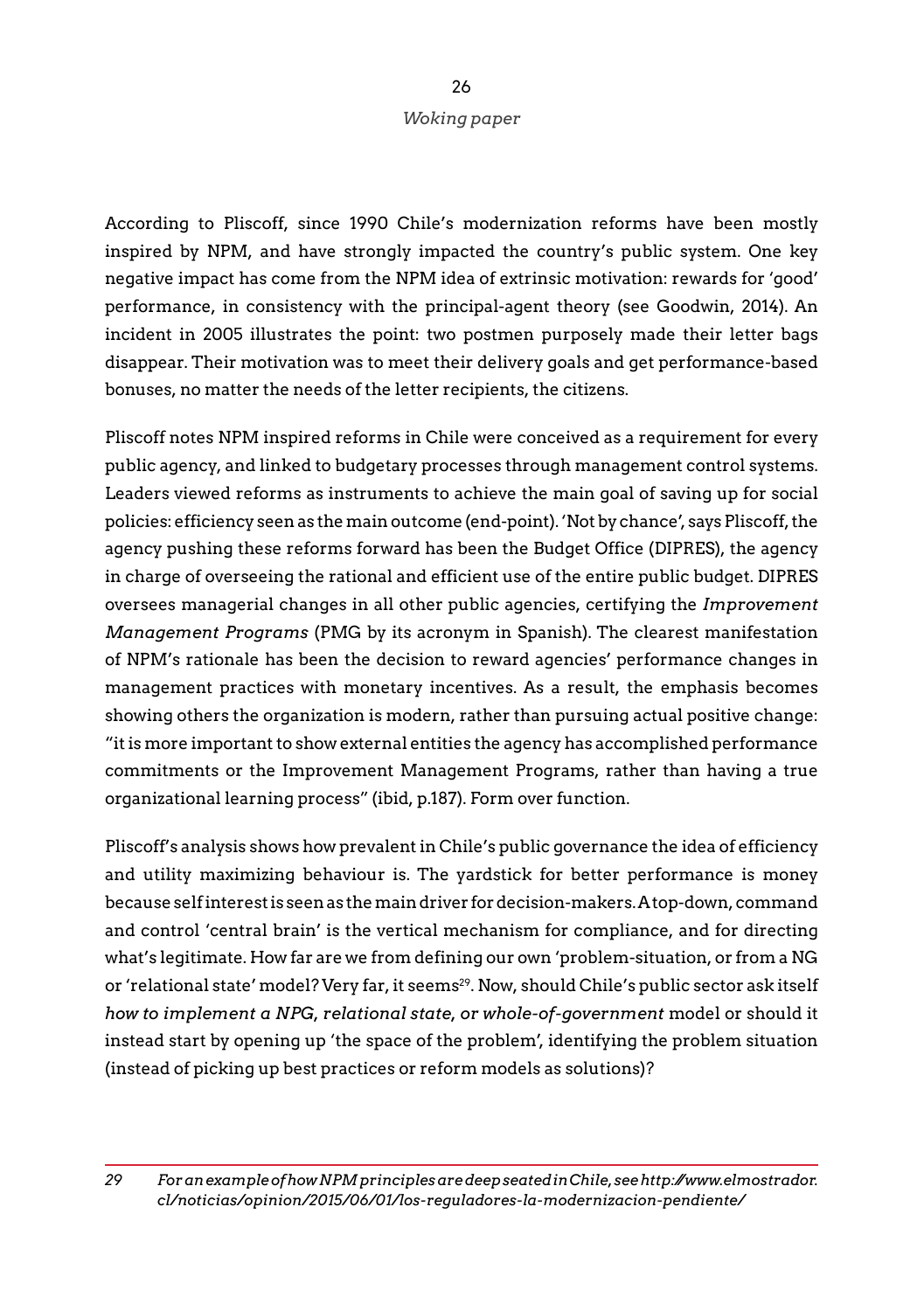# *5. The how — to deal with complexity and uncertainty in change*

#### **5. 1** *PUBLIC INNOVATION* **AS AN EMERGENT RESPONSE**

Over the last few years some public administrations around the world, mostly in high income countries, have been trying to respond to complexity in new ways by pursuing a *public innovation* agenda30 (some would say *public sector innovation*). In Europe the main trigger is said to be a welfare state unable to "narrow inequalities of income or health or to strengthen social solidarity" (Boyle & Harris, 2009, p. 5).

This *public innovation* agenda, which is said to be giving way to an emerging public administration paradigm, does not present an agreed set of principles or definitions on, for example, what its normative stances are. But this lack of consensus or synthesis (see Bourgon 2015) should not deter anyone from paying close attention to this response. Importantly, this agenda is having an influence on several low and medium-income countries, evidence of which is the recent launching of public sector innovation laboratories in countries like Chile, Mexico, Colombia and Kuala Lumpur<sup>31</sup>.

Key to this response seems to be the attempt to trigger co-production: involving citizens and the third sector in the provision and governance of social services. Such attempts, says Bason (2010), relate to a continued legitimacy crisis of the public sector and the market as providers of services. However, whether co-production ought to occur only during the provision/monitoring of services or also during the initial design phases is one essential question with no agreed answer (nor it seems discussed enough). It is clear, however, that research on co-production have become increasingly intertwined with public management research.

Jocelyn Bourgon leads the New Synthesis Initiative, which is trying to develop a unifying frame of reference for modern public administration by bringing together decisionmakers and scholars across countries and disciplines.

*<sup>30</sup> See OCED public sector innovation observatory.*

*<sup>31</sup> See the OECD Conference Innovating in the Public Sector 2014 and the document called i-teams (Puttick, Baeck & Colligan, 2014).*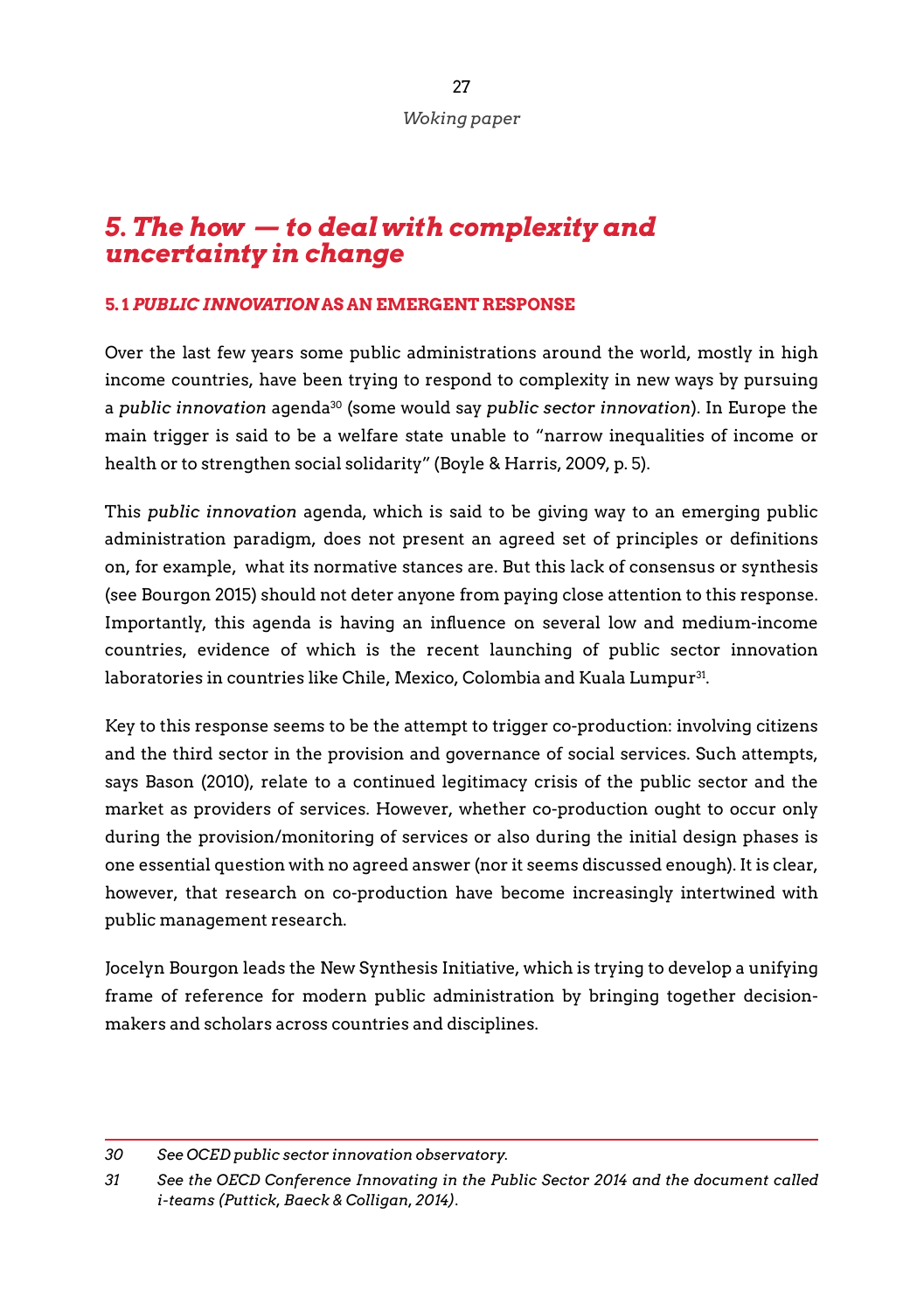Bourgon (2015) stresses 'public sector innovation' (or 'innovation in the public sector') and 'public innovation' are not the same. The first has received much attention<sup>32</sup>, but the focus is introspective, on the modernization of services, in particular through modern information and communication technologies (ICTs). But "worthy as they are, these innovations are unlikely to keep pace with the increasing complexity of our changing society", we need *something more*, says Bourgon (ibid, p. 3). Complex problems won't go away without changing the very ideas and practices that gave rise to our problems in the first place (ibid).

For Bourgon (2015) the public sector innovation conversation focuses on barriers to innovation: the sector being inherently difficult, the culture being risk-adverse, and so on. Hence leadership is presented as essential, leaders must remove the barriers. How so? By creating special units like laboratories, by using ICTs to improve service delivery, by rewarding innovative practices through incentives, awards and recognition (see A2; A4-T1). This has lead to a shift in the conversation: if the government is not up to the task, citizens should rely on their own 'social innovation' to solve problems. Social innovations are essential, she says, but should not be expected to replace the state<sup>33</sup> or produce the collective public goods we need without some state intervention. Attention should be on making radical changes to how the state tackles problems.

The difficulty then lies in the *how* to improve the states' capabilities to achieve the desired outcomes, says Bourgon. Addressing complex policy challenges is a matter of continual facilitation rather than of finding magic solutions. How to build such capabilities? Bourgon proposes three main principles: think citizen (through co-production), think purpose, think creative experimentation and think system dynamics.

## *Is co-production the core part of this emergent response?*

The idea of co-production, around for decades, has in the past 10 years experienced a revival in both research and practice, building upon the work by early scholars like Ostrom (Verschuere, Brandsen & Pestoff, 2012). The most common type of co-production practice has nonetheless involved citizens as *co-implementers*, much less so as *co-designers* or *co-initiators* (Voorberg, Bekkers & Tummers, 2013). Co-design and co-initiation

*<sup>32</sup> See for example European Commission (2013).*

*<sup>33</sup> David Cameron incorporated social innovation in his view of the 'Big Society', in which he embraces the idea of social entrepreneurship and social innovation as an alternative to traditional governance (Voorberg, Bekkers, & Tummers, 2013, p. 3).*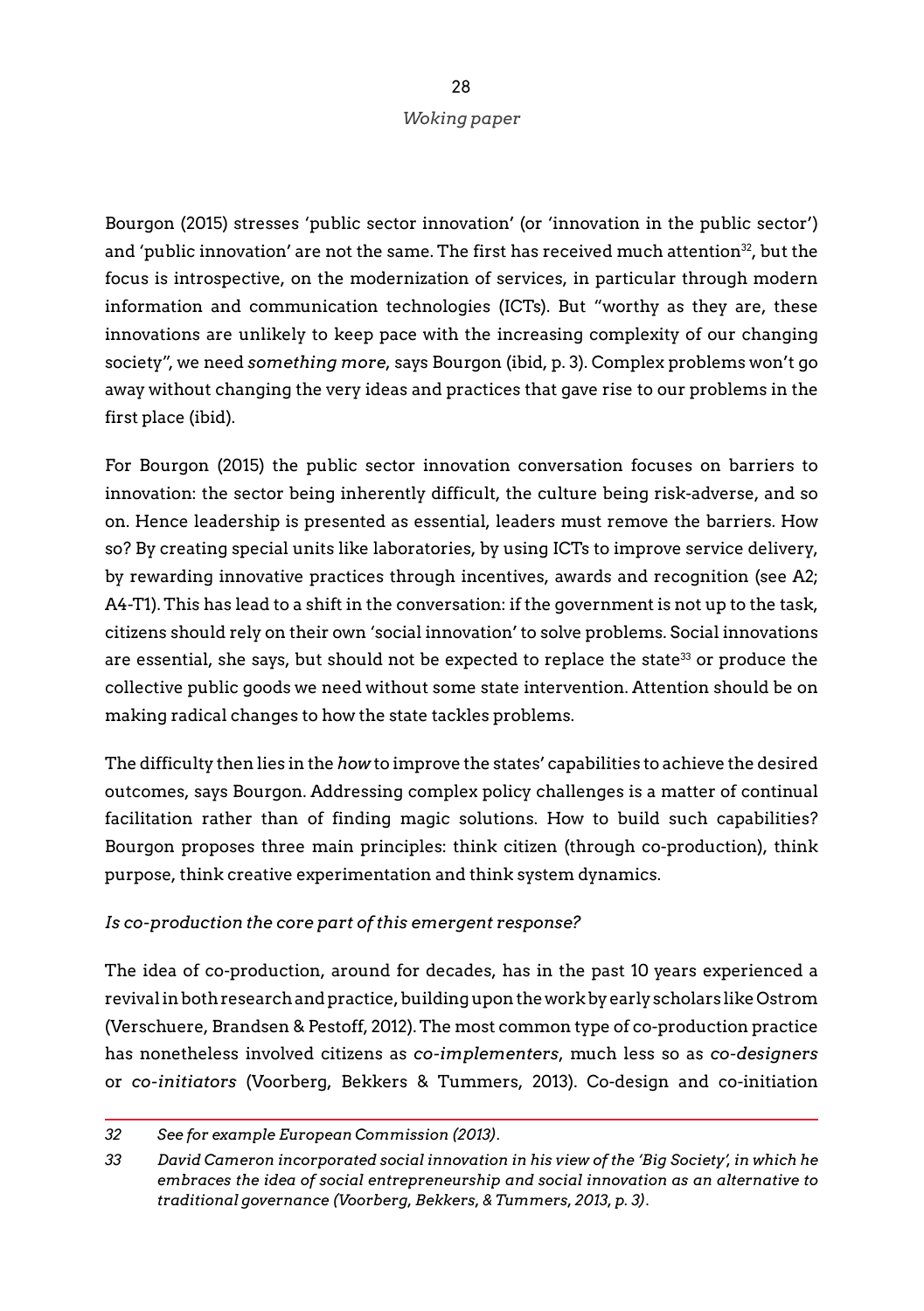imply involvement at the early stages of problem definition and solution identification/ testing. The so-called 'magic concepts' of social innovation and co-production have been embraced as new reform strategies and assumed to fundamentally change the 'playing rules' between stakeholders, breaking through 'path dependencies' (ibid, p.3). But is *coimplementation* enough for changing the game? Is co-production a game changer if and only if linked to fundamentally redressing power imbalances between citizens and the usual decision makers (see Durose, Justice, & Skelcher, 2013)? Would co-production at the *early stage of problem-definition* allow such fundamental changes in the rules? Sørensen and Waldorf (2014) think so.

They remind us that in traditional models strong visionary leaders are viewed as the main source of policy innovation (idea further enforced by NPM). But, as seen, top-down governance usually fails to execute and produce the desired outcomes, because decision makers rarely acknowledge the full complexity of the problems, the limitations of existing policies and the potential of new and emerging ideas. "Seen from a policy innovation perspective policy execution problems also derive from a failure to critically scrutinize existing problem definitions and available policy options and look for new ones in the face of policy failure" (ibid., p. 3). Sørensen and Waldorf therefore suggest policy delivery problems should be overcome through mobilizing knowledge, ideas and entrepreneurship of public employees and other stakeholders, "not only in the implementation phase but also when new policies are being developed and tested" (ibid). This focus on the problem space, on *how* and *by whom* problems are defined and policy is decided might be the 'more' Bourgon talks about. And this is where a new public administration paradigm that puts co-production at the centre could merge with complexity thinking and the learning aid actors have been drawing from it<sup>34</sup>. Collective learning and collective problem solving which co-production processes allow, could foster the capacity of the state to catalyse self-organization, learning and adaptation (more on this in the next section).

## *Is co-production the same as citizen engagement?*

The intention is not to answer such question here but to stress the need to be cautious when considering both concepts. If co-production is thought of as a permanent and essential process to create public value, anchored in a different paradigm of public governance, then it might be advisable to distinguish between them. With 'citizen engagement' most

*34 This could also help with the concerns presented by Howlett et al. (2015, p.23) around coproduction.*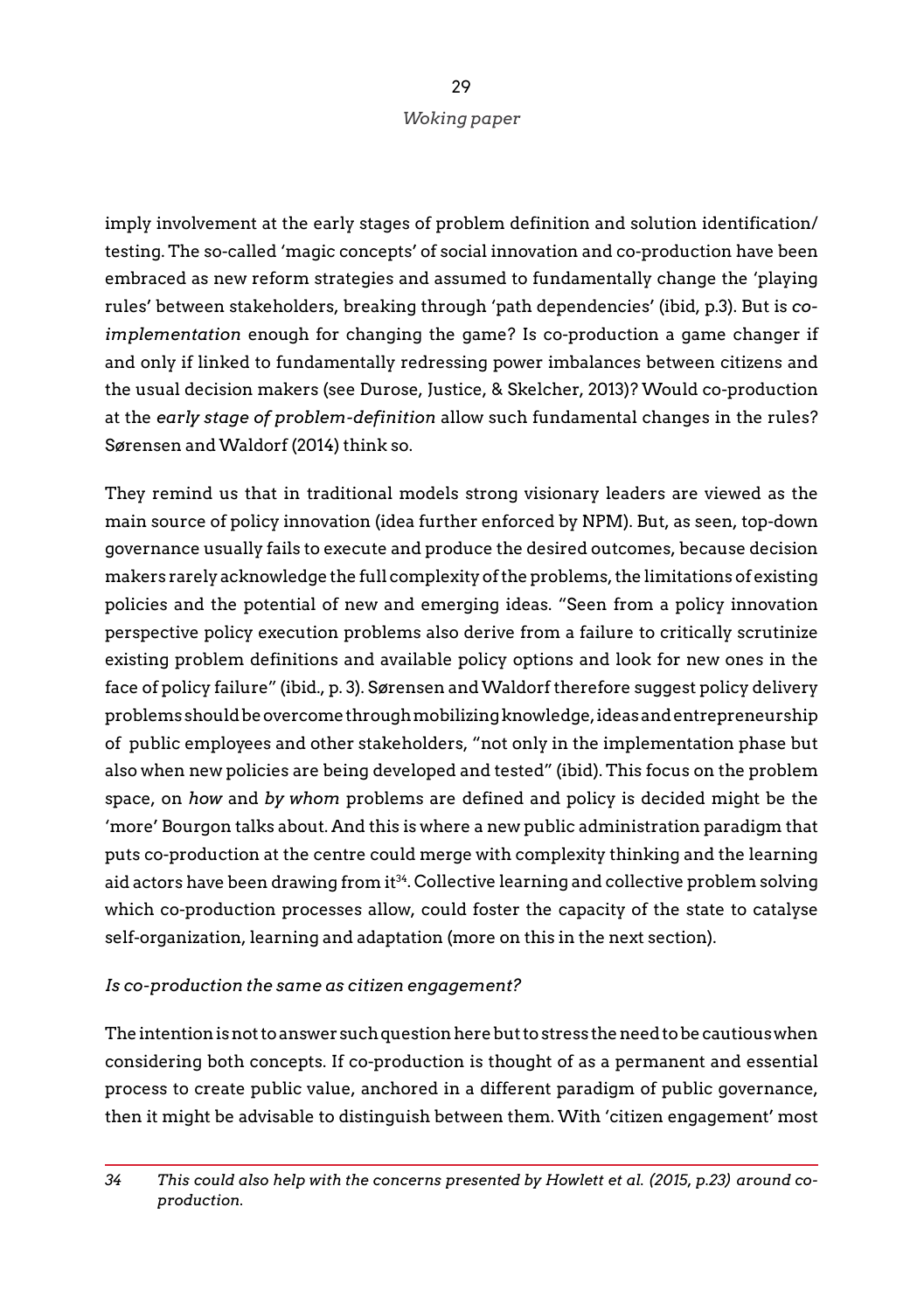people would think of a government or development agency asking people to participate of 'something' already defined: a problem, an initiative, a program (someone said to participate of a party doesn't usually organize that party). A divide can still be seen between those who 'know/lead' and those called to contribute only after those who 'know' decide what the problem is and what needs to be asked/done/implemented. Instead, coproduction as co-initiation or co-creation seems to imply a constitutive involvement of diverse non-authority actors with a stake in the problem.

But what about co-production in developing countries such as Chile, with no welfare state systems and —many would say— even bigger problems in policy and implementation? The recent creation of the Public Sector Laboratory in Chile (LabGob) shows the influence of the *innovation in the public sector* agenda mentioned earlier. The LabGob's website shows a very similar narrative to the one presented by European laboratories such as the Danish MindLab: "LabGob's mandate is to create a *new relationship* between the government and the citizen, through the development, facilitation and promotion of people-centred innovation processes in public services". These efforts won't build entirely from scratch as other agencies have promoted innovation within public services since 1999 (see Ramirez, 2001). The novelty is the emphasis on a new relationship and on *people-centred processes*.

What is not seen here, however, is a call to link these efforts to wider governance or public management reforms. These efforts (and those of the *modernization* agenda<sup>35</sup>) seem focused on *innovation in the public sector*, in improving practices and delivery functions. LabGob is now, for example, opening up Innovation Awards to citizens without mentioning co-production; citizens' involvement happens after the definition of the problem has been made36. LabGob has explicitly referred to this process as *citizen engagement*37.

*<sup>35</sup> See http://www.modernizacion.gob.cl/*

*<sup>36</sup> "'Impacta salud' is the LabGob's public innovation contest program. Through this program we want to attract and incentivize talents outside the state, and invite them to get involved in complex public challenges, bringing new ideas, technologies, products and services. The government laboratory, through its projects and research teams, will be in charge of identifying public challenges and define the specific objectives and reach as a starting point for these new ideas" (Source: http://lab.gob.cl/impacta/).*

*<sup>37</sup> See an interview with LabGob's Executive Director http://www.innovacion.cl/entrevista/ conozca-los-desafios-y-metas-del-laboratorio-de-gobierno/*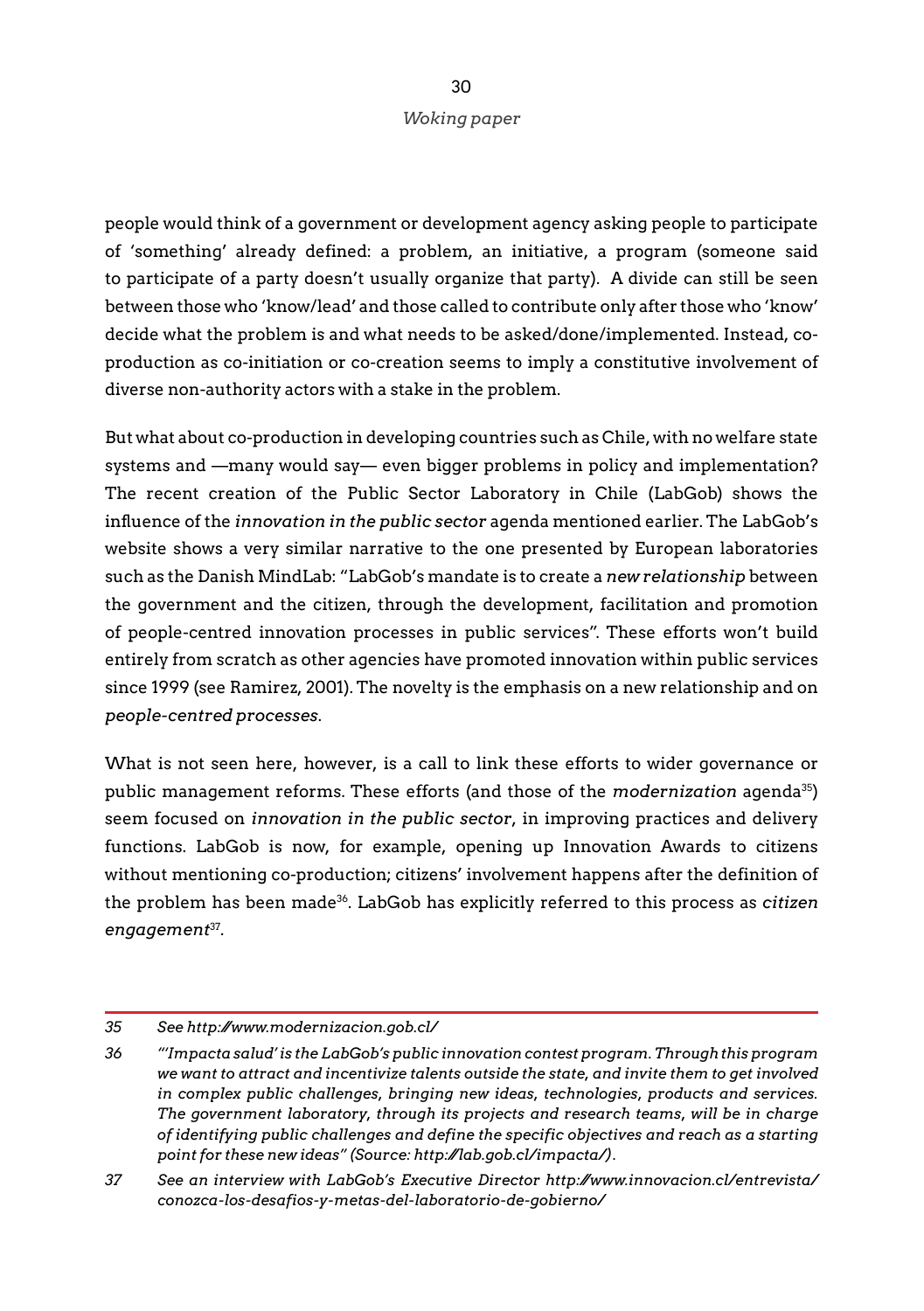Citizen engagement is a rather ill-defined term in Chile and elsewhere<sup>38</sup>. Decades of experience in promoting citizen engagement or participatory tools into the work of public and development agencies shows they have fit poorly —to say the least— with dominant models of implementation. They have "overwhelmingly tended to be employed in an instrumental manner, as tools to help achieve one's own objectives" (Jones 2011, p. 11). Even more, they are sometimes 'derisory': "trust and compliance are ascertained simply to build a perceived institutional legitimacy, which in turn it is hoped will engineer compliance with agency-driven decisions, objectives and goals" (ibid). The problem is that these common practices undermine trust, which is essential for participation. Social capital and collaborative institutions can't emerge when engagement processes are used to furthering one actor's own goals, aiming to build trust just for this reason, not considering the knowledge or priorities of others (ibid).

There is ample literature on the effects of different types of citizen engagement processes in developing countries (see for example Gaventa & Barrett, 2010). And recently there's been increasing attention to the idea that game-changing engagement happens when citizens are involved in early stages of the programming or policymaking process, when the problem hasn't yet been defined (as noted by Sørensen and Waldorf). Involving citizens from the early stages aligns with focusing on strategy and systems instead of mainly focusing on *participation tactics* (Leighninger, 2014). Strategic approaches to citizen engagement "combine information access with enabling environments for collective action that can scale up and coordinate with government reforms that encourage actual public sector responsiveness to voice" (Fox, 2015, p. 350). Gaventa and McGee (2011, p. 23) also emphasize this need for early involvement: many engagement initiatives "focus on achieving 'downstream' accountability —the efficient delivery of policies and priorities bypassing the question of how incorporating citizen voice and participation at early stages of these processes could have shaped the policies, priorities and budgets 'upstream'."

Therefore, in need of further research and discussion is whether and to what extent public sector innovation efforts —in Chile and other developing countries— allow for the emergence of deep change processes. Are these efforts accounting for complexity? Are they drawing from local knowledge and local networks or furthering collective action?

*<sup>38</sup> For information on the model of citizen engagement in Chile's public sector visit http:// www.gobiernoabierto.cl/consejo-de-la-sociedad-civil And for a critical view of this model see this e-news article (in Spanish) http://www.theclinic.cl/2015/06/03/el-despelote-delos-consejos-de-la-sociedad-civil/*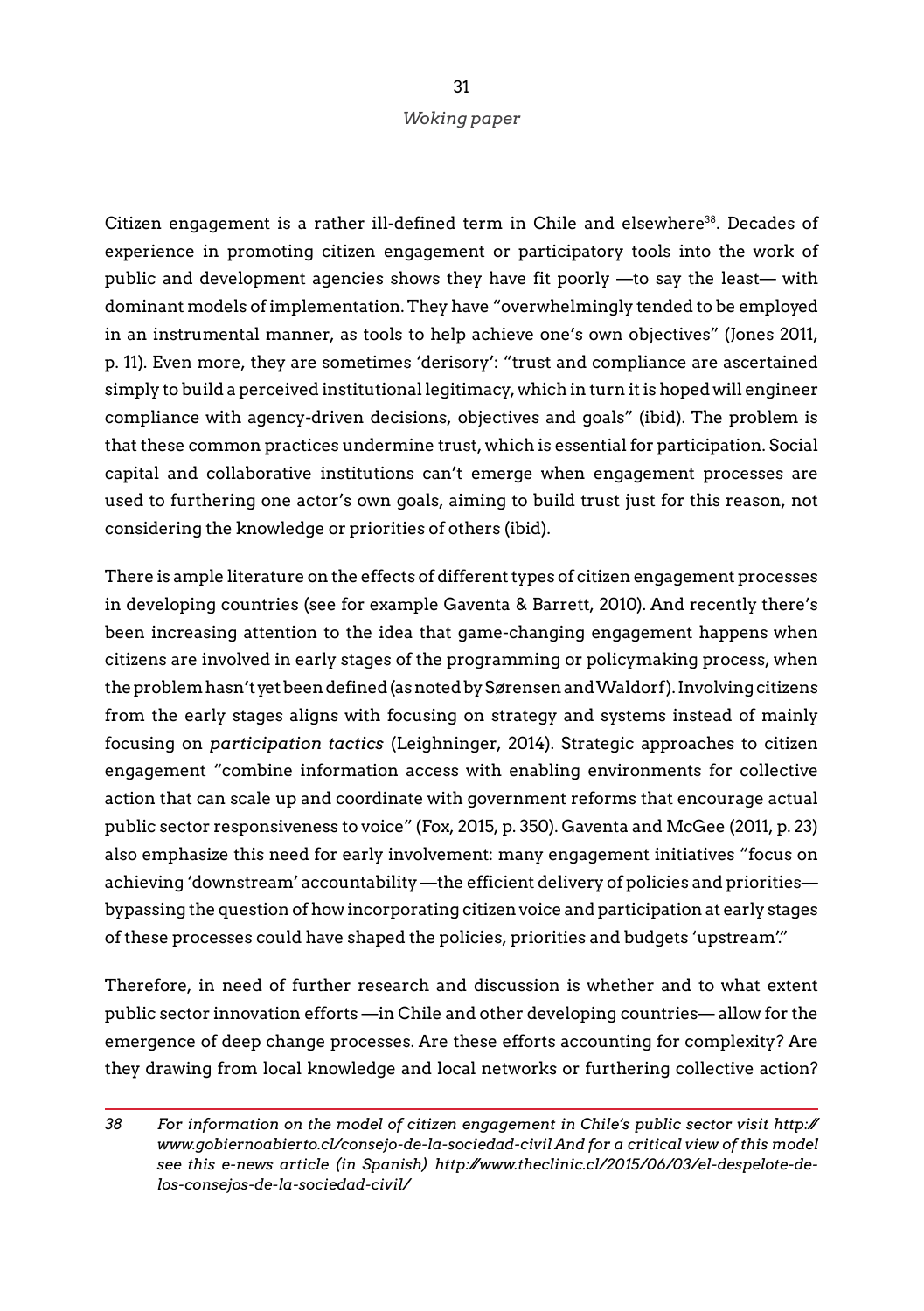Or are they mainly following 'best practices' emphasising form over function, mimicking efforts undertaken in other countries without acknowledging context and the role of local networks (and issues of power and politics)?

## **5.2** *ADAPTATION* **AS AN EMERGENT RESPONSE**

When confronting a simple or complicated problem, asking *what is the best solution?*  can lead to good results (the cake, the rocket). But in the face of diverging interests, incentives, and power imbalances, asking those questions likely lead nowhere. Adaptive policymaking and programming challenge the emphasis on 'best practices' based on the idea of a fixed 'end point'.

Adaptive development calls for policies that allow experimentation, adaptability, resilience, collective learning and collective problem-solving. Instead of controlling change processes from a central command brain, more sustainable is to foster the capacity of individuals and groups to self-organize, learn and adapt (Barder & Ramalingam, 2012; Root *et al.* 2015). What is needed is to successfully navigate situations characterized by emergence, multi-causality and ambiguity (Ho, 2012). The long-term goal is then to create governance systems able to organize complex social tasks and ensure more inclusive outcomes (Root *et al.* 2015).

Among those building/supporting this response, there is broad agreement on the principles of such approach to development. In its Manifesto, the *Doing Development Differently* (DDD)39 network, posits that successful change processes reflect the following common principles:

- "They focus on solving local problems that are **debated, defined and refined** by local people in an ongoing process.
- They are **legitimized at all levels** (political, managerial and social), building ownership and momentum throughout the process to be 'locally owned' in reality (not just on paper).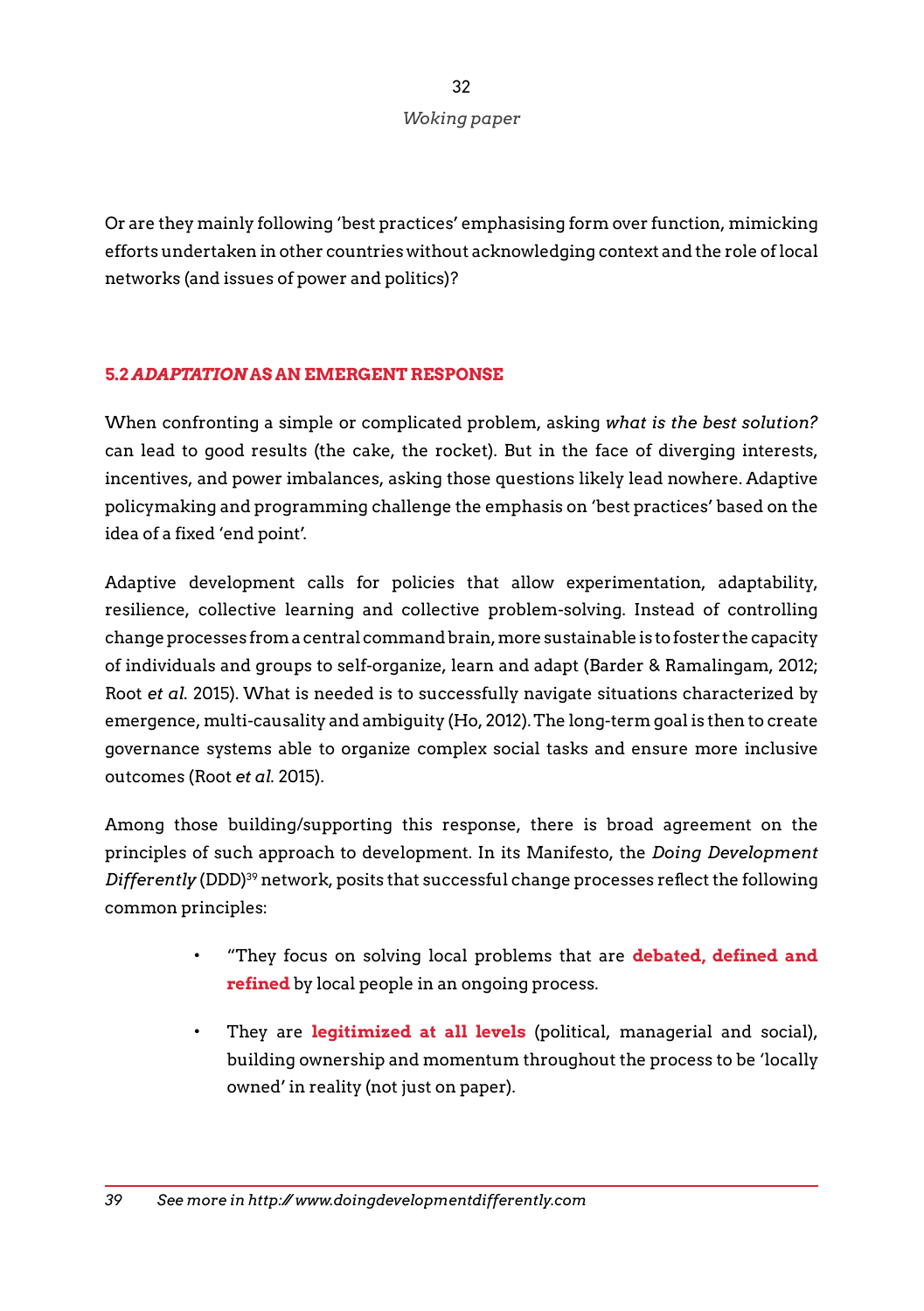- They work through **local conveners** who mobilize all those with a stake in progress (in both formal and informal coalitions and teams) to tackle common problems and introduce relevant change.
- They **blend design and implementation** through rapid cycles of planning, action, reflection and revision (drawing on local knowledge, feedback and energy) to foster learning from both success and failure.
- They manage risks by making '**small bets**': pursuing activities with promise and dropping others." XX (Manifesto DDD).

What these principles basically say is that "development works when the focus is on processes of change and empowerment, context-sensitive interventions,problem-solving and iteration, (re)design and adaptation as part of implementation, brokerage of reform coalitions, and facilitation of collective action" (Yanguas, 2014).

The 'problem-driven iterative adaptation' (PDIA) approach, which will be reviewed in the next section, highlights the importance of experimentation, positive deviance<sup>40</sup>, active learning mechanisms<sup>41</sup> and iterative feedback loops. PDIA aims to propose implementable alternatives, to the same concerns others have voiced in the past.

ODI has documented recent examples of change that is locally led $42$ , politically smart and adaptive, like in Philippines where an adaptive approach enabled 'development entrepreneurs' to broker important reforms (Root, Jones, & Wild, 2015), (see Booth & Faustino, 2014). The approach used is called 'Development Entrepreneurship' ('DE') and may actually be seen as an "operational method that articulates some of the practical implications of PDIA as an approach to development" (Booth & Faustino, 2014, p.32).

- *40 The term 'positive deviance' comes from research on nutrition in poor communities in Vietnam, where some children, despite the hardship, were found to be quite healthy. Researchers found their parents were constantly defying community norms about the assumed proper way to raise and feed their children (Andrews et al. 2012). The concept is therefore defined as an approach to behavioural and social change based on the observation that in any community, there are people whose uncommon but sucessful bahaviour or strategies enable them to find better solutions to a problem shared with their peers, despite facing similar challenges, and having no extra resources or knowledge (source Wikipedia: http://en.wikipedia.org/wiki/Positive\_deviance)*
- *41 For more on evaluation and learning mechanisms see Pritchett et al. (2012).*
- *42 For more on what locally-led means, see Local First in Practice: unlocking the power to get things done (Pinnington, 2014).*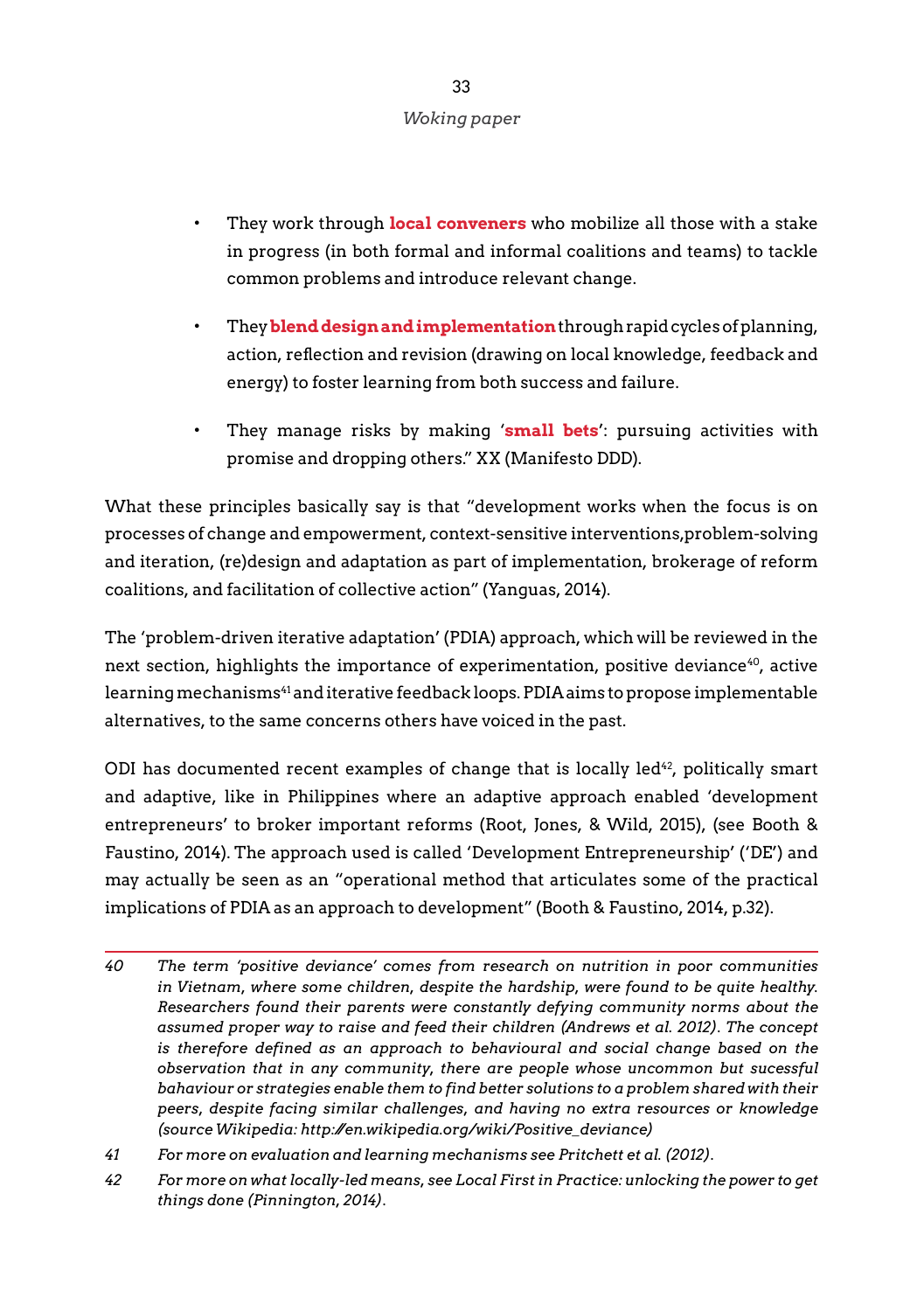DE's 'entrepreneurial logic' involves making series of *small bets* instead of opting for large all-or-nothing opportunities. Decisions at each stage rest on "*educated guesses*, drawing on an equal combination of science, the results gained with small bets and imagination". This requires embracing "error as a vital part of learning" and building the "willingness and ability to adjust to new information in a dynamic environment" (ibid, p. xiii).

Underlying these approaches is the idea that individuals and groups constantly learn. Therefore, adaptive strategies need to evolve in response to new inputs, "to prepare for the multiplicity of possible futures, and to allow for strategies to change over time" (Root *et al.*, 2015). This idea of exploring multiple possible futures is essential. Adaptive and iterative planning uses scenarios to explore the future and facilitate the exchange of knowledge about uncertainty among decision-makers: "once the widest range of possible contingency is specified, appropriate policies can be specified against each scenario, and potential pathways selected" (ibid. p, 11). More of this will be seen in Section 6, when looking at 'strategic foresight' and human-centred design.

These adaptive approaches deal with uncertainty by fostering innovation and variation (Swanson & Bhadwal, 2009) through merging design and implementation in rapid cycles, monitoring and learning throughout the process (tracking how things alter, but not just at the end), retaining flexibility and recognizing emerging situations (like windows of opportunity). This also involves "knowing when to fold the cards on an obsolete policy", resisting our tendency to follow "what we have implemented to the bitter end (...)" (Fuerth, 2011, p. 34).

This adaptive response emphasizes the how of and setting for problem-solving. The economist Dani Rodrik (2004, p. 3), while referring to industrial policy, pointed out in similar directions: "(…) the analysis of industrial policy needs to focus not on the policy outcomes—which are inherently unknowable ex ante—but on getting the policy process right. We need to worry about how we design a setting in which private and public actors come together to solve problems (…) and not about whether the right tool for industrial policy is, say, directed credit (…)". Getting the policy process 'right' echoes Ackoff's: *it is better to do the right thing wrong than the wrong thing right*.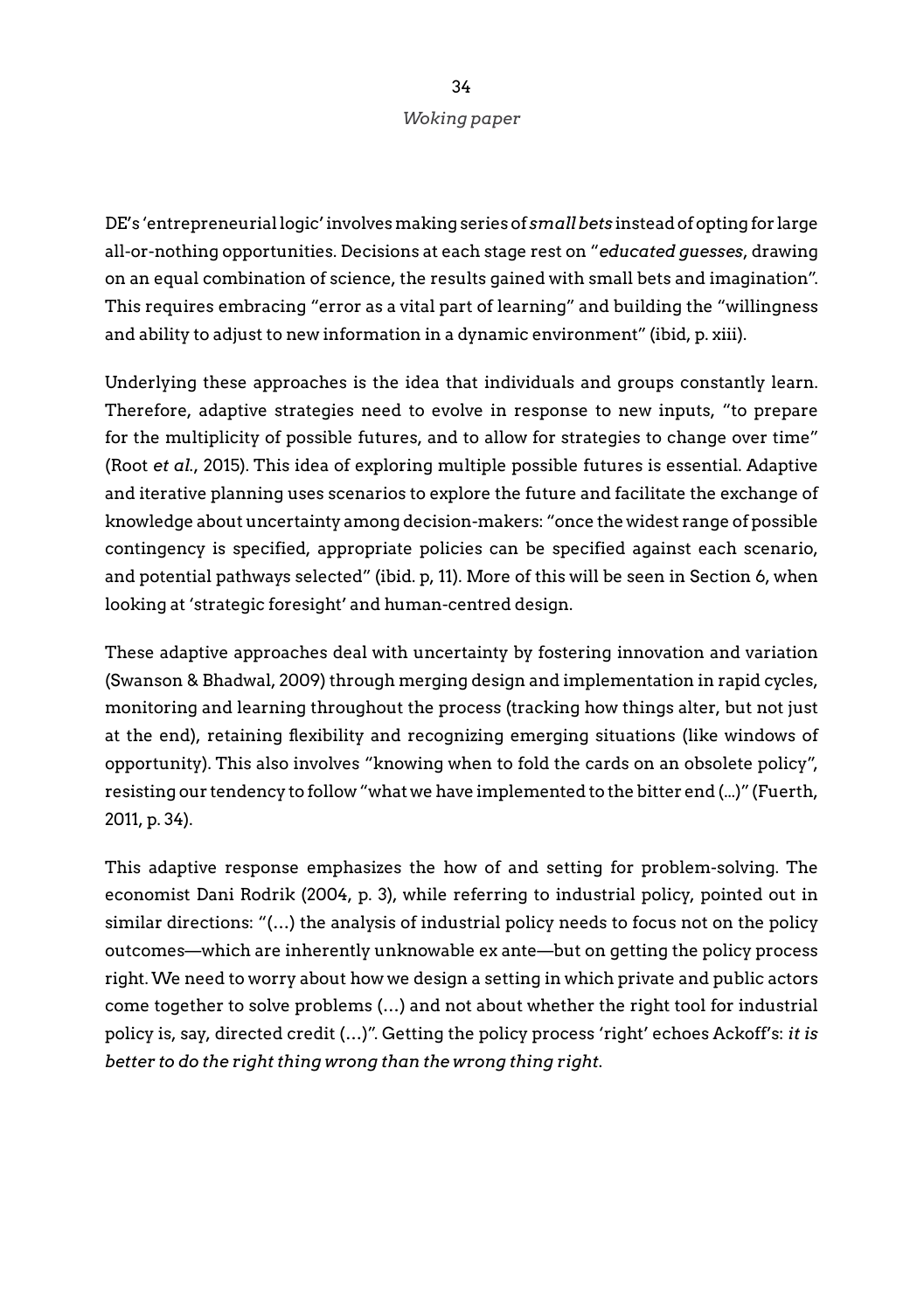How to do/move towards adaptive development? Key elements to consider:

- **Appropriate planning**43: Initial plans should not be very detailed, but framed to promote ongoing learning. Interventions should be based around explicit and testable theories and assumptions about how change will happen, which are continuously revised in response to new information and changing conditions (Root *et al.* 2015) (also see Booth & Faustino 2014, p. xiii).
- **Multiple intervention points**: It may be better to work across various entry points (or multiple parallel experiments) rather than picking one single preferred option in advance. An intervention may work better as a collection of smaller projects, underneath a broad set of goals (the strategy of 'small bets') (ibid).
- **Monitoring and learning**: Under uncertainty, changes have to be detected in real time. That means developing 'acute antennae' to identify signals of change (Green, 2015). Ongoing monitoring and evaluation<sup>44</sup> allows understanding the intended and unintended effects of an intervention, and learn what is working. The idea is to get fast feedback into initial plans and hypotheses to fail faster, learn and adapt. How quickly failure is detected and addressed, is central to making change happen (ibid). In line, Pritchett *et al.* (2012, p.2) call for 'structured experiential learning' to help implementers articulate the 'design space' of alternatives and then dynamically 'crawl the design space' by simultaneously trying out and adapting based on results.
- **Flexibility**: It is crucial for decision makers to have the option to continue or eliminate different aspects of an intervention depending on feedback and prospects of progress (Root *et al.* 2015).
- **Convening and brokering**: Good results are more likely to be achieved by bringing together relevant stakeholders to break agreement in an open-ended process of adaptation (Green, 2015).

*<sup>43</sup> For details on how to plan and do strategy in the face of complexity see Hummelbrunner and Jones (2013).*

*<sup>44</sup> For more on evaluation see Woolcock (2009) and (2013).*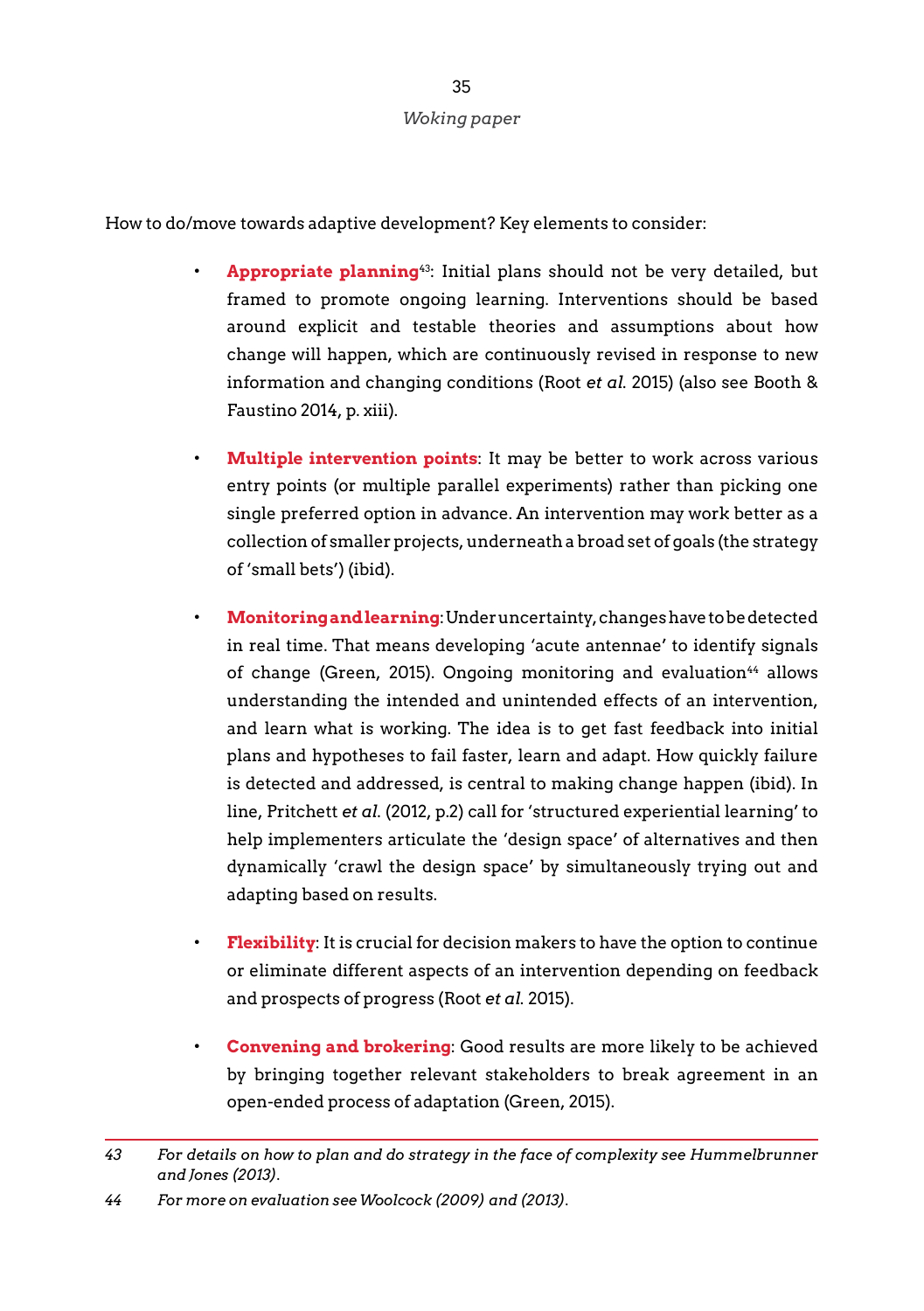• **Leverage and strengthening linkages**: It refers to promoting relationships between key actors and networks, improving channels for negotiating action or building common products or spaces for interaction (Hess & Ostrom (2005) in Root *et al.* 2015).

But if successful interventions ought to be context-sensitive, how can development actors expect to 'scale-up' any of them? There is no space here to see this in detail, but for more on 'external validity' of complex development interventions, for the "*whether, when* and *how* to replicate and/or scale up (or cancel) interventions", see Woolcock (2013), Pritchett *et al.* (2012), and Quaggiotto & Begovic (2014). (Also see Annex 1.)

## *Adaptive development at the World Bank?*

The 2015 World Bank flagship World Development Report (WDR) *Mind Society and Behaviour* aligns in some key ways with the adaptive principles examined here. The report's central idea is that "paying attention to how humans think (the processes of mind) and how history and context shape thinking (the influence of society) can improve the design and implementation of development policies and interventions that target human choice and action (behaviour)" (WB, 2015, p.2). It draws from multiple disciplines, especially behavioural sciences<sup>45</sup>, to explain how individuals (including development professionals), make decisions; they rely on automatic thinking and suffer from biases. Four specific challenges are: 1) people tend to deal with complexity through uniformity and simplification; 2) development professionals bring a whole set of 'priors' that supports previously held beliefs, failing to consider alternatives (confirmation bias); 3) development professionals are more likely to continue a project or approach once an initial investment of resources has been made, for fear of appearing wasteful (sunk cost bias); 4) gaps in understanding can be tackled by development actors witnessing firsthand the lives, experiences and mindsets of those they seek to help (Ramalingam, 2014).

To navigate these challenges the report proposes an adaptive approach, which basically entails organizations changing their incentive structures, budget processes, and institutional culture to promote better definition and diagnosis of problems and follow an experimental approach that tolerates failure so that evidence can feed back into midcourse adaptations and future intervention designs (WB, 2015, pp. 192-193). The implementation cycle tests several interventions, each based on different assumptions.

*<sup>45</sup> For more on the challenges behavioural sciences have been recently posing to the traditional assumption of rationality in humans see Goodwin (2014).*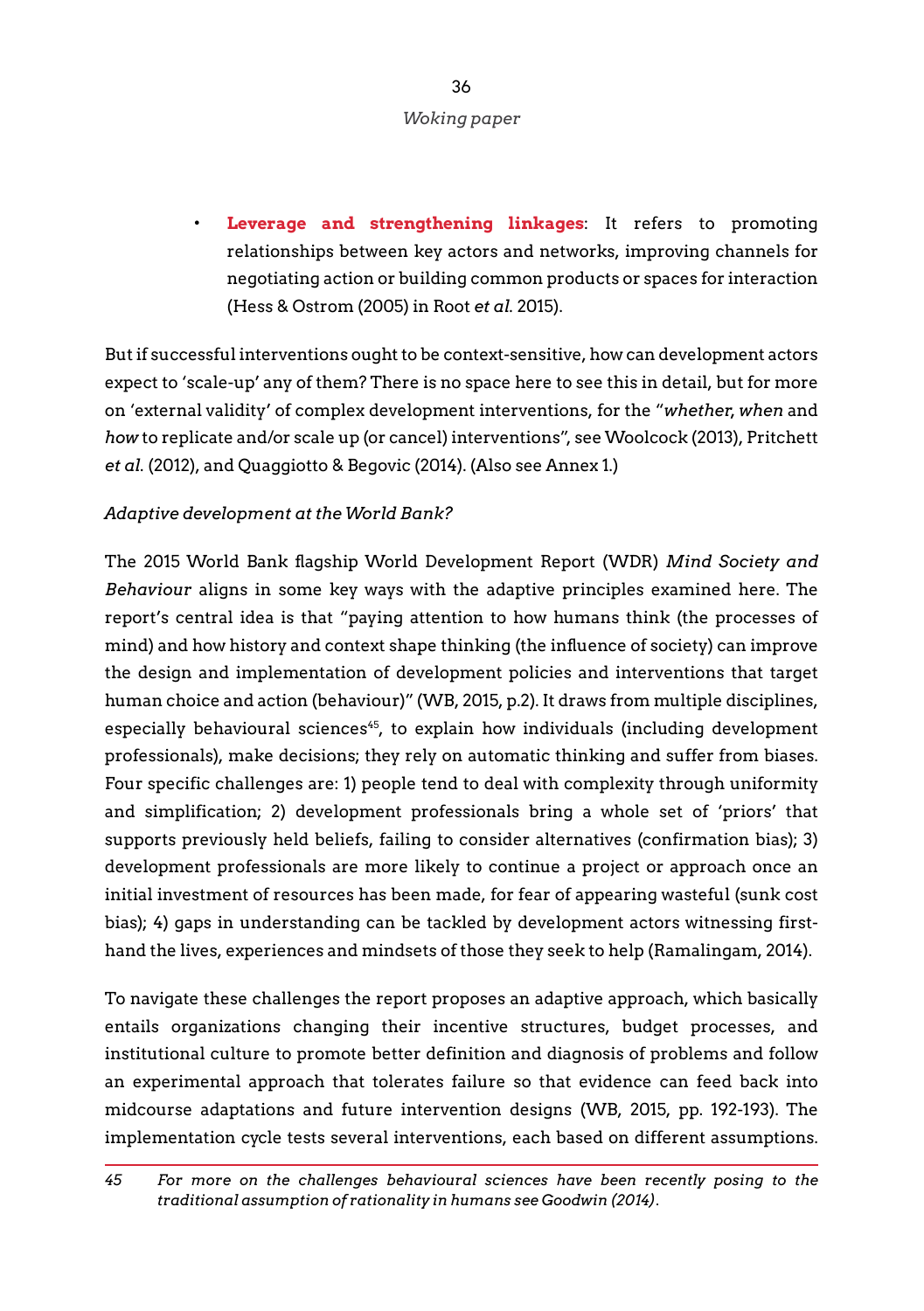One intervention is adapted and fed into a new round of definition, diagnosis, design, implementation, and testing. This process of refinement continues after the intervention is scaled up (ibid), and it looks like this:



*Source: WB, 2015, p.21.* 

#### What is new with this WDR?

Algoso (2015) notes the WDR's focus is on behavioural economics, an approach which just like human centred design— has become increasingly popular "for recognizing the role of human choices at the crux of many development problems". Behavioural economics has a tendency to universalize (dangerous as it has been seen), while design "has an incredible sensitivity to specific needs in a given use-case" (with the risk being *zooming in too-close*). The report's recommendations for adaptive design and implementation are too simplistic, argues Algoso: for dealing with the complexity of human motivations, the report suggests more social and political analysis *upfront*; to combat confirmation bias, use double-blind peer review; to understand the importance of context, engage in service trials. While this is a move in the right direction, is not enough: "at their core, these proposals revolve around improving the knowledge of the interveners". It starts from the perspective that development interventions are done by experts to beneficiaries. "It focuses on extracting knowledge from the end-users so that knowledge can improve decisions made by others. Why not bring those end-users into the decision-making process?" Participatory methods and co-creation "can provide a useful counterbalance to the purely technical knowledge of experts" (and their biases), yet none of these are discussed in this WDR.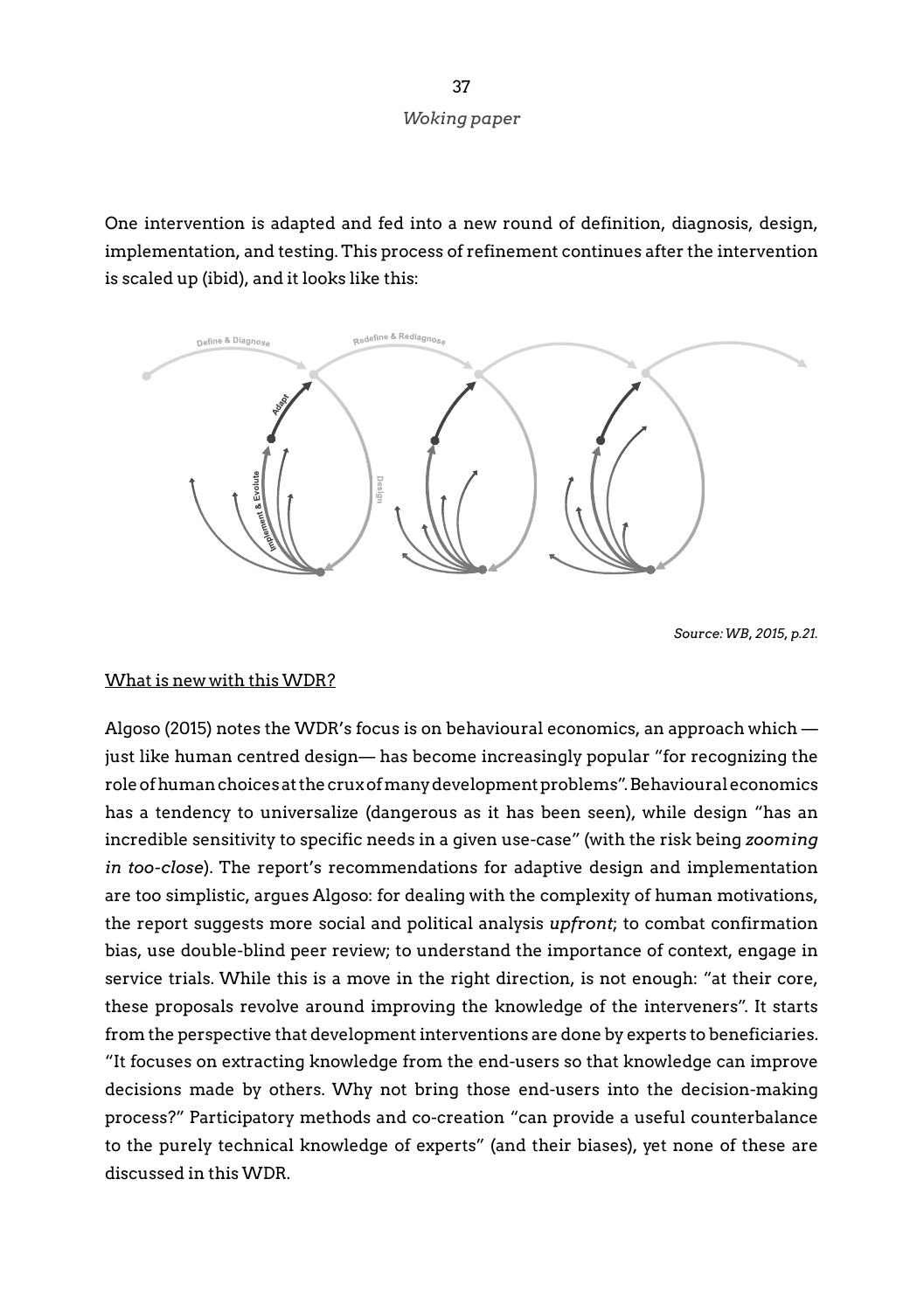Green (2014) is wary about the report for similar reasons: "The report pulls together a pretty seismic challenge to business/economics-as-usual". The principles it posits (thinking automatically, socially, and with mental models) "highlight the importance of targeting social norms and add one very large nail to the coffin of rational expectations/ homo economicus". However, the report has a flavour of 'benign paternalism', governments getting better at manipulating people's choices for their own good: "For all its talk of human fallibility, the underlying assumption is still that 'we' know best […] In the overall purpose of 'helping people make better decisions', there is no suggestion that someone other than technocrats should be defining what constitutes 'better'. That seems to lead to a focus on tweaks rather than transformation […] what if the behaviour-shapers are not benign?" The WDR seems to imply "take a development issue that is dripping with power, politics and struggle, then technocratize it into a set of best practice guidelines for tweaks-not-transformation in an often-imaginary world of benign decision makers." And that's 'not good enough', stresses Green.

## *What about adaptation in strategy making?*

The strategies development actors are used to tend to assume predictability and certainty, presenting 'best practices' which "biases strategies in favour of a 'one-size fits all' strategic guidance" (IADB, 2009, p.15). They often provide general principles but little specific guidance. They use a 'certainty' tone: 'do this to solve things', instead of recognizing that "much is unknown about how to address a problem in the current context (...) Strategy documents tend to presume that learning on a subject has already taken place, rather than that operations are themselves an opportunity for learning" (ibid). Therefore, strategies rarely break new ground, or push beyond the boundaries of the prevailing conventional wisdom. Instead, they usually intend to articulate an existing consensus with regard to best practice in a given area (Ramalingam, 2013).

Mulgan (2008) agrees. When much is unknown and the knowledge needed to tackle complex issues is widely distributed governments need to *cultivate humility*, and when power is widely distributed governments need to be collaborators. Under uncertainty, strategy-makers need to think hard about the degree of power and knowledge they have in responding to threats and opportunities. They may be forced to act decisively, but if facing uncertainty, they need to be quick to adjust to context, because many of their mistakes "come from overestimating the extent of their power and knowledge" (ibid, p. 10). And this is crucial: adaptive principles' foci on learning and experimentation help place knowledge at the heart of public policy and strategy-making (see Jones 2011).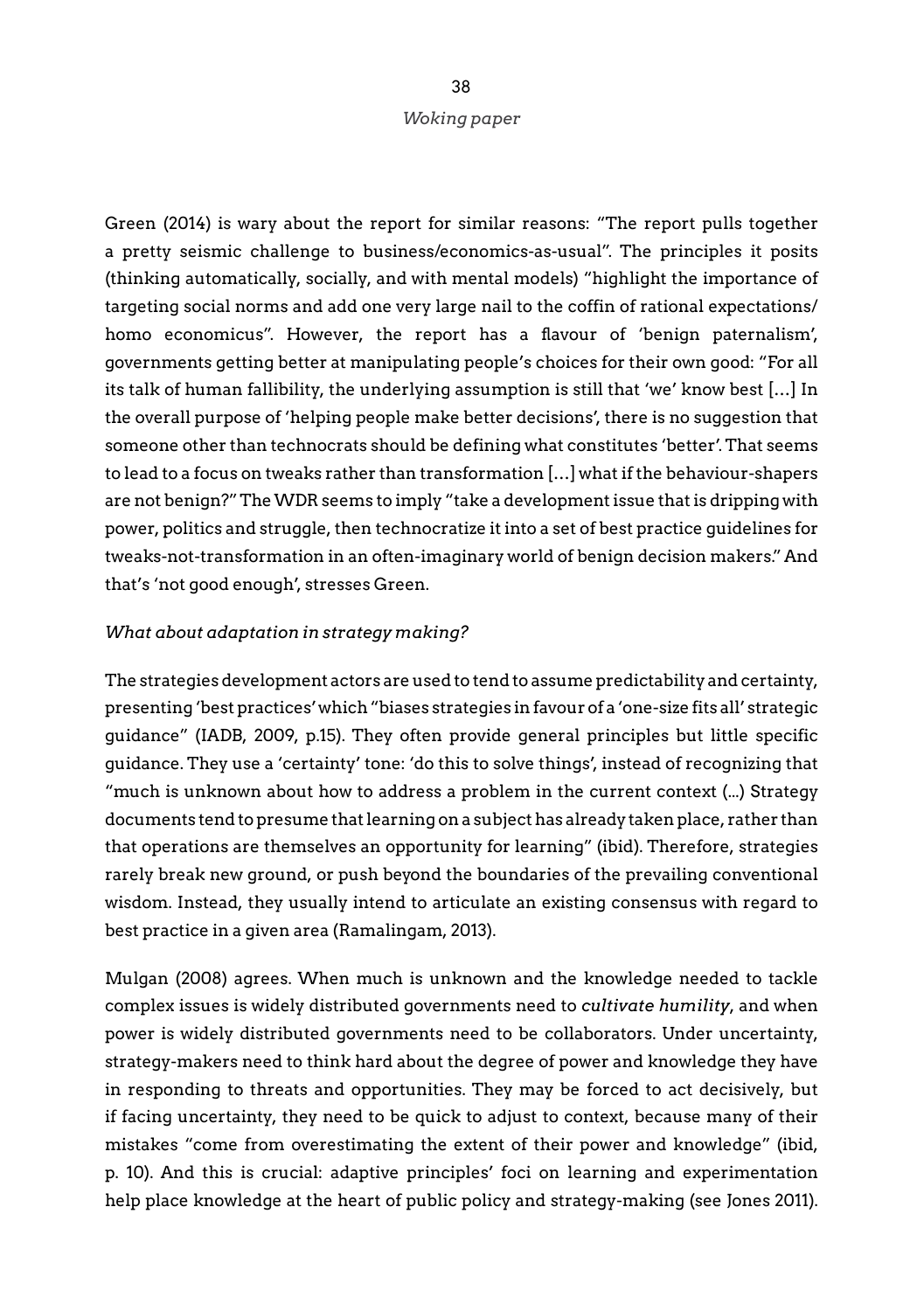Lasting improvements come from innovation and adaptation of new knowledge: "what differentiates good strategists is not that they never make mistakes, but that they learn quickly from their mistakes, and that they learn deeply when the world responds in surprising ways" (Mulgan 2008, p. 5).

Complexity thinking has told us the future, affected by many interacting factors, may not just be a little different from the past, but markedly different (B2-T1), why often well conceived strategies fail to achieve their plan (Boulton, 2012). Thus, complexity thinking positions strategy making as more provisional, which in turns encourages experimentation; it gives centrality to foresight and scenario planning. It emphasizes the importance of 'managing by walking about': being sensitive to context, ready to nurture unexpected success (ibid), and react to windows of opportunities. Strategy-making and strategy implementation become much more closely entangled, and must facilitate what works by experimenting and learning rather than to impose the 'what' and 'how' (ibid).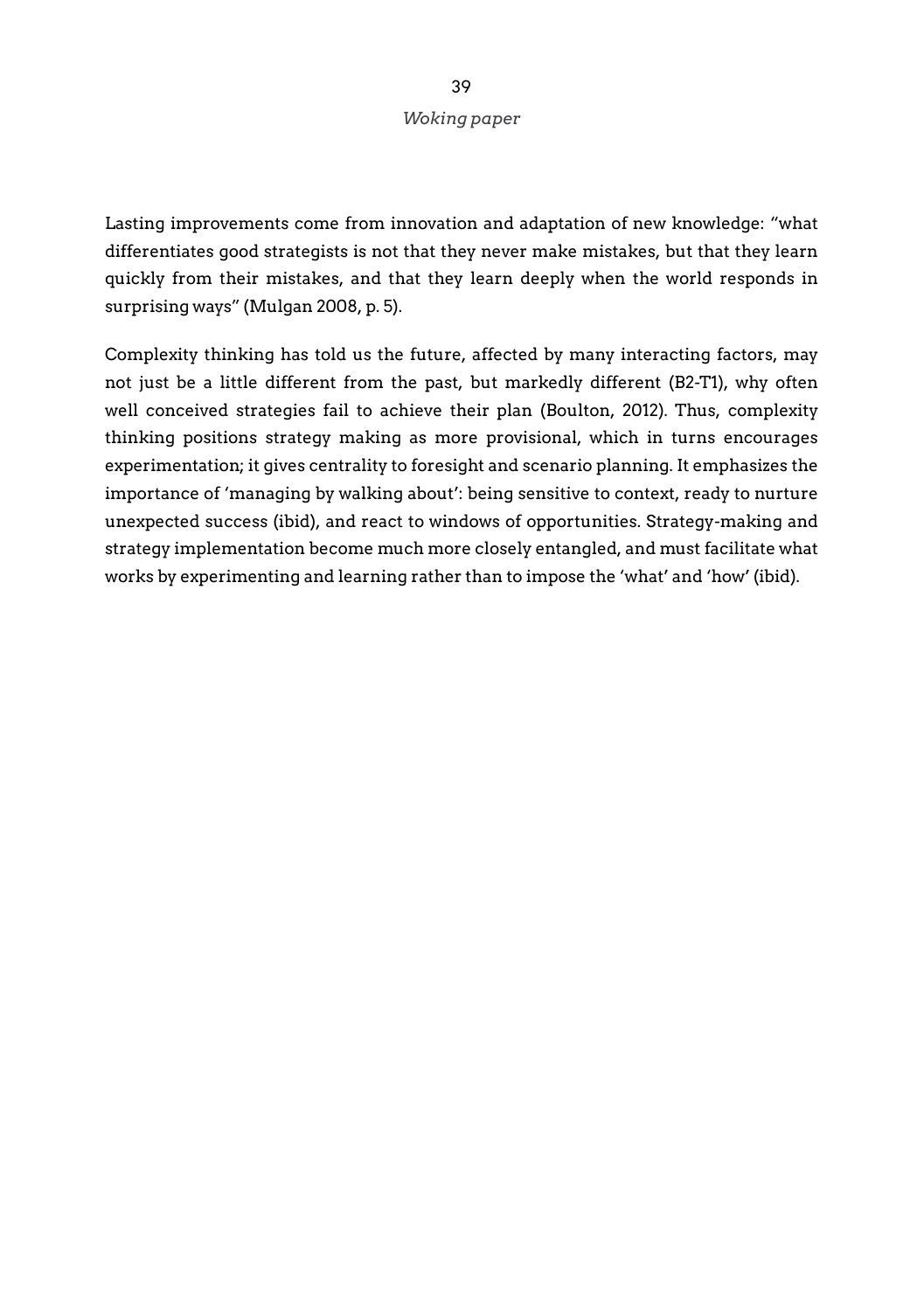# *Box 1*

# *Complexity economics + adaptive development?*

Changing the way decision makers 'do' policymaking and implementation is directly relevant to challenges at the top of the development-policy agenda, including enabling transformative economic growth (Booth in Jones, 2011)\*. How are emergent responses of *adaptive development* related to economic development? How is recent work on networks and economic complexity related to adaptive governance?

Hidalgo and Hausmann (The Atlas of Economic Complexity, 2014) posit that the ability to produce unique goods and services depends on the amount of 'productive knowledge' in an economy: prosperous societies have the knowledge to make a larger variety of more complex products. Improvements in economic growth are achieved by harnessing existing capabilities in new combinations or by growing new capabilities to expand the productive potential. If the purpose is to drive the capacity to be more resilient and sustainable, decision makers shouldn't seek to reduce complexity but catalyse it, creating more networks o connecting multiple

*\* For more on the use of complex systems tools in the context of wealth creation see Ramalingam et al. (2014, p.44).*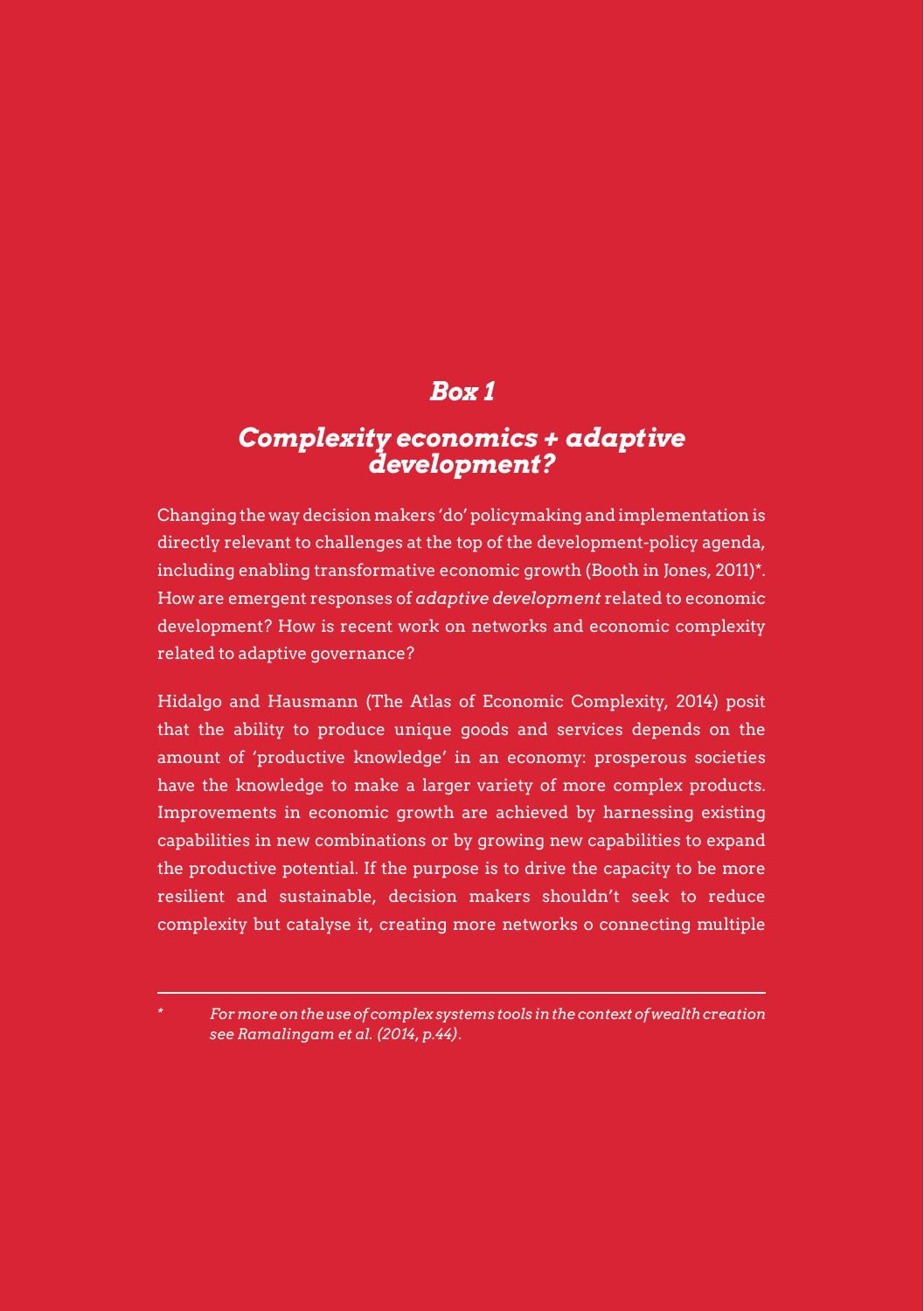domains (Ho, 2015). Hidalgo and Hausmann's work has shown that doing such a thing, advancing productive knowledge, requires structural changes, changes in the patterns of interactions inside society.

Hidalgo and Hausmann's main purpose has been to inspire a new kind of conversation, to stop building economic analysis on the over-simplification of a complex system, instead seeing economic development as a social learning process, one that involves trial and error (Ramalingam, 2011). But how to join both talks/doings, the one on adaptive policy/program/strategymaking and co-production and the one on economic complexity? (See Hartmann, 2012 for clues on this).

In a similar line, the latest IDB's report on productive development (2015) poses countries can build new institutional capabilities through learning by doing within a context that promotes experimentation, evaluation and policy adaptation: "It is the process of identifying problems and learning how best to address them through iteration and adaptation, that countries and agencies can expand their capabilities for policy design and implementation" (ibid, p. 34).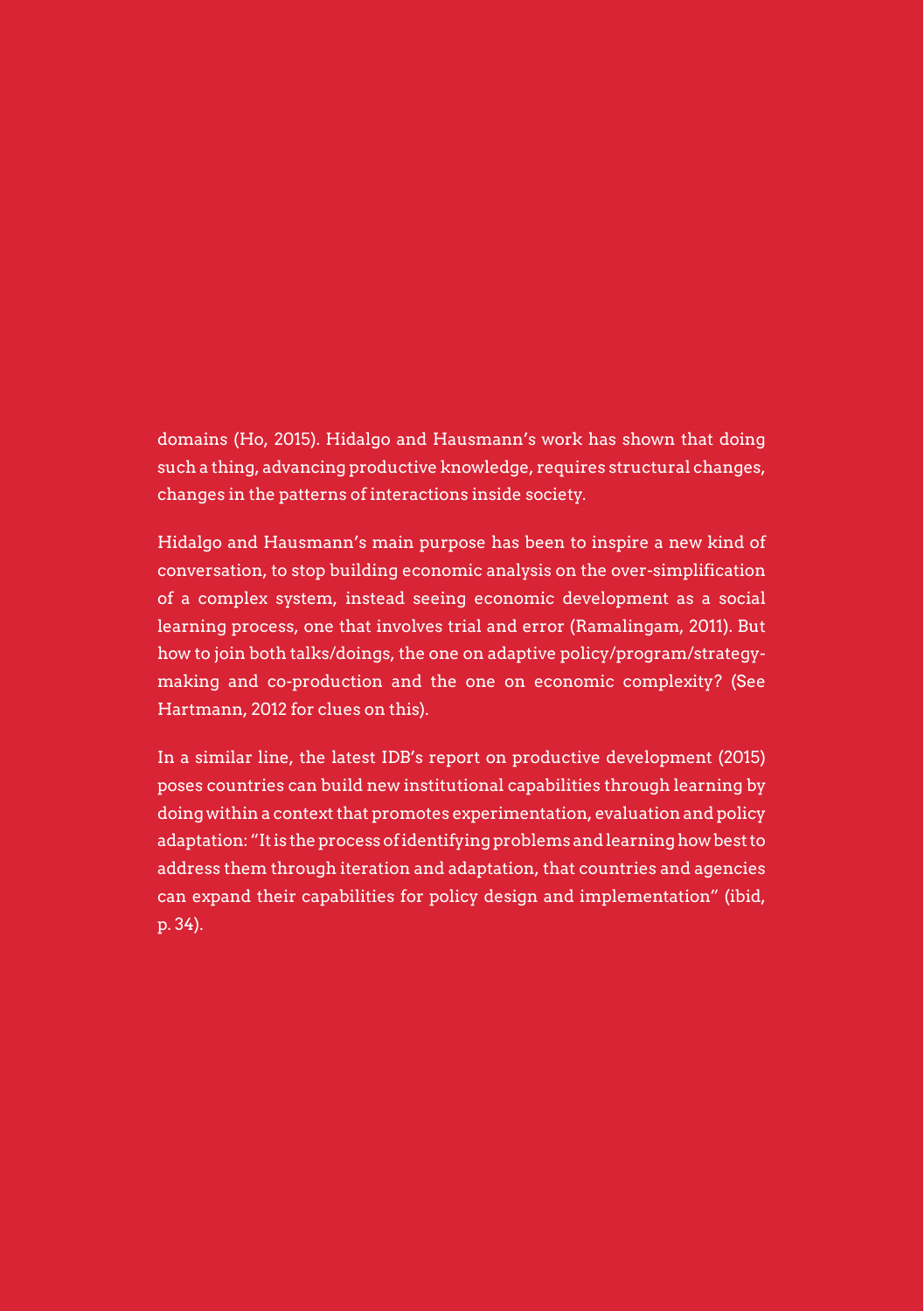# *6. Details of (some) adaptive and iterative approaches and methods*

This section will explore in a bit more detail three adaptive and iterative approaches to strategy, policy, programming and implementation. The first, PDIA, was already mentioned. The second, human-centred design (HCD), places a big emphasis on the human experience, seen as the essential context component. It is the lived experience of people what ultimately frames the problem space: how the problem can be defined and what solutions should be tested. HCD *zooms-in* in the agent, seen as resourceful and active, hence the need to involve them in the process of problem definition and solutions creation. Like PDIA, it proposes the merging of design and implementation in rapid cycles of iteration and learning. HCD is not a set of guidelines; it draws from multiple techniques and methods depending on the issue at hand. The third approach, strategic foresight, shares with PDIA and HCD openness to multiple futures, not to end-points or point directions, as well as a focus on improving the capabilities for 'rehearsing futures' through ongoing learning and flexibility. Strategic foresight aims to 'strategize' *how to navigate* complex problems in the face of uncertainty. Governments, however, have mostly used strategic foresight techniques to craft scenarios of the possible and plausible opportunities and threats, which has proven insufficient in complex environments. Some countries and organizations are therefore exploring less positivistic techniques and methods which could also allow the building of desirable futures, by crowding-in the knowledge and collaboration of unusual suspects.

#### **6.1 PROBLEM-DRIVEN-ITERATIVE-ADAPTATION (PDIA) - TO BUILD THE** *KNACK***?**

Recent work by Matt Andrews, Lant Pritchett, and Michael Woolcock, 'Escaping Capability Traps through Problem-Driven Iterative Adaptation (PDIA)' (2012), proposes incorporating an adaptive approach more systematically into development/public interventions. To avoid defining problems as the absence of a solution, decision makers should instead pursue a concerted process of problem identification<sup>46</sup>. In fact, the most basic step is to identify the problem correctly, one that is both an *agreed-upon binding constraint* to reaching certain goals and a *manageable challenge* that allows for initial progress. The

*<sup>46</sup> For more on problem-solving approaches see McCourt (2013) and Manning & Watkins, (2013).*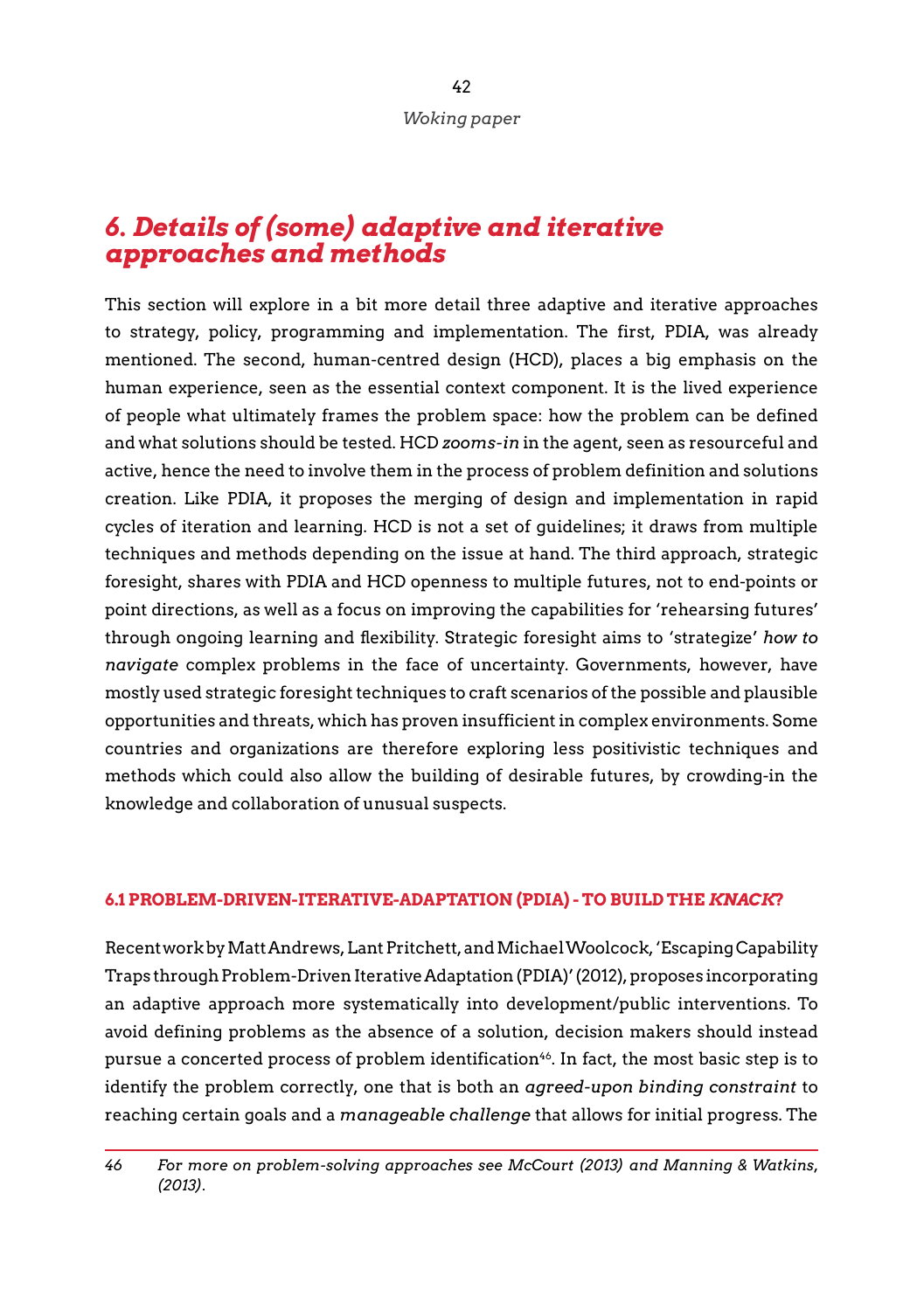authors try to move towards concrete alternatives to reforming governments and building state capabilities. They attempt to provide a pragmatic synthesis of arguments articulated in recent years around the idea that systems should reinforce local experimentation $47$ .

## Capability traps and isomorphic mimicry

The authors note how hard is to build capabilities in human systems; how extremely hard is, for instance, to get state actors to use the physical stuff (schools) to achieve the intended outcomes (learning). Policy reform is characterized by a dynamic of governments passing laws or new administrative processes, but then reforms not being implemented or effective. The problem, they add, is that reform dynamics are often characterized by 'isomorphic mimicry'48: introducing reforms to enhance an entity's support and legitimacy, without improving performance (this echoes Pliscoff critique). These strategies of isomorphic mimicry add to capability traps "in which state capability stagnates, or even deteriorates, over long periods of time even though governments remain engaged in developmental rhetoric and continue to receive [or invest] development resources" (Andrews *et al.* 2012, abstract). The fact there is so little progress everywhere "suggest the generic 'theory of change' on which development initiatives for building state capability are based is deeply flawed" (ibid, p.2)<sup>49</sup>. Essentially, they propose that efforts to build state capability should (ibid, p. 8 and abstract):

- *Aim to solve particular problems in particular local contexts via*
- *the creation of an 'authorizing environment' for decision-making that encourages experimentation and 'positive deviance', which gives rise to*
- *active, rapid, ongoing and experiential (and experimental) learning and the iterative feedback of lessons into new solutions (as opposed to enduring long lag times in learning from ex post "evaluation"), doing so by*

*<sup>47</sup> To see what those related themes PDIA draws on and tries to synthesize see Andrews et al (2012, p.8).* 

*<sup>48</sup> This concept is used as an analogy to what some animal species do with their looks to improve their survival, like a non-poisonous frog that 'looks' poisonous to avoid being eaten.*

*<sup>49</sup> For more on theories of change see Pritchett (2012).*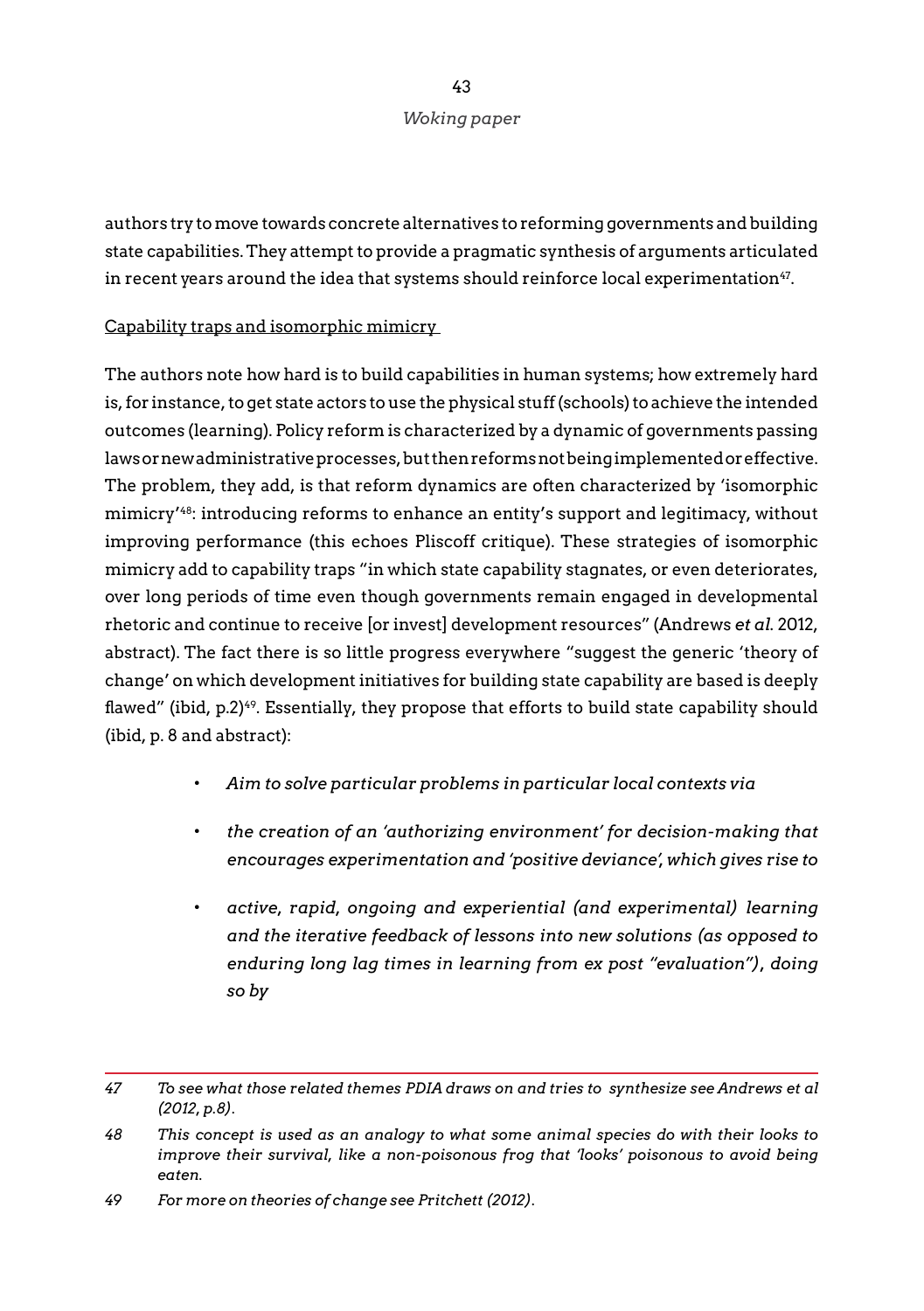• *engaging broad sets of agents to ensure that reforms are viable, legitimate and relevant, that is, are politically supportable and practically implementable (as opposed to a narrow set of external experts promoting the top-down diffusion of innovation).*

Reforms initiatives have often been drivers of capability traps in developing countries, the authors note, by creating and reinforcing processes through which central or global players constrain local experimentation (see Ellerman, 2004). This has characterized processes of development assistance since at least the 1980s, when governance reforms became a key dimension of development assistance. This has promoted the creation of various 'scripts' which define what reforms are acceptable/legitimate: facilitating private sector growth, managing public finance, etc. Such scripts have closed the space for novelty and innovation, imposing narrow agendas on public organizations which are evaluated in compliance with the scripts regardless of whether they allow success in a particular context. Front line workers, for example, those required to implement changes in the 'real world', are almost never part of the conversations about how to shape those reform agendas.

Instead, PDIA's principles, the authors suggest, are consistent with a wide range of  $implementation$  alternatives, sectors, modalities and country contexts $50$ . In a nutshell, PDIA emphasises the power of bottom-up driven innovation in building capability as well as success (Pritchett *et al.* 2012).

## Focus on problems

PDIA's focus on identifying problems helps redress the bias to prescribed 'best practice' "towards internal needs for functionality; it ensures that problems are locally defined, not externally determined, and puts the onus on performance, not compliance" (Andrews *et al.*, 2012, p. 9). Actually, successful institutional solutions are usually built through experimentation: small steps and 'positive deviance'. Small steps are relatively cheap to implement and can bring 'quick wins', essential in contexts where change faces opposition. Taking small —but fast and incremental— steps helps reveal contextual challenges, including those emerging during interventions. Facilitating positive deviance in complex contexts, where reformers are unsure of what are the problems and solutions, is called 'muddling through' (which echoes Boulton's 'managing by walking about').

*<sup>50</sup> Matt Andrews shares an exercise called from NPM (New Public Management) to PDIA reforms in his blog: http://matthewandrews.typepad.com/the\_limits\_of\_institution/ getting-things-done-at-harvard/*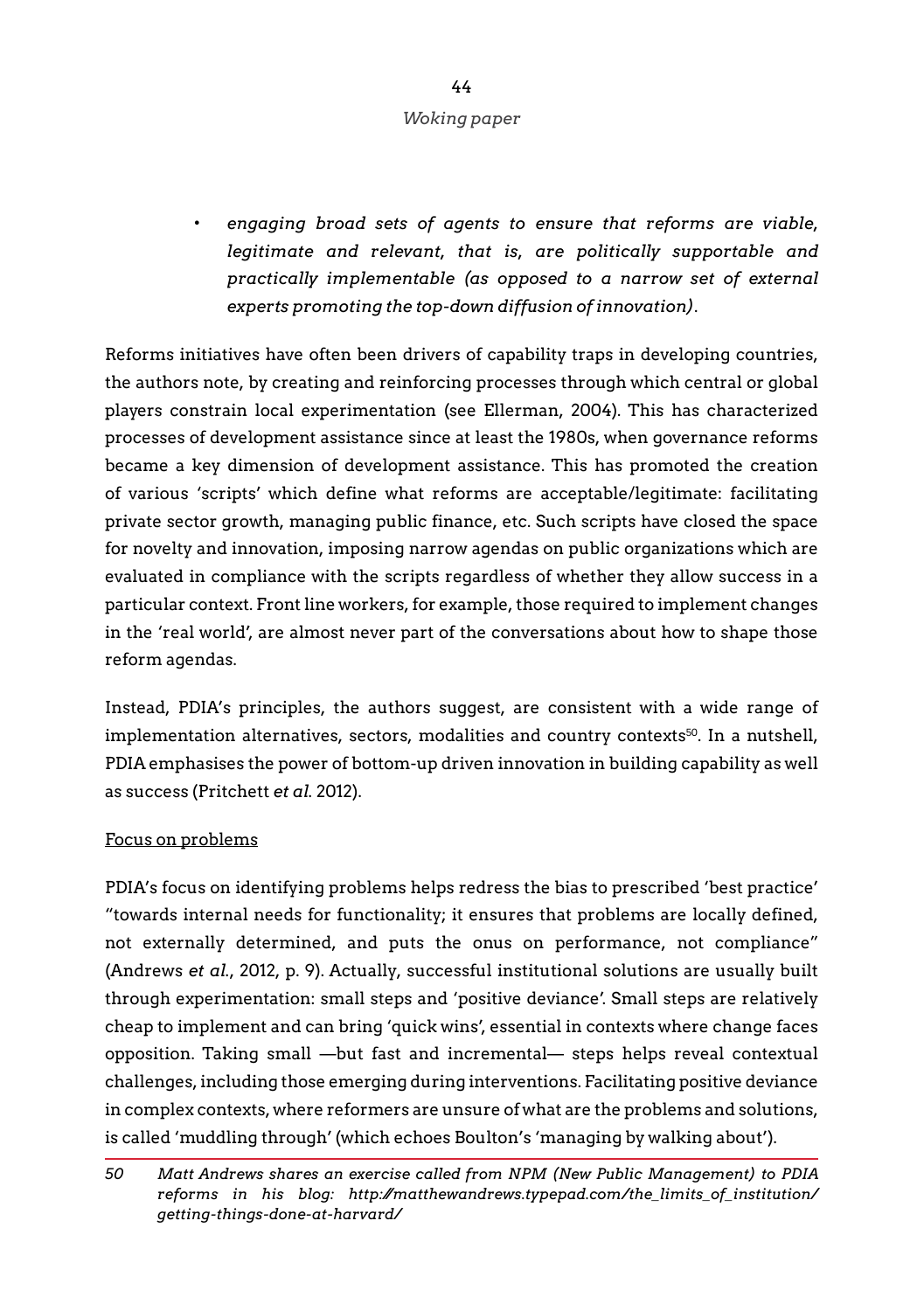Experimentation and positive deviance should be connected to ongoing learning mechanisms, to ensure dynamic feedback on what works and why. Lessons must become part of the knowledge and capacities 'at hand' from which new arrangements emerge (much different from traditional monitoring and evaluation focused on compliance). "This requires seeing lessons learned about certain combinations as the key emerging result", as they inform future activities (ibid, p. 16).

In sum, PDIA is problem-centred and differs from a 'solution and leader-driven change' approach (Rao, 2014). PDIA emphasizes the role of reforms, "not as scaling up known solutions (...) but rather as instruments for 'experimenters' (...) or 'searchers' (...) to learn what works (...)" (Pritchett et al, 2012, p.2).

Although still early to assess their contribution to wider and long-term governance reforms, two recent projects have been designed explicitly around PDIA principles: the Australian Department of Foreign Affairs and Trade Pacific Leadership Program<sup>51</sup> and the Timor Leste Governance for Development Program (Rao, 2014).

PDIA makes room for processes of co-production as it emphasises the need for "concerted processes of problem identification" and for "engaging broad sets of agents to ensure reforms are *viable, legitimate and relevant"* (my emphasis). This echoes the idea (reviewed in page 16) that non-usual agents with a stake in change processes might actually have a primary influence on whether the change turns out relevant (see link to complexity ideas Table 1).

## **6.2 HUMAN-CENTRED DESIGN**

A growing number of public and development organizations have been championing design approaches as revolutionary for development work. Public organisations in countries like Australia, New Zealand, France, Denmark, the UK, Canada, Singapore and the US have been, to various degrees and forms, using design approaches as a tool to drive change. The use of these approaches, with their focus on citizens' experiences, is one noteworthy characteristic of the emergent *public innovation* response to complexity. In fact, co-production processes have usually involved the use of design. Terms such as design thinking, service design, experience design, co-design and strategic design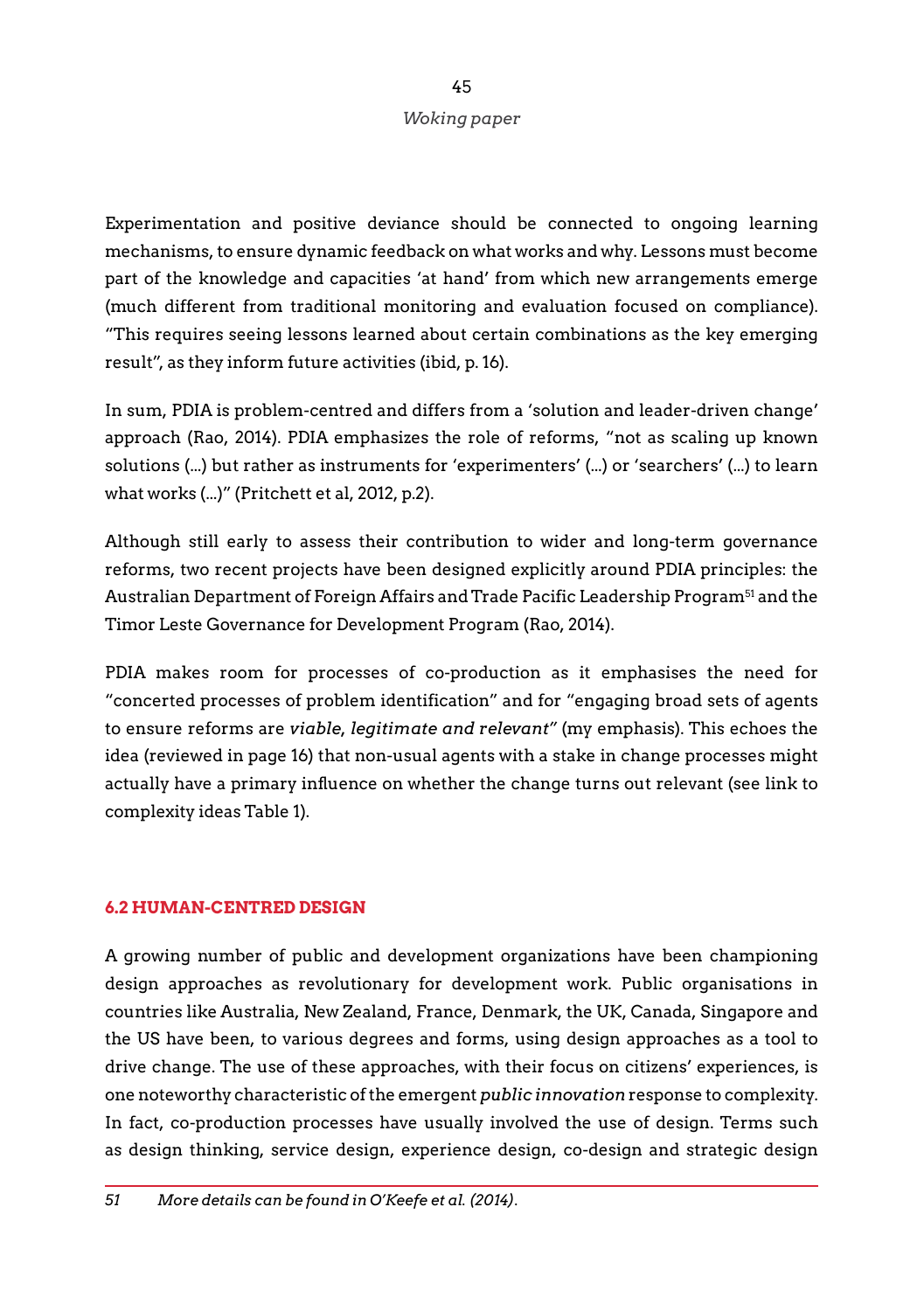—all which emphasise collaboration— are gaining prevalence among institutions aiming to redefine how public services (and to a lesser extent policies) are designed and implemented. Some international development agencies have also joined this trend; UNDP Innovation, UNHCR Innovation, UNICEF Innovation, and The Gates Foundation are some of them (see Annex 2).

Human-centred design (HCD) (also referred to as 'design thinking') can essentially be described as a problem-solving approach that does not start with abstraction but with a careful observation of lived reality or experience. It recognises the unpredictability of interventions and of people's behaviour. But why is the 'human' highlighted in here? Basically, HCD taps into capacities usually overlooked by more conventional problemsolving practices. It relies on people's ability to be intuitive, recognize patterns, and construct ideas with emotional meaning as well as functionality (Brown, 2009).

HCD practitioners immerse and open themselves up to the system "as-is". A handful of techniques are used to gain the required ability to look through other people's eyes, such as ethnographic methods, participatory processes and mapping. Unexpected solutions are enabled when, for example, a patient is seen as a person who has unique capabilities to maintain or enhance her quality of life (Vandenbroeck, 2012). HCD is fundamentally critical: every 'problem' is seen as containing positive deviants, "practices that contain the germs of novel solutions" (ibid, p. 33).

HCD requires reflective practitioners, engaged in a process of action learning, "forging connections between seemingly unrelated issues. (...) As such, design is increasingly seen as a way of thinking that is fundamentally different from the inductive reasoning of science and deductive schemata of logic" (ibid, p.18). Thinking and doing merge: designers haven't lost this ability to think with their hands (ibid.).

In 2013, the government of Nicaragua's Northern Atlantic Autonomous Region together with UNICEF used HCD to create regional children policies. Engaging constituents in the design process, at the early stages of identifying and prioritizing areas of need, increased the public officials' understanding of the factors shaping their constituents' experiences and provided nuance to the policy framework (UNICEF & Reboot, 2013). They used the following definition of HCD: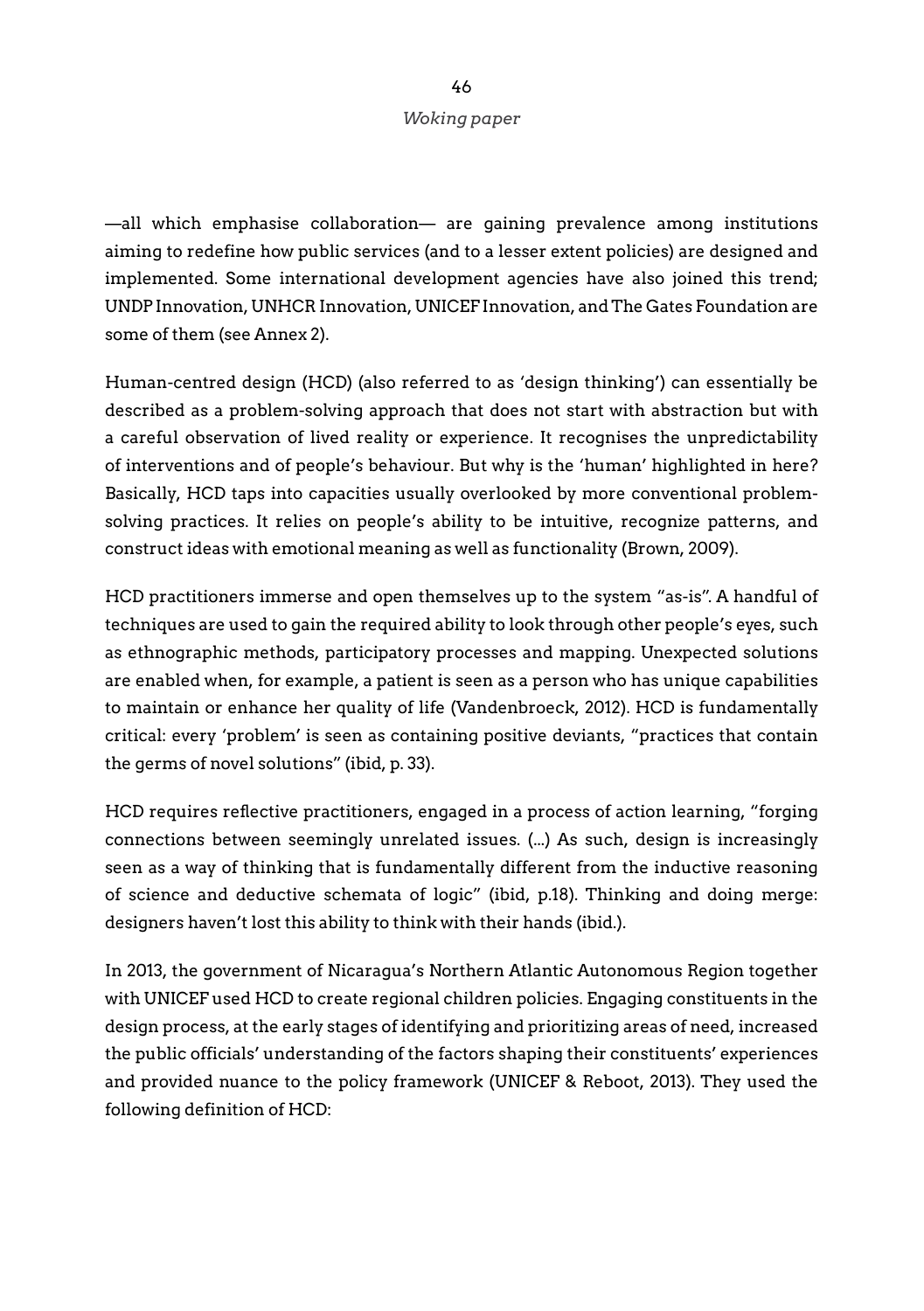*"Human-centred design combines rigorous inquiry and creative analysis to develop interventions suited to address complex challenges (...) it produces outputs drawn from an understanding of the cultures, economics, and environments that shape human experience. The process is iterative, with outputs tested and refined based on feedback from the people they will impact. This approach results in finalinterventions that are tailored to fitthe capacities, constraints, and interests of the people they are meant to serve" (ibid, p.16).*

HCD requires actors let go of their pre-conceived assumptions or biases by 'suspending judgement', building 'professional empathy' (the ability explore how people experience what your organization does to them) (Bason, 2012) and embracing uncertainty. It involves creating new organisational readings related to what kind of impact the organisation, policy, strategy or scheme is having or not having (ibid).

HCD could be seen as an adaptive operational method which can merge with and add to adaptive approaches (such as PDIA) by helping foster a more nuanced understanding of the agents' experiences during interventions or during the problem definition.

If considering Sen's (1999) development approach, which posits freedom and agency as the means and end of development, then using HCD in policy making could help decision makers act upon not only the what or end of development, but also the how or means: which is the resourcefulness and agency of diverse agents, including the most marginal ones, the ones usually left out of the decision-space.

## **The limits of HCD**

A recent example of the increasing use of design in development is the fact 'user-centred design' was set as the first principle of the *Principles for Digital Development,* recently defined and agreed upon by many influential global development organizations. Worth noting is the use of 'user' instead of 'human' or 'citizen' (see for example how 'user' is used by the Policy Lab in the UK). This may be relevant, if co-production processes require seeing the other not as a passive user but as an equally resourceful and influential agent.

What we are seeing, says Lee (2015) are commercial design firms increasingly winning development contracts, and development practitioners being increasingly disappointed with the results. There is a backlash on the way, she says, and for good reason: people using the design principles of 'suspending judgement' as an excuse for ignorance of the political and historical context, or designers championing creativity as compensation for their lack of experience in developing countries. Design approaches can help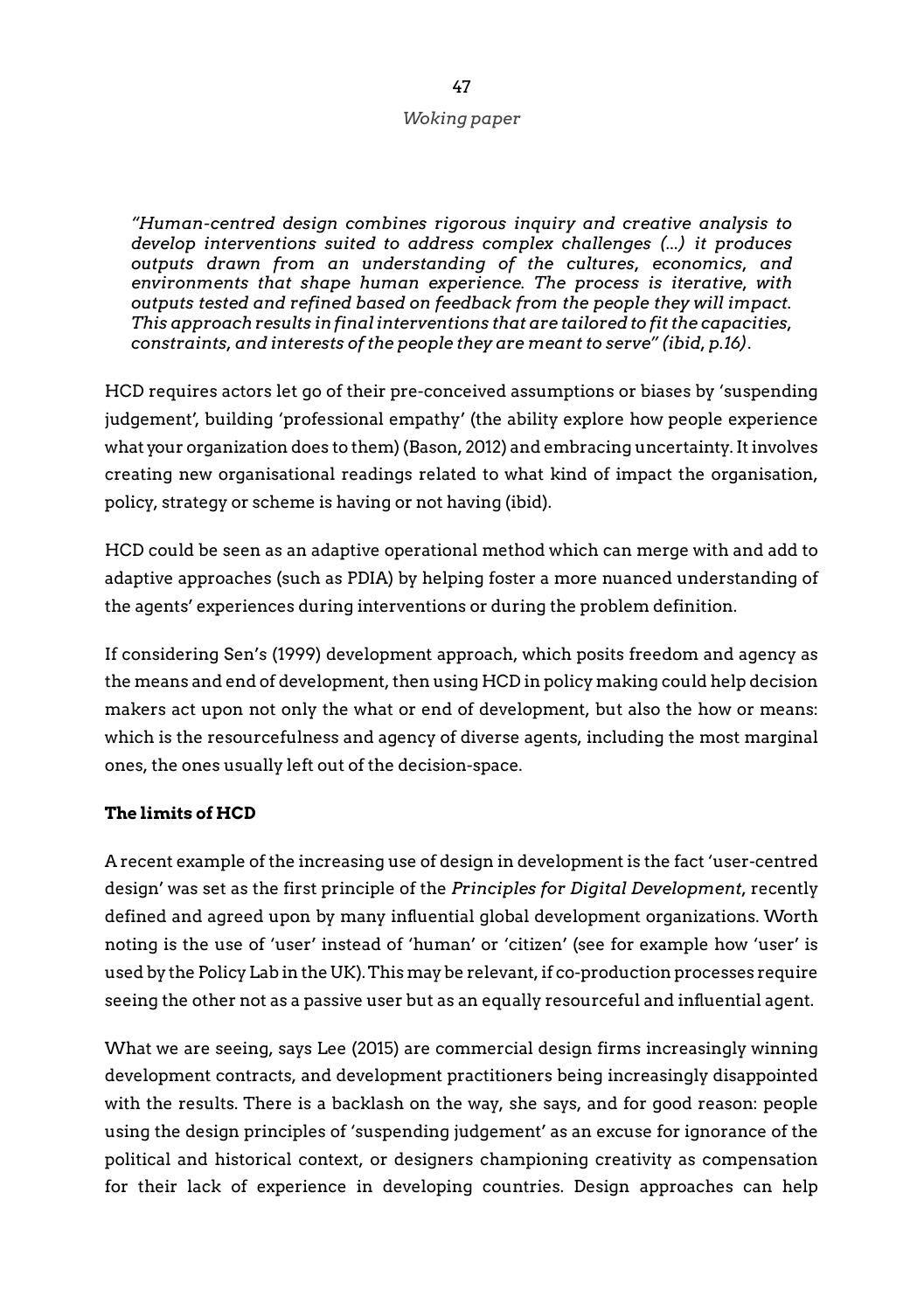revolutionalize development work, says Lee, but only if applied correctly. The limitations of design must be well understood, and it must be adapted from its original commercial uses. The myopic focus on 'the user' is inappropriate. Development work requires *interventions*, the involvement of all sorts of actors. Operating contexts are important in design approaches, but design essentially helps to *zoom in* on the agent. That is a limit, and that is why it's more powerful in combination with other approaches "that zoom out to understand broader systems, trends, and power dynamics" (ibid).

The potential of HCD comes from the tools and rigour it brings, which can help translate theory into action. HCD is much in line with the participatory/bottom-up/community-led development movements that began in the 1970s (see Chambers, 2011), and much in line with PDIA. The critical thought underpinning these movements/approaches is strong, says Lee, but they have struggled to articulate how practitioners can operationalise them. Design can help work across this gap.

## *Denmark's use of HCD*

MindLab is Denmark's public laboratory since 2002. Its goal is to contribute to or facilitate processes of change that create better public service experiences, more effective delivery, savings in public budgets and better social outcomes. It aims to integrate 'innovation capabilities' in core operations of bureaucratic organizations, to experiment with, and transform, the very functioning of government, including procedural, administrative, political and democratic processes and practices. It uses qualitative, ethnographic and, anthropological methods, combined with design methods like rapid prototyping and testing (Christiansen & Sabroe, 2015). Its holistic view on public systems aims to illuminate the interactions and interconnections that are part of making services or policies work or fail. This understanding is applied in iterative learning where ideas are prototyped and tested, which often reframes purposes, goals and knowledge foundations (ibid).

According to Christiansen (2014), the agenda and movement of *public innovation*<sup>52</sup> represents multifaceted and dynamic processes of change, and is also an expression of a *cultural perception* of how to deal with complexity. Public innovation in Denmark has revolved around human-centred approaches (rather than around *Networked Governance*, networks or systems theory), where a better understanding of problems is qualitative and makes human experience the centre of attention. This human focus is seen

*<sup>52</sup> For a summary of key literature concerning public innovation see Christiansen (2014, p.25).*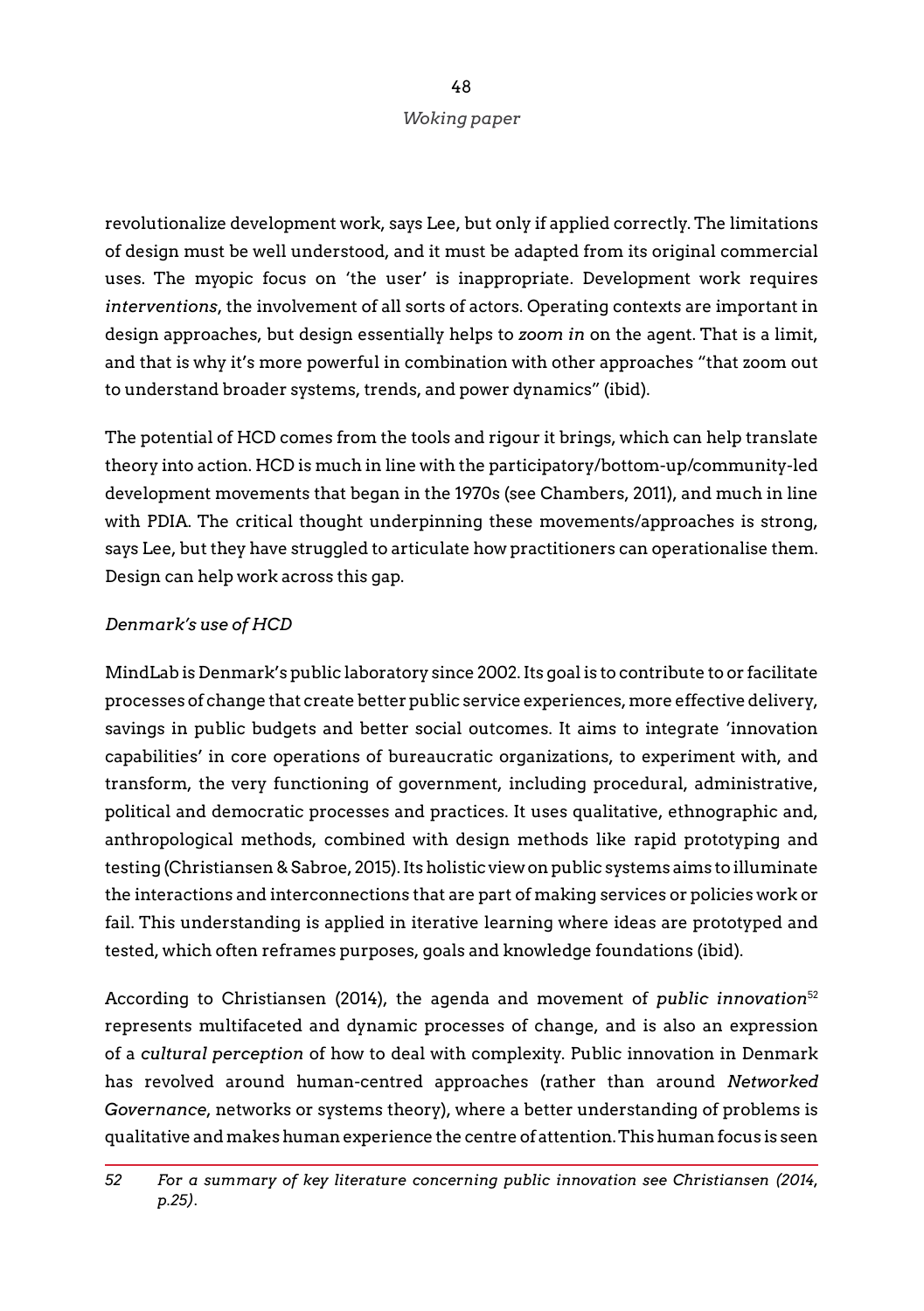to drive change inside the state: services and systems are being reconsidered. Essential to this approach is the need to co-produce the understanding of what the problem is and its potential solutions, together *with* citizens. Co-production is understood as designing and organizing policy and services together *with* citizens rather than delivering services *to* them. "The secret sauce of co-production is that it equally values professional training and lived experience" (VanAntwerp, 2013). The main "ambition of government becomes not the delivery of services, but the achievement of outcomes that are informed by local insight, evidence and context" (Christiansen & Bunt, 2012, p. 8)<sup>53</sup>.

Public innovation through human-centred processes changes the main premises of the development practice, says Christiansen (2014). It involves the invention of novel procedures but also of *new forms of thought*, by opening up experimentation and negotiating of what are legitimate knowledge practices and processes. For him, as public innovation is meant to explore new possibilities, it presents the knowledge informing development processes as necessarily fictional. However, what innovation lacks in concrete directions, it has it in providing possibilities of futures, through 'open-ended and explorative processes' (ibid). It could be said the 'scripts' mentioned by Andrews *et al.* (2012) are left unwanted.

To what extent this focus on lived experience allows for systemic change and collective action? Would this be enough to guide, for example, institutional reforms? What about issues of power dynamics and coalitions (the *zoom-out*)? This will be briefly explored in Section 7.

*<sup>53</sup> For a case study of MindLab's operations see their recent work supporting an educational reform in Denmark by facilitating bottom-up change in Christiansen & Sabroe (2015).*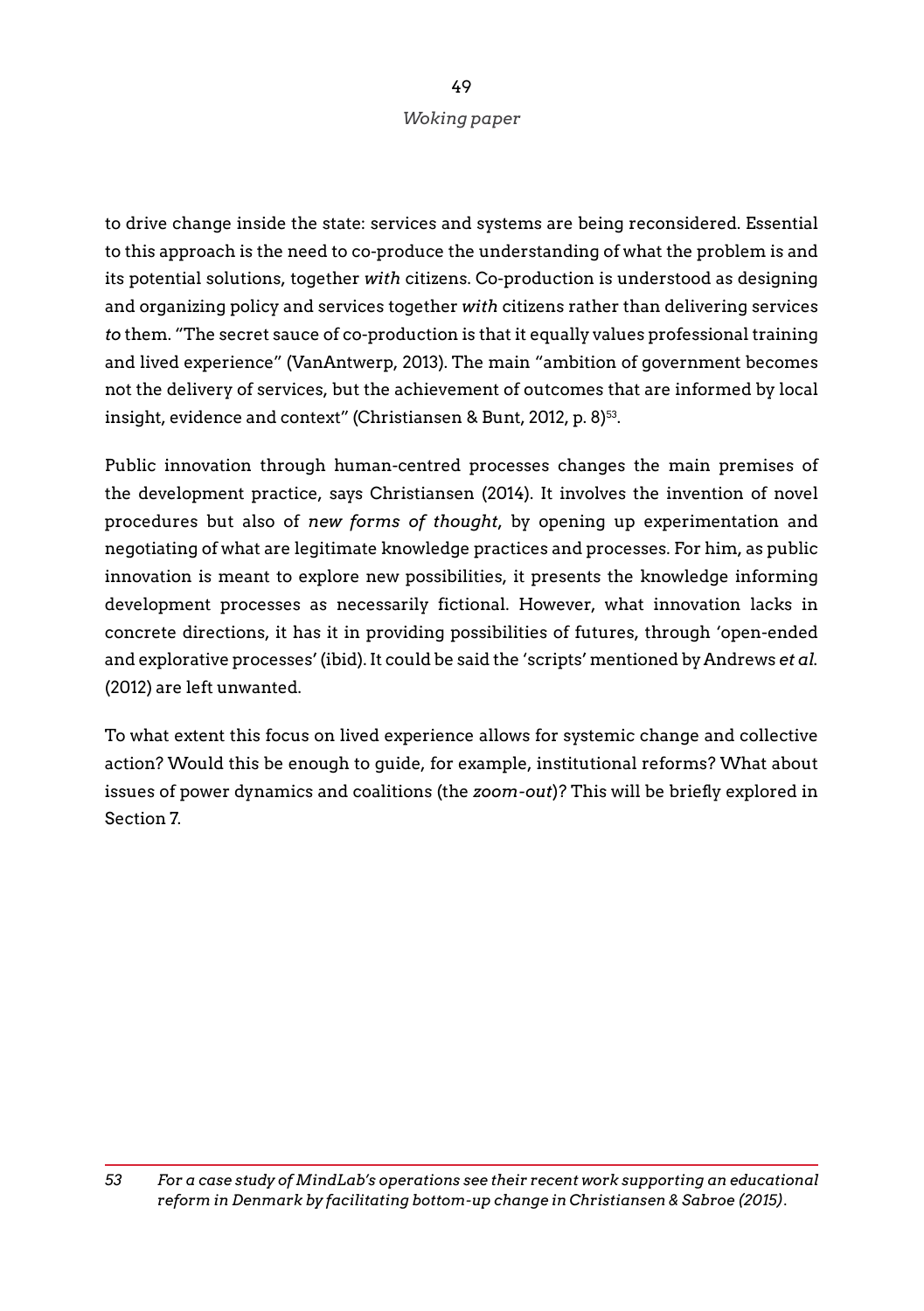## **6.3 STRATEGIC FORESIGHT**

Some basic terminology to begin with:

- *Foresight*: the ability to systematically consider and plan for the future in order to inform today's decision making; ability that can be developed by individuals, organisations, and society.
- *Strategic foresight:* a strategic long term planning capacity that sits comfortably with uncertainty.
- *Scenario planning*: a futures and strategic methodology.

Acknowledging that complex policy challenges do not fit only one particular policy area has led some governments to experiment with strategic foresight to cut across the traditional policy boundaries and silos in government departments (Habegger,  $2010$ <sup>54</sup>. Foresight techniques (e.g. scenario planning) promote resilience and agility in organizations, "so long as a broad range of perspectives are taken into account" (Jones, 2011, p. x).

Foresight is fundamentally not the same as vision or prediction. Visions exclude views about what should happen and are blind to alternative outcomes. Prediction is a point statement of what will happen (the 'end-point'). Foresight means openness to multiple futures, possibilities, not point predictions (Fuerth, 2011). Furthermore, foresight is not exclusively future oriented, but is used to influence what happens now (ibid).

Foresight then requires generating and collecting knowledge, formulating different versions of the future and developing strategic options for action. Importantly, for traditional organisations, this means a cultural shift towards creating a learning organisation (GCPSE, 2014)<sup>55</sup>.

*<sup>54</sup> Strategic foresight is well-established in many advanced economies like the UK, The Netherlands, Japan and Singapore, and in some BRICS nations is becoming common (Brazil, Russia, India, China and South Africa). Countries have applied quite different conceptions of foresight, mainly in terms of policy areas covered. Most still follow a narrow focus on science and technology, but some have begun to integrate societal, environmental and economic issues (Habegger, 2010, p. 50).*

*<sup>55</sup> Recent studies have found evidence of strategic foresight enhancing the capacity for organizational learning (see Wilkinson & Kupers, 2013).*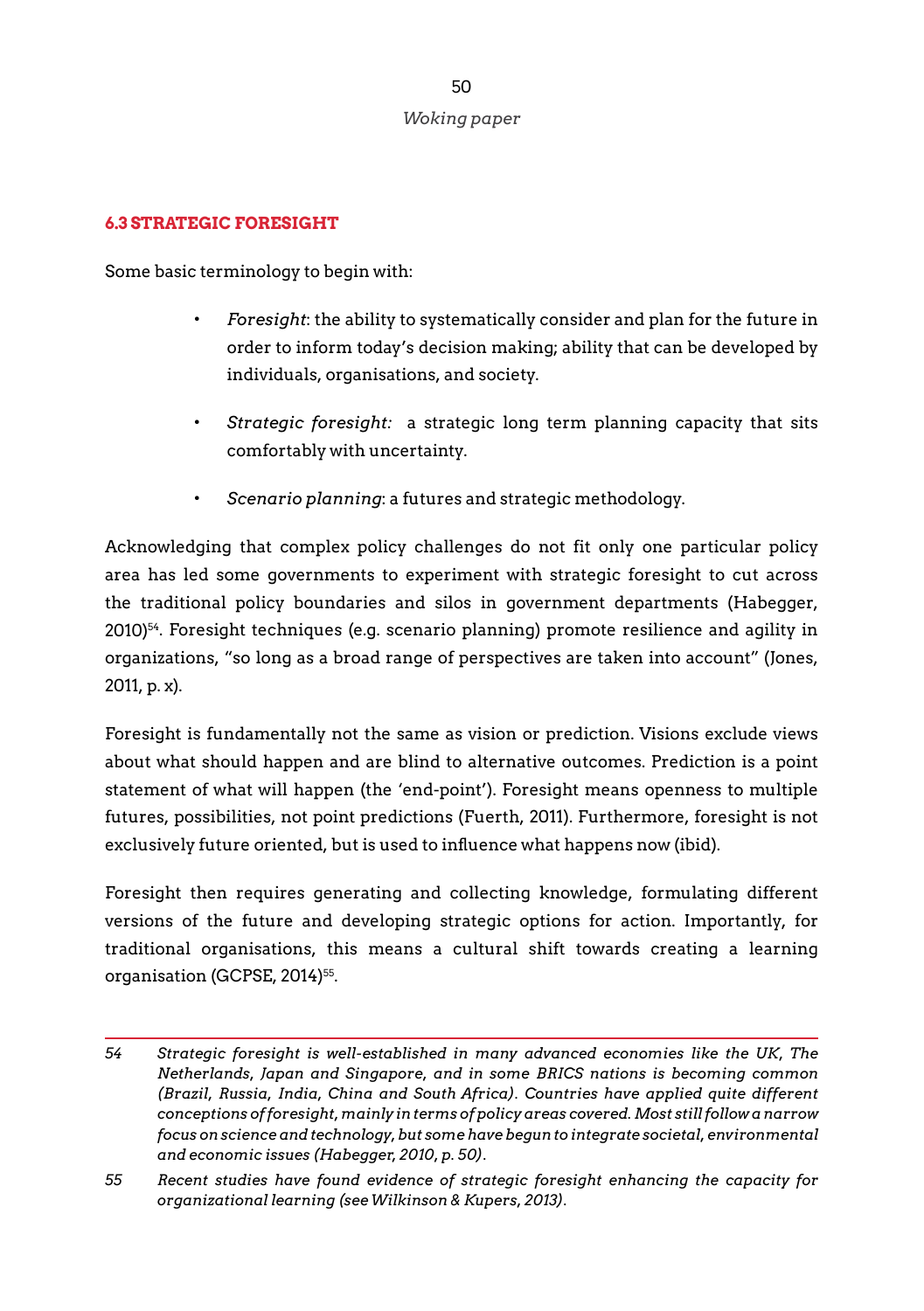Futures studies consist of balancing possible, plausible, probable and preferable futures, while strategic foresight is about strategising how to navigate them in the face of uncertainty (GCSPE, 2014; GCPSE, 2015). Where traditional planning aims to prevent failure, foresight favours building resilience, which forces organisations to consider flexibility in their plans, enhancing their adaptive capacity (Ho, 2012). Foresight can describe systemic change, and therefore as a tool for advising policy, help transmit complexity to policymakers (GCPSE, 2014).

Scenario planning, the most common foresight technique, has helped many organizations break the habit, ingrained in traditional planning, of assuming the *future will look much like the present* (Wilkinson & Kupers, 2013). It is a reflective (not a predictive) tool that allows incorporating multiple perspectives to help improve the understanding of the dynamics of change (Hummelbrunner & Jones 2013). That multiplicity is key as it moves away from a predictive stance that sees the future as a unidirectional extrapolation of past trends, "to an open and exploratory perspective that acknowledges uncertainty" (Philip van Notten quoted in Vandenbroeck, 2012, p. 30). In practice, scenarios resemble a set of stories built around carefully constructed plots (Mietzner & Reger, 2004, p. 48). But scenario planning is a rather linear method in the sense that it projects futures based on our understanding of the operating environment today. It can help overcome cognitive biases by challenging mental models, but it is insufficient in a complex environment (Ho, 2012). The usual emphasis on guessing what's next based on current trends presents the challenge of the future as a knowledge gap. To fill the gap, we usually extrapolate from the past and limit policy and planning to consideration of futures that are a continuation of historical tendencies. "However, we all know the dangers of driving forward whilst looking in the rear view mirror, especially in times when the need to look beyond the cone of possibilities offered in the past has never been more pressing" (Wilkinson, Mayer & Ringler, 2014, p.21). Other methods are needed too. And here is where design approaches matter to foresight.

As seen, 'rehearsing the future' is a fundamental part of adaptive methods and approaches like HCD and PDIA. Design approaches allow for rehearsing 'desirable futures', not only possible or plausible ones. Hence the recent efforts of foresight practitioners to merge design approaches with foresight.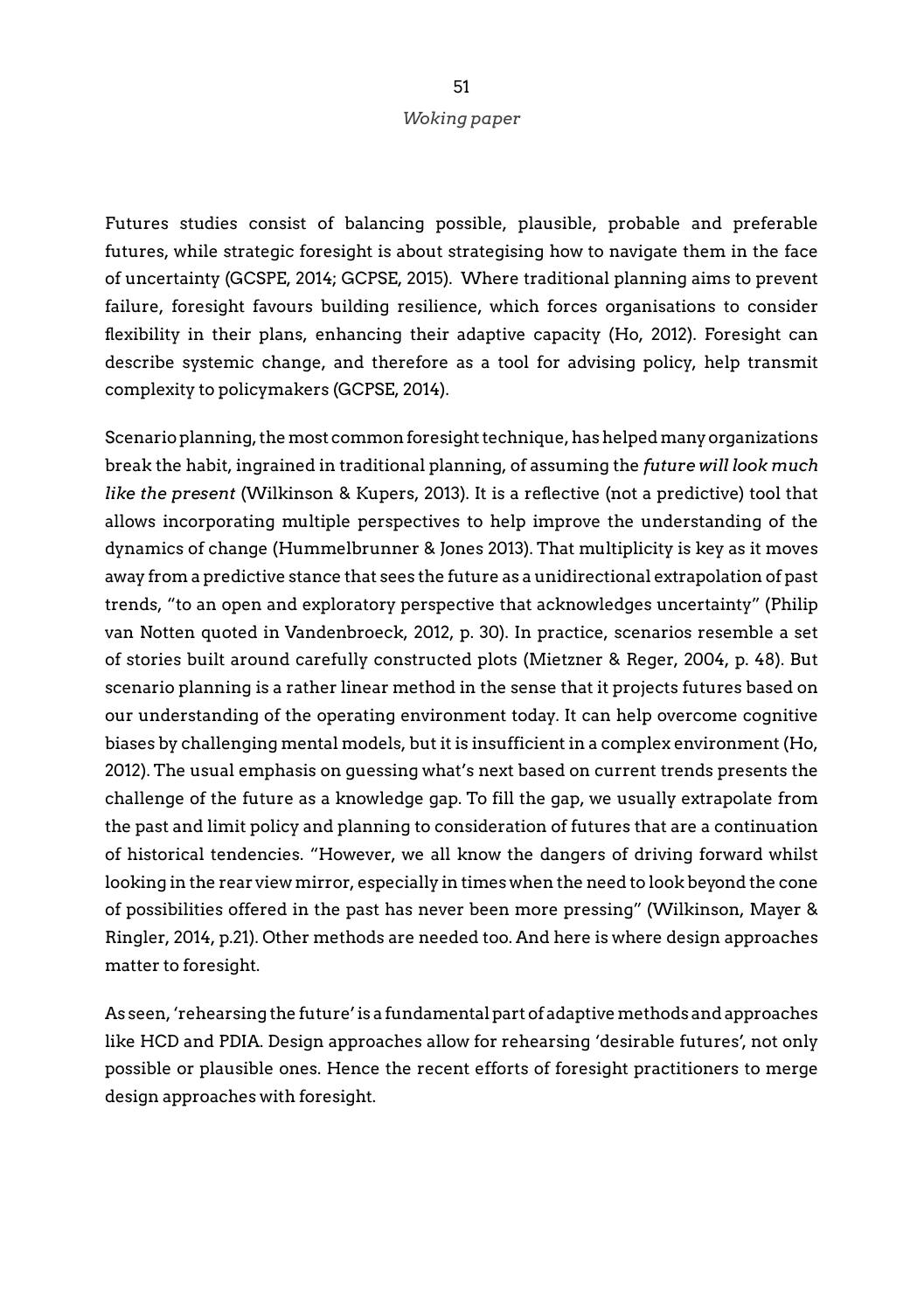#### Singapore's case

Singapore's pioneering strategic foresight efforts can be traced back 1979, when the then Minister for Foreign Affairs argued that futures thinking was integral to the country's prospects: *"[since] change is about the future then only a future-oriented society can cope with the problems of the 21st century"* (Kuah, 2013, p. 105). Since then, Singapore has designed integrated national strategies and expanded its use of foresight. But the country has recently sought more participatory forms of foresight, merging design and foresight (GCPSE, 2014).

Kuah (2013) explains why. He notes in many places strategic foresight has almost always begun as if it were prediction, with the purpose 'unveiling a pre-fabricated future' (also see Wilkinson, Mayer & Ringler, 2014)<sup>56</sup>. Singapore's pioneering attempts, he says, consisted mainly in applying techniques to 'see a thing' ahead of rivals or competitors, assuming that through applying rational analysis we can discover what's next based on today's strongest trends. For all the sophistication of foresight tools subsequently adopted strategic foresight remains largely informed by a positivist worldview (ibid, p.107). But the future is not only about risks and opportunities, but of "aspirations that are subjectively and dynamically articulated" (ibid, p. 107). Design approaches help with building 'desirable futures'.

In 2009, Singapore created the Centre for Strategic Futures (CSF) to challenge the orthodoxies and 'groupthink' within the foresight establishment. For Kuah, this was, above all, an acknowledgement that the future is a realm of freedom, power and will, a *land to be explored* (hence the utility of vigilance and anticipation) but also *a land to be built on*, therefore the utility of investigating not only possible futures but also "desirable futures" (ibid, p.108). And precisely to investigate desirable futures, CSF launched in 2012 "Our Singapore Conversation" (OSC), a nation-wide 'town hall meeting' which aimed to get citizens to articulate their 'desirable futures' for the country. Essentially, OSC was driven by the idea of 'co-production', of a partnership between those with power and citizens. Strategic foresight became a collective enterprise, away from "the elite-driven phenomenon it typically is" (ibid). The OSC was deliberately constructed with no predefined topics or areas for discussion. The power to set the agenda lay almost exclusively with the participants (ibid). They were *crowding-in* knowledge, ideas, citizenship.

*<sup>56</sup> For an example of how prevailing this view is, see 'Las tendencias mundiales y el futuro de América Latina' (Bitar, 2014). This document emphasizes the need to predict, to pre-see scenarios, and do so through elite-driven processes.*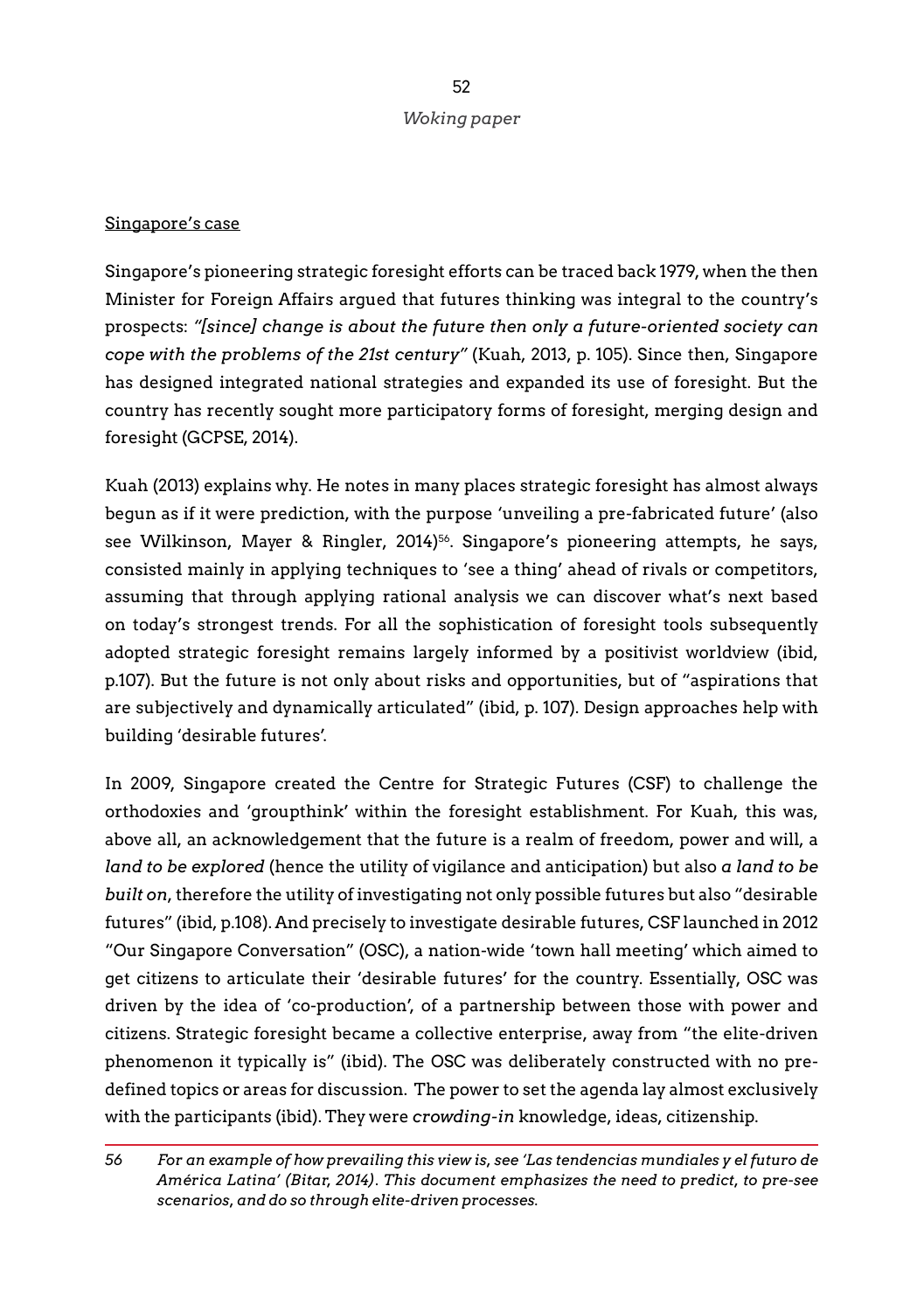Foresight and design both set the stage for courageous conversations. Both attempt to go beyond the 'usual suspects' to gather widely distributed intelligence. Both can help engage a greater diversity of stakeholders for framing the problem through experience (rather than only data, which is many times missing or unreliable) as well as designing solutions through iteration and experimentation. With careful use, the combined approaches can help build capabilities to manage uncertainty and increase adaptability (Selin, Kimbell, Ramirez & Bhatti, 2015). Drawing collective intelligence and knowledge of diverse actors allows for co-production processes, as in fact, the widest possible and desirable set of outcomes relies on the diversity of stakeholders participating (GCPSE, 2014).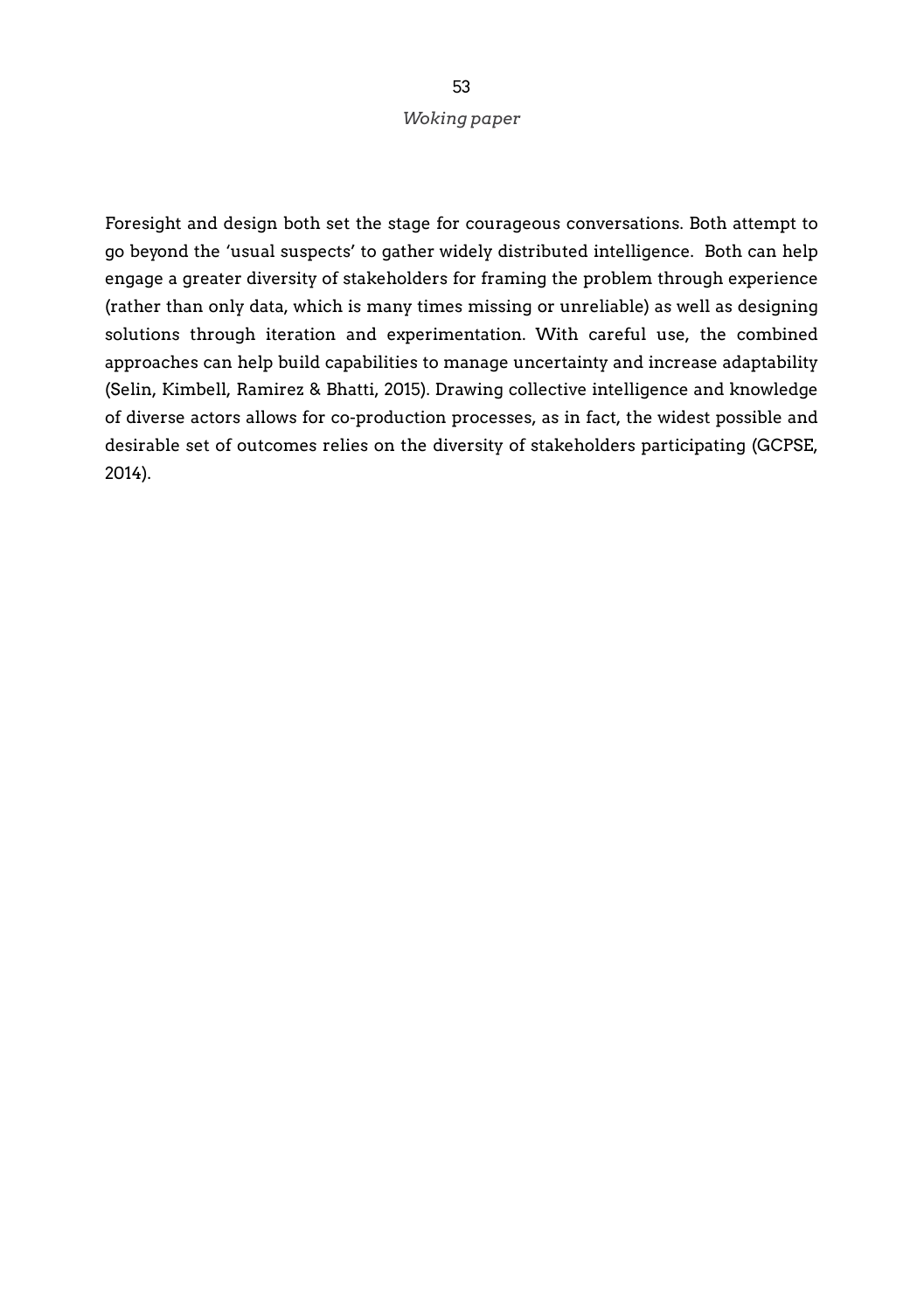# *7. Operationalizing adaptation in strategymaking?*

The complexity-aware responses to the question of *how* to do development differently presented throughout this document —*adaptation* and *co-production*— imply radical changes to organizational practices, processes and most importantly, to mindsets. It is, therefore, not surprising that this can feel as a very daunting enterprise to everyone, to those keen on *tweaks* as well as to those keen on deep transformation. The purpose of this section is to revisit some of the main ideas seen in previous sections in order to, purely as an exercise, explore in broad terms two options of how a public strategy-making organization could start opening up a space for building authorizing environments for adaptive development. To do this, the ideas of collective action and co-production will be re-visited, and then the idea of prototypes (previously mentioned but not defined) will be presented.

## **7.1 COLLECTIVE ACTION, CO-PRODUCTION, AND PROTOTYPES (OR CROWDING-IN CITIZENSHIP)**

Let us go back then to the concept of collective action and its relation to co-production. Section 3.2 showed that changes operate among diverse environments and in large interdependent networks, where people (or agents) constantly adapt putting pressure on others. And that to understand or influence change it is key to understand how networks operate and how collective action can be mobilized among networks. But to build such understanding and to inform policy or strategy by local insight, evidence and context (like MindLab intends) would entail changing our dominant views of collective action.

Our current theory of collective action assumes individuals are 'helplessly trapped in social dilemmas', which has led to policy analyses that presume external authorities should solve collective action problems (Ostrom, 2000). This presumed "universal need for externally implemented incentives is based on a single model of rational behaviour" (ibid, p.3). What we need, says Ostrom, is a broader theory of collective action and human behaviour that considers the large diversity of individuals and contexts. At the end this relates to the "delicate problem of designing institutions that enhance citizenship rather than crowding it out" (ibid, p.6). This different thinking requires dropping the passive term 'clients'. Instead, coproduction "implies citizens can play an active role in producing public goods and services of consequence to them" (Ostrom, 1996, p. 1073).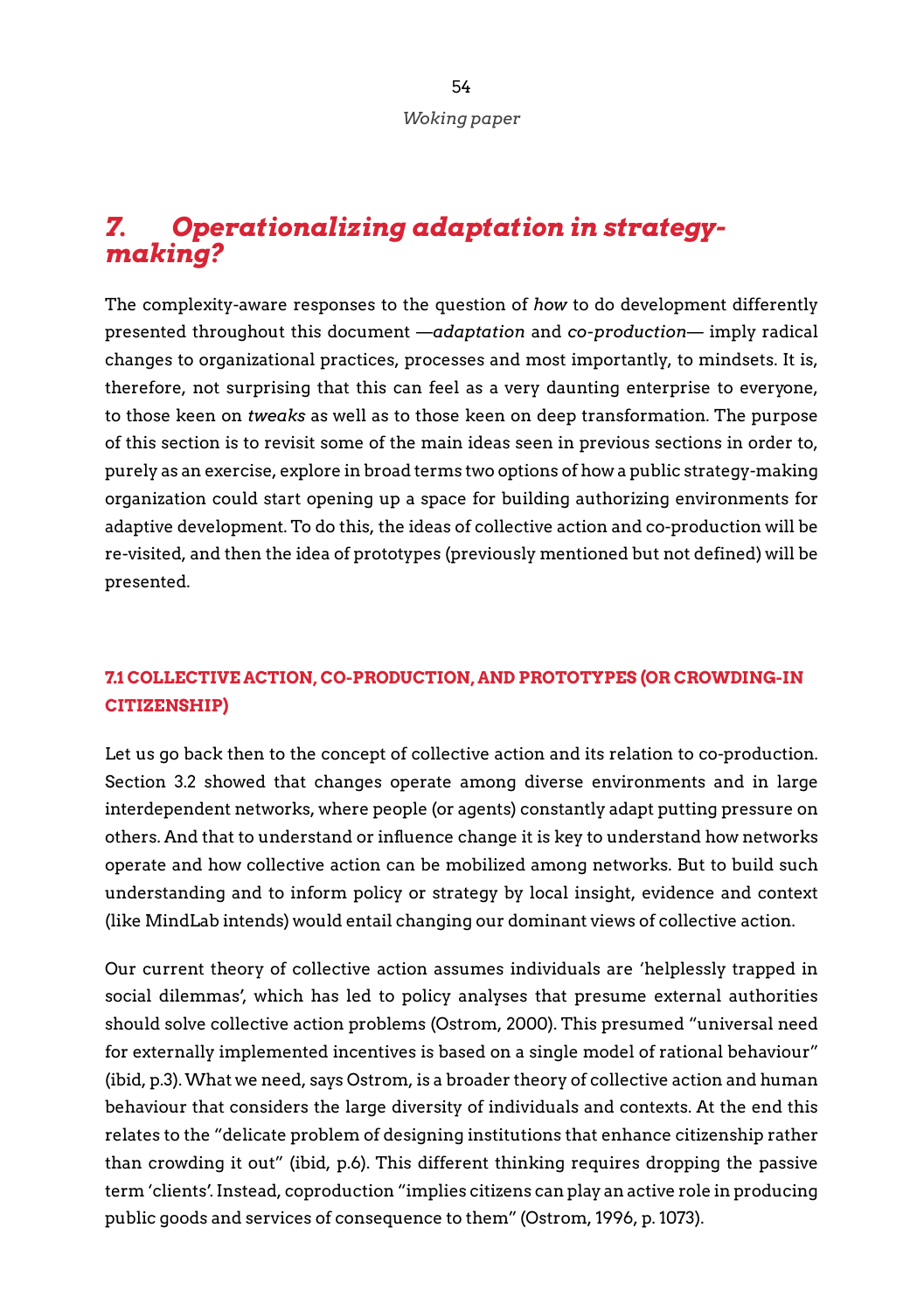The two implicit messages of the dominant public policy analysis are inefficient, ineffective and dangerous for the long term sustainability of democracy. The first undermines *"the normative foundations of a free society", by saying "it is okay to be narrowly self interested and to wait for positive and or negative inducements to action. The second undermines the positive foundations of a free society by destroying the capacity of citizens to experiment with diverse ways of coping with multiple problems and to learn from this experimentation over time. The message says there is one best way of solving all collective action problems and it is knowable by experts. Citizens are viewed as having little to contribute to the design of public policies. -Thus, much of the contemporary policy analysis and the policies adopted in many modern democracies, crowd out citizenship. They do this by crowding out norms and trust and reciprocity and by crowding out the knowledge of local circumstances and experimentation needed to design effective institutions. Crowding out citizenship is a waste of human and material resources and challenges the sustainability of democratic institutions over time*" (Ostrom, 2000, p.13)

Citizens can —and should— contribute to the design of policies and to the building of collective action to solve problems. Following Ostrom, co-production processes seem necessary to allow governments and societies to adapt. Co-production could also help understand how interdependencies affect the choices of agents and how their relative opportunities and capabilities arise (see section 3.2 and B3-T1).

#### **7.2 PROTOTYPES**

#### Difference between 'pilots' and 'prototypes'

Pilots are a way of testing solutions: a new model gets specified in detail and then tested in 'the field' measuring baselines and results, and using methods of evaluation. Piloting has been typical in medicine for a long time, and has been increasingly used in public policy. But it is not always the best way to support change processes as "it might freeze the model too soon, when it should be evolving; it is usually slow and certainly slower than political cycles" (Mulgan, 2008, p. 165).

Pilots are usually seen in public governance as publically potent and politically convenient: they signal short-term action without committing to long-term resourcing. Whereas pilots express 'this is what we are betting for', prototypes test practice to build policy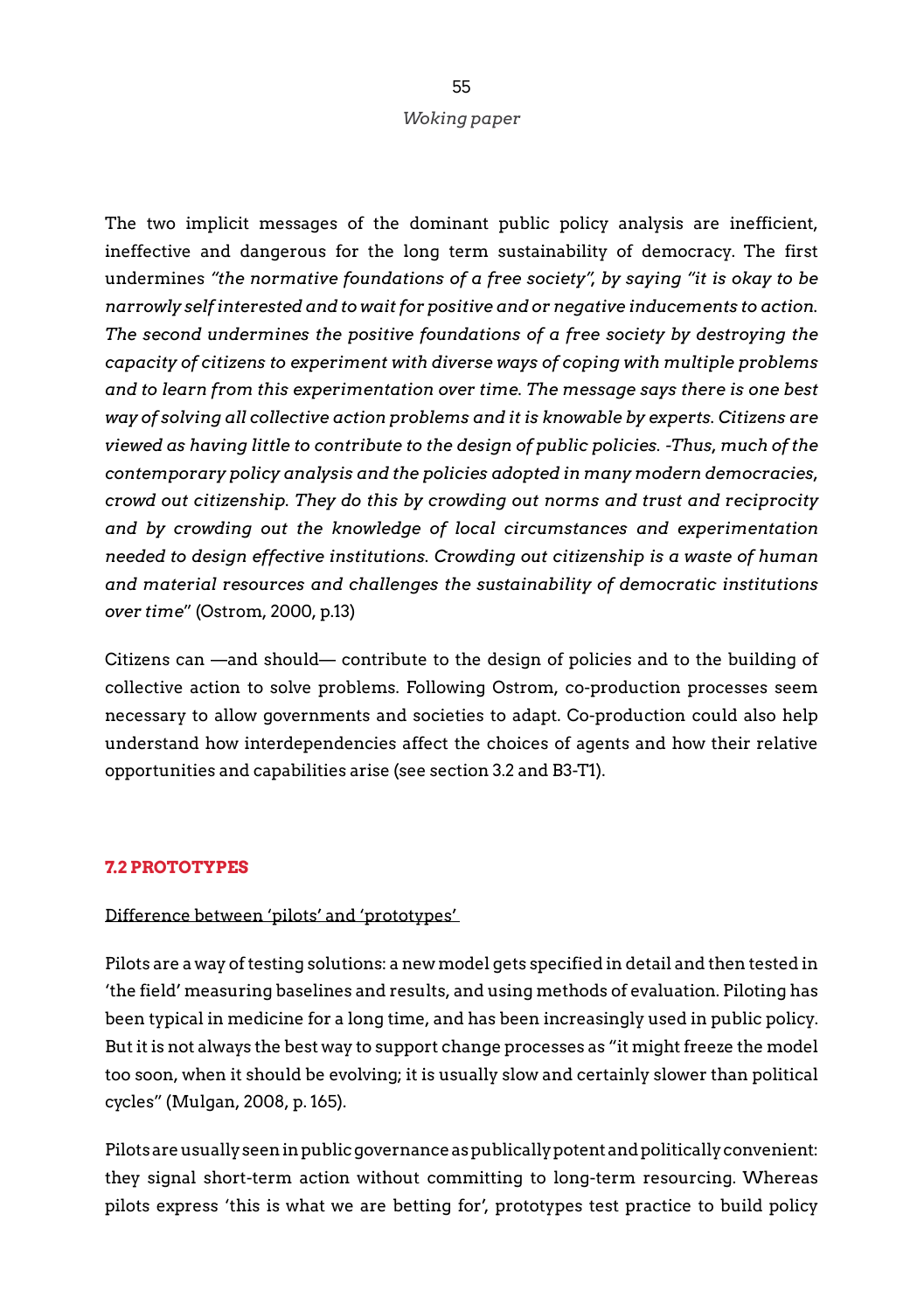(Schulman, 2010). Prototypes allow for extensive experimentation and adaptation that can increase the chances of long term success (Mulgan, 2014). Pilots and prototypes have different intents, unfold in different sequences and require different skills and resources.

For Schulmann (2010), prototypes are —unlike pilots— a process for coming up with tentative solutions. Prototypes can harness the unforeseen because they don't unfold in a linear way. They serve rapid cycles of testing, feedback loops and learning. Prototyping merges the inductive and deductive elements, trying out all the experiential and interactional parts, adding "a fluid dimension to the exploration of complexity, allowing for nonlinear thought when tackling nonlinear problems" (Kolko, 2015, p. 3). Fast prototyping quickly puts new ideas into practice to assess them equally quickly and adapt them in the light of experience (Mulgan 2014).

Prototypes explore the solution space. Brown (2009, p.87) refers to prototyping as 'thinking with our hands', an ability he had perfected by the age of ten, based on years of intensive study using LEGO: "I was thinking with my hands, using physical props as a springboard for my imagination". Shift from physical to abstract and back again which is one of the most fundamental processes to explore new possibilities (ibid). But not all prototypes are actual artefacts, like a LEGO robot. A process or an interaction could be prototyped. Prototypes *test change* through sketches, simulations, paper models, visualisations, beta testing, on-the-ground positive deviance experimentation, and so on. They can be incredibly effective in codifying tacit knowledge.

## Prototypes serve co-production

For Kera (2014), prototyping embodies Jasanoff's idea of 'technologies of humility': the idea of value-free science delivering truths is being replaced by awareness that science serves political ends, and is constrained by the limits of human capability. Caution then calls for 'technologies of humility' (ibid,  $p.14$ )<sup>57</sup>. Prototyping allows us this caution by iterating and testing/acting science or knowledge, assuming it as context-based and provisional.

*<sup>57</sup> For an example of how 'less convincing' sciences have become, see this article from Scidev, which links this issue to 'failings' in global governance: http://www.scidev.net/global/ policy/editorials/engage-science-development-*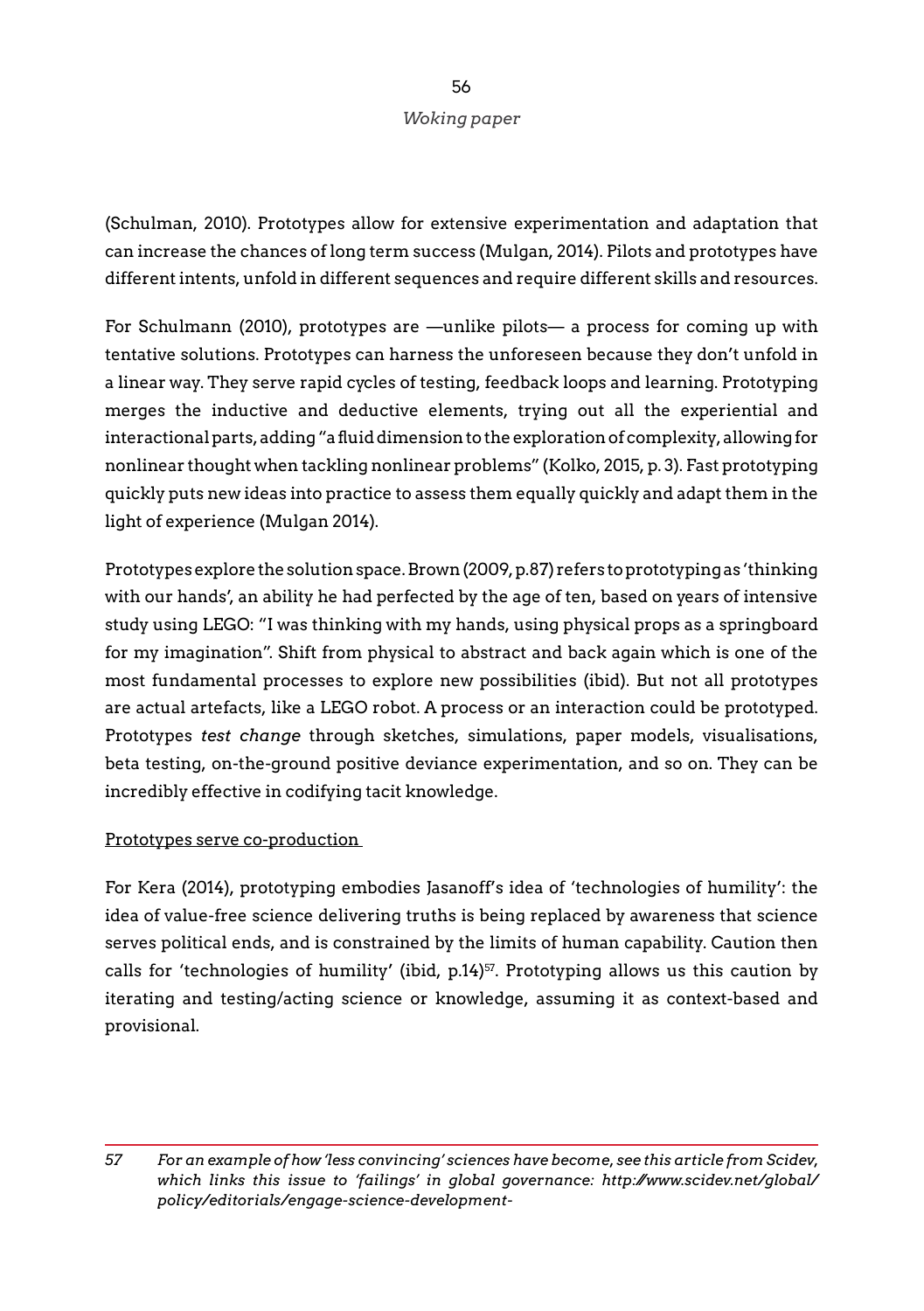Collaborative prototyping, as that for example built in the so called hackerspaces and DIYbio Labs<sup>58</sup>, offers a convergence between knowledge and action but also, and importantly, between lay and expert, helping build more resilient and democratic models of decision-making (Kera, 2014), Ostrom-style. Through probing relations, scenarios and/ or objects, prototypes connect policy, design and participation, theory with practice, and for that you need diversity of *collaborators*, those with a stake on the system or problem. Prototypes capture ongoing activity of real people, their networks and interconnections. Therefore, all actors are attributed equal value, as improvement comes through testing and openness to paradigmatic shifts also in social customs. Authentic participation comes only when the division between lay and experts gets blurred (ibid).

Essential to prototyping is the idea of active and resourceful agents. The 'representative agent' of the social sciences and of traditional economics does not leave room for understanding citizens' heterogeneity and resourcefulness, and crowd them in into coproduced adaptive and iterative decision-making.

## **7.3 TWO IDEAS TO EXPLORE ADAPTIVE DEVELOPMENT — MINI EXERCISE**

Two —related— options to start building authorizing environments in public strategymaking organizations could be:

- *Strategic foresight exercises by way of HCD + co-produced prototypes*
- *PDIA by way of HCD + co-produced prototypes*

Public organizations in charge of short, mid-term and long-term strategy making could start building authorizing environments for *adaptive development*, and therefore help pave the way for a wider reform process in public administration. Why? First, they have a mandate to consider the future. Second, even though there is a lot at stake in strategymaking, such a role is usually less openly scrutinized every day by external actors. Much less as it is for executive or policymaking agencies dealing with education or health, for example. This provides strategy advisory organizations with the chance to start opening up authorizing spaces for positive deviation and therefore space for —at least talking about- deep reforms in public administration, to *make mistakes doing the right thing*.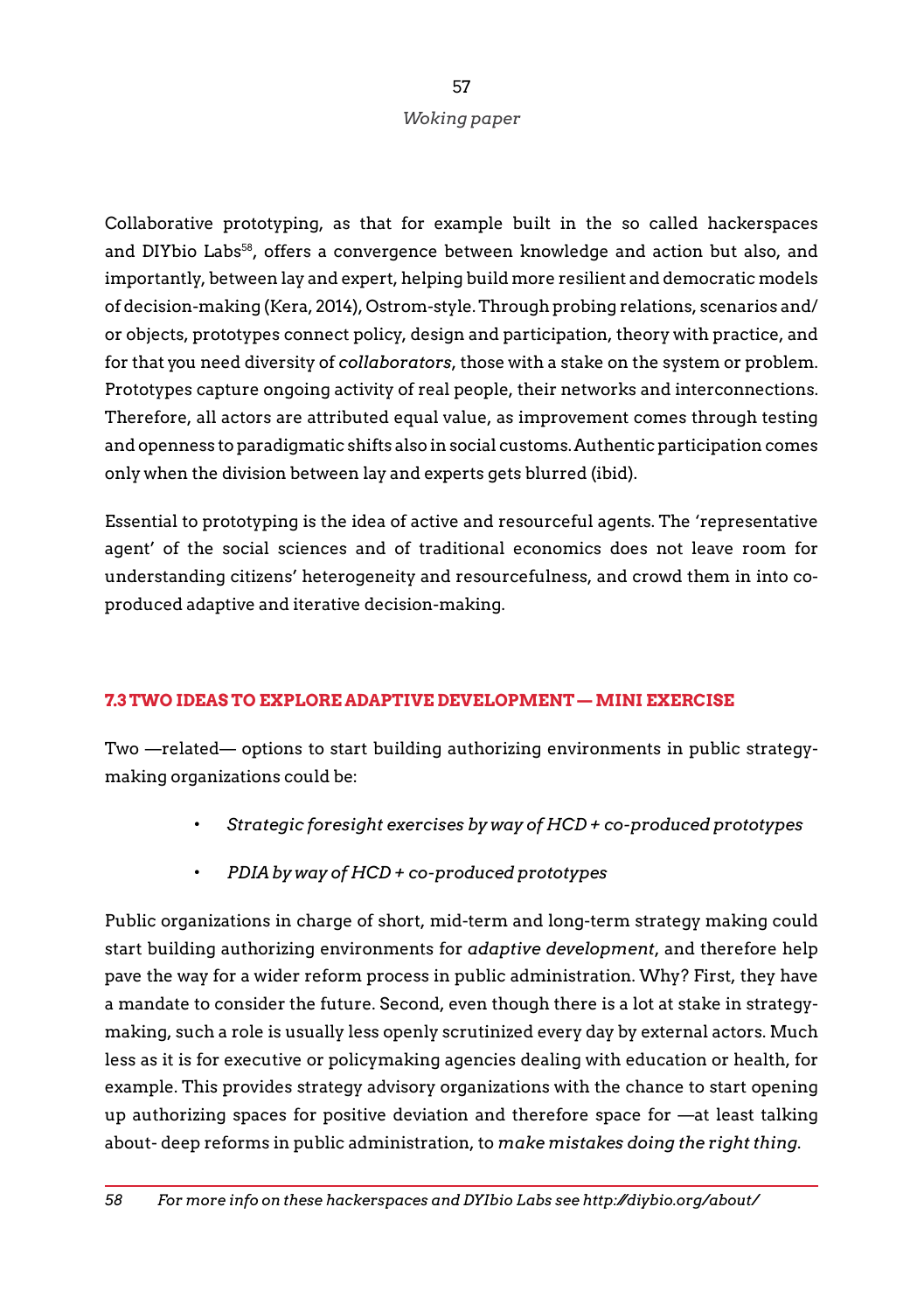One option is to conduct strategic foresight exercises using scenarios, with HCD as approach and operational method, including co-produced prototypes that would test how specific actions/directions/strategies would affect the opportunities and capacity of agents in a system or network. A similar idea was mentioned by the UNDP's GCPSE Foresight report (2014, p.4): foresight could indeed represent a unique opportunity for the co-production of public strategy as many foresight techniques are by nature inclusive processes, drawing on collective knowledge. However, due to the nature of complex systems, is important to use approaches that allow retrieving not only explicit knowledge from actors, but also their experiences (tacit knowledge) in relation to certain interactions in a given system (see B3-T1). Co-produced, HCD prototyping could allow precisely that by *zooming in* the agent. And it can also be combined with other methods for the zoom-out (for understanding broader systems, networks, trends, and power dynamics). Moreover, in contexts where complexity thinking is so absent from strategy-making, design helps provoke dialog in an accessible manner (Kelliher & Byrne, 2014, p. 1)59.

Co-produced prototypes can not only help test specific strategies (understood as solutions) but to test the specific effects they have on specific networks and on the interdependencies that affect the opportunities and capacities of diverse agents. They can support the network analysis needed for the development of inclusive strategies (see B3-T1 and B2-T1).

Sitting side by side to imagine alternative futures is potentially a very powerful and liberating experience, particularly in places where there is a high level of mistrust. Nobody has privileged insight into the long term future and therefore the future is a safe conceptual space in which to explore each other's world views and develop a shared language to talk about choices and developments that affect them all (although in different ways). Here the process is more important than the product: the purpose is to develop trust and social capital (Vandenbroeck, 2012). Scenarios are like canvases to processes of action learning. They allow the exploration of ideas away from the status-quo (ibid).

## *Try out PDIA by way of HCD + co-produced prototypes*

Could PDIA be incorporated systematically into public strategy making and not only in service making or policy making?

*<sup>59</sup> Hummelbrunner and Jones (2013, p.7) refer to Future Images and Future Stories as two participatory and lighter versions of the scenario technique, compared to 'comprehensive' scenarios which require considerable time and resources.*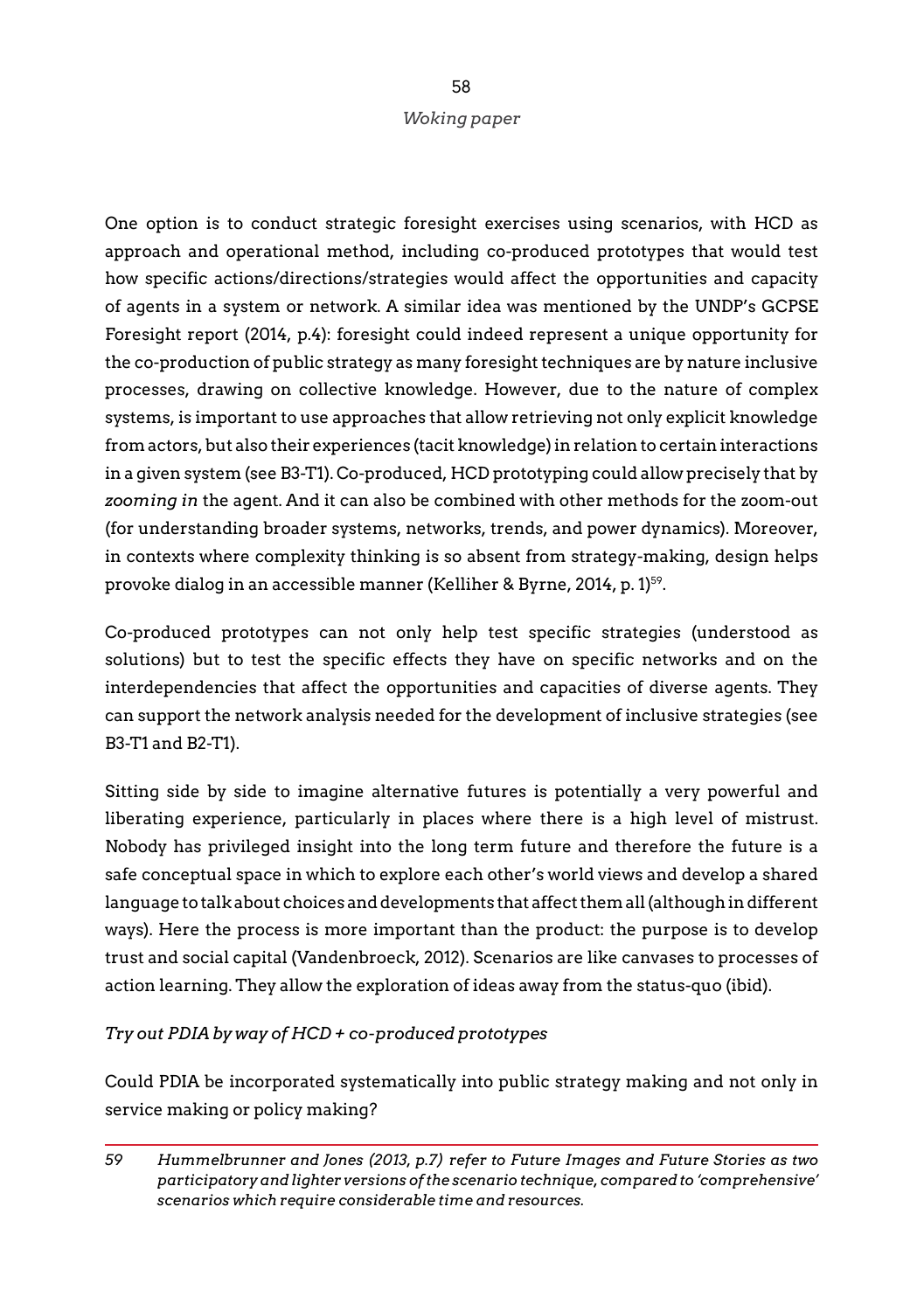PDIA emphasise positive deviance and experimentation through the dynamic collection of immediate feedback lessons; units inside public organizations should have the freedom to try out actions outside existent practices (Pritchett, 2013). Prototyping, which can be extremely cheap, is one way to do such experimentation even if dealing with strategy and not specific services. For Andrews *et al.* (2012) change is only possible if something acts as a bridge between agents with power and agents with ideas. They say such a bridge could be a third party link between central leaders and for example front line workers. Co-production, through crowding-in knowledge, experiences, perspectives and desires could help do what Andrews *et al.* (2012) suggest such bridge could do: "open the elite to an alternate awareness of their reality and spur a process of entrepreneurship, through which multiple agents combine to define and introduce change in their contexts" (Ibid., p. 17). A requirement, it could be argued, if the purpose is to create inclusive strategy in reality and not only in paper.

PDIA keeps a focus on problem definition to achieve wider change process (despite moving through small steps and positive deviance), while HCD zooms-in in the agents' experiences. PDIA requires including other approaches to change making such as political economy analysis, network analysis, and power analysis. Merging PDIA and HCD would allow to constantly adapt and adjust the theory of change (meaning the iterative process of *theorizing* how change will happen and then constantly monitoring and understanding how change is actually happening $60$ ) not only in view of the results of the change process itself but also in view of the impact the change is having on the involved agents' lived experiences. Using co-produced prototypes as entry-level adaptive processes could make this whole change making process of dealing with complexity through adaptation be and feel more manageable. And as suggested by PDIA, small and incremental steps allow for small wins to build the authorizing environment needed for wider institutional reforms or changes.

*<sup>60</sup> The Theory of Change (also referred as 'ToC') approach, explains Valters (2014), is an increasingly popular approach to development thinking and practice (management tool and discourse), which "explicitly aims to challenge and change implicit assumptions in world views and programme interventions". This approach "encourages ongoing critical reflection on both the specific (changing) context and how programme rationales and strategies fitinto this. It aligns well with current narratives in certain academic and policy circles that development work should be adaptive and take account of complexity and political context" (Valters, 2015). For more see Green (2015b), Pritchett et al. (2012) and the JSRP 'Theories in Practice' series of papers (http://blogs.lse.ac.uk/jsrp/publications/)*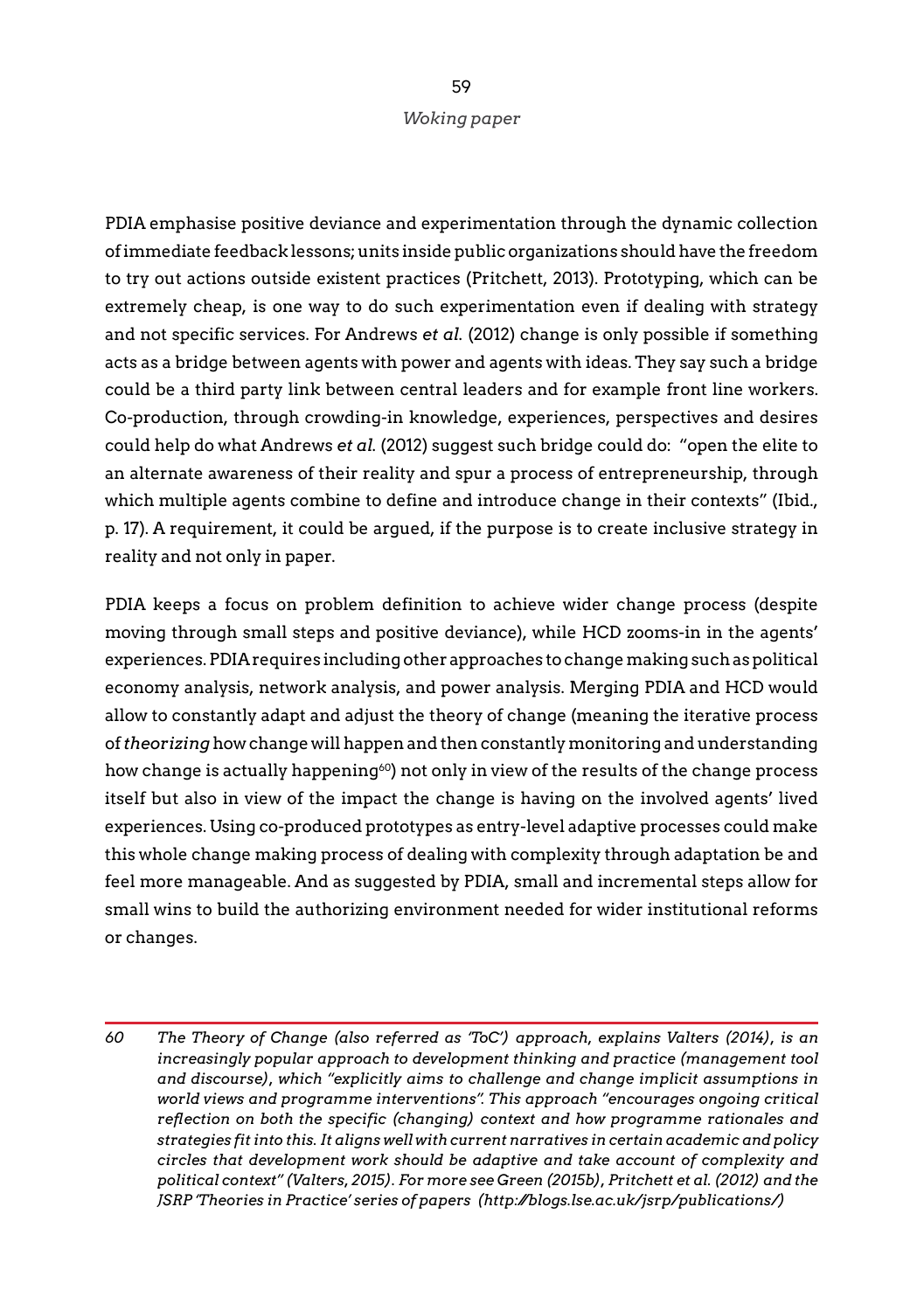# *8. Some conclusions — problems, knowledge, power, mistakes, learning*

This document has looked at two different —yet similar in key ways— responses to complexity and uncertainty in development work. The idea of the state and citizens coproducing public value seems core to the *public innovation* response being championed by public administrations and other public actors from (mostly) western democracies. Co-production, is hoped, will change the playing rules of public governance.

However, most of the recent co-production efforts linked to this agenda (hailed by some as an emergent paradigm in public governance), have mainly focused on involving citizens at the later stages of solution design or monitoring, after the problem has already been debated and defined and therefore certain paths or trajectories for change have been closed up. Critical voices in scholarship and practice (like the New Synthesis Initiative) have expressed this concern. It seems the transformation required to dealing with complexity and uncertainty can only come from deeply changing the way the State does what it does, how policy is decided or defined. Jasanoff (2012, p. 177) addresses the same concern: "national governments are scrambling to create new participatory forms" but it seems that "such changes may reach neither far enough nor deeply enough (...) Current reforms leave out public involvement in decision-making at the design and product-development phases." For Jasanoff (ibid) it is the very culture of governance what needs to be transformed, both the mechanics and the substance of policy must change. It seems is mainly there, in the *space of the problem*, where co-production efforts can make a substantive difference, by challenging the power dynamics that decide whose voices —and ideas and experiences— count. Co-production can have a transformative impact if co-producers critically scrutinize "existing problem definitions and available policy options" and look together for "new ones in the face of policy failure" (Sørensen & Waldorf, 2014, p.3). It is by co-producing the *understanding of what the problem is* that decision-makers can start acknowledging the full complexity of the problems, their own limitations (the biases the WDR refers to), the limitations of existing policies and the potential of new and emerging ones. Co-production at the early stages of problem definition force organizations to focus on whose knowledge counts, what knowledge counts, and how it counts. "The word 'counts' is critical. For this is about power, the power to define, to frame, to value" (Chambers, 2010, p.36)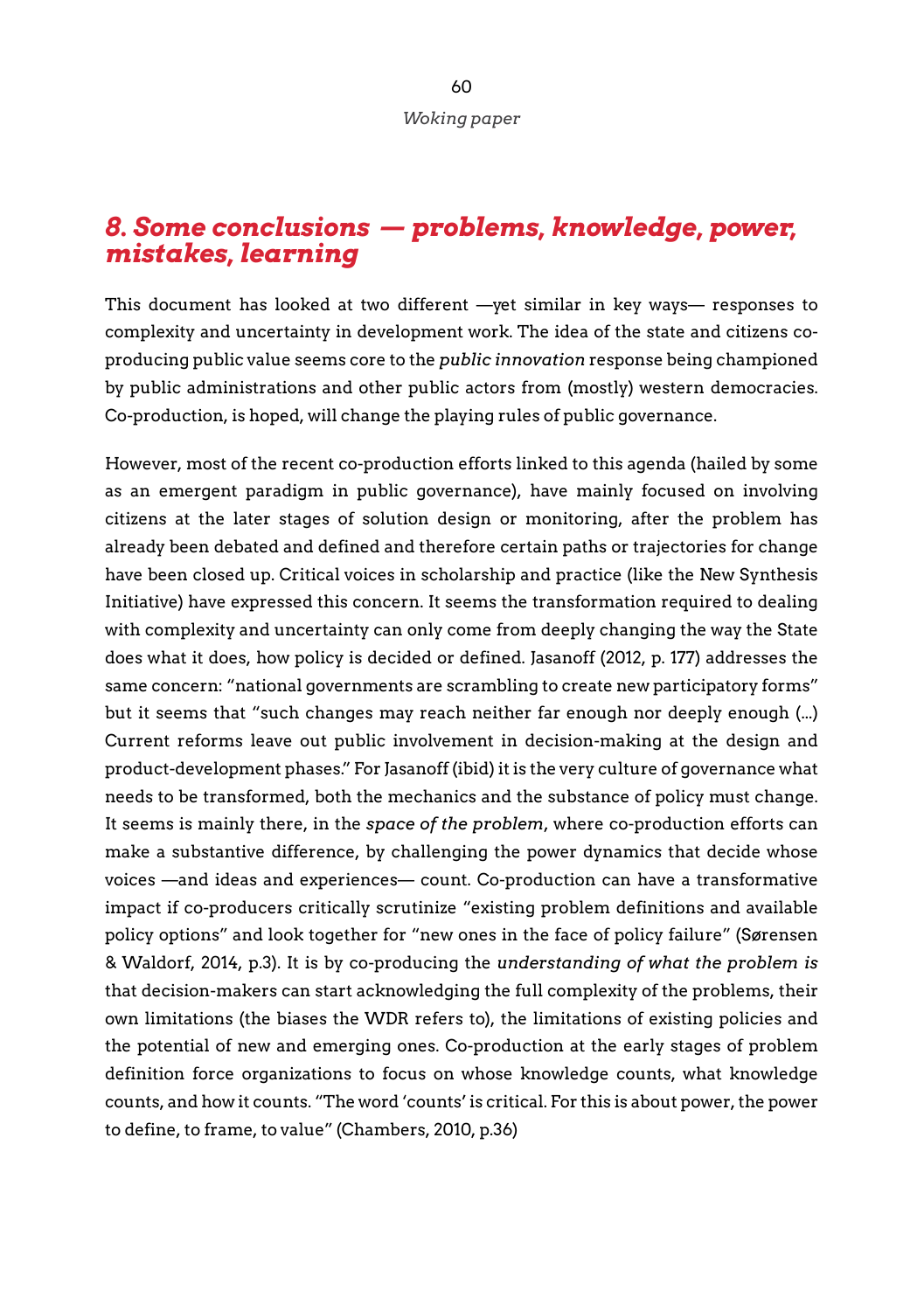And here is where the co-production response meets the adaptive response. Armed in part with the increasingly sophisticated backpack of complexity thinking, adaptive approaches —like a little David against Goliath— are confronting dominant development models of *solutions-before-the-problem,* of end-points and best practices to be copied from those who *know best,* the model of "the simple or complicated controlled and predictable realities, mindsets and approaches of a neo-Newtonian professionalism" (ibid). Adaptive approaches acknowledge the centrality of context, and fundamentally focus on problems (or opportunities) which are *debated*, *defined* and *redefined* by local people, those with a stake on them. They focus on change processes that are legitimized at every level, through local conveners who mobilize all those with a stake in the change process, blending design and implementation in rapid cycles of experimentation. They build up from the complexity thinking insight that "creativity, evolution and change can occur only if there is diversity and if elements within the system are strongly interrelated" (Boulton & Allen, 2007, p.224).

But who are the *local people*? How local is *local*? Who should be involved in adaptive and iterative problem-solving, in adaptive co-production? Should those be local experts, officials, authorities, leaders, non-affiliated expert citizens or civil society leaders? Drawing from HCD a general answer could be those whose lived experiences are mostly affected by the problem area; experience seeing as valuable as technical ability. Drawing from PDIA, we could think of broad sets of agents to ensure reforms are *viable, legitimate and relevant*.

The two responses reviewed here provide some clues to begin exploring that question. For example, understanding how change —itself— happens within complex systems seems essential to understand which agents could be included in the decision making process. Attaining desired outcomes requires strategies to be sufficiently adaptive to constantly changing environment conditions. "Change, evolution and innovation result from events that happen *locally* —through non-average interactions and events at particular points in time and space (...) Allowing this so-called micro-diversity is an essential prerequisite for change (even if the change is, ultimately, global)" (Boulton & Allen, 2007, p.215). Knowledge of local circumstances, therefore, is much needed and that could be provided by (or elicited from) non-expert citizens (see section 7.1). The co-production response, similarly, emphasises that diversity of experience is central for change. Individuals aren't helplessly trapped in social dilemmas; they are resourceful, active and have an influence in results.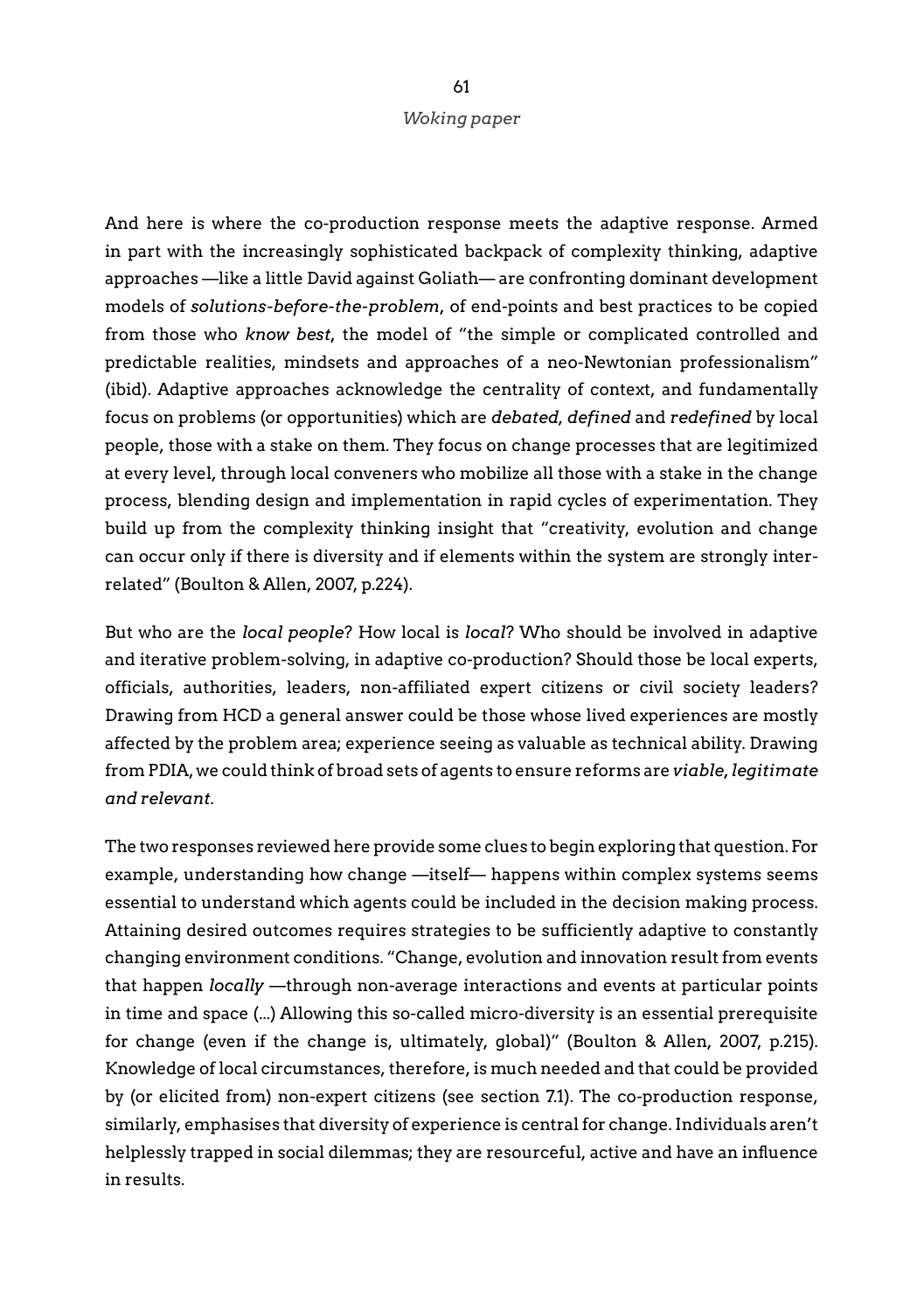Other important considerations regarding the involvement of non-expert citizens in strategy-making are provided by Andy Stirling (2015). He posits the most important but neglected issue today is precisely that innovation of all kinds is not about a 'race to the future' but about social choices across a variety of continually changing alternative pathways for change. It is crucial therefore that the directions prioritised are as robustly deliberated, accountable and legitimate as possible (admitting they are uncertain). The dynamic of path dependency makes this especially important. *Broad-based societal consideration*/*participation* is therefore essential. Often, however, what happens is that a narrower range of expectations about the future drives directions for change (*a crowing-out of* alternatives). "Some of the greatest dilemmas in innovation governance extend well beyond risk: they are about surprises. With the conventional regulatory risk assessment entirely unable to deal with this deepest form of uncertainty, the importance of robust critical deliberation and wider political argument about innovation is seriously reinforced" (ibid, p.13).

Besides admitting uncertainty, innovation strategies should also acknowledge the partly political, rather than purely technical, nature of interests and motivations driving change processes. This requires, Stirling says, sincere participatory deliberation, "especially including the most marginalized interests." This is not, he says, about fostering credibility, but about drawing on collective knowledge to inform policy and help determine the priority directions. Participation is about rigorous exploration of ways "in which legitimate judgements about 'benefits', 'excellence', 'relevance', 'risk', 'evidence' and 'impact' all depend in part (but irreducibly) on contexts, values and assumptions". Innovation is fundamentally about the *politics of contending hopes* (ibid, p.19). Participation is necessary for achieving *innovation democracies*: innovation is about "collaboratively exploring diverse and uncertain pathways — in ways that deliberately balance the spurious effects of incumbent power. What are needed are more realistic, rational and vibrant 'innovation democracies'" (ibid, p.1).

The specific benefits of collective problem-solving have also been studied by authors like Helene Landemore or Scott E. Page. For example, in his books "The Difference" (2007) and "Diversity and Complexity" (2011) Page argues for the beneficial effects of diversity, —the *difference* perspective—, for the functioning of social structures, at every scale. Essentially, diversity (cognitive diversity: interpretations, heuristics and perspective models) leads to better outcomes in solving individual and collective problems: "Diversity among a group of problem solvers is *more* important than individual excellence" (Ioannides, 2009, p.3).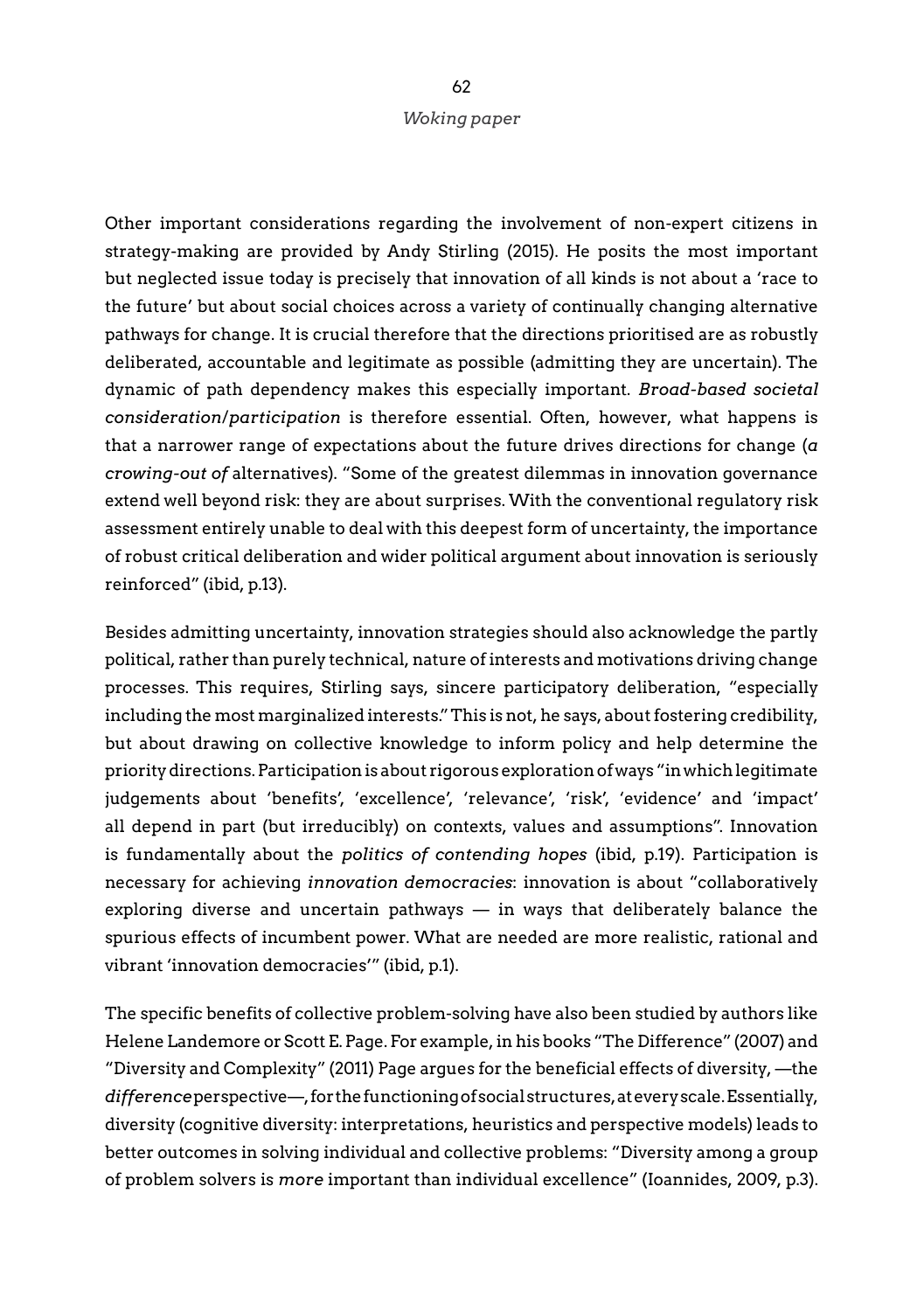And understanding the relevance of diversity requires thinking about complexity. "By studying diversity and complexity together, we can start to say things about what kind of diversity, when, and under what conditions produces good outcomes (robustness) in systems with what kinds of characteristics" (Page, 2011, p.14). The benefits of diversity may strike as counterintuitive, Pages says, common sense suggests that ability matters more than difference. But "that intuition holds only if we picture people working in isolation, like our heart surgeon" (ibid, p.6). Likewise, Landemore (2012) posits "cognitive diversity matters more than individual ability for the emergence of collective intelligence in collective decision-making" (ibid, p.6). If the choice is between making the decisionmaking more participatory or reducing decision-makers to the 'best and brightest', the safer bet is, counter-intuitively, to go with participation. Efforts to make the collective decision-making process more inclusive and participatory should result in not just fairer but overall smarter collective decisions.

We started this review document by noting how development actors, from across sectors and disciplines, are rethinking the 'how' as well as the 'what' of development. Chambers (2010, 2011) provides a very useful synthesis of some of the main characteristics of this evolving development discourse and practice. For him, complexity sciences are helping us reframe a longstanding divide between two —old— paradigms in development, the Newtonian and linear paradigm (the *things-paradigm*), and the *people-paradigm*. We do not need the binary, Chambers says, as it misses much. Complexity thinking presents us with a chance to bridge the divide between physical and social sciences. What is noteworthy, he says, is that "participatory methods are increasingly being seen as key to effectively navigate so-called wicked problems and as such play a central role in achieving such paradigmatic win-wins" (Chambers, 2011). Others have voiced this opportunity too: in their book Complexity Theory and the Social sciences, Byrne and Callaghan (2013, 249) also call for more participatory approaches in complexity research, because "complex systems with human agents within them can only be understood and changed if the role of reflexive human agents is recognized and incorporated within the whole process of understanding as a basis for change." Thus, what we are seeing now, argues Chambers, are two not opposing, paradigms: 'Neo-Newtonian' and the 'adaptive pluralism'. But the first is dominant and is unable to deal with complex problems. Therefore, he says, we need a countervailing pull in favour of adaptive pluralism, so the two can better co-exist.

Maybe such countervailing pull can get us closer to avoiding the killing virus of mistrust we referred to in the introduction.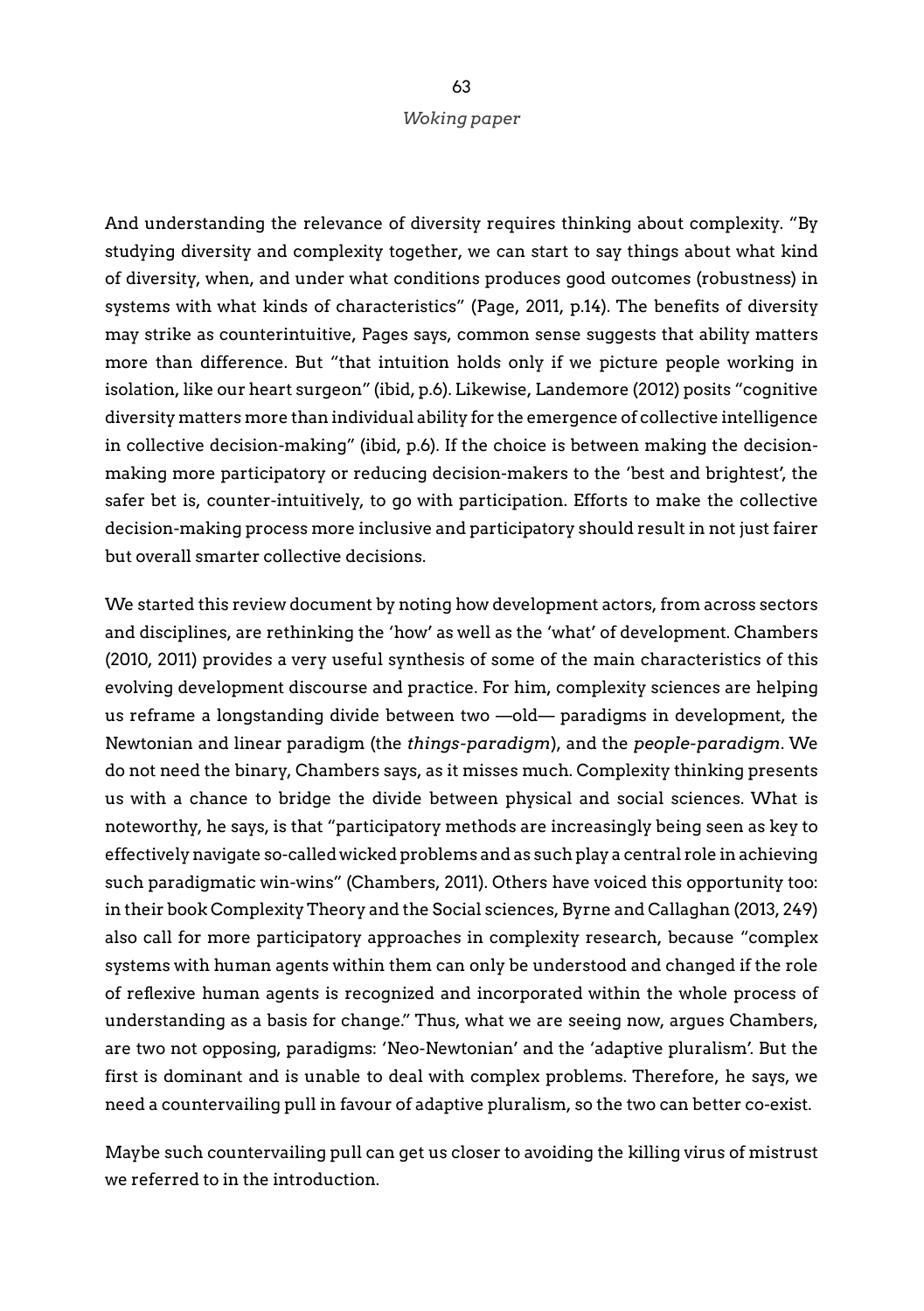# *Annexes*

## **ANNEX 1:** *SCIENCE OF DELIVERY* **AND THE GLOBAL DELIVERY INITIATIVE WORLD BANK**

*Looking for adaptive responses as inspiration?* 

Ensuring that kids learn, not only that they attend a properly built building called 'school' represents the main concern behind the World Bank's call for a *science of delivery*, the *how* we move beyond building infrastructure and ensure good outcomes: the learning, the health, the clean production. This is what the World Bank's Global Delivery Initiative (GDI), aims to tackle. Behind is the idea —aligned with adaptive approaches— that sophisticated technical solutions alone are not able to navigate the complexities of effective delivery of services in developing countries. Achieving transformational change is the focus. But that, they say, will require a better integration of the right technical 'what' with the right delivery 'how'. The GDI is a "collaboration across the international development community to forge a new frontier in development efforts worldwide: improving the outcomes by leveraging the delivery know-how" (GDI, 2015).

With 'know-how' GDI means *existing but fragmented knowledge* arising from adaptive responses to complexity in international development. The initiative's goal is to bring together knowledge of what works, why and most importantly how, to support practitioners in using these insights to deliver consistent results on the ground. The initiative "supports the co-creation of an evidence base of delivery know-how: a science of delivery for development" (ibid). We could think of this as finding out what do *positive deviance* cases have in common regarding the 'what' and 'how' they do things, what common patterns could be found. Do they do things in a similar way? Do they follow certain principles (like the DDD principles)?

With access to a library of such case studies, practitioners will make better decisions. The case studies will focus on underexplored and complex delivery problems and processes, what they are, when they emerge and how they are addressed. Details will be provided about the hurdles and changes throughout implementation (ibid).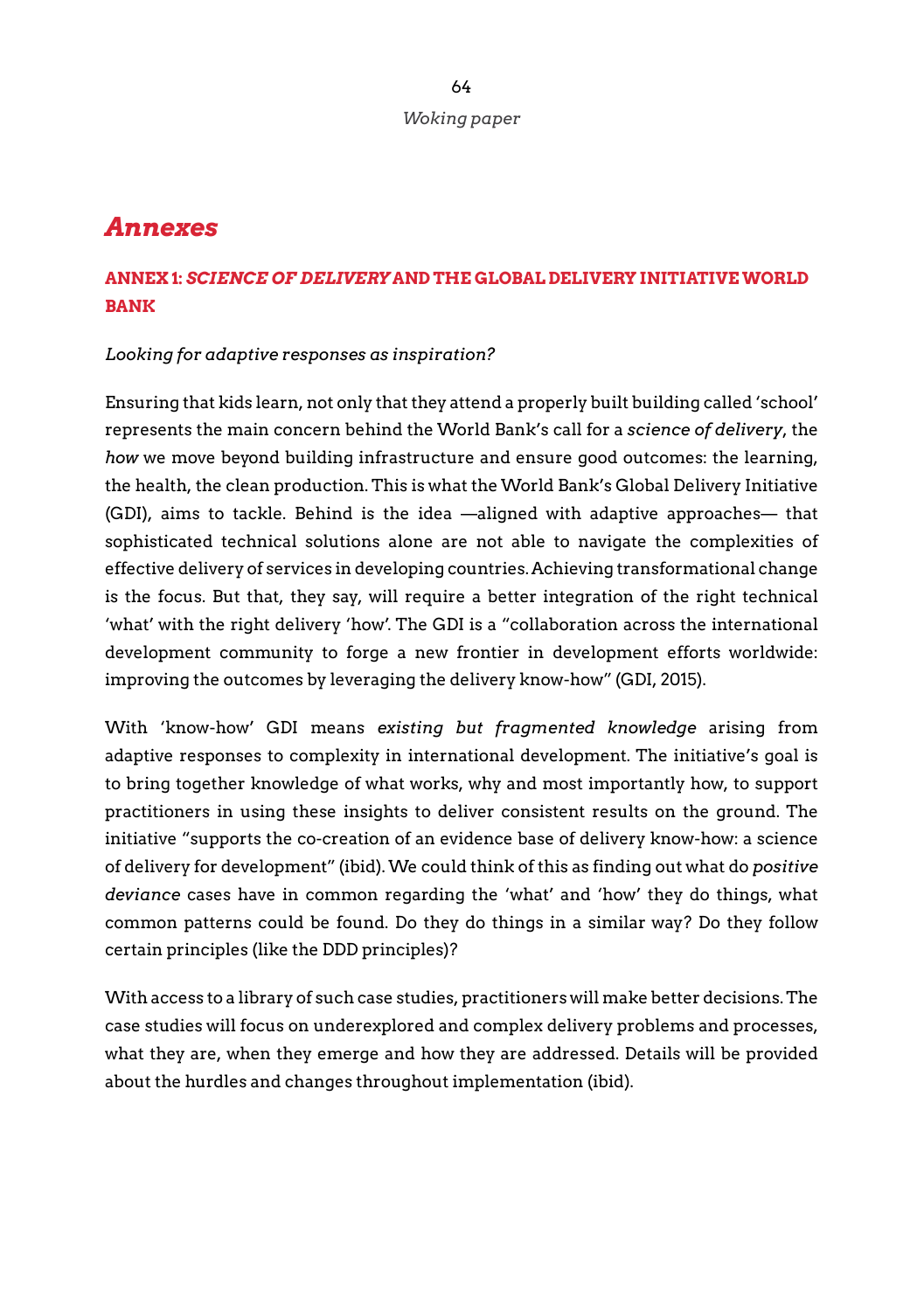GDI might be seeking to operationalise the idea that more can be gained from the experience of other reformers than from 'best practice' technical advice; that the knowledge and know-how of front line workers (the ones implementing the reforms on the ground) matters significantly.

Michael Woolcock, in "Using Case Studies to Explore the External Validity of 'Complex' Development Interventions" (2013), argues that analytic case studies can be a particularly fruitful empirical resource informing the tone and terms of the interrogation about the likelihood that results obtained 'there' can be expected 'here'. They can be fruitful especially regarding complex interventions, that this fruitfulness "rises in proportion to the 'complexity' of the intervention: in short, the higher the complexity the more salient (even necessary) analytic case studies become" (ibid, p.6). Case studies focus on "exploring and explaining mechanisms (i.e., identifying how, for whom and under what conditions outcomes are observed—or 'getting inside the black box')" (ibid, p. 15), and this distinguish them as a method of analysis in social science, they go beyond "the familiar qualitative/quantitative divide" (ibid).

In January 2015, GDI and its clients will meet in Chile in a workshop called: "Building Adaptive Implementation - Capacity to Improve Delivery of Results".

## **ANNEX 2: LIST OF ORGANIZATIONS (NOT AN EXHAUSTIVE LIST)**

## **Adaptive development (doing more or less work on it)**

- Centre for Global Development
- Civil Service College Singapore
- Department for International Development (DFID) UK
- Design for Europe Co-founded by the European Union
- Doing Development Different (community/network)
- GIZ
- GLOBELICS Innovation and competence building in the context of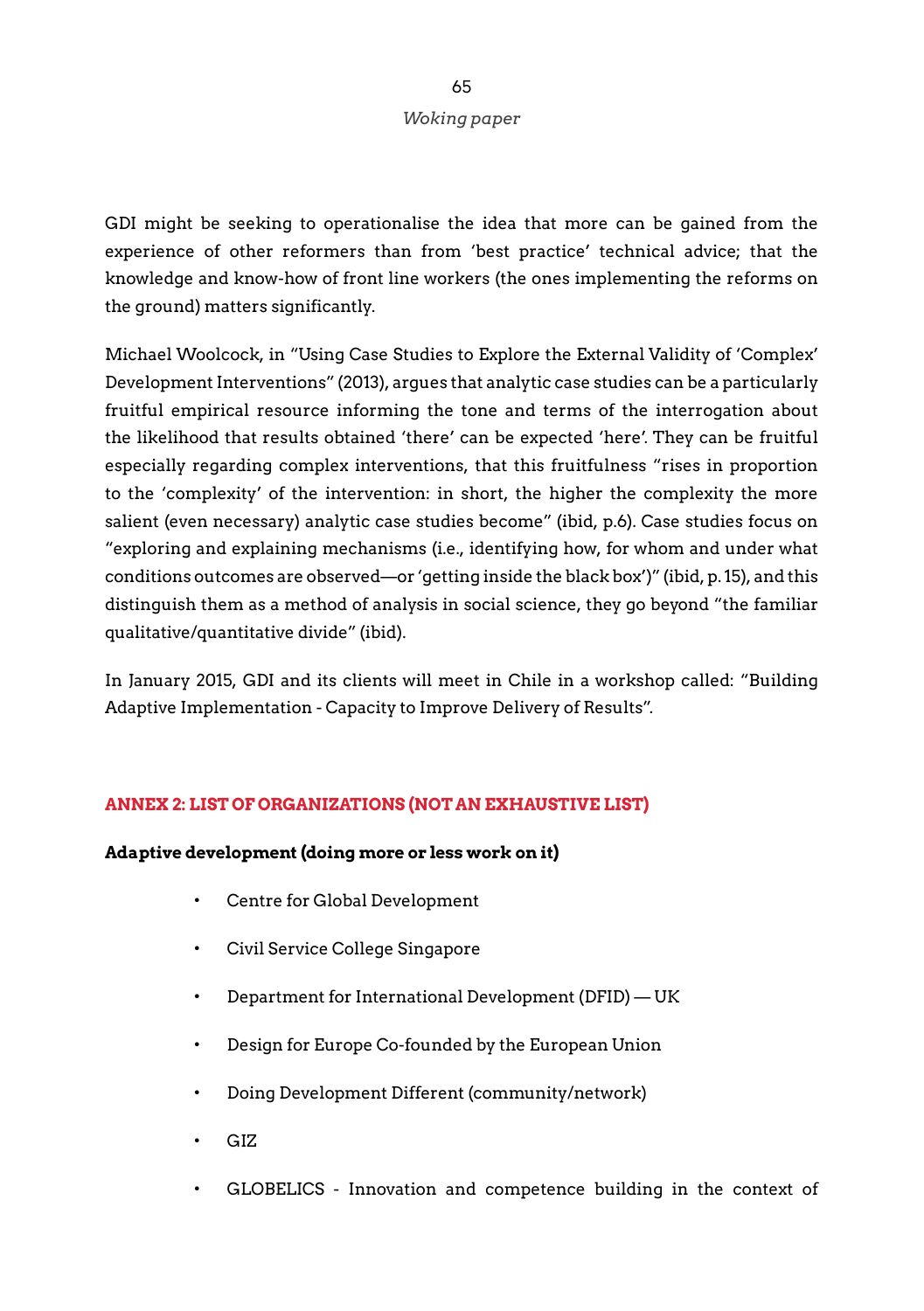### economic development

- The Asia Foundation
- STEPS Centre Development studies + science & technology studies
- The ESID Research Centre at University of Manchester
- USAID learning lab
- Waginengen University
- Waterloo Institute for Complexity and Innovation (WICI) Canada

#### **Innovation for Development— including innovation in the public sector**

- Institute of Development Studies
- i-teams.org NESTA and Bloomberg
- List of public sector innovation laboratories i-teams report (2014)
- Many Public Sector Innovation Labs, such as MindLab (Denmark), Policy Lab (UK) and La27e Région (France), PS21 Office (Singapore), The Behavioural Insights Team (UK), SITRA (Finland)
- Mercy Corps
- MIT Media Lab
- NESTA UK
- New Economics Foundation (NEF)
- New Synthesis Initiative
- Overseas Development Institute (ODI) UK
- RAPID Research and Policy in Development programme (ODI)

#### 66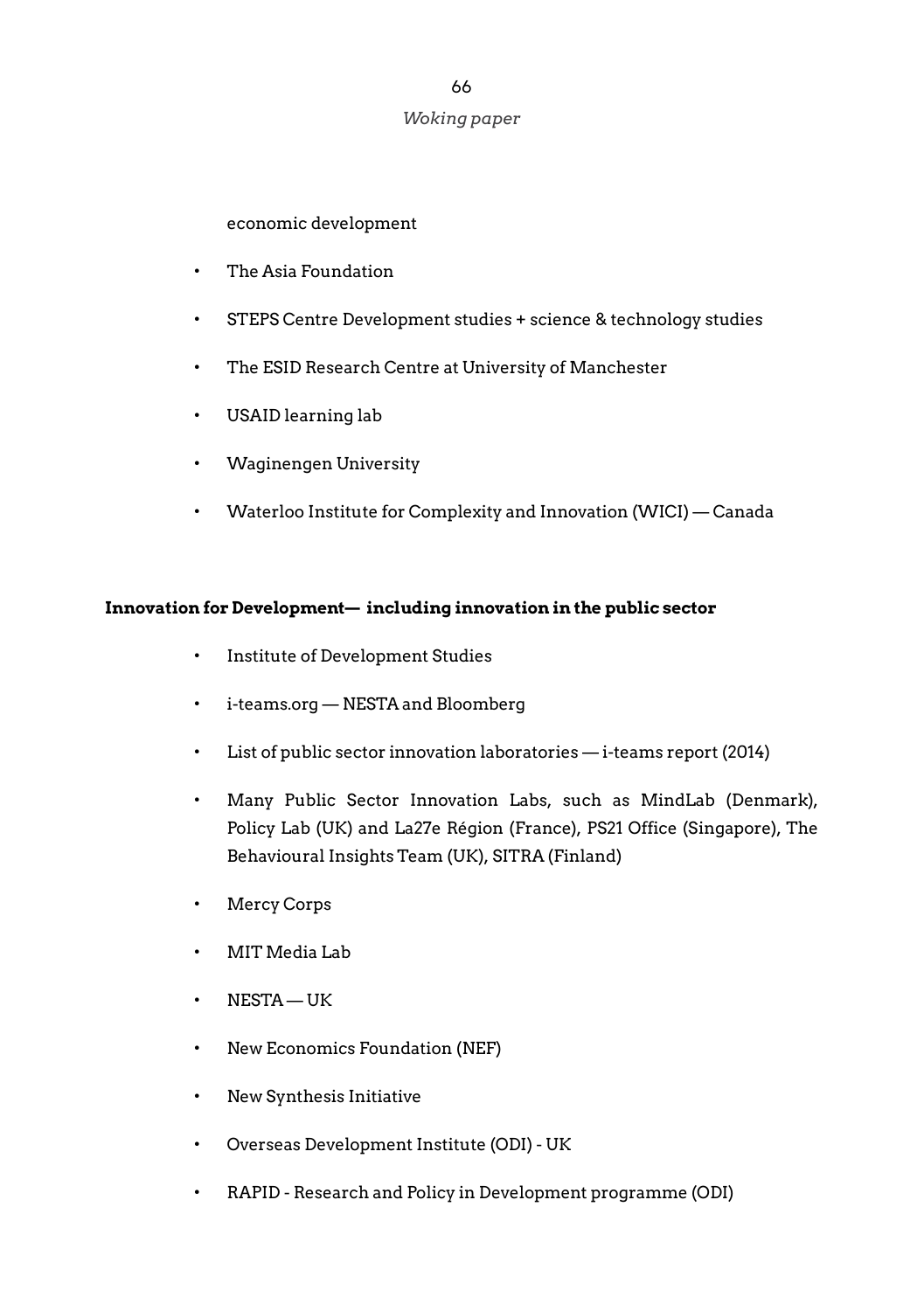- Rapid Results Institute
- Santa Fe Institute New Mexico
- Scottish Co-production Network
- TACSI The Australian Centre for Social Innovation
- The Observatory of Public Sector Innovation OECD
- UNDP Global Centre for Public Service Excellence
- UNDP Innovation Facility
- UNHCR Innovation
- UNICEF Innovation
- US Global Development Lab

#### **Foresight — Future studies**

- Centre for Strategic Futures, Strategy Group Prime Minister's Office, Singapore
- IISD Foresight Group International Institute for Sustainable Development
- Oxford Futures Forum Said Business School, Oxford University UK

#### **Further resources in**

- Centre for International Development Harvard University
- Effective Institutions Platform OECD (…"using collective learning processes to capture innovation, stimulating experimentation and bringing this learning to a wider audience")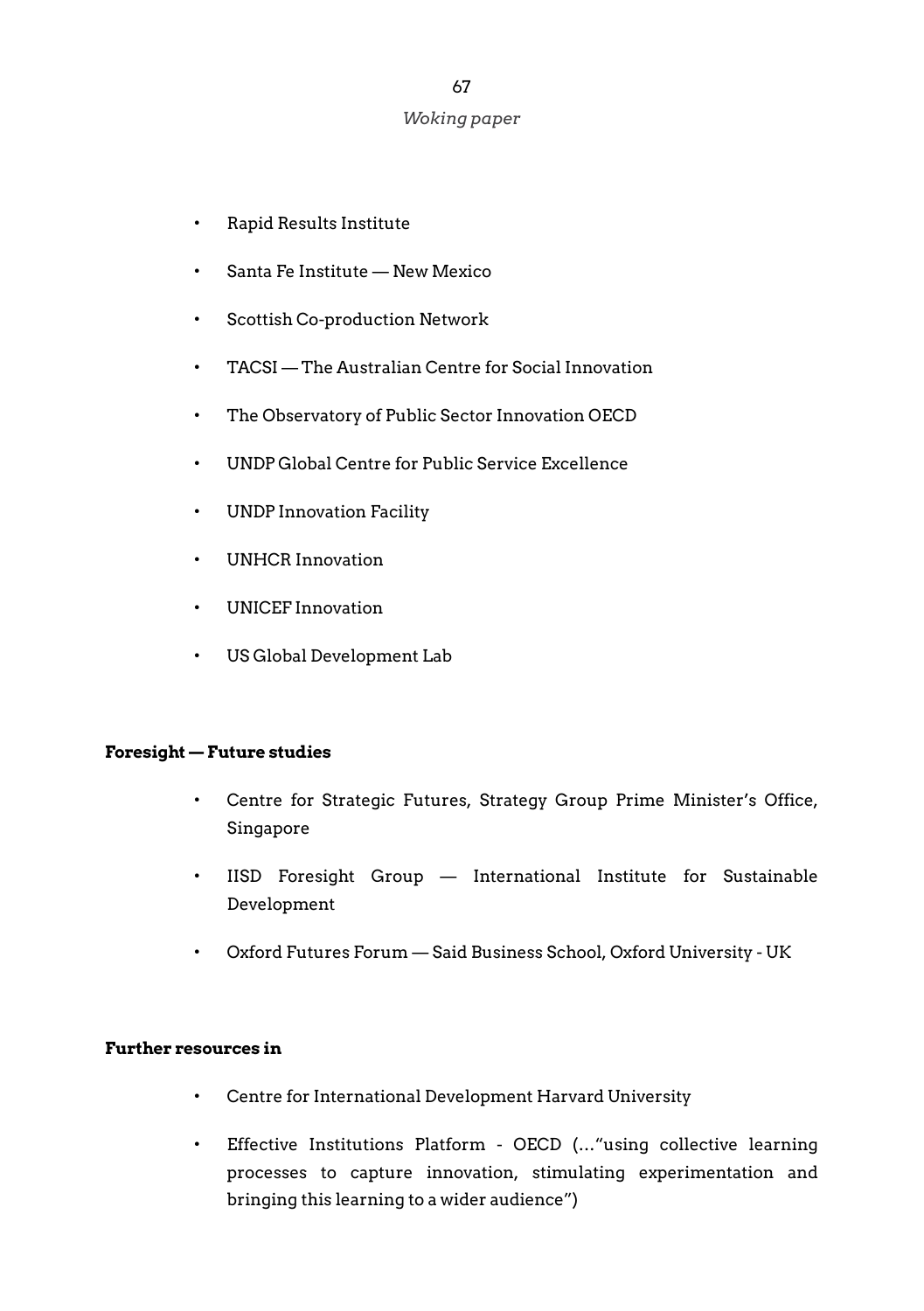- Innovation for Development OECD
- LIPSE research project (Learning Innovation in Public Sector Environments)
- LSE Complexity Group
- SIX Social Innovation Exchange
- Social Innovation Generation (SIG) de l'innovation sociale (social & public innovation), Canada
- Stanford Social Innovation Review 10th anniversary essays on social innovation (2013)
- UN teams works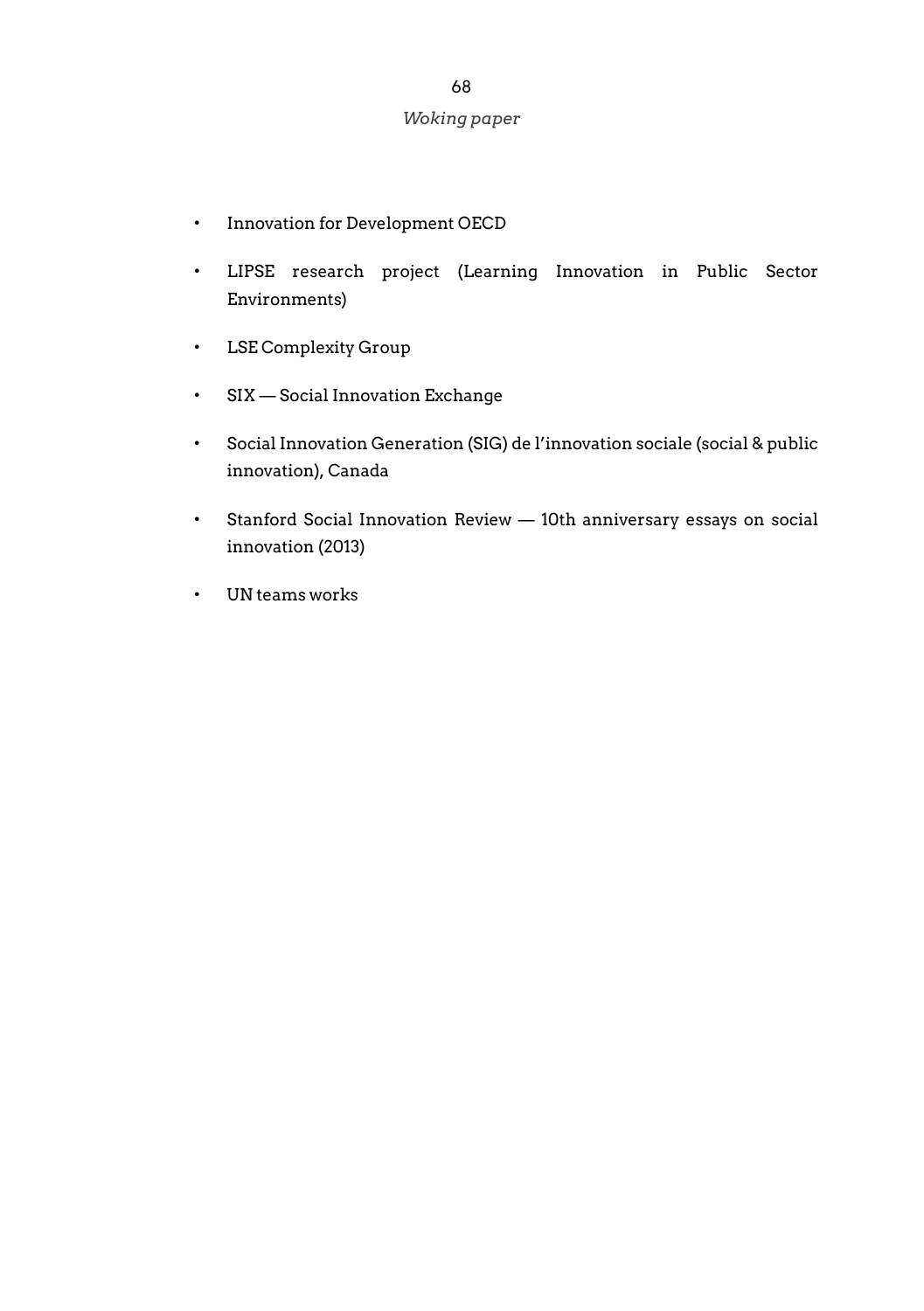# *References*

- Ackoff, R. L. (2004), 'Transforming the systems movement', keynote Address for the International Conference on Systems Thinking in Management. Retrieved June 1, 2015 from http://www.acasa.upenn.edu/ RLAConfPaper.pdf
- Algoso, D. (2015), 'The wonk's guide to economics without politics, what happens when the World Bank spotlights human irrationality but leaves human agency in the shadow?' Reboot blog, 10 March. Retrieved June 20 2015, from: http://reboot.org/2015/03/10/the-wonks-guide-to-economicswithout-politics/
- Andrews, M., Pritchett, L. & Woolcock, M. (2012), 'Escaping Capability Traps through Problem-Driven Iterative Adaptation (PDIA)'. Working Paper 299, Washington, DC: Centre for Global Development (CGD).
- Bakewell, O., & Garbutt, A. (2005), 'The use and abuse of the logical framework approach'. Stockholm: Swedish International Development Cooperation Agency (Sida).
- Barder, O. (2009), 'Beyond planning: markets and networks for better aid'. Working Paper 185, Washington, DC: CGD.
- Barder, O., & Ramalingam, B. (2012), 'Complexity, adaptation, and results'. Views from the Center CGD blog, 7 September. Retrieved July 3, 2015, from http://www.cgdev.org/blog/complexity-adaptation-and-results
- Bason, C. (2010), *Leading public sector innovation: Co-creating for a better society*. Policy Press.
- Bason, C. (2012), 'Design as catalyst of new organizational readings', paper presented during the proceedings of Panel #24 at the Annual Conference 'Managing collaborative innovation in the public sector', 13-15 April Rome, Italy. Retrieved June 15 2015, from http://mind-lab.dk/wp-content/ uploads/2014/09/Bason\_IRSPM\_paper.pdf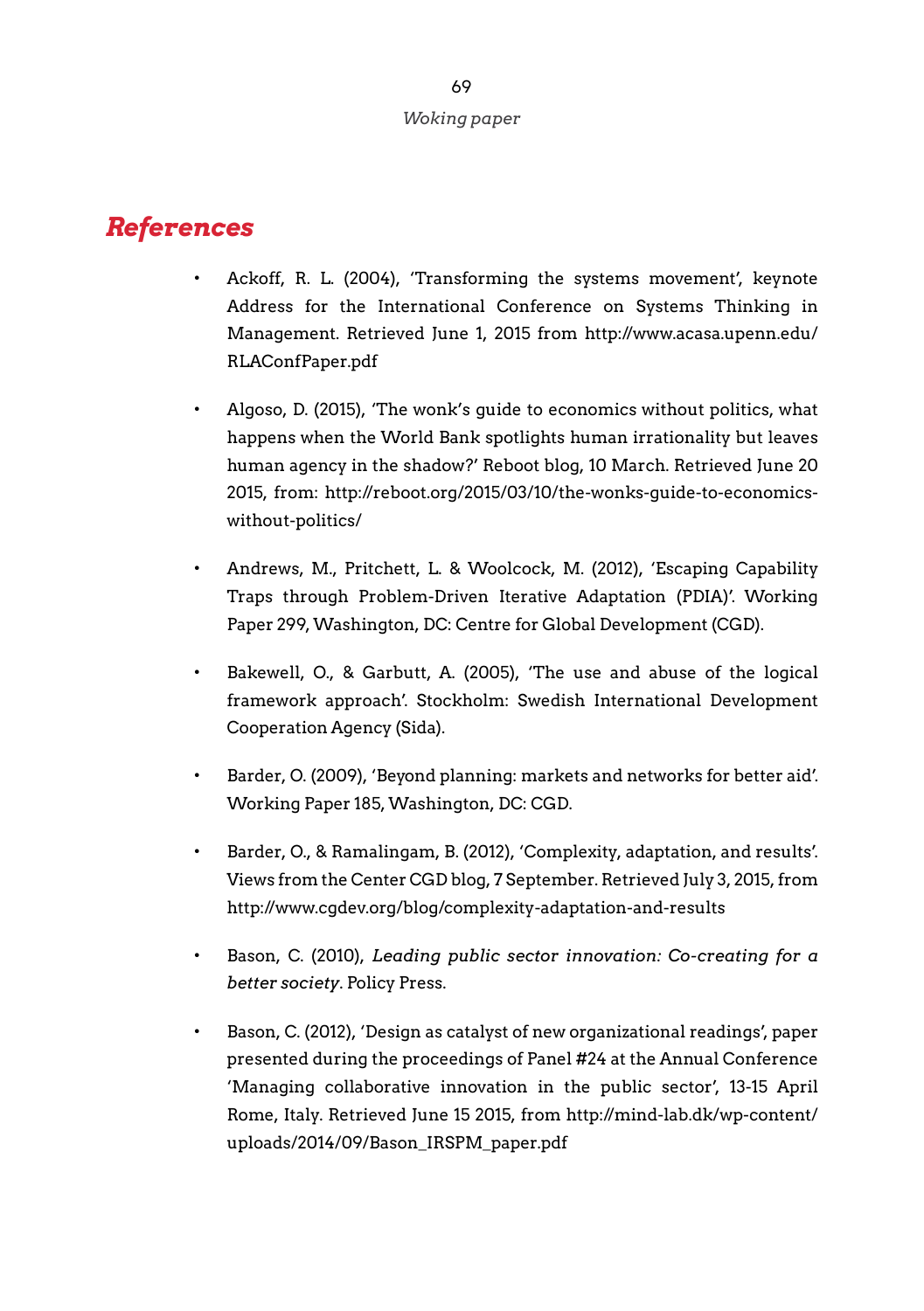- Bitar, S. (2014), 'Las tendencias mundiales y el futuro de América Latina', Serie Gestión Pública, Santiago: CEPAL.
- Blum, J., Manning, N., & Srivastava, V. (2012), 'Public Sector Management Reform: Toward a Problem-Solving Approach'. Washington, DC: World Bank.
- Booth, D. & Faustino, J., (2014), 'Development Entrepreneurship: How donors and leaders can foster institutional change'. Working politically in practice series, case study number 2. London: Overseas Development Institute (ODI) and The Asia Foundation.
- Boulton, J. & Allen, P., (2007), 'The Complexity Perspective' (chapter 14) in Jenkins, M. (Ed.), (2007), *Advanced strategic management: A multiperspective approach*. Palgrave Macmillan.
- Boulton, J. (2012), 'Leadership in a complex world'. Cranfield School of Management Web Site. Retrieved June 3, 2015, from http://www. som.cranfield.ac.uk/som/p17526/Think-Cranfield/2012/June-2012/ Leadership-in-a-Complex-World
- Bourgon, J. (2015), 'Public innovation and public purpose, A follow up to the 2014 OECD Conference Innovating in the public sector: from ideas to action', published by Public Governance International (PGI). Retrieved June 3 2015, from http://www.pgionline.com/new-pgi-publication-02-19-2015/
- Boyle, D., & Harris, M., (2009), 'The challenge of co-production: how equal partnerships between professionals and the public are crucial to improving public services'. London: Nesta and New Economics Foundation (NEF).
- Brown, T. (2009), *Change by Design, How Design Thinking transforms organizations and inspires innovation*. HarperCollins.
- Byrne, D. S. & Callaghan, G., (2013), *Complexity theory and the social sciences: the state of the art*. Abingdon, New York: Routledge.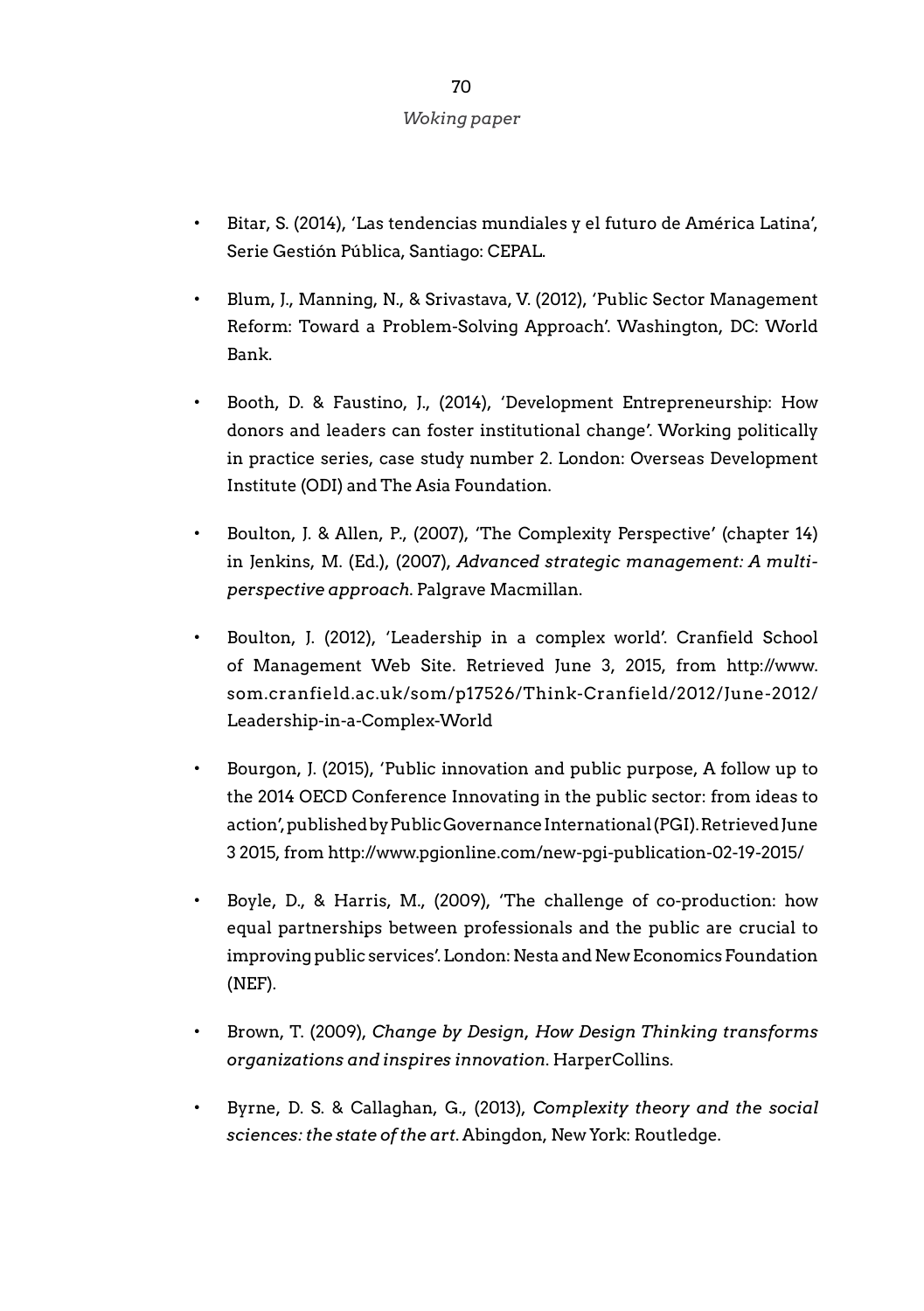- Chambers, R., (2010), 'Paradigms, Poverty and Adaptive Pluralism'. Working Paper 344. Brighton: Institute of Development Studies, University of Sussex.
- Chambers, R. (2011), 'Whose Paradigm Counts?' Aid in the edge of chaos blog, 10 February. Retrieved August 1, 2015, from http://aidontheedge. info/2011/02/10/whose-paradigm-counts/
- Christiansen, J. & Sabroe, R. (2015), 'Innovation Labs as Public Change agents', Public Sector Digest, August.
- Christiansen, J. (2014), 'The Irrealities of Public Innovation. Exploring the political epistemology of state interventions and the creative dimensions of bureaucratic aesthetics in the search of new public futures', unpublished doctoral dissertation, Aarhus University, Denmark.
- Christiansen, J., & Bunt, L. (2012), 'Innovation in policy: allowing for creativity, social complexity and uncertainty in public governance'. London: Nesta.
- Churchman, C. West (1967), 'Wicked Problems', December Management Science, 14(4): 141-2.
- Crespi, G., Fernández-Arias, E., & Stein, E. (2014), *Rethinking Productive Development: Sound Policies and Institutions for Economic Transformation* [Synopsis], Inter-American Development Bank. Retrieved June 1, 2015, from http://www.iadb.org/en/research-anddata/dia-development-in-the-americas-idb-flagship-publication,3185. html?id=2014
- CSF & Civil Service College (2014), 'Foresight: a glossary'. Singapore. Retrieved June 1, 2015, from http://www.csf.gov.sg/docs/default-source/ default-document-library/csf-csc\_foresight--a-glossary.pdf
- Denhardt, J. V., & Denhardt, R. B. (2007), *The new public service: Serving, not steering*. ME Sharpe.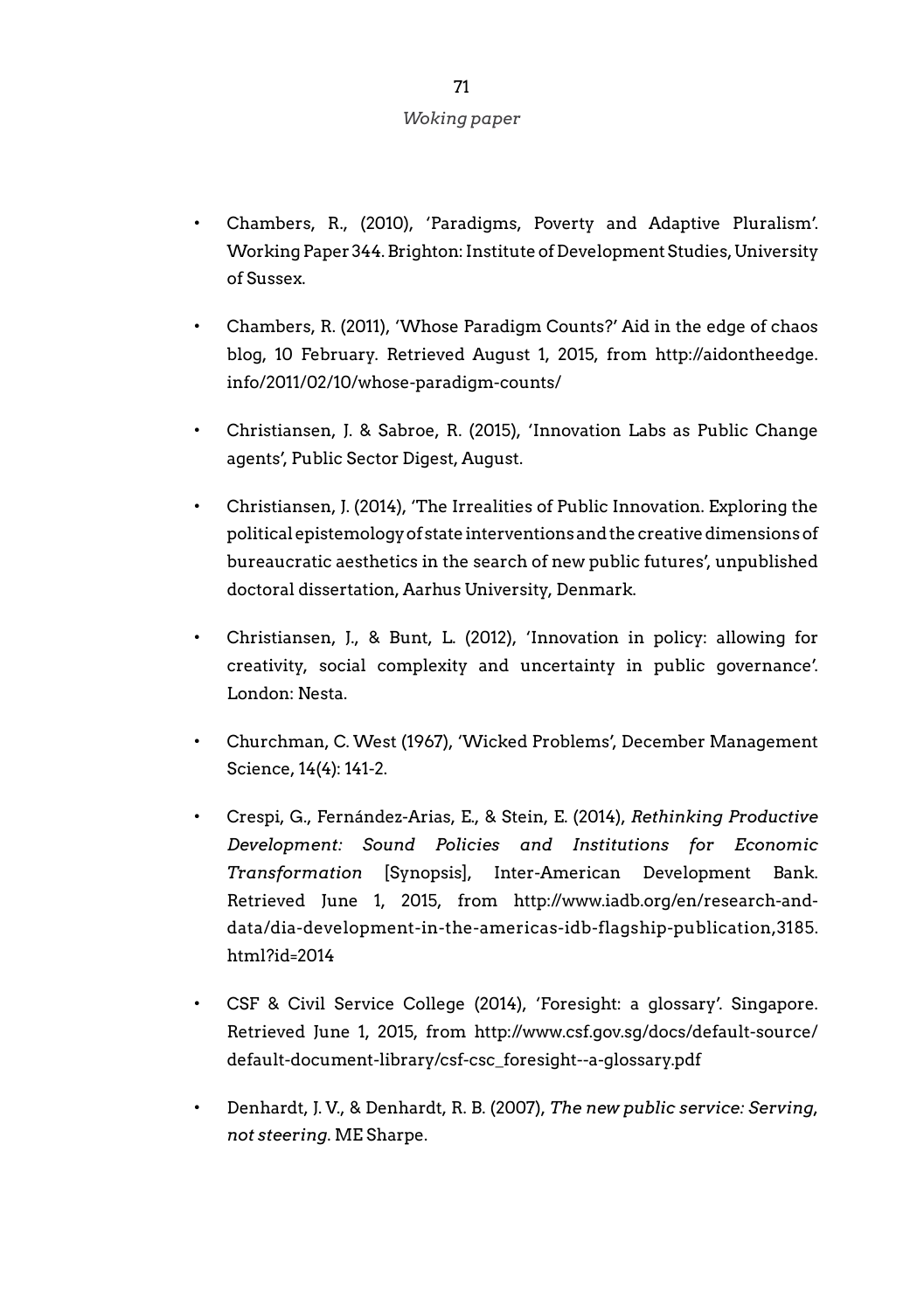- DIPRES (2015), 'Evaluación Ex-post Conceptos y Metodologías' ['Ex post evaluation, concepts and methodologies']. Santiago: Dirección de Presupuestos [Budget Office], Ministerio de Hacienda, Chilean Government.
- Dunleavy, P., Margetts, H., Bastow, S., & Tinkler, J. (2006), 'New public management is dead—long live digital-era governance'. Journal of Public Administration Research and Theory, 16(3), 467-494.
- Durose, K., Justice, J., & Skelcher, C. (2013), 'Beyond the State: Mobilizing and Co-Producing with Communities - Insights for Policy and Practice'. Birmingham: Institute of Local Government Studies (INLOGOV), University of Birmingham.
- Dussauge Laguna, M. I. (2009), 'La literatura comparada sobre reformas administrativas: Desarrollos, limitaciones y posibilidades' ['Comparative Literature on management reforms: developments, limitations, and possibilities']. Gestión y Política Pública, 18(2), 439-495.
- Ellerman, D. (2001), 'Hirschmanian themes of social learning and change'. Policy Research Working Paper 2591. Washington, DC: World Bank.
- Ellerman, D. (2004), 'Rethinking development assistance: An approach based on autonomy-respecting assistance'. Washington, DC: World Bank.
- European Commission (2013), 'A Vision for public services' [Draft version June 13th 2013]. Directorate-General for Communications Networks, Content and Technology. Retrieved June 3 2015, from http://ec.europa.eu/ newsroom/dae/document.cfm?doc\_id=3179
- Fox, J. A. (2015), 'Social accountability: what does the evidence really say?' World Development, 72, 346-361.
- Fuerth, L. (2011), 'Operationalizing anticipatory governance'. Prism, 2(4), 31-46.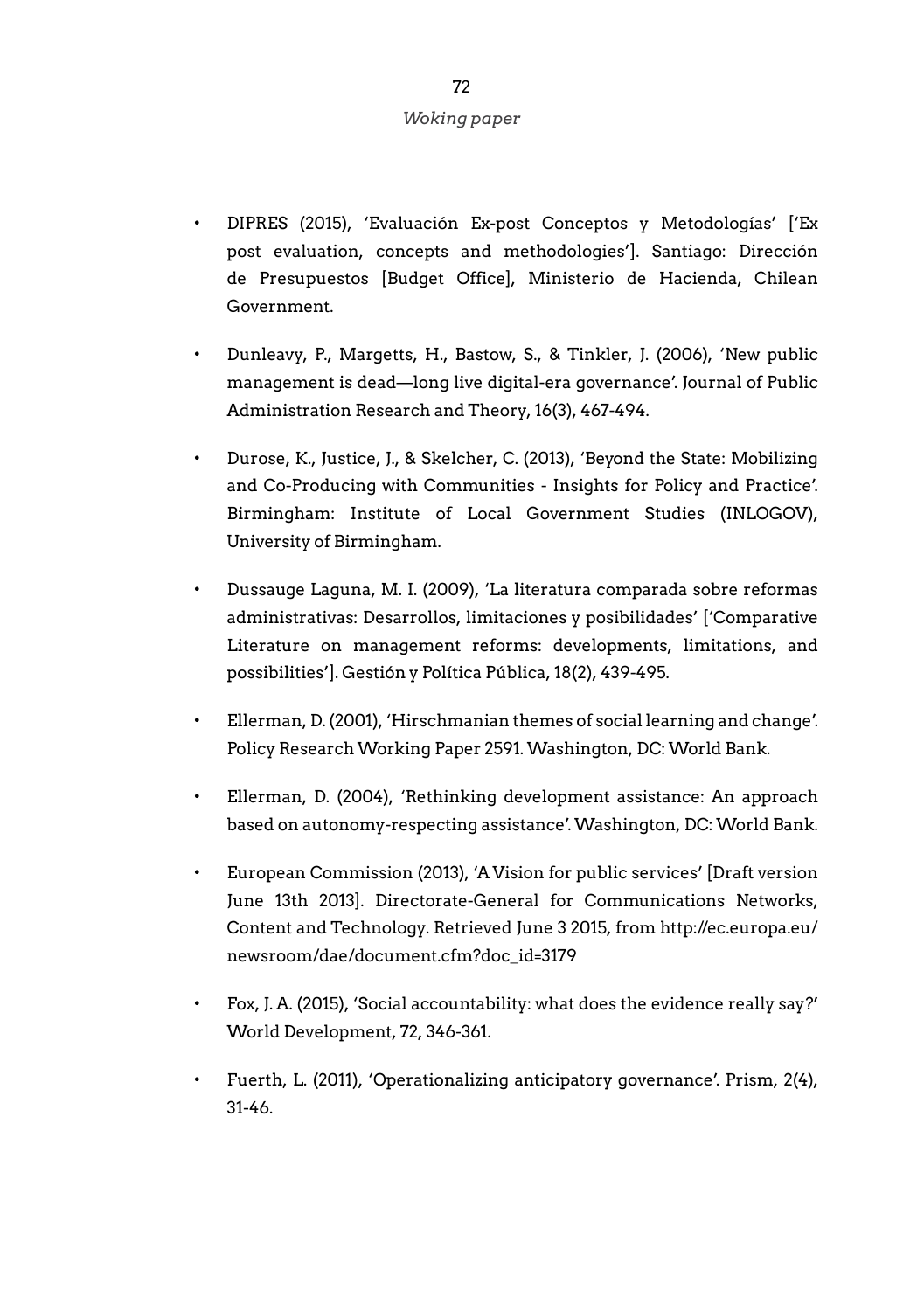- Gaventa, J., & Barrett, G. (2010), 'So what difference does it make? Mapping the outcomes of citizen engagement'. IDS Working Paper 347, 01-72.
- Gaventa, J. & McGee, R. (2011), 'Shifting power? Assessing the impact of transparency and accountability initiatives'. IDS Working Papers 383, 01- 39.
- Gaventa, J., & McGee, R. (2013), 'The impact of transparency and accountability initiatives'. Development Policy Review, 31(s1), s3-s28.
- GCPSE (2014), 'Foresight as a strategic long-term planning tool for developing countries', Singapore: UNDP Global Centre for Public Service Excellence.
- GCPSE (2015), 'Stewardship of the Future Using Strategic Foresight in 21st Century Governance', Discussion paper, Singapore: UNDP Global Centre for Public Service Excellence.
- Gladwell, M. (2006), *The tipping point: How little things can make a big difference*. Little Brown.
- GDI (2015), Global Delivery Initiative Web Site, World Bank Group. Accessed on July 9, 2015 http://www.worldbank.org/reference/GDI/index. html
- Glouberman, S., & Zimmerman, B. (2002), *Complicated and complex systems: what would successful reform of Medicare look like?* Toronto: Commission on the Future of Health Care in Canada.
- Goodwin, N., (2014), 'The human element in the new economics: a 60 year refresh for economic thinking and teaching', real-world economics review, issue no. 68, 21 August, 98-118.
- Goodwin, N. (2005), 'Five Kinds of Capital', Global Development and Environment Institute, working paper no.03-07, September, Tufts University.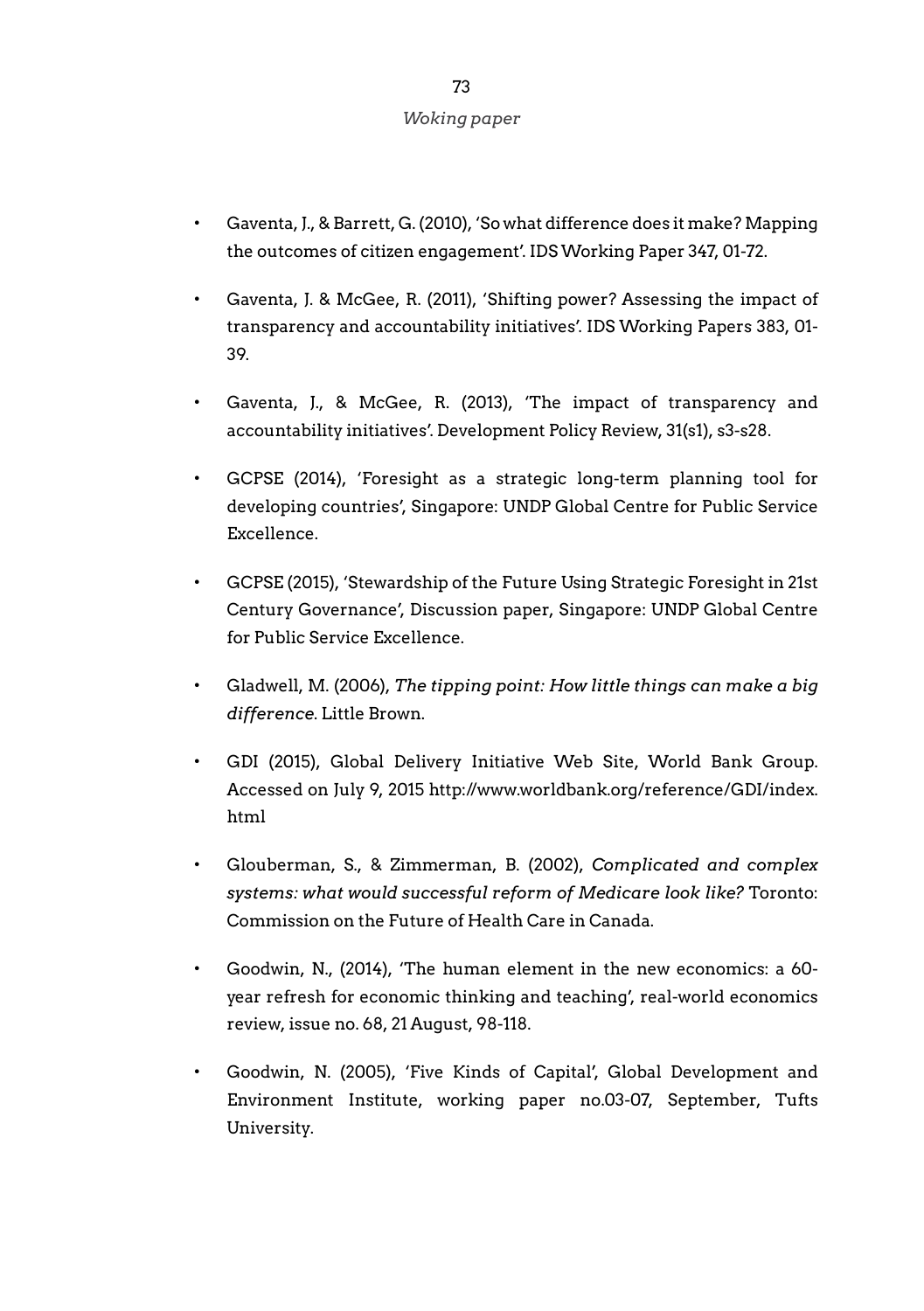- Green, D. (2015), 'Fit for the Future? Development trends and the role of international NGOs'. London: Oxfam.
- Green, D. (2015b), 'Where Have We Got to on Theories of Change? Passing Fad or Paradigm Shift?', Oxfam From Poverty to Power Blog, April 16. Retrieved July 20 from http://oxfamblogs.org/fp2p/where-have-we-got-toon-theories-of-change-passingfad-or-paradigm-shift/
- Green, D. (2014), 'The new World Development Report (on mind, society and behavior): lots to like, but a big fail on power, politics and religion', Oxfam From Poverty to Power blog, 16 December. Retrieved July 3, 2015, from http://oxfamblogs.org/fp2p/lots-to-like-in-the-new-worlddevelopment-report-on-mind-society-and-behavior-but-a-big-fail-onpower-politics-and-religion/
- Habegger, B. (2010), 'Strategic foresight in public policy: Reviewing the experiences of the UK, Singapore, and the Netherlands', Futures, 42(1), 49-58.
- Hallsworth, M. (2012), 'How complexity economics can improve government: rethinking policy actors, institutions and structures', in *Complex new world: translating new economic thinking into public policy*. London: IPPR (Institute for Public Policy Research), 39-49.
- Hartley, J. (2005), 'Innovation in governance and public services: Past and present'. Public Money and Management, 25(1), 27-34.
- Hartmann, D. (2012), 'Sen meets Schumpeter: Introducing structural and dynamic elements into the human capability approach', Discussion Paper 48, University of Hohenheim, Center for Research on Innovation and Services (FZID).
- Hausmann, R., & Hidalgo, C. A. (2014), *The atlas of economic complexity: Mapping paths to prosperity*. MIT Press.
- Hess, C. & Ostrom, E. (2005), 'A Framework for Analyzing the Knowledge Commons: a chapter from Understanding Knowledge as a Commons: from Theory to Practice'. Paper 21, Libraries' and Librarians' Publications.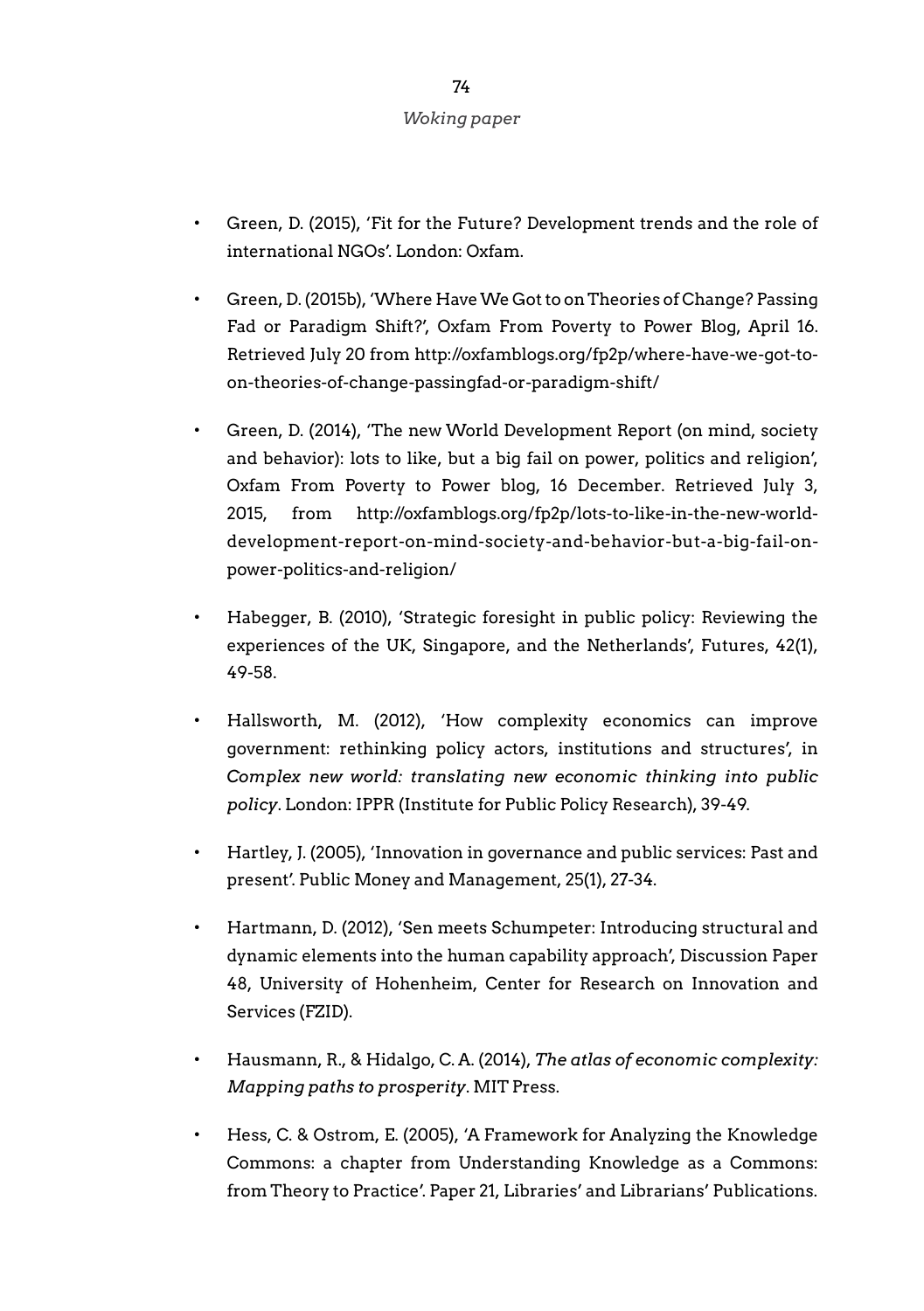- Ho, P. (2015), 'Complexity and Urban Governance'. Presentation at the international workshop 'Understanding Complexity, Offering Solutions to Problems of the 21st century', February, Vienna, Germany.
- Ho, P. (2012), 'Governing for the Future: What Governments can do', Working Paper, Singapore: Rajaratnam School of International Studies (RSIS), Nanyang Technological University.
- Hobbes, M. (2014), 'Stop Trying to Save the World. Big ideas are destroying international development'. *New Republic* [online], 17 November. Retrieved July 1, 2015, from http://www.newrepublic.com/article/120178/ problem-international-development-and-plan-fix-it.
- Holland, J. H. (2014), Complexity: A very short introduction, Oxford University Press.
- Howlett, M., Koštro, A. K., & Poocharoen, O. (2015), 'Merging policy and management thinking to advance policy theory and practice: understanding co-production as a New Public Governance Tool,' paper presented to the International Conference on Public Policy II, July, Milan, Italy.
- Hummelbrunner, R., & Jones, H. (2013), 'A guide for planning and strategy development in the face of complexity', Background Note. London: ODI.
- Huppé, G. A., Creech, H., & Knoblauch, D. (2012), 'The frontiers of networked governance', IISD Report, February.
- IADB (2009), 'Evaluation Findings Regarding IDB-8 Guidance and Implications for Future Capital Increase Agreements', Washington DC: Inter-American Development Bank.
- IISD (2015), International Institute for Sustainable Development Web Site. Accessed on July 15, 2015, https://www.iisd.org/networks/gov/
- Ioannides, Y, M. (2010), 'A Review of Scott E. Page's The Difference: How the power of diversity creates better groups, firms, schools, and societies', Journal of Economic Literature, 48(1): 108-122.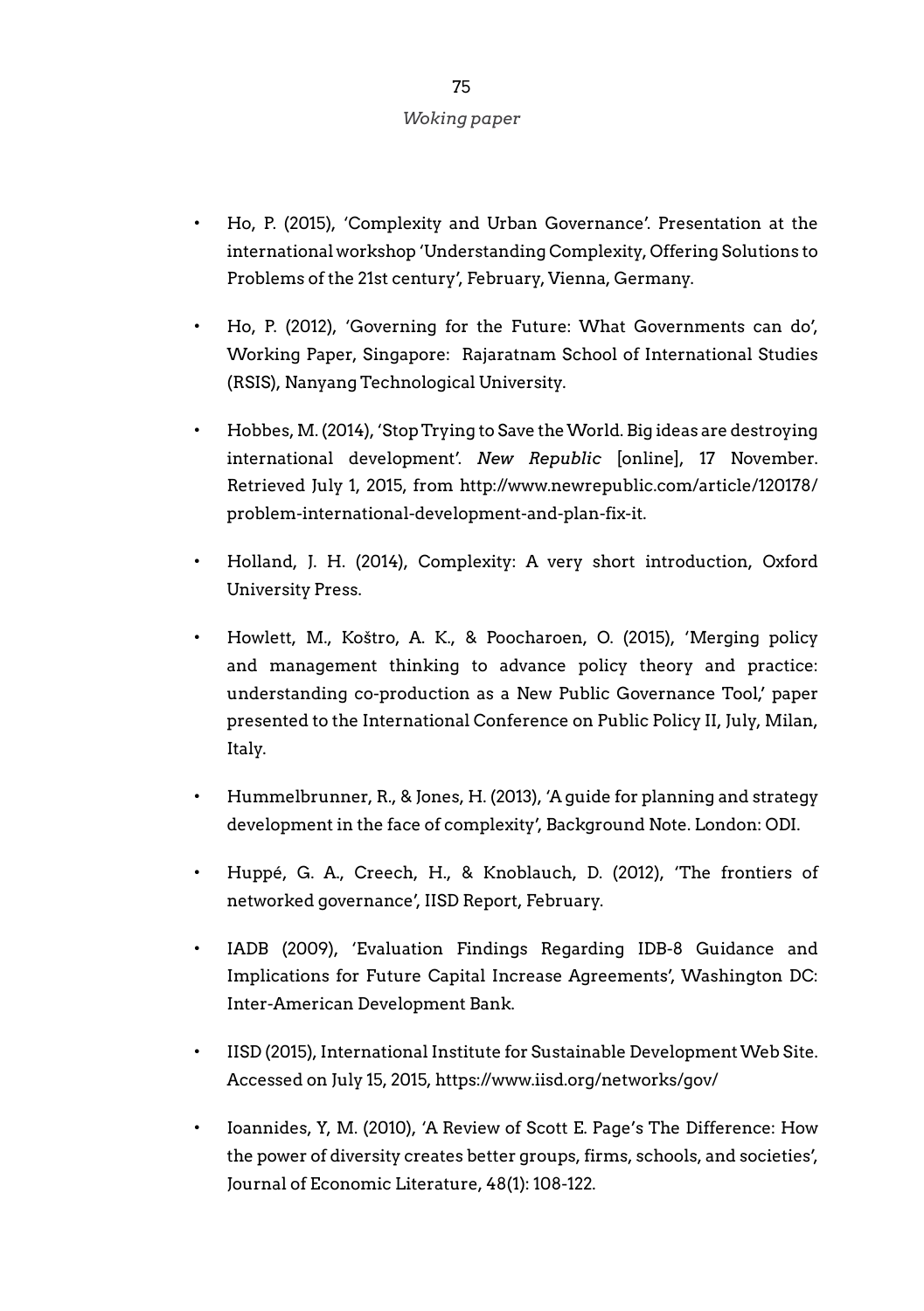- Jasanoff, S. (2003), 'Technologies of humility: citizen participation in governing science'. Minerva, 41(3), 223-244.
- Jasanoff, S. (2012), *Science and public reason*, London: Routledge.
- Jones, H. (2011), 'Taking responsibility for complexity: How implementation can achieve results in the face of complex problems', Working paper 330, London: ODI.
- Kahneman, D. (2011), *Thinking, fast and slow*, New York: Macmillan.
- Kelliher, A., & Byrne, D. (2014), 'Design futures in action: Documenting experiential futures for participatory audiences'. Futures 70, 36-47.
- Kera, D. (2014), 'Innovation regimes based on collaborative and global tinkering: Synthetic biology and nanotechnology in the hackerspaces', Technology in Society 37, 28-37.
- Kera, D. (2014b), 'On Prototypes: Should We Eat Mao's Pear, Sail Saint-Exupéry's Boat, Drink with Heidegger's Pitcher or Use Nietzsche's Hammer to Respond to the Crisis?' Retrieved June 3 2015, from http://bit. ly/1YedzMV
- Kleinfeld, R. (2015), 'Improving Development Aid Design and Evaluation: Plan for Sailboats, Not Trains'. Washington, DC: Carnegie Endowment for International Peace.
- Kolko, J. (2015), 'Design Thinking Comes of Age'. Harvard Business Review, September.
- Krznaric, R. (2007), *How change happens: interdisciplinary perspectives for human development*, London: Oxfam.
- Kuah, A. W. (2013), 'Foresight and Policy: Thinking About Singapore's Future (s)', Social Space, 104-109.
- Landemore, H. E. (2012), 'Why the many are smarter than the few and why it matters', Journal of Public Deliberation, 8(1), 7.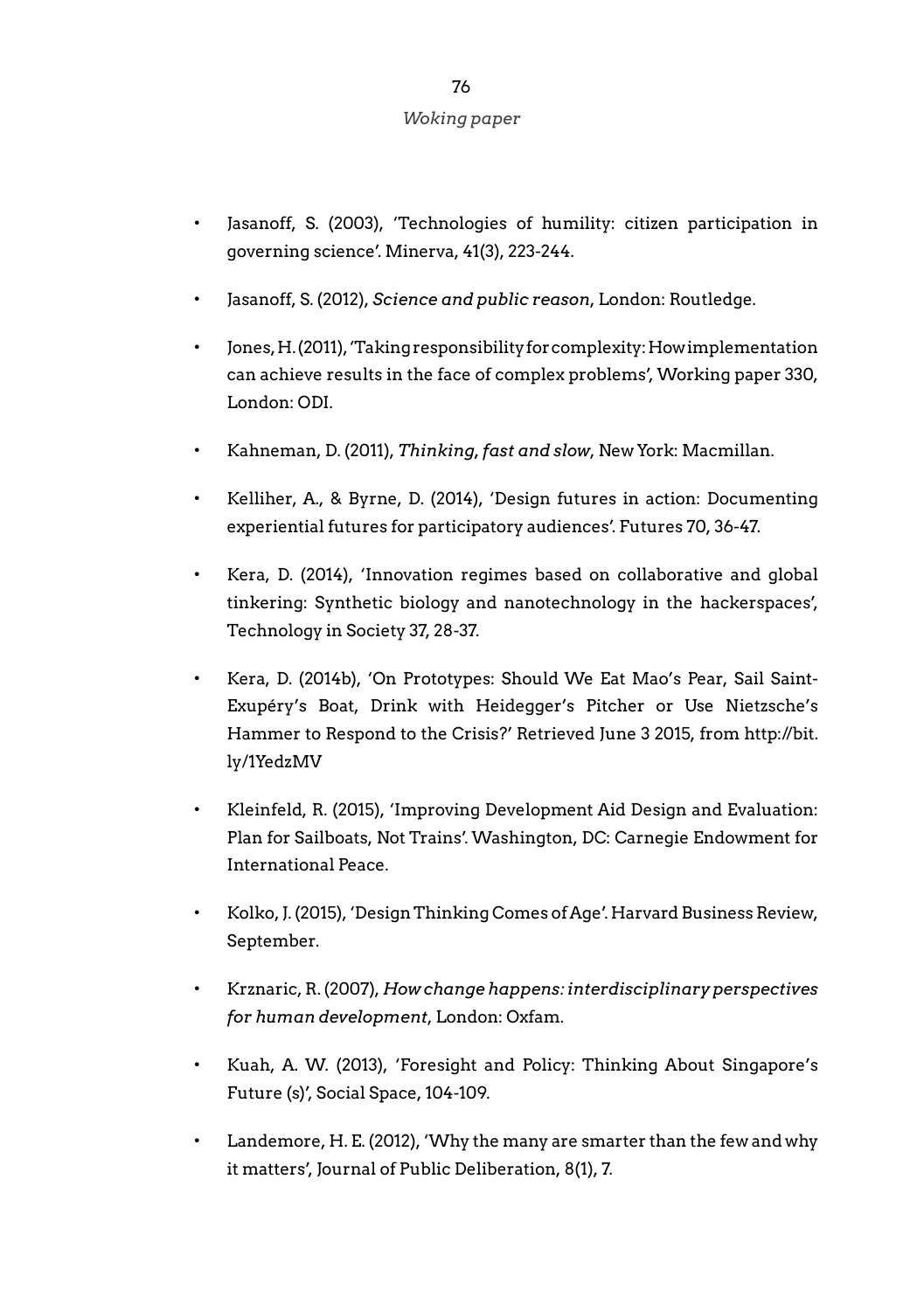- Lee, P. (2015), 'Before the Backlash, Let's Redefine User-Centered Design', Stanford Social Innovation Review, August.
- Leighninger, M. (2014), 'What we're talking about when we talk about the 'Civic Field' (and why we should clarify what we mean)', Journal of Public Deliberation, 10(1), 8.
- Manning, N. & Watkins, J. (2013), 'Targeting results, diagnosing the means: innovative approaches for improving public sector delivery', Global Expert Team Note, Washington, DC: World Bank Group.
- Manning, N. (2001), 'The legacy of new public management in developing countries', International Review of Administrative Sciences, 67(2), 297-312.
- Manning, N., & Shepherd, G. (2009), 'Reforma de la gestión pública: ¿qué debe aprender América Latina de la OCDE?' [Public management reform, what should Latin America learn from OECD?], Revista del CLAD Reforma y Democracia (44), 5-56.
- McCourt, W. (2013), 'Models of public service reform: A problem-solving approach', Policy Research Working Paper 6428, Washington, DC: World Bank.
- Mietzner, D., & Reger, G. (2004), 'Scenario Approaches: history, differences, advantages and disadvantages', paper presented at the EU-US Seminar: New Technology Foresight, Forecasting and Assessment Methods, Seville, May (pp. 13-14).
- Mitchell, M. (2009), *Complexity: A guided tour*, Oxford University Press.
- Mitchell, M. (2014), 'How Can the Study of Complexity Transform Our Understanding of the World?' Big Questions Online. Retrieved July 1, 2015, from https://www.bigquestionsonline.com/content/how-can-studycomplexity-transform-our-understanding-world
- Mitchell, M., & Newman, M. (2002), 'Complex systems theory and evolution', Encyclopedia of Evolution, 1-5.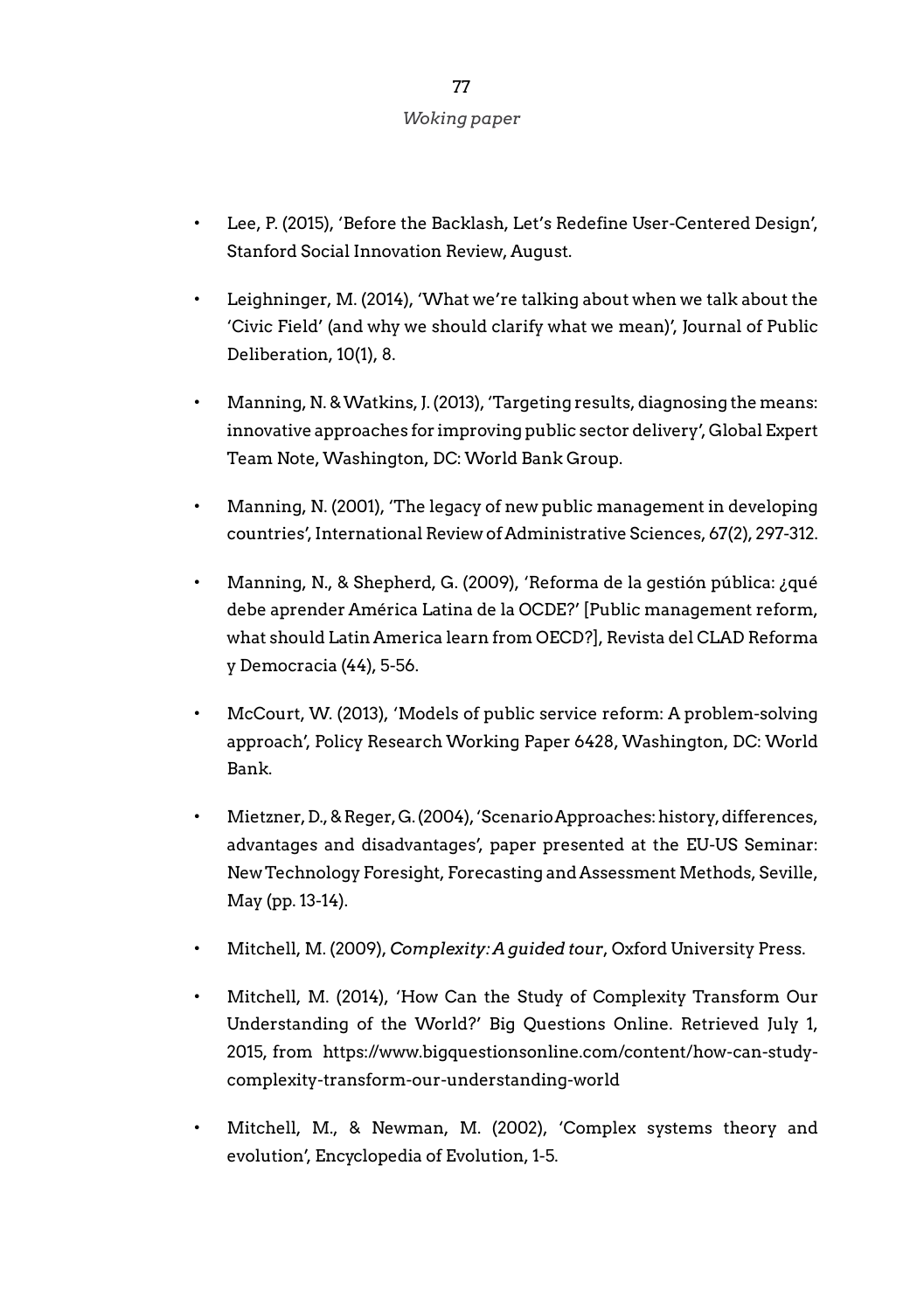- Morales, M. (2009), '¿Cómo surgieron y qué efectos han provocado las reformas de la Nueva Gestión Pública en Chile?' [How did New Public Management reforms start in Chile and what have their effects been?], Temuco: Universidad de la Frontera.
- Muir, R., & Parker, I. (2014), *Many to many: How the relational state will transform public services*, London: IPPR.
- Mulgan, G. (2008), *The art of public strategy: mobilizing power and knowledge for the common good*, Oxford University Press.
- Mulgan, G. (2014), 'Innovation in the Public Sector; How can public organizations better create, improve and adapt?', London: Nesta.
- Olsen, J. P. (2005), 'Maybe it is time to rediscover bureaucracy', Journal of public administration research and theory, 16(1), 1-24.
- Osborne, S. P. (Ed.). (2010), *The new public governance: Emerging perspectives on the theory and practice of public governance*, London: Routledge.
- Osborne, S.P. (2006), 'The New Public Governance?', Public Management Review', 8 (3): 377— 87.
- Ostrom, E. (1996), 'Crossing the great divide: coproduction, synergy, and development', World Development 24(6), 1073-1087.
- Ostrom, E. (2000), 'Crowding out Citizenship', Scandinavian Political Studies, 23(1), 3-16.
- O'Keefe, M., Sidel, J.T., Marquette, H., Roche, C., Hudson, D., & Dasandi, N. (2014), Using Action Research and Learning for Politically Informed Programming, Research paper 29, Developmental Leadership program.
- Page, S.E., (2007), *The Difference. How the Power of Diversity Creates Better Groups, Firms, Schools, and Societies*, Princeton University Press.
- Page, S.E (2011), *Diversity and Complexity*, Princeton University Press.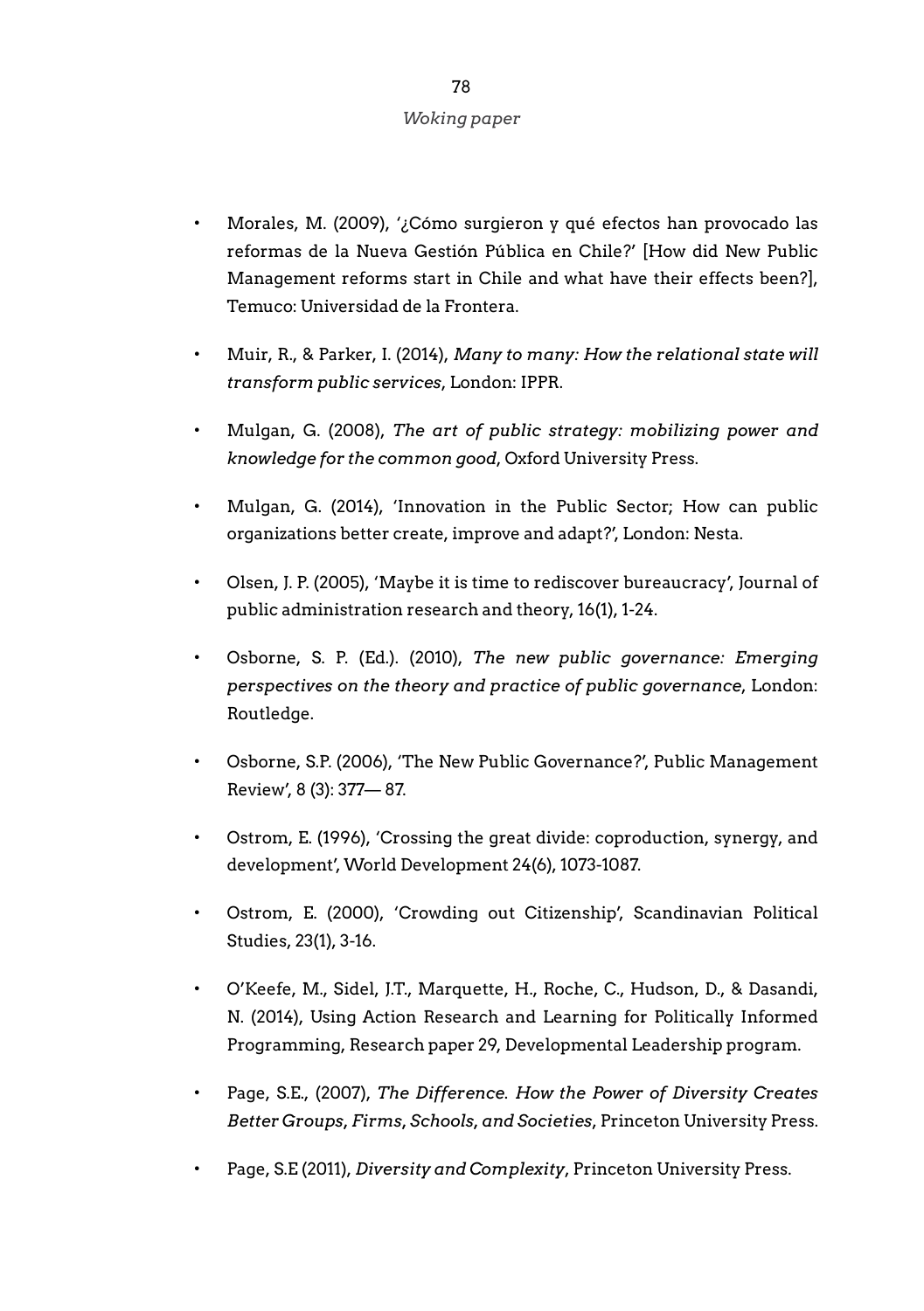- Pereira, L. C. B. (2005), 'Reforma de la nueva gestión pública: ahora en la agenda de América Latina, sin embargo...' ['The New Public Management reform: now in Latin America's agenda, however…'], Documentos y Aportes, 1(3), 41-64.
- Pestoff, V., Brandsen, T., & Verschuere, B. (Eds.) (2013), *New public governance, the third sector, and co-production* (Vol. 7), Routledge.
- Pinnington, R. (2014), 'Local First in Practice unlocking the power to get things done', London: Peace Direct.
- Pliscoff, C. (2009), 'New Public Management in Chile (1990-2008): Exploring its impact on public employees', unpublished doctoral dissertation, University of Southern California.
- Pliscoff, C. (2012), 'Dilemas teóricos post nueva gestión pública como parte de una revisión de la administración pública para América Latina: reflexiones a partir del eterno problema de la corrupción'. ['Theoretical dilemmas after the New Public Management as part of Latin America's public administration review: thoughts on the permanent corruption problem']. Paper presented at the XVII Congreso Internacional del CLAD sobre la Reforma del Estado y de la Administración Pública, Cartagena, Colombia.
- Polidano, C. (1999), *The new public management in developing countries*. Manchester: Institute for Development Policy and Management, University of Manchester.
- Pritchett, L. (2013), 'El Banco Mundial y la Gestión del sector público: ¿qué sigue?' en Revista Internacional de Ciencias Administrativas, vol.79, no.3, September.
- Pritchett, L., Samji, S., & Hammer, J. S., (2012), 'It's all about MeE: Using Structured Experiential Learning ('e') to crawl the design space', Working Paper 322, Washington, DC: CGD.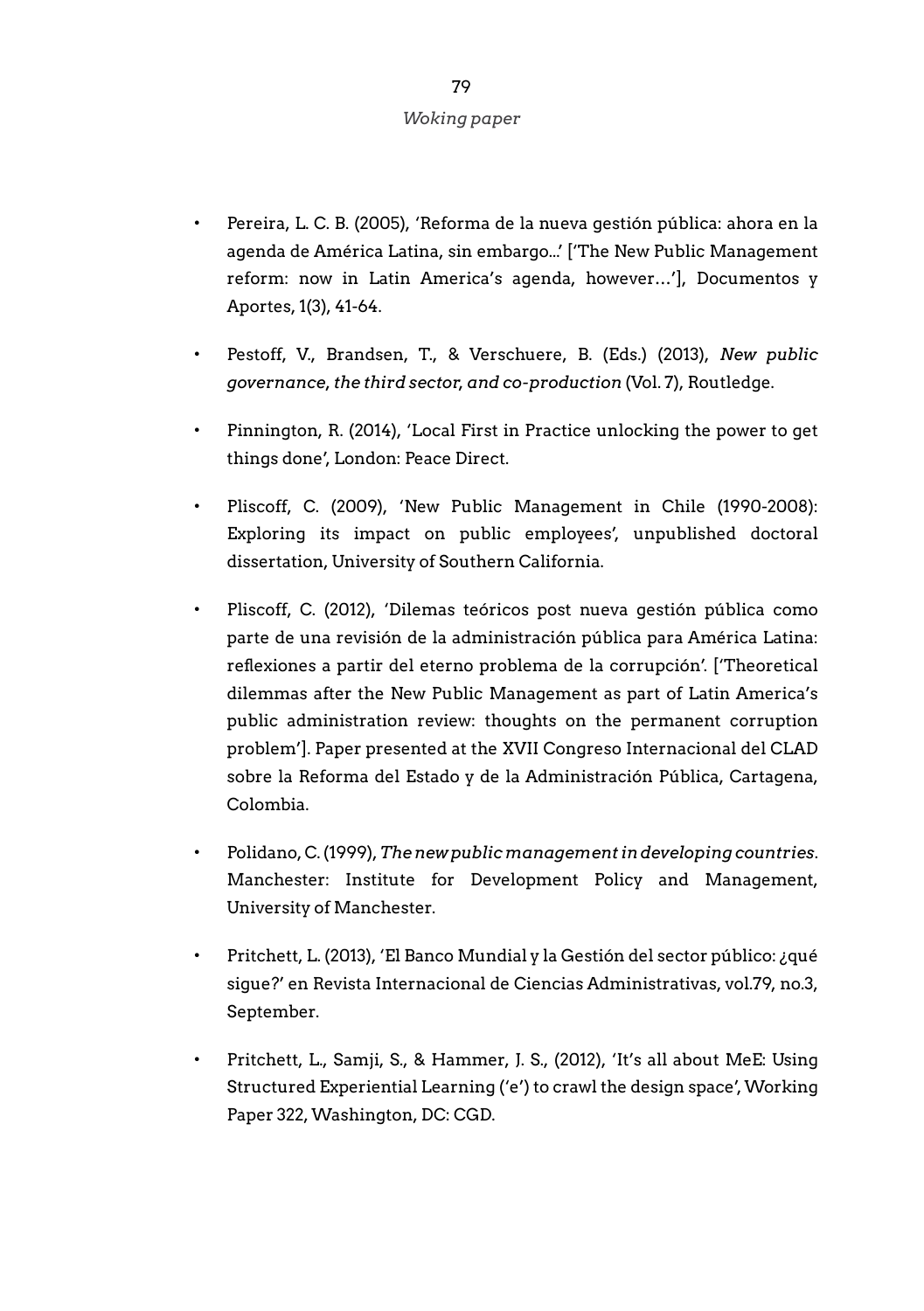- Pritchett, L., Woolcock, M., & Andrews, M. (2013), 'Looking like a state: techniques of persistent failure in state capability for implementation'. The Journal of Development Studies, 49(1), 1-18.
- Puttick, R., Baeck, P., & Colligan, P., (2014), 'I-teams, the teams and funds making innovation happen'. London: Nesta.
- Quaggiotto, G., & Begovic Radojevic, M. (2014), 'Innovation for development: Scaling up or evolving?' Voices from Eurasia blog, 6 February. Retrieved July 5 2015: http://europeandcis.undp.org/blog/what-is-this-blog-allabout/
- Ramalingam, B. (2015), 'The Adaptation Gap (and how to deal with it)', Oxfam From Poverty to Power Blog, November 27. Retrieved November 28, 2015 from https://oxfamblogs.org/fp2p/the-adaptation-gap-and-how-todeal-with-it/
- Ramalingam, B. (2014), Putting Development on the Couch, Aid in the Edge of Chaos Blog, December 5. Retrieved July 3 2015, from http://aidontheedge. info/2014/12/05/the-wdr-2015-putting-development-on-the-couch/
- Ramalingam, B. (2013), *Aid on the edge of chaos: rethinking international cooperation in a complex world*, OUP Oxford.
- Ramalingam, B., (2011), 'What Does The Atlas of Economic Complexity Mean for Development?', Aid in the Edge of Chaos blog, November 3. Retrieved July 4 2015, from http://aidontheedge.info/2011/11/03/the-atlasof-economic-complexity/
- Ramalingam, B., Laric, M., & Primrose, J. (2014), 'From Best Practice to Best Fit: Understanding and Navigating Wicked Problems in International Development', draft paper, London: ODI.
- Ramalingam, B., Jones, H., Reba, T., & Young, J. (2008a), 'Exploring the science of complexity: Ideas and implications for development and humanitarian efforts', Working Paper 285, London: ODI.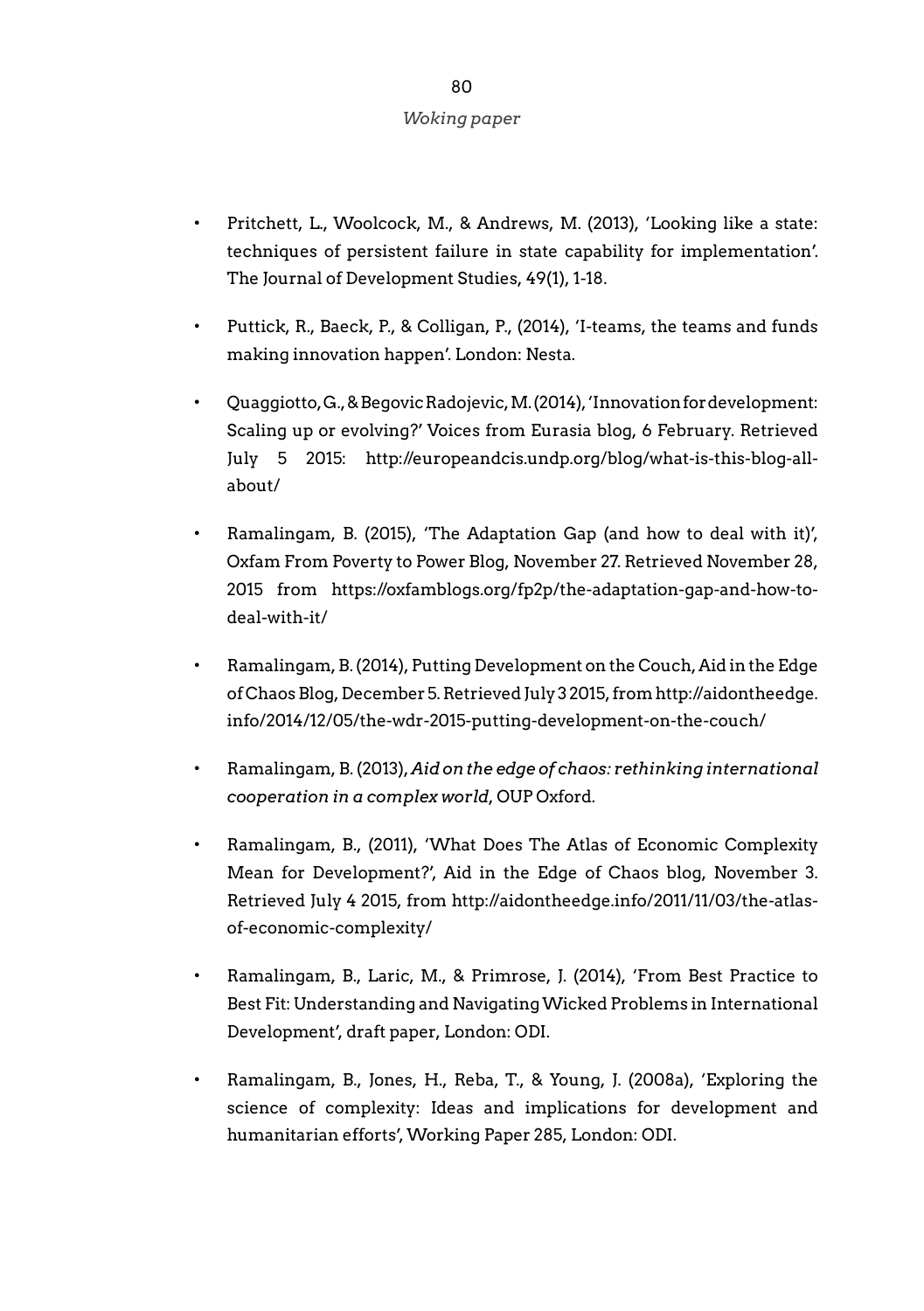- Ramalingam, B., Mendizabal, E., & van Mierop, E. S. (2008b), 'Strengthening humanitarian networks: Applying the network functions approach'. London: ODI.
- Ramírez Alujas, A. (2001), 'Reforma del Estado, Modernización de la Gestión Pública y Construcción de Capital Social'. ['State reform, modernization of public management and the building of social capital'] Santiago: Universidad de Chile, Facultad de Ciencias Físicas y Matemáticas.
- Rao, S. (2014), 'Problem-driven iterative approaches and wider governance reform', Helpdesk Research Report, GSDRC.
- Rittel, H. W., & Webber, M. M. (1973), 'Dilemmas in a general theory of planning', Policy Sciences, 4(2), 155-169.
- Rogers PJ. (2008), 'Using programme theory to evaluate complicated and complex aspects of interventions', Evaluation, 14, 29-48.
- Robinson, M. (2015), 'From Old Public Administration to the New Public Service Implications for Public Sector Reform in Developing Countries', Singapore: UNDP Global Centre for Public Service Excellence.
- Rodrik, D. (2004), 'Industrial Policy for the twenty-first century', Cambridge: John F. Kennedy School of Government Harvard University.
- Root, H., Jones, H., & Wild, L. (2015), 'Managing complexity and uncertainty in development policy and practice', London: ODI.
- Rostow, W. W. (1990), 'The stages of economic growth: A non-communist manifesto', Cambridge University Press.
- Schulman, S., (2010), 'The prototype and the pilot', InWithFor blog, 22 February. Retrieved July 8 2015, from http://www.inwithfor.org/2010/02/ the-prototype-and-the-pilot/
- Schön, D. A. (1971), *Beyond the stable state: Public and private learning in a changing society*, Maurice Temple Smith Limited.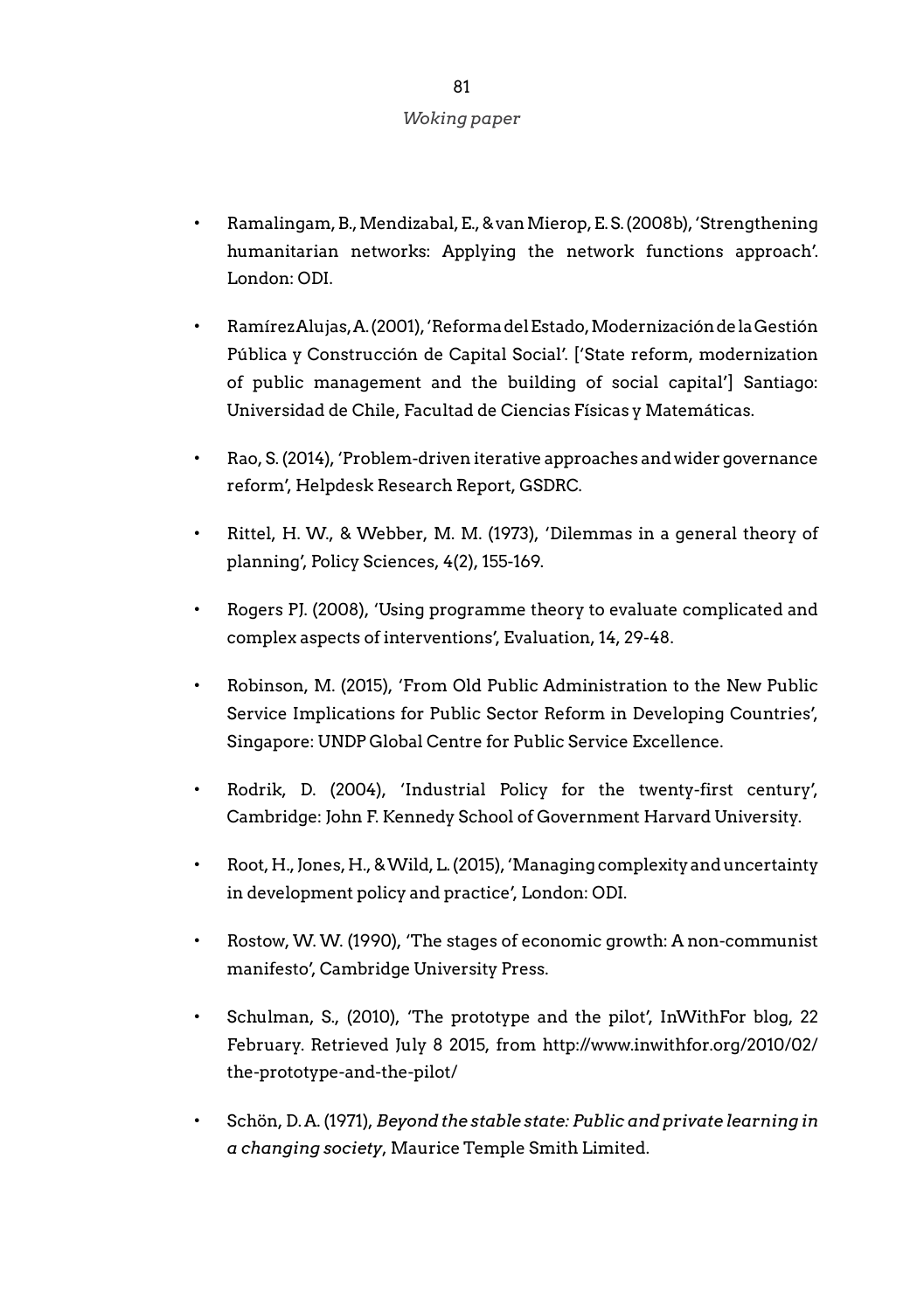- Selin, C., Kimbell, L., Ramirez, R., & Bhatti, Y. (2015), 'Scenarios and design: Scoping the dialogue space', Futures.
- Sen, A. (1999), *Development as freedom*, Oxford University Press.
- Sørensen, E., & Waldorff, S. B. (2014), 'Collaborative policy innovation: Problems and potential'. Innovation Journal, 19(3), 1-17.
- Stirling, A. (2015), 'Towards Innovation Democracy? Participation, Responsibility and Precaution in Innovation Governance', STEPS working paper 78, Brighton: STEPS Centre.
- Swanson, D., & Bhadwal, S. (2009), Creating adaptive policies: A guide for policymaking in an uncertain world. IDRC.
- Thaler, R. H., & Sunstein, C. R. (2008), Nudge, Yale University Press.
- Torfing, J., & Triantafillou, P. (2013), 'What's in a name? Grasping new public governance as a political-administrative system', International Review of Public Administration, 18(2), 9-25.
- Unger, R. M. (2005), *What should the left propose?* Verso.
- UNICEF & Reboot (2013), 'A promise to every child. Developing a regional policy for children in Nicaragua's northern Atlantic Autonomous Region'. Project report.
- Uphoff, N. (1987), 'Drawing on Social Energy in Project Implementation: a learning process experience in Sri Lanka'. American Society for Public Administration, 1-55.
- Valters, C., (2014), 'Theories of Change in International Development: Communication, Learning, or Accountability?' JSRP Paper 17. London: JSRP and The Asia Foundation.
- Valters, C., (2015), 'Theories of Change Time for a radical approach to learning in development', September, London: ODI and The Asia Foundation.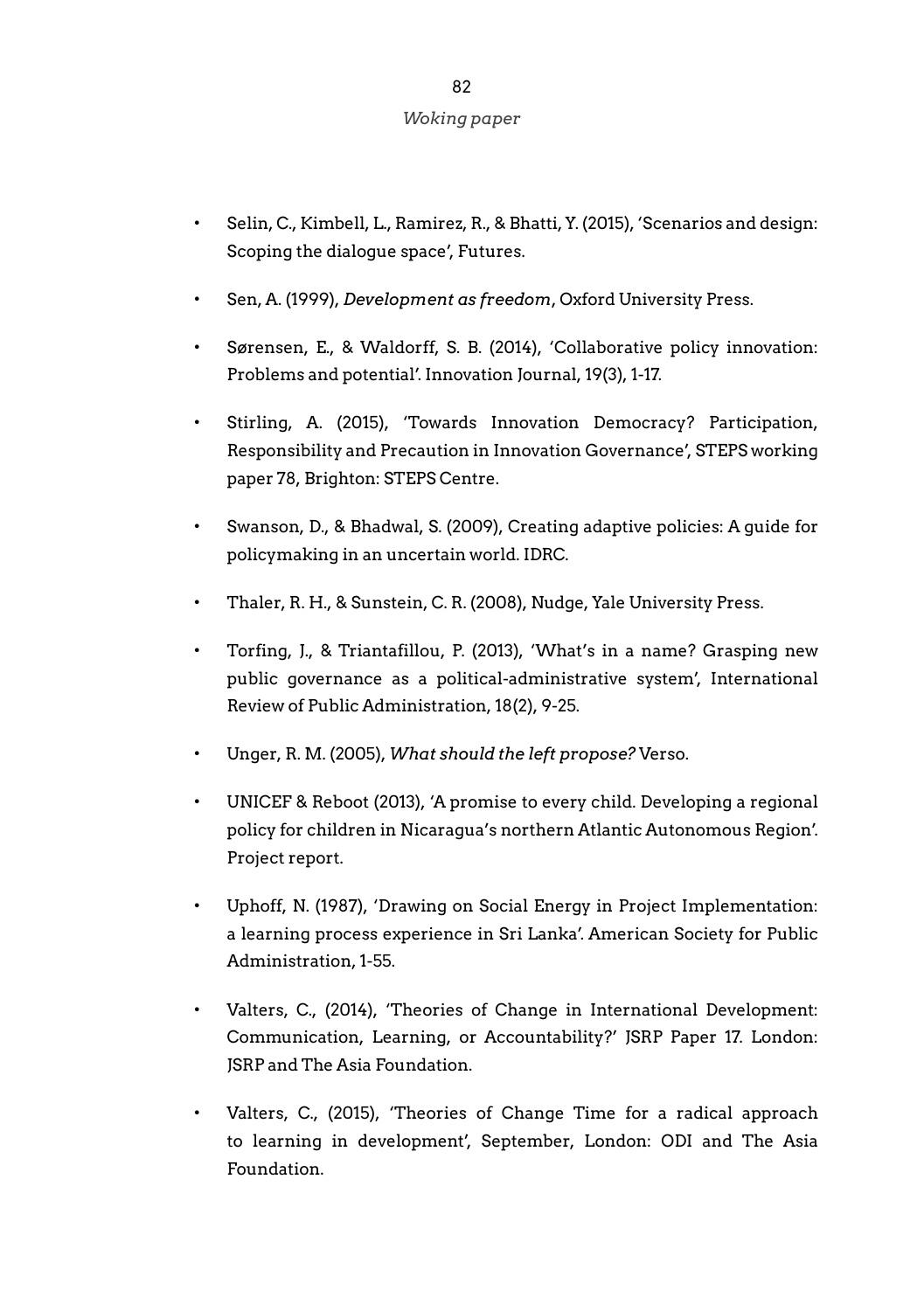- VanAntwep, S., (2013), 'Co-production: A powerful approach for public service designers'. MaRS Blog, 29 July. Retrieved 3 July 2015 http://www. marsdd.com/news-and-insights/co-production-a-powerful-approach-forpublic-service-designers/
- Vandenbroeck, P. (2012) 'Working with wicked problems', Bruselas: King Baudouin Foundation'. Retrieved Julio 13, 2015 from http://www.slideshare. net/pvandenbroeck/wicked-problems-kbf-2012
- Verschuere, B., Brandsen, T., & Pestoff, V. (2012), 'Co-production: The state of the art in research and the future agenda'. Voluntas: International Journal of Voluntary and Nonprofit Organizations, 23(4), 1083-1101.
- Voorberg, W., Bekkers, V., & Tummers, L. (2013), 'Co-creation and coproduction in social innovation: a systematic review and future research agenda'. Paper presented at the EGPA Annual Conference, Edinburgh.
- Voorberg, W., Bekkers, V., & Tummers, L. (2014), 'A Systematic Review of Co-Creation and Co-Production: Embarking on the Social Innovation Journey'. Public Management Review, 1-25.
- Wilkinson, A., & Kupers, R. (2013), 'Managing Uncertainty, Living in the Futures'. Harvard Business Review, May.
- Wilkinson, Mayer & Ringler, 2014, 'Collaborative Futures: Integrating Foresight with Design in Large Scale Innovation Processes-Seeing and Seeding the Futures of Europe', Journal of Future Studies, June, 18(4): 1-26.
- Woolcock, M. (2013), 'Using case studies to explore the external validity of 'complex' development interventions'. Evaluation, 19(3), 229-248.
- Woolcock, M. (2009), 'Toward a plurality of methods in project evaluation: a contextualized approach to understanding impact trajectories and efficacy'. Journal of Development Effectiveness, 1(1): 1-14.
- World Bank (2015), 'Mind, Society and Behaviour', World Development Report. Washington DC: World Bank.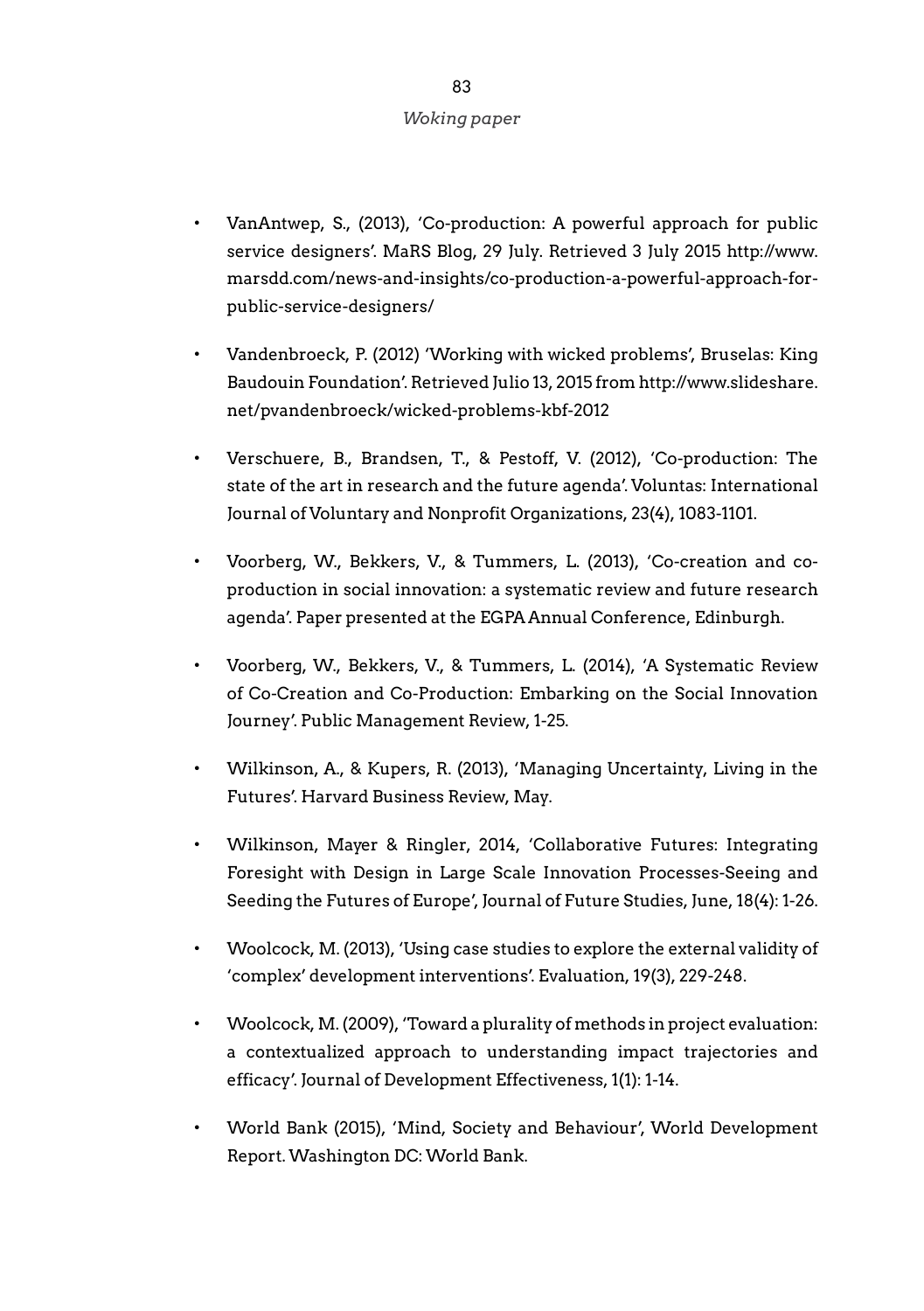• Yanguas, P. (2014), 'Doing Development Differently: The future is nowish', Effective States and Inclusive Development blog FECHA. Retrieved August 2, 2015, from http://www.effective-states.org/doing-developmentdifferently-the-future-is-now-ish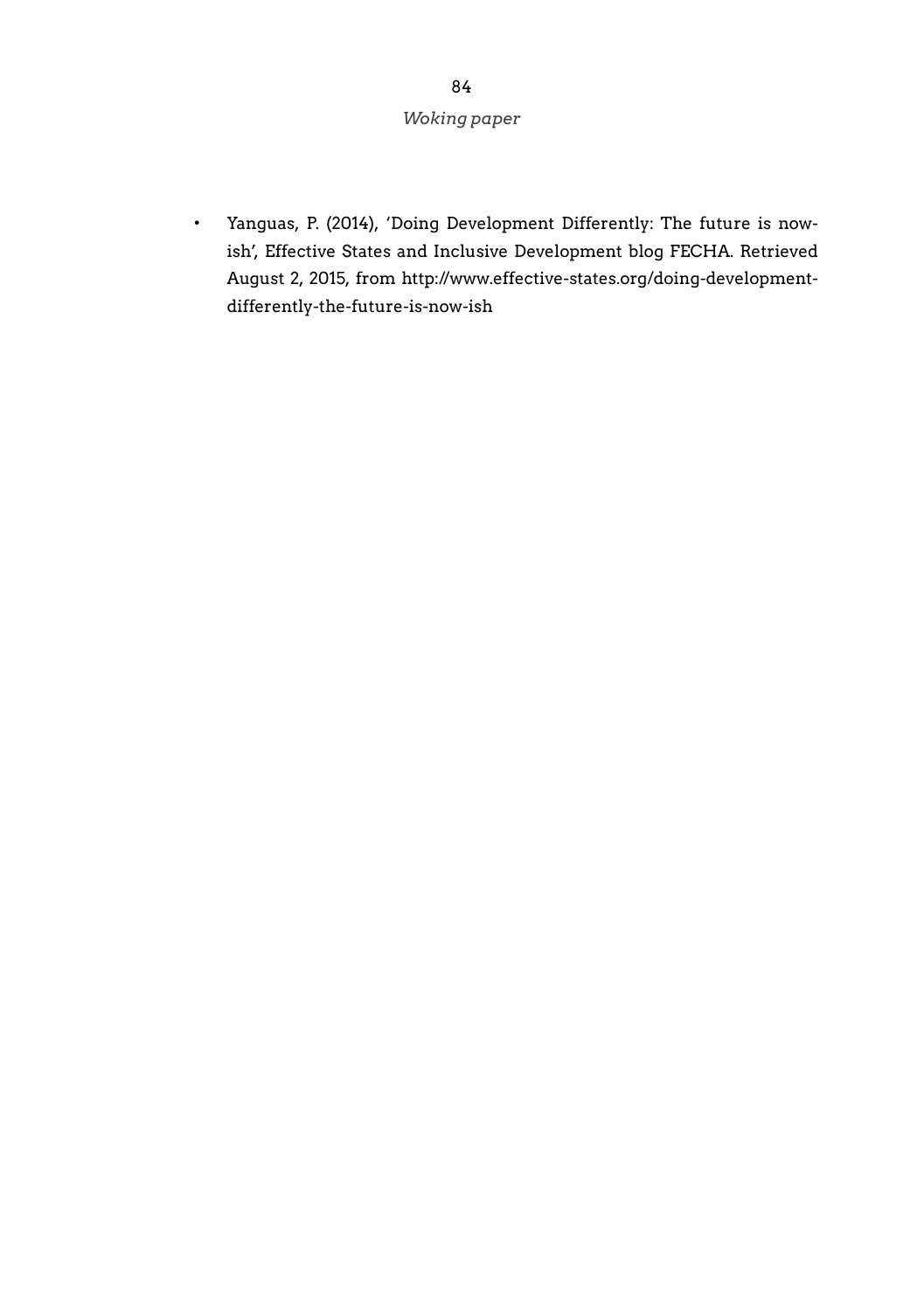# 85